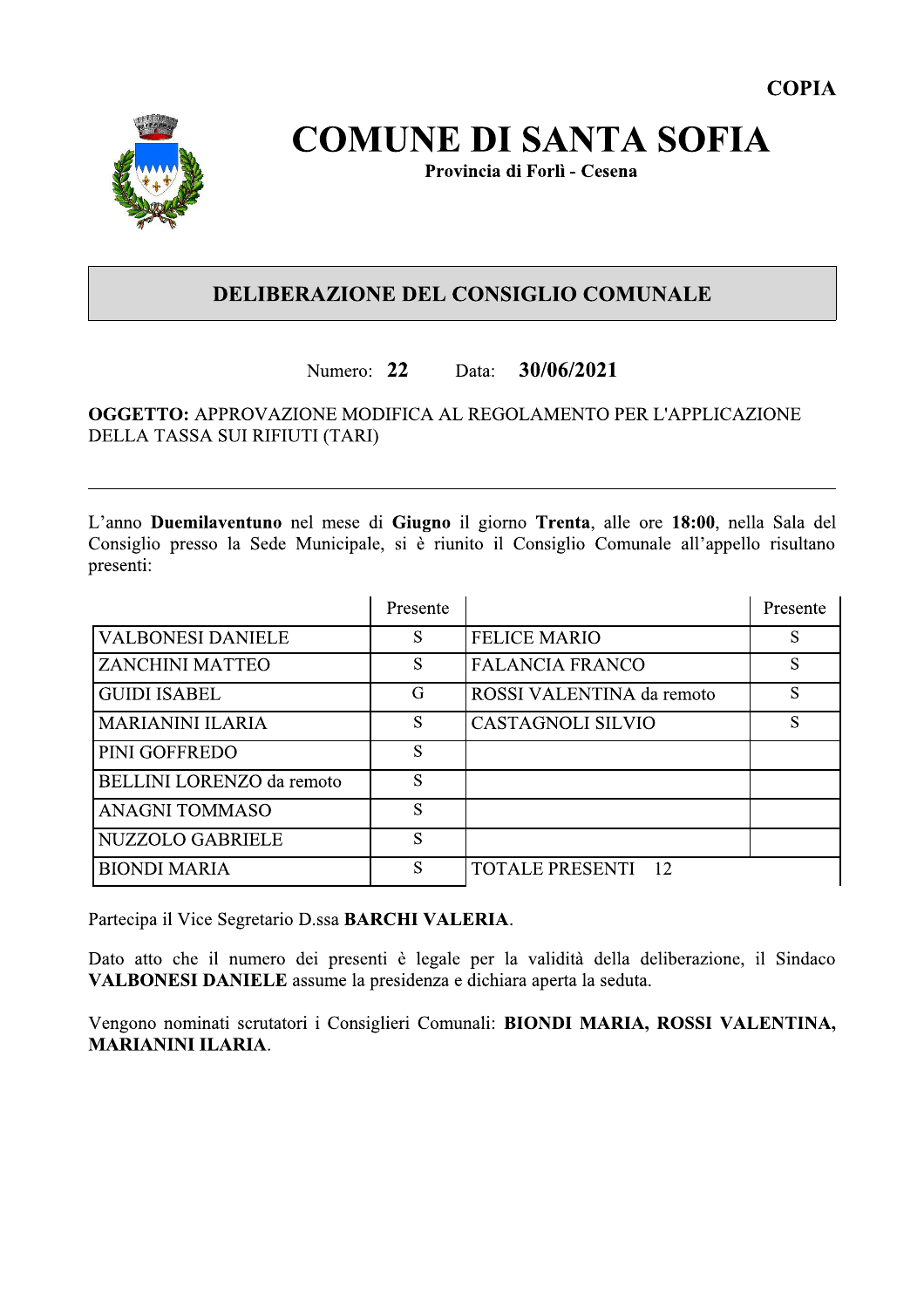#### **IL CONSIGLIO COMUNALE**

PREMESSO che con deliberazione n. 8 del 25/02/2021, dichiarata immediatamente esecutiva, il Consiglio Comunale ha approvato il bilancio di previsione finanziario 2021/2023;

DATO ATTO che con la deliberazione della giunta comunale n. 17 del 25/02/2021 è stato approvato il piano delle risorse finanziare (P.R.O.) per gli esercizi finanziari 2021/2023 contenente l'individuazione dei capitoli di bilancio affidati in gestione amministrativi/finanziaria ai responsabili degli uffici e dei servizi e assegnate agli stessi le risorse finanziarie ivi indicate:

VISTO l'art. 1, comma 639, della Legge 27 dicembre 2013, n. 147 (c.d. "Legge di Stabilità 2014") che ha istituito a decorrere dal 1° gennaio 2014 l'imposta unica comunale (IUC), che si compone dell'imposta municipale propria (IMU), del tributo per i servizi indivisibili (TASI) e della tassa sui rifiuti (TARI);

CONSIDERATO l'art. 1, comma 738, della Legge 27 dicembre 2019, n. 160 (c.d. "Legge di stabilità 2020") che ha abrogato a decorrere dall'anno 2020 la IUC ad eccezione delle disposizioni relative alla tassa sui rifiuti (TARI);

RICHIAMATI in particolare i seguenti commi del citato articolo 1, della L. n. 147 del 27.12.2013, tutt'ora vigenti:

- $\bullet$ n. 659 che nell'ambito della potestà regolamentare comunale - ex art. 52 del D.Lgs. n. 446/97 sancisce i casi in cui l'Ente può prevedere riduzioni tariffarie ed esenzioni:
- n. 660 che consente ai Consigli Comunali la possibilità di deliberare, con regolamento, ulteriori riduzioni ed esenzioni rispetto a quelle previste alle lettere da a) ad e) del sopra citato comma 659 purché le stesse siano finanziate con la fiscalità generale ed il mancato gettito non sia ripartito sulle altre utenze:
- n. 682 con cui viene conferita al Comune la potestà di determinare, con regolamento da adottarsi ai  $\bullet$ sensi dell'articolo 52 del D.Lgs. n. 446/1997, la disciplina per l'applicazione TARI, in particolare la disciplina di altre eventuali riduzioni ed esenzioni a carico del bilancio;

#### **CONSIDERATO che:**

- l'art. 151 del TUEL (D.Lgs. 267/2000) individua la programmazione come principio generale che guida la gestione e stabilisce che il bilancio di previsione debba essere approvato entro il 31 dicembre dell'anno precedente. A norma dell'art. 172, comma 1, lettera c) dello stesso TUEL le deliberazioni di approvazione delle aliguote e delle tariffe dei tributi comunali, tra cui quelle della tassa rifiuti (TARI), costituiscono un allegato obbligatorio al bilancio;
- l'art. 53. comma 16. della L. n. 388/2000, come modificato dall'art. 27. comma 8. della L. n. 448/2001, in base al quale il termine per deliberare le aliquote e le tariffe dei tributi locali e per approvare i regolamenti relativi alle entrate degli enti locali è stabilito entro la data fissata da norme statali per la deliberazione del bilancio di previsione ed in base al quale i regolamenti sulle entrate, anche se approvati successivamente all'inizio dell'esercizio, purché entro il termine per la deliberazione del bilancio di previsione, hanno effetto dal 1° gennaio dell'anno di riferimento;
- l'art. 3, comma 2, del D.L. 30 aprile 2021 n. 56 (Decreto Proroghe) ha differito il termine per  $\bullet$ l'approvazione del bilancio di cui al citato art. 151 comma 1 del D.Lgs. 267/2000 al 31 maggio 2021;
- l'art. 30, comma 5, del D.L. 22 marzo 2021, così come convertito con modificazioni con L. n. 69 del 2  $\bullet$ maggio 2021 prevede limitatamente all'anno 2021 ed in deroga all'articolo 1, comma 169, della legge 27 dicembre 2006, n. 296 e all'articolo 53, comma 16, della legge 23 dicembre 2000, n. 388, che i comuni approvino le tariffe e i regolamenti della TARI e della tariffa corrispettiva, sulla base del piano economico finanziario del servizio di gestione dei rifiuti, entro il 30 giugno 2021;

#### VISTO l'art. 1, comma 767, della Legge n. 160/2019, che testualmente recita:

"767. Le aliquote e i regolamenti hanno effetto per l'anno di riferimento a condizione che siano pubblicati sul sito internet del Dipartimento delle finanze del Ministero dell'economia e delle finanze, entro il 28 ottobre dello stesso anno. Ai fini della pubblicazione, il comune e' tenuto a inserire il prospetto delle aliquote di cui al comma 757 e il testo del regolamento, entro il termine perentorio del 14 ottobre dello stesso anno, nell'apposita sezione del Portale del federalismo fiscale. In caso di mancata pubblicazione entro il 28 ottobre, si applicano le aliquote e i regolamenti vigenti nell'anno precedente.";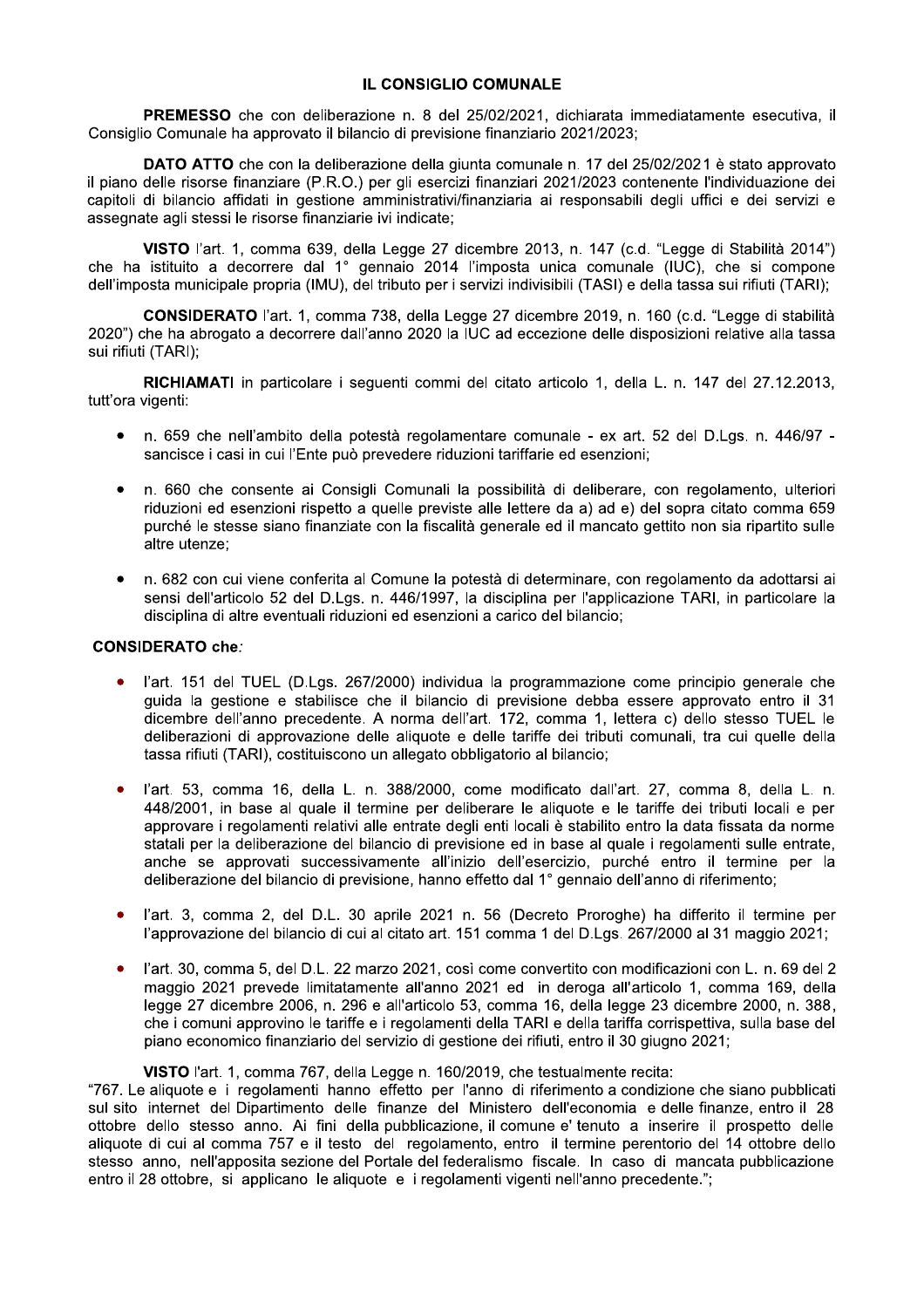VISTO il D.lgs. n. 116/2020, di recepimento delle direttive europee n. 851/2018 e n. 98/2008 in materia di rifiuti, che apportando modifiche al D.lgs. n.152/2006 comporta la necessità di normare alcuni aspetti che hanno riflessi sulla gestione del tributo, per effetto delle nuove disposizioni:

- 1. sulla definizione di rifiuti di cui all'art. 183 del citato D.Lgs. 152/2006:
- 2. sulla classificazione dei rifiuti di cui all'art. 184 del D.Lgs. 152/2006;
- 3. sulle definizioni in materia di imballaggio di cui all'art. 218 del D.Lgs. 152/2006;
- 4. sulla possibilità data alle UND di conferire ai di fuori del servizio pubblico i propri rifiuti urbani previa dimostrazione di averli avviati al recupero di cui all'art. 198, comma 2-bis del D.Lgs. 152/2006;

DATO ATTO altresì che il D.Lgs. 116/2020 è entrato in vigore il 26/09/2020; tuttavia ai sensi dell'art. 6 comma 5 del medesimo decreto "al fine di consentire ai soggetti affidatari del servizio di gestione dei rifiuti il graduale adeguamento operativo delle attività alla definizione di rifiuto urbano. le disposizioni di cui agli artt. 183, comma 1, lettera b-ter) e 184, comma 2, oltre agli allegati L-quater e L-quinguies, introdotti dall'art. 8 del presente decreto si applicano a decorrere dal 1º gennaio 2021";

CONSIDERATO dunque che è indispensabile aggiornare il vigente Regolamento per l'applicazione della tassa sui rifiuti (approvato con delibera del Consiglio Comunale n. 26 del 29/07/2015 e come modificato ed integrato dalle delibere del Consiglio Comunale n. 13 del 31/03/2017, n. 37 del 17/09/2020, n. 42 del 30/09/2020 e n. 10 del 31/03/2021) in ragione delle modifiche al D.Lgs. 152/2006 sopra richiamate;

**PRESO ATTO** che le principali novità che interessano il regolamento TARI possono essere sommariamente riepilogate di seguito:

- cambia, secondo la nuova formulazione dell'art. 183 del TUA, la definizione di rifiuto urbano: ai sensi dell'art. 183 comma 1, lettera b-ter), sono rifiuti urbani tutti i rifiuti indifferenziati o differenziati di origine domestica, nonché quelli provenienti da altre fonti, simili per natura e composizione ai rifiuti domestici individuati nell'allegato L-quater del TUA e prodotti dalle attività riportate nell'allegato Lquinquies del Codice Ambientale (TUA);
- cambia, secondo la nuova formulazione dell'art. 184 del TUA, la definizione di rifiuto speciale: sono  $\bullet$ speciali, ai sensi dell'art. 184, comma 3, lett. a) i rifiuti che si producono sulle superfici destinate ad attività agricole, agro-industriali e della silvicoltura, ai sensi e per gli effetti dell'art. 2135 del codice civile, e della pesca; sono altresì speciali ai sensi dell'art. 184 comma 3, lett. b), g), i) i rifiuti delle attività di costruzione e demolizione, di recupero e smaltimento rifiuti e veicoli fuori uso. Le superfici su cui insistono le predette attività non possono conferire alcun rifiuto al servizio pubblico e sono escluse dalla tassa in quanto produttive solo di rifiuti speciali mentre restano tassabili le superfici (mense, uffici, servizi, ecc.) che non hanno alcun collegamento quanto alla produzione dei rifiuti con le attività di cui all'art. 184 comma 3:
- ai sensi del combinato disposto degli artt. 183 e 184 del TUA le superfici destinate alle attività di cui  $\bullet$ all'art. 184. comma 3. lett. c), d), e), f) e h) (lavorazione industriale, artigianale, commerciale, di servizio e sanitarie) sono produttive sia di rifiuti speciali che di rifiuti urbani. In conseguenza di ciò le superfici destinate alla lavorazione, ove si producono prevalentemente e in via continuativa rifiuti speciali diversi dagli urbani, sono escluse dalla tassazione mentre rimangono tassabili le superfici quali uffici, mense, magazzini di prodotti finiti, servizi, ecc. non funzionalmente collegate all'area di lavorazione. In caso di contestuale produzione di rifiuti speciali ed urbani e qualora non sia possibile individuare concretamente la superficie esclusa dal tributo, l'individuazione della superficie tassabile è effettuata in maniera forfettaria applicando all'intera superficie interessata le riduzioni percentuali già deliberate, distinte per tipologia di attività economica;
- il potere comunale di assimilazione dei rifiuti speciali agli urbani si intende abrogato e consequentemente perdono efficacia tutte le norme di assimilazione quantitativa già individuate dal Comune e assimilazione qualitativa ex-lege, con decorrenza 01/01/2021;
- dal combinato disposto dell'art. 198, comma 2-bis e art. 238, comma 10, del TUA viene data la possibilità alle UND di conferire fuori dal servizio pubblico tutti i propri rifiuti urbani, previa dimostrazione di averli avviati al recupero mediante attestazione rilasciata dal soggetto che effettua l'attività di recupero dei rifiuti stessi; in tal caso è prevista l'esclusione della quota TARI variabile. Le medesime utenze devono comunicare la scelta di servirsi del servizio pubblico o del ricorso al mercato per un periodo non inferiore a cinque anni, salva la possibilità per il gestore del servizio pubblico, dietro richiesta dell'utenza non domestica, di riprendere l'erogazione del servizio prima della scadenza quinquennale: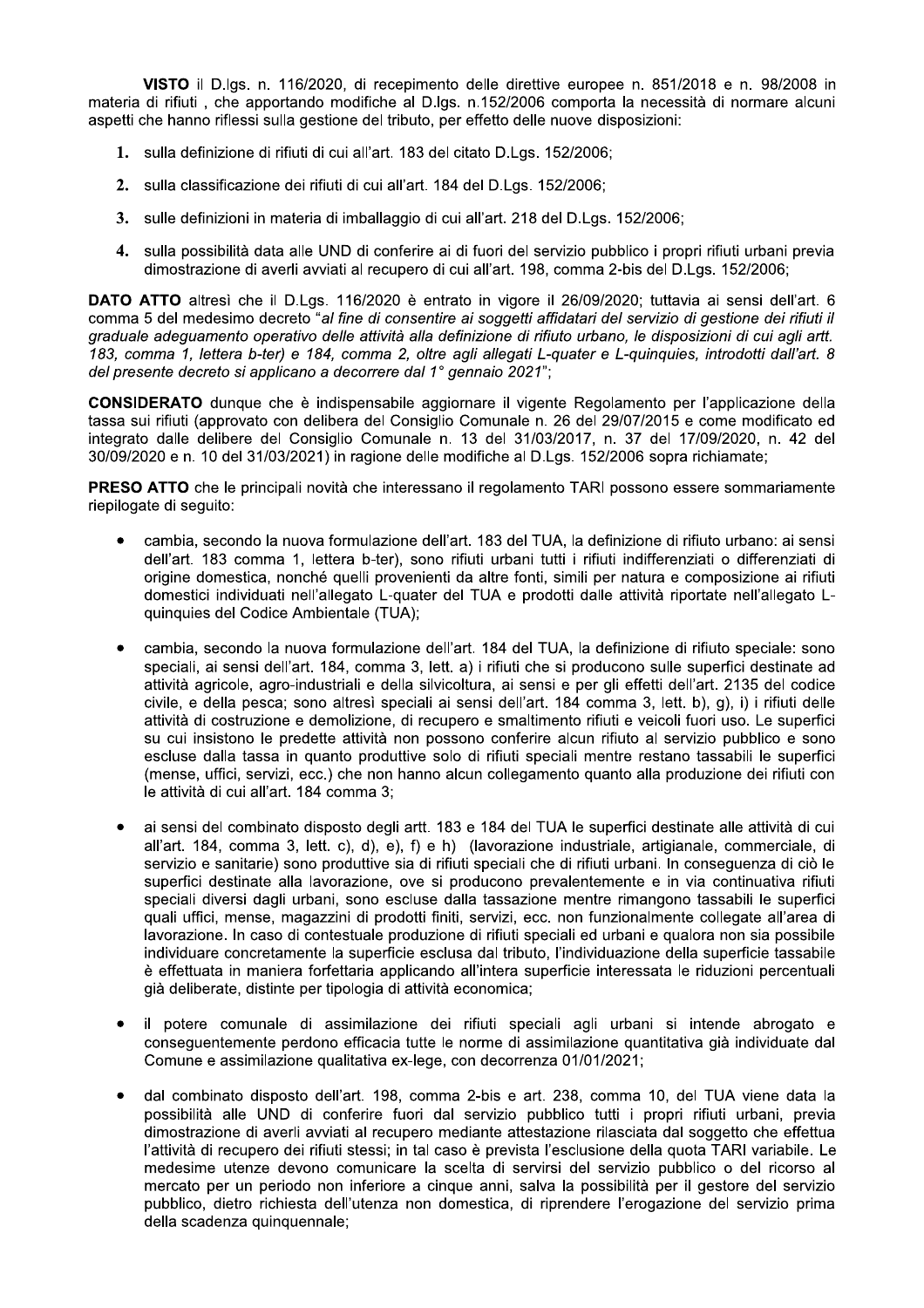- L'art. 30, comma 5, del D.L. n. 41 del 22/03/2021 "Sostegni", così come modificato in sede di conversione con L. 69/2021, prevede che la scelta delle utenze non domestiche di cui all'articolo 238, comma 10, del decreto legislativo 3 aprile 2006, n. 152, deve essere comunicata al comune entro il 30 giugno di ciascun anno, con effetto dal 1° gennaio dell'anno successivo. Solo per l'anno 2021 la scelta deve essere comunicata entro il 31 maggio 2021 con effetto dal 1° gennaio 2022;
- in ogni caso per i titolari di UND che dimostrino di aver avviato al recupero determinate quantità di  $\bullet$ rifiuti urbani con oneri a proprio carico rimane prevista la possibilità di cui all'art. 1, comma 649 della L. 147/2013 di ottenere riduzioni della quota variabile del tributo proporzionali alla quantità di rifiuti urbani che il produttore dimostra di aver avviato al recupero direttamente o tramite soggetti autorizzati:

SEGNALATO che, con riferimento al tributo giornaliero, secondo quanto disposto dall'art. 1 comma 837 della L. 160/2019, il Canone Unico Mercatale sostituisce a decorrere dal 1° gennaio 2021 la TARI giornaliera mentre quest'ultima continua ad applicarsi per le altre tipologie di occupazione temporanea di suolo pubblico:

CONSIDERATO che si è resa necessaria l'introduzione di due nuovi articoli:

- 1-bis "Definizioni di rifiuto" per richiamare la definizione e la classificazione dei rifiuti disciplinata dal D.las. n.152/2006:
- 9-bis "Agevolazioni per avvio al recupero del totale dei rifiuti urbani. Obblighi di comunicazione e rendicontazione" per disciplinare quando disposto dall'art. 238 comma 10 del D.Lgs. 152/2006;

RICHIAMATI i sequenti atti emergenziali:

- delibere del Consiglio dei ministri del 31 gennaio 2020, del 29 luglio 2020, del 7 ottobre 2020, del 13 gennaio 2021 e del 21 aprile 2021, con le quali è stato dichiarato e prorogato lo stato di emergenza sul territorio nazionale relativo al rischio sanitario connesso all'insorgenza di patologie derivanti da agenti virali trasmissibili;
- dichiarazione dell'Organizzazione mondiale della sanità dell'11 marzo 2020, con la quale l'epidemia da COVID-19 è stata valutata come «pandemia» in considerazione dei livelli di diffusività e gravità raggiunti a livello globale;
- decreto-legge 25 marzo 2020, n. 19, convertito, con modificazioni, dalla legge 22 maggio 2020, n. 35, recante: «Misure urgenti per fronteggiare l'emergenza epidemiologica da COVID-19»;
- decreto-legge 16 maggio 2020, n. 33, convertito, con modificazioni, dalla legge 14 luglio 2020, n. 74, recante: «Ulteriori misure urgenti per fronteggiare l'emergenza epidemiologica da COVID-19»;
- decreto del Presidente del Consiglio dei Ministri 3 novembre 2020 recante ulteriori disposizioni attuative del decreto-legge 25 marzo 2020, n. 19, convertito, con modificazioni, dalla legge 25 maggio 2020, n. 35, recante «Misure urgenti per fronteggiare l'emergenza epidemiologica da COVID-19», e del decreto-legge 16 maggio 2020, n. 33, convertito, con modificazioni, dalla legge 14 luglio 2020, n. 74, recante «Ulteriori misure urgenti per fronteggiare l'emergenza epidemiologica da COVID-19»
- decreto-legge 22 aprile 2021, n. 52, recante: «Misure urgenti per la graduale ripresa delle attività economiche e sociali nel rispetto delle esigenze di contenimento della diffusione dell'epidemia da COVID-19»:
- decreto-legge 18 maggio 2021, n. 65, recante: «Misure urgenti relative all'emergenza epidemiologica da COVID-19»;

#### **CONSIDERATO CHE:**

- tra i molteplici effetti sulle UND provocati dall'emergenza epidemiologica vi è stata la sospensione di alcune attività, la limitazione della possibilità di utilizzo di spazi e locali assoggettati a tassazione e, più in generale, limitazioni imposte alla circolazione e agli spostamenti delle persone per ragioni sanitarie:
- $\bullet$ è necessario adottare alcune azioni agevolative per tenere conto, anche ai fini dell'imposizione tributaria, che molti contribuenti, a sequito delle misure restrittive decretate a livello nazionale e regionale, non hanno di fatto esercitato la loro attività o l'hanno esercitata con notevoli limitazioni, con consequente contrazione della produzione di rifiuti;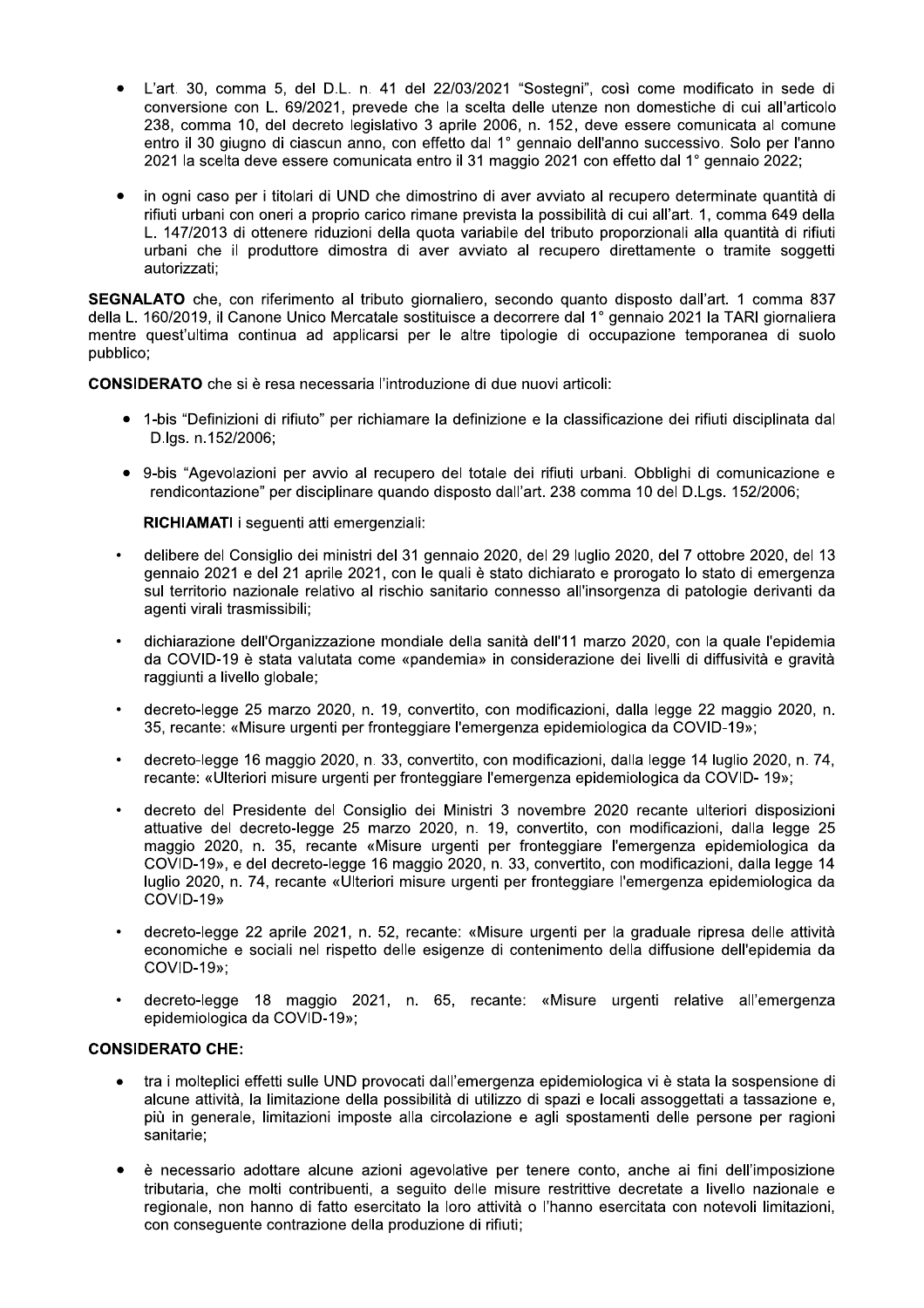- le azioni correttive che si intendono adottare hanno carattere eccezionale e straordinario, e rispondono alla precisa finalità di ridurre il prelievo tributario sulla TARI, in ragione della conseguente riduzione di rifiuti a causa delle suddette limitazioni;
- ATTESO CHE tali agevolazioni avranno efficacia limitatamente all'anno 2021, in conseguenza del perdurare della situazione di emergenza sanitaria e degli effetti diretti ed indiretti;
- RICHIAMATO l'art. 6 del D.L. n. 73/2021 (cd. Decreto Sostegni-bis), che prevede:

"1. In relazione al perdurare dell'emergenza epidemiologica da COVID-19, al fine di attenuare l'impatto finanziario sulle categorie economiche interessate dalle chiusure obbligatorie o dalle restrizioni nell'esercizio delle rispettive attività, è istituito, nello stato di previsione del Ministero dell'interno, un fondo con una dotazione di 600 milioni di euro per l'anno 2021, finalizzato alla concessione da parte dei comuni di una riduzione della Tari di cui all'articolo 1, comma 639, della legge 27 dicembre 2013, n. 147, o della Tari corrispettiva, di cui all'articolo 1, comma 688, della medesima legge, in favore delle predette categorie economiche.

2. Alla ripartizione del fondo tra gli enti interessati, si provvede con decreto del Ministro dell'interno di concerto con il Ministro dell'economia e delle finanze, previa intesa in sede di Conferenza Stato-Città ed autonomie locali, da adottare entro trenta giorni dall'entrata in vigore del presente decreto, in proporzione alla stima per ciascun ente dell'agevolazione massima riconducibile alle utenze non domestiche di cui all'Allegato 3 - Nota metodologica stima TARI e TARI corrispettivo - del decreto del Ministero dell'economia e delle finanze, di concerto con il Ministero dell'interno, n. 59033 del 1° aprile 2021.

3. I comuni possono concedere riduzioni della Tari di cui al comma 1, in misura superiore alle risorse assegnate, ai sensi del decreto di cui al comma 2, a valere su risorse proprie o sulle risorse assegnate nell'anno 2020 e non utilizzate, di cui alla tabella 1 allegata al decreto del Ministero dell'economia e delle finanze, di concerto con il Ministero dell'interno, n. 59033 del 1° aprile 2021, escludendo in ogni caso la ripartizione degli oneri a carico della rimanente platea degli utenti del servizio rifiuti. Resta fermo, in ogni caso, che l'ammontare massimo delle agevolazioni riconoscibile dallo Stato è quello determinato dal decreto di cui al comma 2.

4. I comuni possono determinare, nel rispetto di criteri di semplificazione procedurale e, ovunque possibile, mediante strumenti telematici, le modalità per l'eventuale presentazione della comunicazione di accesso alla riduzione da parte delle attività economiche beneficiarie.

5. Le risorse assegnate ai sensi del decreto di cui al comma 2, non utilizzate per le finalità di cui al comma 1, come certificate nell'ambito della certificazione di cui al comma 827 dell'articolo 1 della legge 30 dicembre 2020, n. 178, sono recuperate, nell'anno 2022, secondo la procedura di cui all'articolo 1, commi 128 e 129, della legge 24 dicembre 2012, n. 228.";

DATO ATTO CHE, ad oggi, non è stata ancora stata ufficializzata la misura dell'agevolazione riconducibile alle utenze non domestiche assegnata a ciascun ente e che, pertanto, al fine della determinazione della suddetta somma si è fatto riferimento agli importi divulgati da ANCI IFEL e pubblicati sul proprio sito in data 28 maggio 2021, che stimano per il Comune di Santa Sofia la somma di € 35.684;

VISTO il Rendiconto della gestione per l'esercizio finanziario 2020, approvato con deliberazione di Consiglio Comunale n. 19 del 31/05/2021 con riferimento in particolare alla guota vincolata dell'avanzo di amministrazione 2020 dove sono presenti risorse derivanti dai fondi di cui all'art. 112 del D.L. 34/2020;

**DATO ATTO** che le minori entrate per il riconoscimento di tali agevolazioni verranno finanziate dall'applicazione di parte della quota vincolata dell'avanzo di amministrazione rendiconto 2020 e dal fondo previsto per emergenza sanitaria 2021 di cui all'art. 6 del D.L. n. 73 del 25 maggio 2021 "Sostegni-bis". senza andare ad incidere sulle altre categorie di utenza;

PRESO ATTO che il Fondo vincolato TARI da COVID assegnato nel 2020, pari ad € 61.291, è destinato al riconoscimento sia di agevolazioni per utenze domestiche che non domestiche, mentre il fondo del cd. Decreto Sostegni-bis (quantificato in € 35.684) è destinato esclusivamente alle utenze non domestiche;

RITENUTO OPPORTUNO destinare parte del Fondo vincolato TARI 2020 alle utenze domestiche per motivi legati all'emergenza sanitaria in essere, nella guota stimata da ANCI-IFEL nel Tavolo art. 106. nella misura di € 16.377.00:

RILEVATO che l'intervento di agevolazione per le utenze non domestiche, il cui importo complessivo è quantificabile in € 80.598, rientra nelle fattispecie di interventi finanziabili mediante le risorse che verranno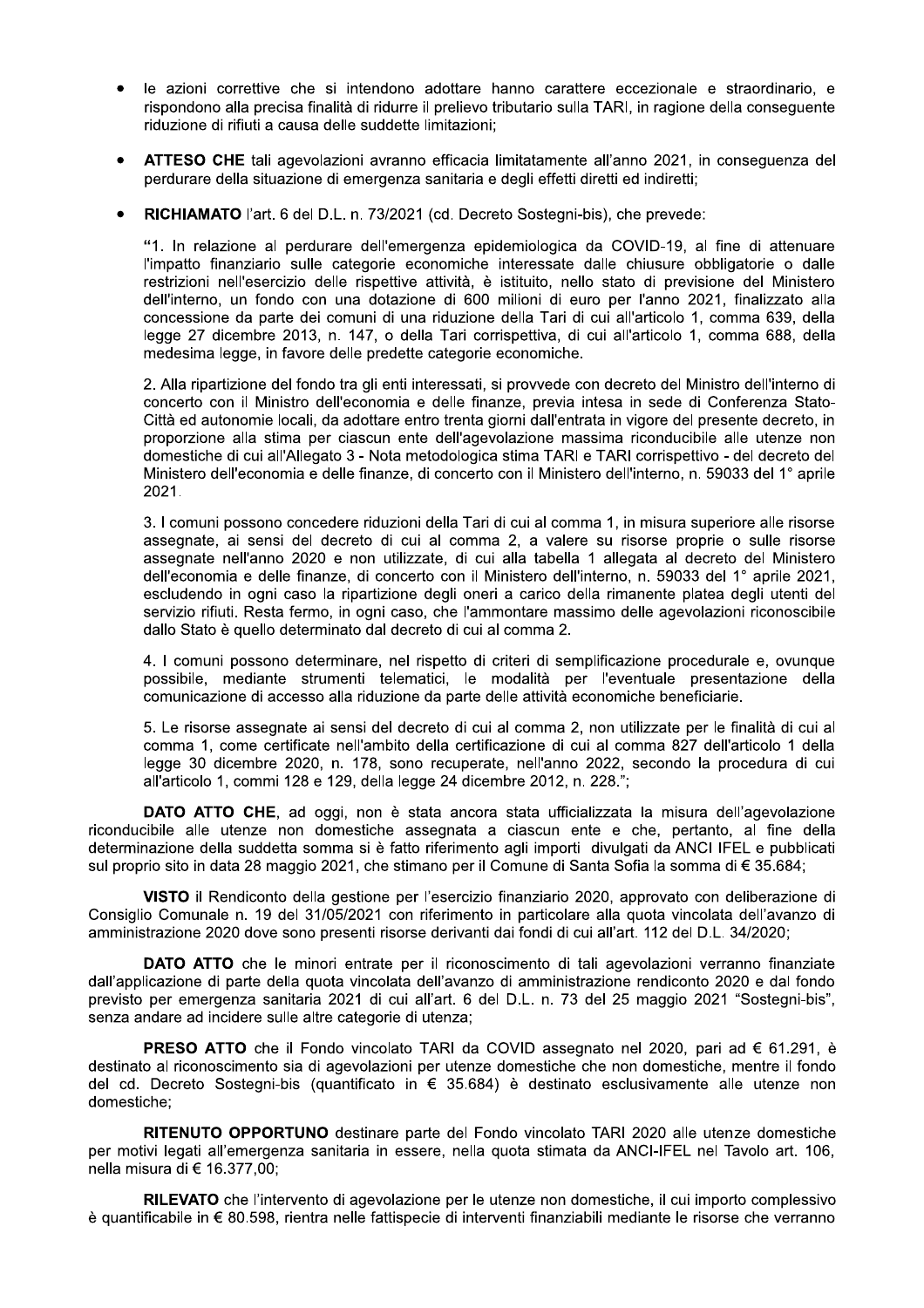assegnate ai sensi all'art. 6 del D.L. n. 73/2021 e, per la rimanente parte, mediante l'utilizzo della quota vincolata dell'avanzo di amministrazione 2020 derivante da i fondi di cui all'art. 112 del D.L. 34/2020;

PRESO ATTO che le scontistiche sopra individuate non possono essere per loro natura inserite tra quelle di cui all'art. 7 del Regolamento Comunale per la disciplina della tassa sui rifiuti TARI, riconducibili a riduzioni strutturali destinate ad essere applicate in ogni anno di imposta;

VALUTATO OPPORTUNO rinviare sia la determinazione delle agevolazioni che la loro quantificazione alla deliberazione con la quale verranno definite ed approvate le tariffe TARI per l'anno di imposta 2021 in base alla normativa vigente e tenuto conto delle risorse finanziarie disponibili;

RICHIAMATO l'art. 1, comma 48, della Legge 30/12/2020, n. 178 "A partire dall'anno 2021 per una sola unita' immobiliare a uso abitativo, non locata o data in comodato d'uso, posseduta in Italia a titolo di proprietà o usufrutto da soggetti non residenti nel territorio dello Stato che siano titolari di pensione maturata in regime di convenzione internazionale con l'Italia, residenti in uno Stato di assicurazione diverso dall'Italia, l'imposta municipale propria di cui all'articolo 1, commi da 739 a 783, della legge 27 dicembre 2019, n. 160, è applicata nella misura della metà e la tassa sui rifiuti avente natura di tributo o la tariffa sui rifiuti avente natura di corrispettivo, di cui, rispettivamente, al comma 639 e al comma 668 dell'articolo 1 della legge 27 dicembre 2013, n. 147, è dovuta in misura ridotta di due terzi.";

RICHIAMATO altresì l'art. 1. comma 837, della Legge 27/12/2019, n. 160 che istituisce, a partire dal 1 gennaio 2021, il canone di concessione per l'occupazione delle aree e degli spazi appartenenti al demanio o al patrimonio indisponibile, destinati a mercati realizzati anche in strutture attrezzate:

RITENUTO quindi opportuno apportare le dovute modifiche ed integrazioni agli articoli 2, 5, 6, 7, 8, 9, 10-quinquies, 12, 14, 16 e l'introduzione dei nuovi articoli 1-bis e 9-bis, riportate ed evidenziate nel prospetto di raffronto che permette una visione comparata tra la precedente stesura e la nuova, che costituisce parte integrante e sostanziale della presente deliberazione (Allegato A);

VISTO il nuovo testo regolamentare, così come risulta dalle rettifiche apportate, che costituisce parte integrante e sostanziale della presente deliberazione (Allegato B);

**TENUTO CONTO** che le modifiche entreranno in vigore il 01/01/2021 in virtù di quanto previsto sulla base del combinato disposto delle suddette previsioni (art.13, commi 15 e 15 ter, D.L. 201/11 e art. 53, comma 16, L.388/2000);

DATO ATTO che in virtù del disposto dall'art. 52 del D.Lgs. 446/97, per quanto non disciplinato dal regolamento allegato alla presente deliberazione, continuano ad applicarsi le disposizioni di legge vigenti in materia di tassa sui rifiuti;

RICHIAMATA la deliberazione di Giunta Comunale n. 78 del 16/09/2020 avente ad oggetto: "Nomina Funzionario Responsabile della TARES e IUC/TARI" con la quale è stata nominata Funzionario Responsabile la Dott.ssa Fantini Sara, già Responsabile del Servizio Finanziario prorogata con deliberazione di Giunta Comunale n. 117 del 29/12/2020;

RICHIAMATA inoltre la deliberazione di Giunta Comunale n. 117 del 29/12/2020 con la quale, l'incarico di cui sopra è stato prorogato fino all'individuazione, nomina ed assunzione in servizio del vincitore della procedura di cui al comma 1 art. 110 T.U. a seguito della costituzione dell'Ufficio Unico Associato per la gestione del servizio Tributi:

DATO ATTO che che il Revisore dei Conti, Dott. Giovanni Sorce, in data 30/06/2021 ha espresso parere favorevole, ai sensi dell'art. 239 del D. Lgs. n. 267/2000 conservato agli atti d'ufficio;

VISTA la L. n. 147/2013;

VISTO il D.Lgs. n. 267/2000;

VISTO il D.Lgs.n. 118/2011; VISTI il regolamento di contabilità ed il regolamento generale delle entrate tributarie:

Acquisito il parere favorevole espresso dal Responsabile del Servizio Ragioneria in ordine alla regolarità tecnica e amministrativa e in ordine alla regolarità contabile, ai sensi dell'art.49 del D.Lgs.18/8/2000, n.267, allegato solo all'originale del presente atto ed in modo virtuale alle copie dello stesso;

Illustrano la proposta l'Ass. Zanchini e la D.ssa Petrini;

La Cons. Rossi lamenta che il materiale viene trasmesso tardi e non c'è modo di leggerlo. Ritiene la cosa poco rispettosa e, a nome della minoranza, che ha i suoi diritti, chiede che venga inviato prima;

Il Sindaco si scusa e si impegna affinché ciò non accada;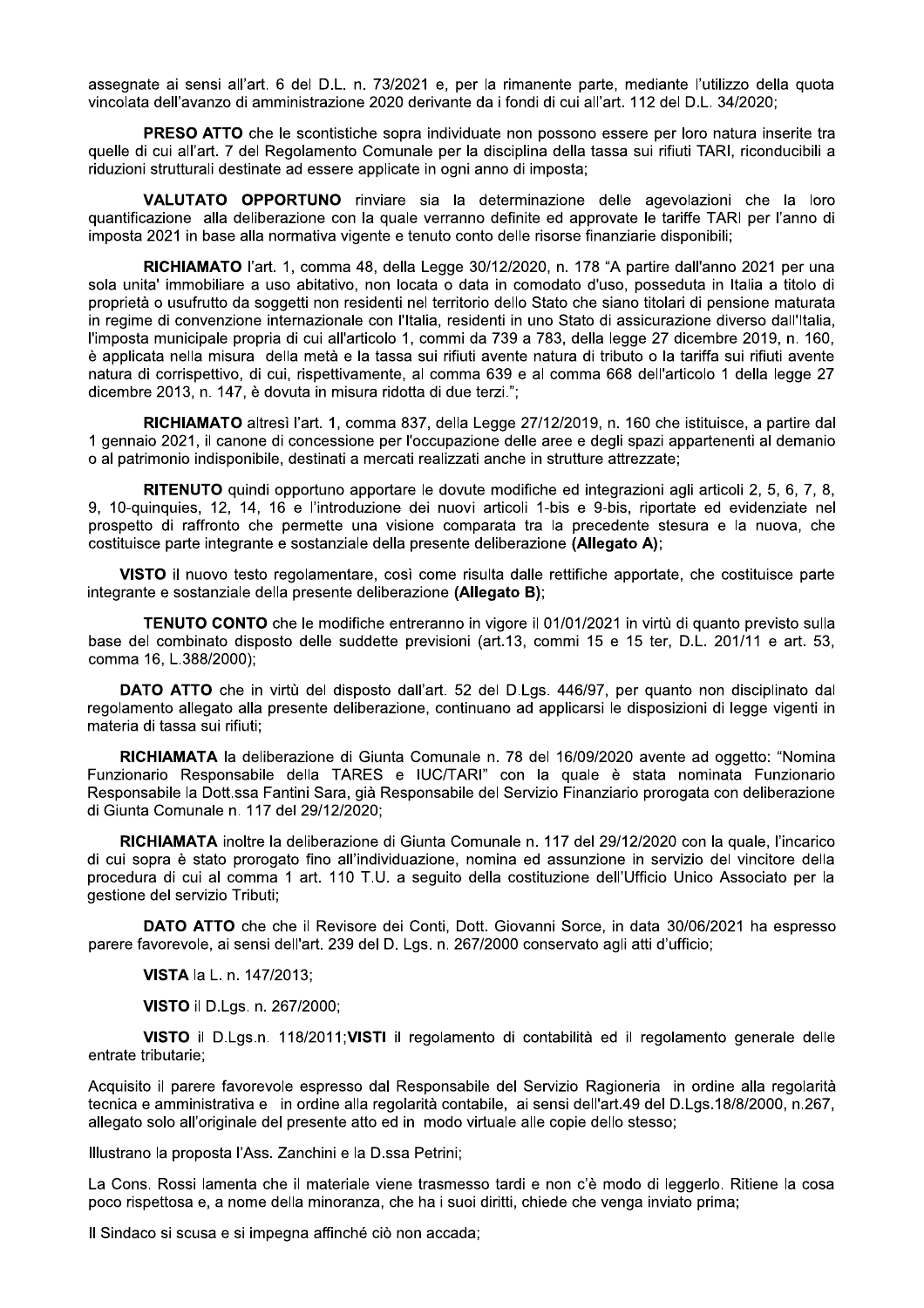Con voti espressi in forma palese: Presenti n. 12 Favorevoli n. 9 Astenuti n. 3 (Rossi, Castagnoli, Falancia)

#### DELIBERA

per quanto espresso in premessa che si richiama integralmente

- Con voti espressi in forma paiese:<br>
Presenti n. 12<br>
Favorevoli n. 9<br>
Astenuti n. 3 (Rossi, Castagnoli, Falancia)<br>
DELIBERA<br>
per quanto espresso in premessa che si richiama integralmente,<br>
1) **DI APPROVARE**, per i motivi es i motivi espressi in premessa, le integrazioni al regolamento comunale per la disciplina della tassa sui rifiuti (TARI), così come risultano dall'Allegato A), nonché il nuovo testo regolamentare, di cui all'Allegato B), entrambi facenti parte integrante e sostanziale della presente deliberazione per quanto espresso in premessa che si richi.<br>
1) **DI APPROVARE**, per i motivi espres<br>
disciplina della tassa sui rifiuti (TAR<br>
regolamentare, di cui all'Allegato B)<br>
deliberazione;<br>
2) **DI DARE ATTO** che il Regolament<br>
se France Contract Contract Contract Contract Contract Contract Contract Contract Contract Contract Contract Control Control Control Control Control Control Control Control Control Control Control Control Control Control Cont
	- to approvato con il presente atto ha efficacia dal 01/01/2021 a seguito dell'avvenuta pubblicazione entro il 28 ottobre 2021 sul sito internet del Dipartimento delle Finanze del Ministero dell'Economia e delle Finanze:
- minazione delle agevolazioni che la loro quantificazione alla deliberazione con la quale verranno definite ed approvate le tariffe TARI per l'anno di imposta 2021 in base alla normativa vigente e tenuto conto delle risorse finanziarie disponibili richiamate in pre 2) **DI DARE ATTO** che il Regolamento approvato con il presente atto ha efficacia dal 01/01/<br>
seguito dell'avvenuta pubblicazione entro il 28 ottobre 2021 sul sito internet del Dipartimen<br>
Finanze del Ministero dell'Economi Finanze del Ministero dell'Economia e delle Finanze;<br>
3) **DI RINVIARE** sia la determinazione delle agevolazioni chi<br>
con la quale verranno definite ed approvate le tariffe TAR<br>
normativa vigente e tenuto conto delle risors
	- i di cui al precedente punto 3), al fine di snellire e semplificare il procedimento amministrativo. saranno
	- virtù del disposto dall'art. 52 D. lgs. 446/97, per quanto non disciplinato dal Regolamento continuano ad applicarsi le vigenti disposizioni di legge in materia di tassa sui rifi
- con la quale verranno derinte ed approvate le tarifie IARN per l'anno di imposta 2021 in base al<br>
1) DI PREVEDERE che le agevolazioni di cui al precedente punto 3), al fine di snellire e semplificare<br>
1) DI PREVEDERE che l virtù dell'art. 13. comma 15-ter. del D. L. n. 201 del 2011. le aliguote approvate al Ministero dell'Economia e delle Finanze. Dipartimento delle Finanze, entro il termine perentorio del 14 ottobre
	- esente deliberazione sul Sito Istituzionale del Comune e in Amministrazione Trasparente, ai sensi dell'art. 32. comma 1. della L. n. 69 del 18.06.2009.

Altresì, per la necessità di dare seguito al procedimento con la massima tempestività

procedimento amministrativo, sara<br>
5) **DI DARE ATTO** che, in virtù del<br>
Regolamento continuano ad appli<br>
6) **DI TRASMETTERE**, in virtù del<br>
approvate al Ministero dell'Econo<br>
perentorio del 14 ottobre 2021;<br>
7) **DI PUBBLIC** A voti espressi per alzata di mano: Presenti n. 12 Favorevoli n. 9 Astenuti n. 3 (Rossi, Castagnoli, Falancia)

#### DELIBERA

Di dichiarare la presente deliberazione immediatamente eseguibile ai sensi e per gli effetti dell'art. 134 comma 4 del D.Lgs. 18/08/2000 n. 267.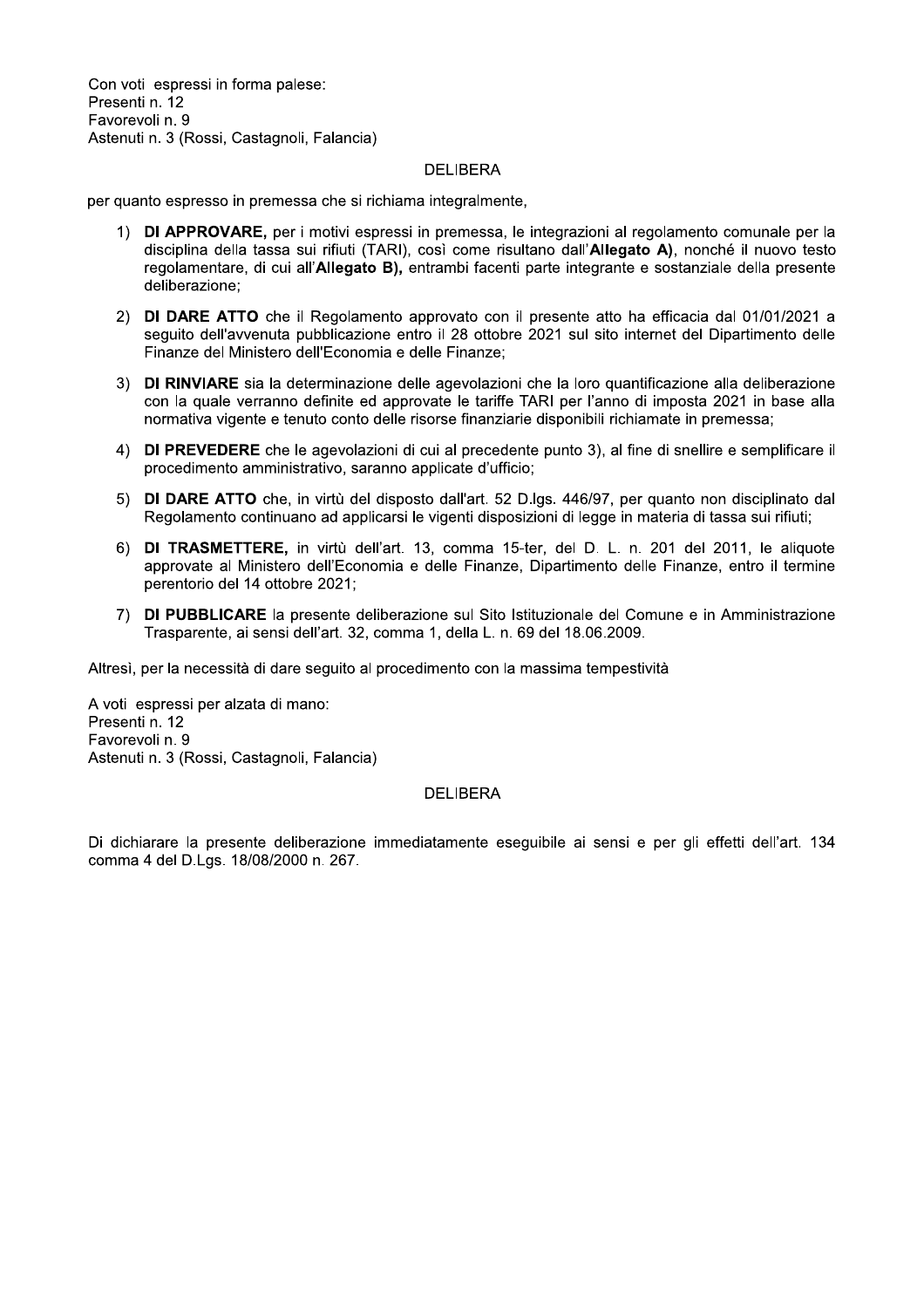Il Segretario Comunale

La presente è copia conforme all'originale ad uso amministrativo.

#### $\rm L$ i 02/07/2021 Il R

Responsabile Servizio Segreteria VALERIA B

La presente è copia conforme all'originale ad uso amministrativo.<br>
Li 02/07/2021<br>
DBBLICAZIONE<br>
CERTIFICATO DI PUBBLICAZIONE<br>
La presente deliberazione viene pubblicata all'Albo Pretorio Online del Comune (www.cor<br>
sofia.f presente deliberazione viene pubblicata all'Albo Pretorio Online del Comune (www.comune.santasofia.fc.it) per gg.15 consecutivi a far data dal  $02/07/2021$ La presente deliberazione viene pubblicata all'Albo Pretorio Online del Comune (www.comentità) per gg. 15 consecutivi a far data dal **02/07/2021**<br>
Il Responsabile Servizio Seguente deliberazione:<br> **D** è stata dichiarata i

 $\rm L$ i 02/07/2021 Il R

Responsabile Servizio Segreteria VALERIA B

- stata dichiarata immediatamente eseguibile ai sensi dell'art. 134, comma 4, del D.Lgs.  $18.08.2000$ , n. 267.
- $\dot{E}$  divenuta esecutiva a far data dal giorno  $\dot{E}$  ai sensi dell'art. 134 comma 3 del D.Lgs.  $18/08/2000$  n.  $267$ .

Il Responsabile Servizio Segreteria F.to VALERIA BARCHI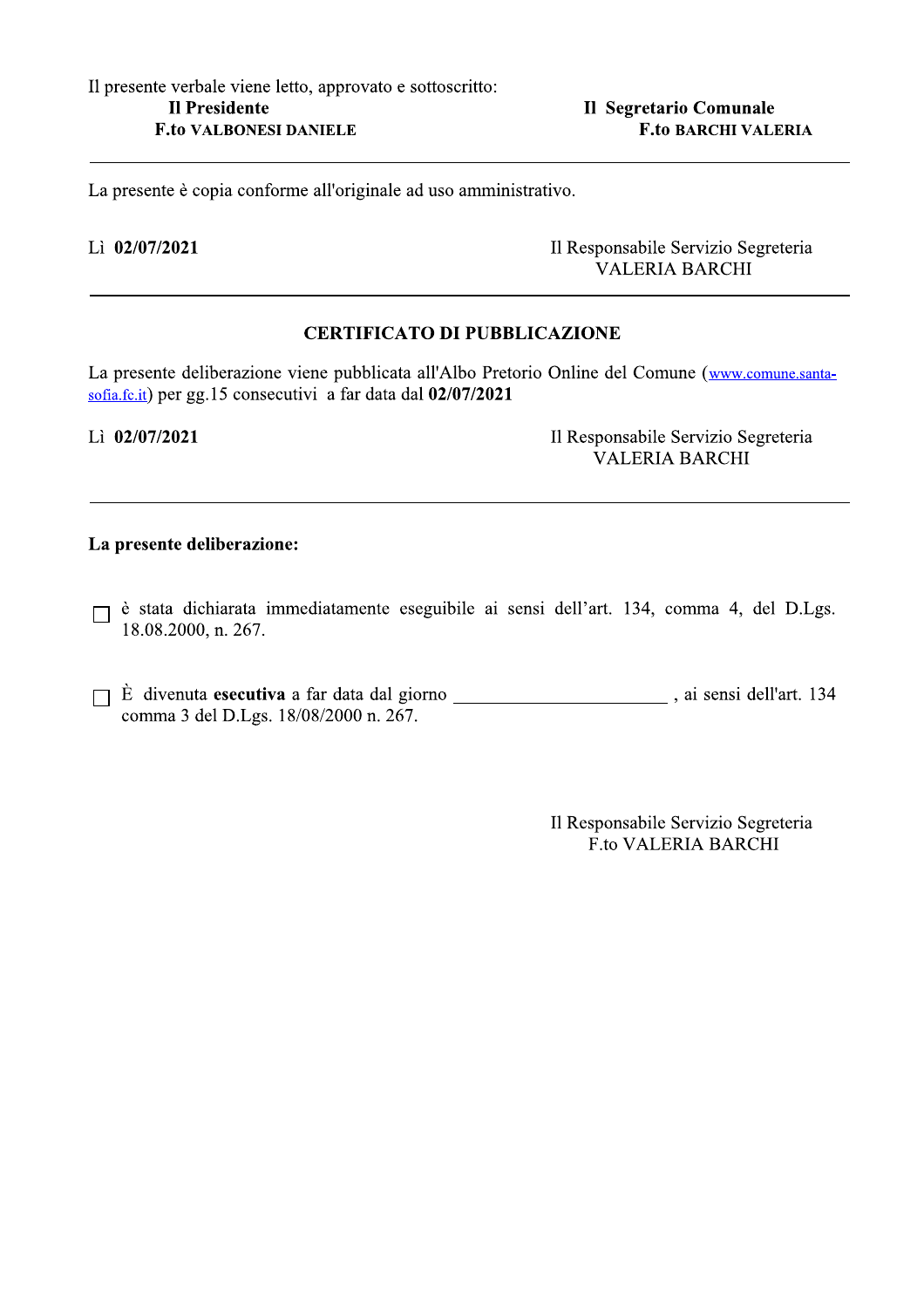#### **REGOLAMENTO COMUNALE PER LA DISCIPLINA DELLA TASSA SUI RIFIUTI (TARI)**

#### **ARTICOLO 1-bis DEFINIZIONI DI RIFIUTO**

1) La definizione e la classificazione dei rifiuti urbani e speciali è disciplinata dalle disposizioni del Decreto Legislativo 03/04/2006, n. 152 (cd. Testo Unico Ambientale) come modificato dal D. Lgs 116/2020 e successive modificazioni e integrazioni.

| <b>Testo vigente</b>                                                                                                                                                                                                                                                                                                                                                                                                                                                                                                                                                                                                                                                                                                                                                                                                                                                                                              | Testo modificato/integrato                                                                                                                                                                                                                                                                                                                                                                                                                                                                                                                                                                                                                                                                                                                                                                                                                                                                                                                                                                                                                                   |
|-------------------------------------------------------------------------------------------------------------------------------------------------------------------------------------------------------------------------------------------------------------------------------------------------------------------------------------------------------------------------------------------------------------------------------------------------------------------------------------------------------------------------------------------------------------------------------------------------------------------------------------------------------------------------------------------------------------------------------------------------------------------------------------------------------------------------------------------------------------------------------------------------------------------|--------------------------------------------------------------------------------------------------------------------------------------------------------------------------------------------------------------------------------------------------------------------------------------------------------------------------------------------------------------------------------------------------------------------------------------------------------------------------------------------------------------------------------------------------------------------------------------------------------------------------------------------------------------------------------------------------------------------------------------------------------------------------------------------------------------------------------------------------------------------------------------------------------------------------------------------------------------------------------------------------------------------------------------------------------------|
| <b>ARTICOLO 2</b><br>PRESUPPOSTO PER L'APPLICAZIONE DEL<br><b>TRIBUTO</b>                                                                                                                                                                                                                                                                                                                                                                                                                                                                                                                                                                                                                                                                                                                                                                                                                                         | <b>ARTICOLO 2</b><br>PRESUPPOSTO PER L'APPLICAZIONE DEL<br><b>TRIBUTO</b>                                                                                                                                                                                                                                                                                                                                                                                                                                                                                                                                                                                                                                                                                                                                                                                                                                                                                                                                                                                    |
| 1) Presupposto del tributo è il possesso, l'occupa-<br>zione o la detenzione, a qualsiasi titolo, anche di fat-<br>to, di locali o aree scoperte che insistono interamente<br>o prevalentemente sul territorio del Comune, a qual-<br>siasi uso adibiti, suscettibili di produrre rifiuti, urbani<br>o assimilati. Per la gestione del servizio nonché per i<br>criteri di assimilazione per qualità e quantità si ri-<br>manda alla vigente normativa ambientale e al Rego-<br>lamento di gestione dei Rifiuti urbani ed assimilati<br>approvato dalla competente autorità con Del. ATO-<br>FC n. 3/2006 e successive modifiche ed integrazioni.<br>La mancata utilizzazione del servizio di gestione dei<br>rifiuti urbani e assimilati o l'interruzione temporanea<br>dello stesso non comportano esonero o riduzione del<br>tributo, salvo quanto disposto dall'art. 7, comma 3,<br>del presente Regolamento. | 1) Presupposto del tributo è il possesso, l'occupa-<br>zione o la detenzione, a qualsiasi titolo, anche di fat-<br>to, di locali o aree scoperte che insistono interamente<br>o prevalentemente sul territorio del Comune, a qual-<br>siasi uso adibiti, suscettibili di produrre rifiuti urbani<br>o assimilatidi cui all'art. 183, comma 1, lettera b-<br>ter del D.lgs. 152/2006. Per la gestione del servizio<br>nonché per i criteri di assimilazione per qualità e<br>quantità si rimanda alla vigente normativa ambienta-<br>le e al Regolamento di gestione dei Rifiuti urbani ed<br>assimilati approvato dalla competente autorità con<br>Del. ATO-FC n. 3/2006 e successive modifiche ed<br>integrazioni. La mancata utilizzazione del servizio di<br>gestione dei rifiuti urbani e assimilati di cui all'art.<br>183, comma 1, lettera b-ter del D.lgs. 152/2006 o<br>l'interruzione temporanea dello stesso non comporta-<br>no esonero o riduzione del tributo, salvo quanto di-<br>sposto dall'art. 7, comma 3, del presente Regolamen-<br>to. |
| 2) L'occupazione o la conduzione di un locale o di<br>una area si presume con l'attivazione di almeno uno<br>dei servizi di erogazione dell'acqua, del gas<br>$\mathbf{o}$<br>dell'energia elettrica o con la presenza di mobilio o<br>macchinari e finché queste condizioni permangono e<br>comunque, per le utenze domestiche, anche in assen-<br>za delle condizioni suddette, l'occupazione si presu-<br>me avvenuta dalla data di acquisizione della residen-<br>za anagrafica.                                                                                                                                                                                                                                                                                                                                                                                                                              | 2) L'occupazione o la conduzione di un locale o di<br>una area si presume con l'attivazione di almeno uno<br>dei servizi di erogazione dell'acqua, del gas o<br>dell'energia elettrica o con la presenza di mobilio o<br>macchinari e finché queste condizioni permangono e<br>comunque, per le utenze domestiche, anche in assen-<br>za delle condizioni suddette, l'occupazione si presu-<br>me avvenuta dalla data di acquisizione della residen-<br>za anagrafica.                                                                                                                                                                                                                                                                                                                                                                                                                                                                                                                                                                                       |
| 3) Per le utenze non domestiche la medesima pre-<br>sunzione è integrata altresì dal rilascio da parte degli<br>enti competenti, di atti assentivi o autorizzativi per<br>l'esercizio di attività nell'immobile.                                                                                                                                                                                                                                                                                                                                                                                                                                                                                                                                                                                                                                                                                                  | 3) Per le utenze non domestiche la medesima pre-<br>sunzione è integrata altresì dal rilascio da parte degli<br>enti competenti, di atti assentivi o autorizzativi per<br>l'esercizio di attività nell'immobile.                                                                                                                                                                                                                                                                                                                                                                                                                                                                                                                                                                                                                                                                                                                                                                                                                                             |

#### **ARTICOLO 2 PRESUPPOSTO PER L'APPLICAZIONE DEL TRIBUTO**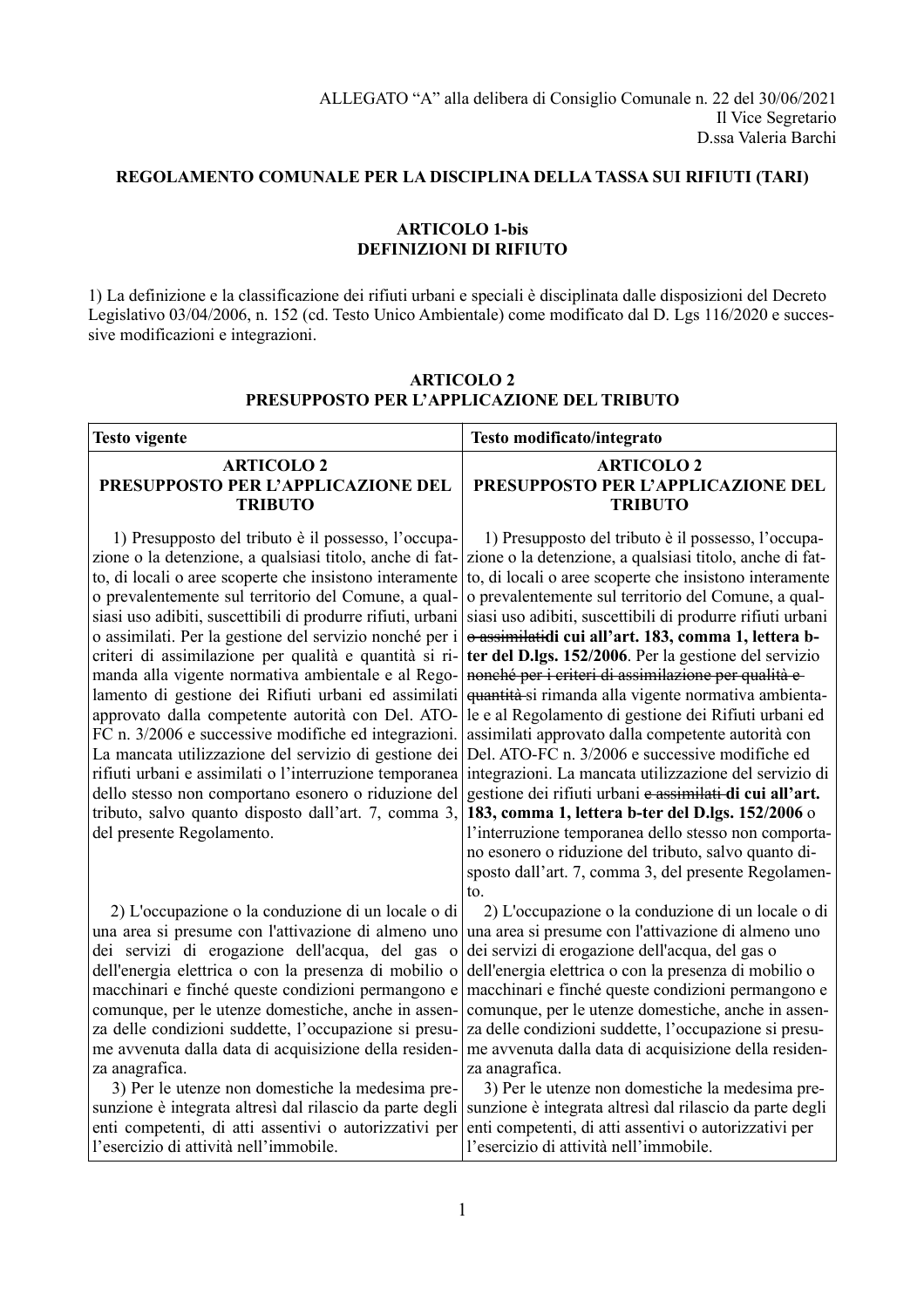#### **ARTICOLO 5 LOCALI ED AREE OGGETTO DEL TRIBUTO**

| <b>Testo vigente</b>                                                                                                                                                                                                                                                                                                                                                                                                                                                                                                                                                                                                                                                                                                                                                                                                                                                                                                                                                                                                                                                                                                                                                                                                                                                                                                                                                                                                                                                                                                                                                                                    | Testo modificato/integrato                                                                                                                                                                                                                                                                                                                                                                                                                                                                                                                                                                                                                                                                                                                                                                                                                                                                                                                                                                                                                                                                                                                                                                                                                                                                                                                                                                                                                                                                                                                                                                                                                                                                                                                                                                                                                                                                                                                                      |
|---------------------------------------------------------------------------------------------------------------------------------------------------------------------------------------------------------------------------------------------------------------------------------------------------------------------------------------------------------------------------------------------------------------------------------------------------------------------------------------------------------------------------------------------------------------------------------------------------------------------------------------------------------------------------------------------------------------------------------------------------------------------------------------------------------------------------------------------------------------------------------------------------------------------------------------------------------------------------------------------------------------------------------------------------------------------------------------------------------------------------------------------------------------------------------------------------------------------------------------------------------------------------------------------------------------------------------------------------------------------------------------------------------------------------------------------------------------------------------------------------------------------------------------------------------------------------------------------------------|-----------------------------------------------------------------------------------------------------------------------------------------------------------------------------------------------------------------------------------------------------------------------------------------------------------------------------------------------------------------------------------------------------------------------------------------------------------------------------------------------------------------------------------------------------------------------------------------------------------------------------------------------------------------------------------------------------------------------------------------------------------------------------------------------------------------------------------------------------------------------------------------------------------------------------------------------------------------------------------------------------------------------------------------------------------------------------------------------------------------------------------------------------------------------------------------------------------------------------------------------------------------------------------------------------------------------------------------------------------------------------------------------------------------------------------------------------------------------------------------------------------------------------------------------------------------------------------------------------------------------------------------------------------------------------------------------------------------------------------------------------------------------------------------------------------------------------------------------------------------------------------------------------------------------------------------------------------------|
| <b>ARTICOLO 5</b>                                                                                                                                                                                                                                                                                                                                                                                                                                                                                                                                                                                                                                                                                                                                                                                                                                                                                                                                                                                                                                                                                                                                                                                                                                                                                                                                                                                                                                                                                                                                                                                       | <b>ARTICOLO 5</b>                                                                                                                                                                                                                                                                                                                                                                                                                                                                                                                                                                                                                                                                                                                                                                                                                                                                                                                                                                                                                                                                                                                                                                                                                                                                                                                                                                                                                                                                                                                                                                                                                                                                                                                                                                                                                                                                                                                                               |
| <b>LOCALI ED AREE OGGETTO DEL TRIBUTO</b>                                                                                                                                                                                                                                                                                                                                                                                                                                                                                                                                                                                                                                                                                                                                                                                                                                                                                                                                                                                                                                                                                                                                                                                                                                                                                                                                                                                                                                                                                                                                                               | <b>LOCALI ED AREE OGGETTO DEL TRIBUTO</b>                                                                                                                                                                                                                                                                                                                                                                                                                                                                                                                                                                                                                                                                                                                                                                                                                                                                                                                                                                                                                                                                                                                                                                                                                                                                                                                                                                                                                                                                                                                                                                                                                                                                                                                                                                                                                                                                                                                       |
| 1) Si considerano suscettibili di produrre rifiuti:                                                                                                                                                                                                                                                                                                                                                                                                                                                                                                                                                                                                                                                                                                                                                                                                                                                                                                                                                                                                                                                                                                                                                                                                                                                                                                                                                                                                                                                                                                                                                     | 1) Si considerano suscettibili di produrre rifiuti<br>urbani di cui all'art. 183, comma 1, lettera b-ter<br>del D.lgs. 152/2006::                                                                                                                                                                                                                                                                                                                                                                                                                                                                                                                                                                                                                                                                                                                                                                                                                                                                                                                                                                                                                                                                                                                                                                                                                                                                                                                                                                                                                                                                                                                                                                                                                                                                                                                                                                                                                               |
| a) tutti i locali, comunque denominati, esistenti<br>in qualsiasi specie di costruzione stabilmente infissa<br>al suolo o nel suolo, chiusi da ogni lato verso l'inter-<br>no con strutture fisse o mobili, qualunque sia la loro<br>destinazione o il loro uso, a prescindere dalla loro re-<br>golarità in relazione alle disposizioni di carattere ur-<br>banistico edilizio e catastale;<br>b) le aree scoperte operative delle attività eco-<br>nomiche, la cui superficie insiste interamente o pre-<br>valentemente nel territorio comunale;<br>c) aree destinate in modo temporaneo e non<br>continuativo ad attività quali mercati ambulanti, fie-<br>re, mostre ed attività similari;<br>d) aree pubbliche adibite a parcheggio a paga-<br>mento e gestite da società che ne fanno la loro attivi-<br>tà principale.<br>2) Per le unità immobiliari iscritte o iscrivibili nel<br>catasto edilizio urbano nelle categorie A, B e C, per<br>le quali non è possibile addivenire alla determinazio-<br>ne della superficie assoggettabile alla TARI pari<br>all'80 per cento di quella catastale, in base alle pro-<br>cedure di interscambio tra il Comune e l'Agenzia<br>delle Entrate, la superficie assoggettabile alla TARI è<br>costituita da quella calpestabile dei locali e delle aree<br>suscettibili di produrre rifiuti urbani e assimilati. Per<br>le unità immobiliari a destinazione speciale, ovvero<br>facenti parte delle categorie catastali D ed E, la su-<br>viene misurata sul filo interno dei muri e, per le aree<br>scoperte, sul perimetro interno delle medesime, al | a) tutti i locali, comunque denominati, esistenti<br>in qualsiasi specie di costruzione stabilmente infissa<br>al suolo o nel suolo, chiusi da ogni lato verso l'inter-<br>no con strutture fisse o mobili, qualunque sia la loro<br>destinazione o il loro uso, a prescindere dalla loro re-<br>golarità in relazione alle disposizioni di carattere ur-<br>banistico edilizio e catastale;<br>b) le aree scoperte operative delle attività eco-<br>nomiche, la cui superficie insiste interamente o pre-<br>valentemente nel territorio comunale;<br>e) aree destinate in modo temporaneo e non con-<br>tinuativo ad attività quali mereati ambulanti, fiere,<br>mostre ed attività similari;<br>c) aree pubbliche adibite a parcheggio a paga-<br>mento e gestite da società che ne fanno la loro attivi-<br>tà principale.<br>2) Per le unità immobiliari iscritte o iscrivibili nel<br>catasto edilizio urbano nelle categorie A, B e C, per<br>le quali non è possibile addivenire alla determinazio-<br>ne della superficie assoggettabile alla TARI pari<br>all'80 per cento di quella catastale, in base alle pro-<br>cedure di interscambio tra il Comune e l'Agenzia<br>delle Entrate, la superficie assoggettabile alla TARI è<br>costituita da quella calpestabile dei locali e delle aree<br>suscettibili di produrre rifiuti urbani e assimilati di<br>cui all'art. 183, comma 1, lettera b-ter del D.lgs.<br>152/2006. Per le unità immobiliari a destinazione<br>perficie assoggettabile alla TARI è quella calpestabi- speciale, ovvero facenti parte delle categorie catastali<br>le. Per le unità immobiliari assoggettabili in base alla $D$ ed E, la superficie assoggettabile alla TARI è quel-<br>superficie calpestabile, la superficie, per i fabbricati, la calpestabile. Per le unità immobiliari assoggettabi-<br>li in base alla superficie calpestabile, la superficie,<br>per i fabbricati, viene misurata sul filo interno dei |
| eventuali<br>delle<br>costruzioni<br>insistenti.<br>netto                                                                                                                                                                                                                                                                                                                                                                                                                                                                                                                                                                                                                                                                                                                                                                                                                                                                                                                                                                                                                                                                                                                                                                                                                                                                                                                                                                                                                                                                                                                                               | muri e, per le aree scoperte, sul perimetro interno<br>delle medesime, al netto delle eventuali costruzioni<br>insistenti.                                                                                                                                                                                                                                                                                                                                                                                                                                                                                                                                                                                                                                                                                                                                                                                                                                                                                                                                                                                                                                                                                                                                                                                                                                                                                                                                                                                                                                                                                                                                                                                                                                                                                                                                                                                                                                      |
| 3) Fino all'attuazione di quanto previsto dal prece-<br>dente comma 2), relativamente ai locali si precisa dente comma 2), relativamente ai locali si precisa<br>che:                                                                                                                                                                                                                                                                                                                                                                                                                                                                                                                                                                                                                                                                                                                                                                                                                                                                                                                                                                                                                                                                                                                                                                                                                                                                                                                                                                                                                                   | 3) Fino all'attuazione di quanto previsto dal prece-<br>che:                                                                                                                                                                                                                                                                                                                                                                                                                                                                                                                                                                                                                                                                                                                                                                                                                                                                                                                                                                                                                                                                                                                                                                                                                                                                                                                                                                                                                                                                                                                                                                                                                                                                                                                                                                                                                                                                                                    |
| a) per le utenze domestiche, in aggiunta alla su-<br>perficie dei vani principali, sono computate le super-<br>fici degli accessori (esempio: corridoi, ingressi inter-<br>ni, anticamere, ripostigli, soffitte, bagni, scale, ecc.)                                                                                                                                                                                                                                                                                                                                                                                                                                                                                                                                                                                                                                                                                                                                                                                                                                                                                                                                                                                                                                                                                                                                                                                                                                                                                                                                                                    | a) per le utenze domestiche, in aggiunta alla su-<br>perficie dei vani principali, sono computate le super-<br>fici degli accessori (esempio: corridoi, ingressi inter-<br>ni, anticamere, ripostigli, soffitte, bagni, scale, ecc.)                                                                                                                                                                                                                                                                                                                                                                                                                                                                                                                                                                                                                                                                                                                                                                                                                                                                                                                                                                                                                                                                                                                                                                                                                                                                                                                                                                                                                                                                                                                                                                                                                                                                                                                            |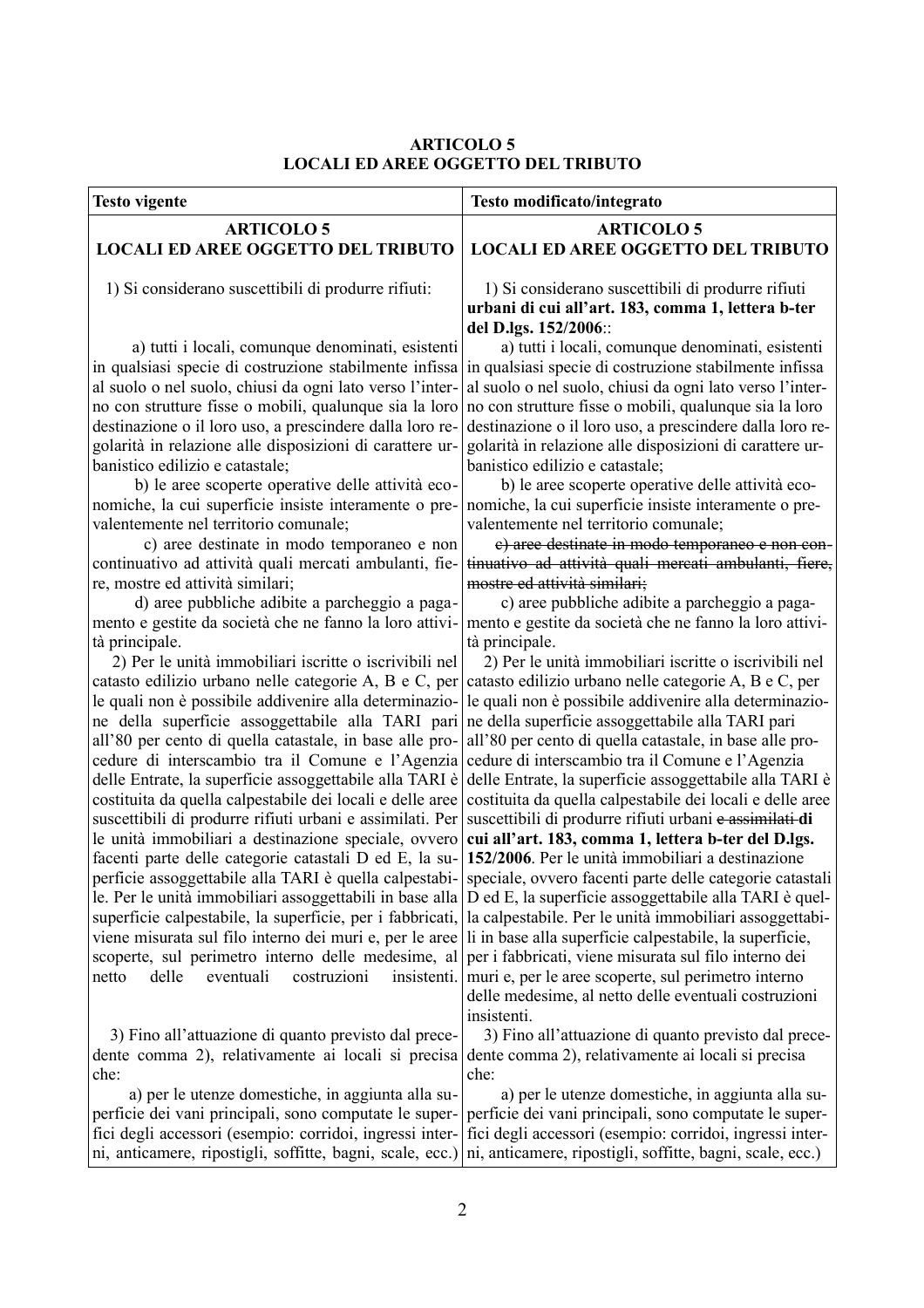così come le superfici dei locali di servizio, anche se interrati e/o separati dal corpo principale del fabbricato (quali ad es. cantine, autorimesse, lavanderie, disimpegni, ecc.);

 b) per le utenze non domestiche sono soggette a tariffa le superfici di tutti i locali, principali e di servizio;

 4) La superficie, per i fabbricati, viene misurata sul filo interno dei muri perimetrali e, per le aree scoperte, sul perimetro interno delle medesime, al netto delle eventuali costruzioni insistenti.

 5) La superficie complessiva è arrotondata per eccesso se la frazione è superiore o uguale al mezzo metro quadrato, e per difetto, se frazione è inferiore al mezzo metro quadrato;

 6) Alle unità immobiliari adibite a utenza domestica in cui sia esercitata anche un'attività economica o professionale, qualora non sia distinguibile la superficie destinata all'attività da quella dedicata all'uso domestico, è applicata la tariffa delle utenze domestiche.

 7) Per i distributori di carburante viene considerata soggetta a tariffa una superficie ottenuta applicando i seguenti parametri:

a) per colonnina 18 mq. per ciascun lato servito;

b) 36 mq. per ogni autolavaggio.

così come le superfici dei locali di servizio, anche se interrati e/o separati dal corpo principale del fabbricato (quali ad es. cantine, autorimesse, lavanderie, disimpegni, ecc.);

 b) per le utenze non domestiche sono soggette a tariffa le superfici di tutti i locali, principali e di servizio **suscettibili di produrre rifiuti urbani di cui all'art. 183, comma 1, lettera b-ter del D.lgs. 152/2006;**

 4) La superficie, per i fabbricati, viene misurata sul filo interno dei muri perimetrali e, per le aree scoperte, sul perimetro interno delle medesime, al netto delle eventuali costruzioni insistenti.

 5) La superficie complessiva è arrotondata per eccesso se la frazione è superiore o uguale al mezzo metro quadrato, e per difetto, se frazione è inferiore al mezzo metro quadrato;

 6) Alle unità immobiliari adibite a utenza domestica in cui sia esercitata anche un'attività economica o professionale, qualora non sia distinguibile la superficie destinata all'attività da quella dedicata all'uso domestico, è applicata la tariffa delle utenze domestiche.

 7) Per i distributori di carburante viene considerata soggetta a tariffa una superficie ottenuta applicando i seguenti parametri:

 a) per colonnina 18 mq. per ciascun lato servito; b) 36 mq. per ogni autolavaggio.

#### **ARTICOLO 6 LOCALI ED AREE SCOPERTE ESCLUSE DAL TRIBUTO**

| <b>Testo vigente</b>                                                                              | Testo modificato/integrato                                                                                                                                               |  |
|---------------------------------------------------------------------------------------------------|--------------------------------------------------------------------------------------------------------------------------------------------------------------------------|--|
| <b>ARTICOLO 6</b><br><b>TRIBUTO</b>                                                               | <b>ARTICOLO 6</b><br><b>LOCALI ED AREE SCOPERTE ESCLUSE DAL   LOCALI ED AREE SCOPERTE ESCLUSE DAL</b><br><b>TRIBUTO</b>                                                  |  |
| 1) Non sono soggetti al tributo i locali e le aree                                                | 1) Non sono soggetti al tributo i locali e le aree                                                                                                                       |  |
| che non possono produrre rifiuti, urbani o assimilati,                                            | che non possono produrre rifiuti urbani o assimilati-                                                                                                                    |  |
| per la loro natura o per il particolare uso cui sono                                              | di cui all'art. 183, comma 1, lettera b-ter del                                                                                                                          |  |
| stabilmente destinati, o perché risultino in obiettive                                            | D.lgs. 152/2006 per la loro natura o per il particolare                                                                                                                  |  |
| condizioni di non utilizzabilità. Presentano tali carat-<br>teristiche, a titolo esemplificativo: | uso cui sono stabilmente destinati, o perché risultino<br>in obiettive condizioni di non utilizzabilità. Presenta-<br>no tali caratteristiche, a titolo esemplificativo: |  |
| a) centrali termiche e locali riservati ad impianti                                               | a) centrali termiche e locali riservati ad impianti                                                                                                                      |  |
| tecnologici, quali cabine elettriche, vani ascensori,                                             | tecnologici, quali cabine elettriche, vani ascensori,                                                                                                                    |  |
| celle frigorifere, locali di essicazione e stagionatura                                           | celle frigorifere, locali di essiccazione e stagionatura                                                                                                                 |  |
| senza lavorazione, silos e simili, ove non si abbia, di                                           | senza lavorazione, silos e simili, ove non si abbia, di                                                                                                                  |  |
| regola, presenza umana;                                                                           | regola, presenza umana;                                                                                                                                                  |  |
| b) le aree scoperte pertinenziali ed accessorie a                                                 | b) le aree scoperte pertinenziali ed accessorie a                                                                                                                        |  |
| locali tassabili;                                                                                 | locali tassabili;                                                                                                                                                        |  |
| c) le aree comuni condominiali di cui all'art.                                                    | c) le aree comuni condominiali di cui all'art.                                                                                                                           |  |
| 1117 del codice civile che non siano detenute o occu-                                             | 1117 del codice civile che non siano detenute o occu-                                                                                                                    |  |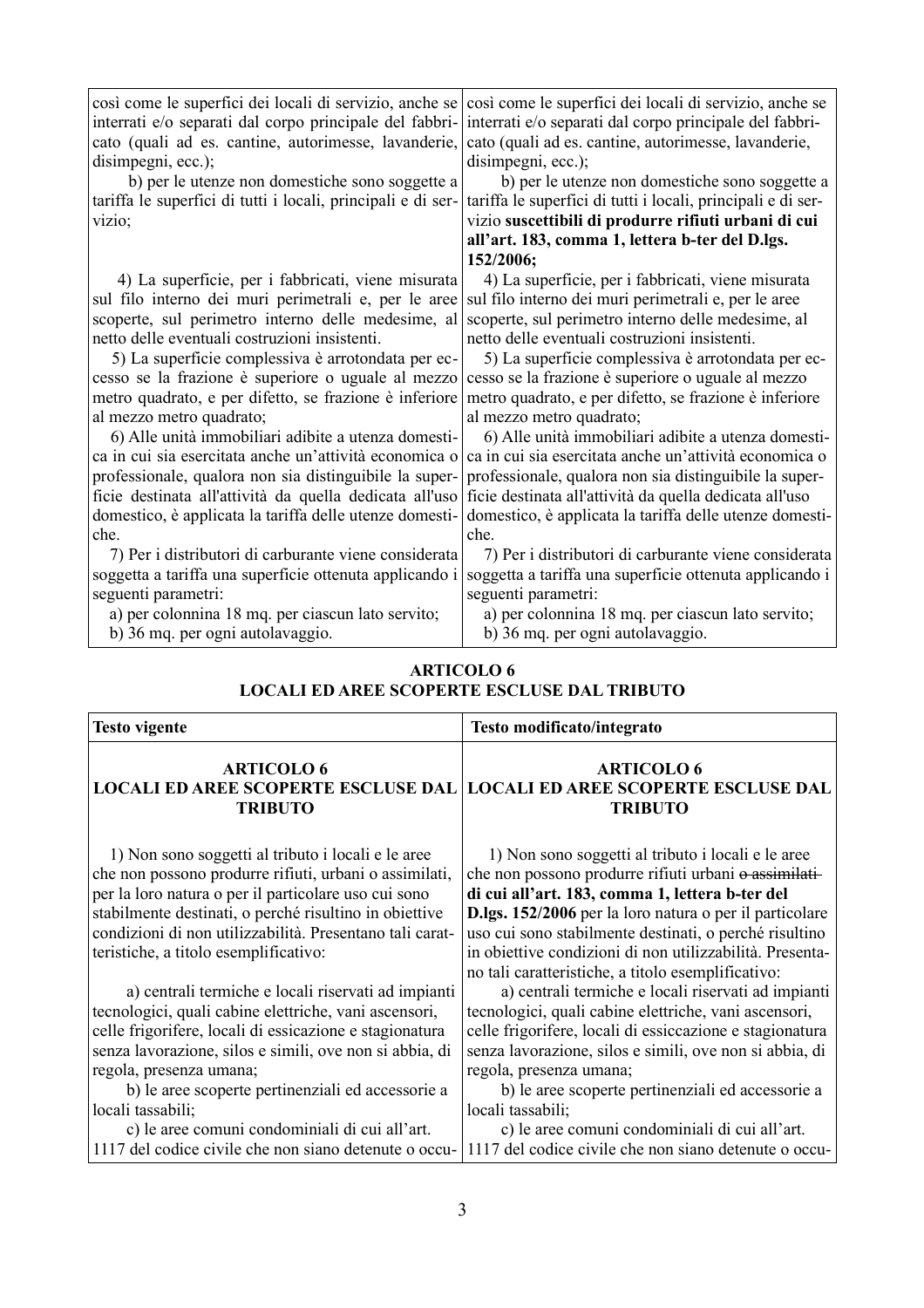pate in via esclusiva;

pate in via esclusiva;

 d) locali oggetto di lavori di ristrutturazione, restauro o risanamento conservativo in seguito al rilascio di licenze, concessioni o autorizzazioni, limitatamente al periodo di validità del provvedimento e, comunque, non oltre la data riportata nella certificazione di fine lavori, sempreché non vengano utilizzati e, qualora si tratti di immobili adibiti a civile abitazione, non risulti che vi siano persone comunque residenti anagraficamente nell'unità stessa;

 e) le unità immobiliari adibite a civile abitazione prive di mobili e suppellettili e non allacciate ad alcun servizio di rete pubblico (luce, acqua, gas), e non utilizzati;

 f) la superficie di balconi, terrazze, porticati e verande, non chiusi o chiudibili con strutture fisse o mobili da ogni lato oppure su tre lati, delle utenze domestiche;

 g) soffitte, ripostigli, stenditoi, lavanderie e simili, limitatamente alla parte del locale con altezza inferiore o uguale a m. 1,50;

 h) i solai ed i sottotetti anche se portanti, non adattabili ad altro uso, non collegati da scale, fisse o retrattili, da ascensori e montacarichi;

 i) la parte degli impianti sportivi riservata, di norma ai soli praticanti, sia che detti impianti siano ubicati in aree scoperte che in locali, fermo restando l'assoggettabilità al tributo degli spogliatoi, dei servizi e delle aree destinate al pubblico;

 j) fabbricati danneggiati, non agibili e non abitabili, e relative aree scoperte, purché tale circostanza sia confermata da idonea documentazione e non siano di fatto utilizzati;

 k) gli edifici accatastati in categoria catastale E/7 in cui è esercitato pubblicamente il culto, limitatamente alla parte di essi ove si svolgono le funzioni religiose;

 l) I locali e le aree cimiteriali, con esclusione dei locali destinati ad abitazione, uffici, depositi e simili;

 m) immobili di stretta pertinenza di fondi destinati all'esercizio dell'agricoltura, compresa l'attività florovivaistica, della silvicoltura e dell'allevamento. Si considerano pertinenze tutti i locali di ricovero delle derrate, nonché fienili, silos, luoghi di sosta temporanea delle persone nelle pause di lavoro, con l'esclusione della parte abitativa della casa colonica e sue pertinenze,che si considera assoggettata a tributo;

 d) locali oggetto di lavori di ristrutturazione, restauro o risanamento conservativo in seguito al rilascio di licenze, concessioni o autorizzazioni, limitatamente al periodo di validità del provvedimento e, comunque, non oltre la data riportata nella certificazione di fine lavori, sempreché non vengano utilizzati e, qualora si tratti di immobili adibiti a civile abitazione, non risulti che vi siano persone comunque residenti anagraficamente nell'unità stessa;

 e) le unità immobiliari adibite a civile abitazione prive di mobili e suppellettili e non allacciate ad alcun servizio di rete pubblico (luce, acqua, gas), e non utilizzati;

 f) la superficie di balconi, terrazze, porticati e verande, non chiusi o chiudibili con strutture fisse o mobili da ogni lato oppure su tre lati, delle utenze domestiche;

 g) soffitte, ripostigli, stenditoi, lavanderie e simili, limitatamente alla parte del locale con altezza inferiore o uguale a m. 1,50;

 h) i solai ed i sottotetti anche se portanti, non adattabili ad altro uso, non collegati da scale, fisse o retrattili, da ascensori e montacarichi;

 i) la parte degli impianti sportivi riservata, di norma ai soli praticanti, sia che detti impianti siano ubicati in aree scoperte che in locali, fermo restando l'assoggettabilità al tributo degli spogliatoi, dei servizi e delle aree destinate al pubblico;

 j) fabbricati danneggiati, non agibili e non abitabili, e relative aree scoperte, purché tale circostanza sia confermata da idonea documentazione e non siano di fatto utilizzati;

 k) gli edifici accatastati in categoria catastale E/7 in cui è esercitato pubblicamente il culto, limitatamente alla parte di essi ove si svolgono le funzioni religiose;

 l) I locali e le aree cimiteriali, con esclusione dei locali destinati ad abitazione, uffici, depositi e simili;

 m) immobili di stretta pertinenza di fondi destinati all'esercizio dell'agricoltura, compresa l'attività florovivaistica, della silvicoltura e dell'allevamento. Si considerano pertinenze tutti i locali di ricovero delle derrate, nonché fienili, silos, luoghi di sosta temporanea delle persone nelle pause di lavoro, con l'esclusione della parte abitativa della casa colonica e sue pertinenze,che si considera assoggettata a tributo; **immobili in cui si producono rifiuti nell'ambito di attività agricole, agro-industriali e della silvicultura ai sensi e per gli effetti dell'art. 2135 del Codice Civile. Gli agriturismi e le aziende agro-**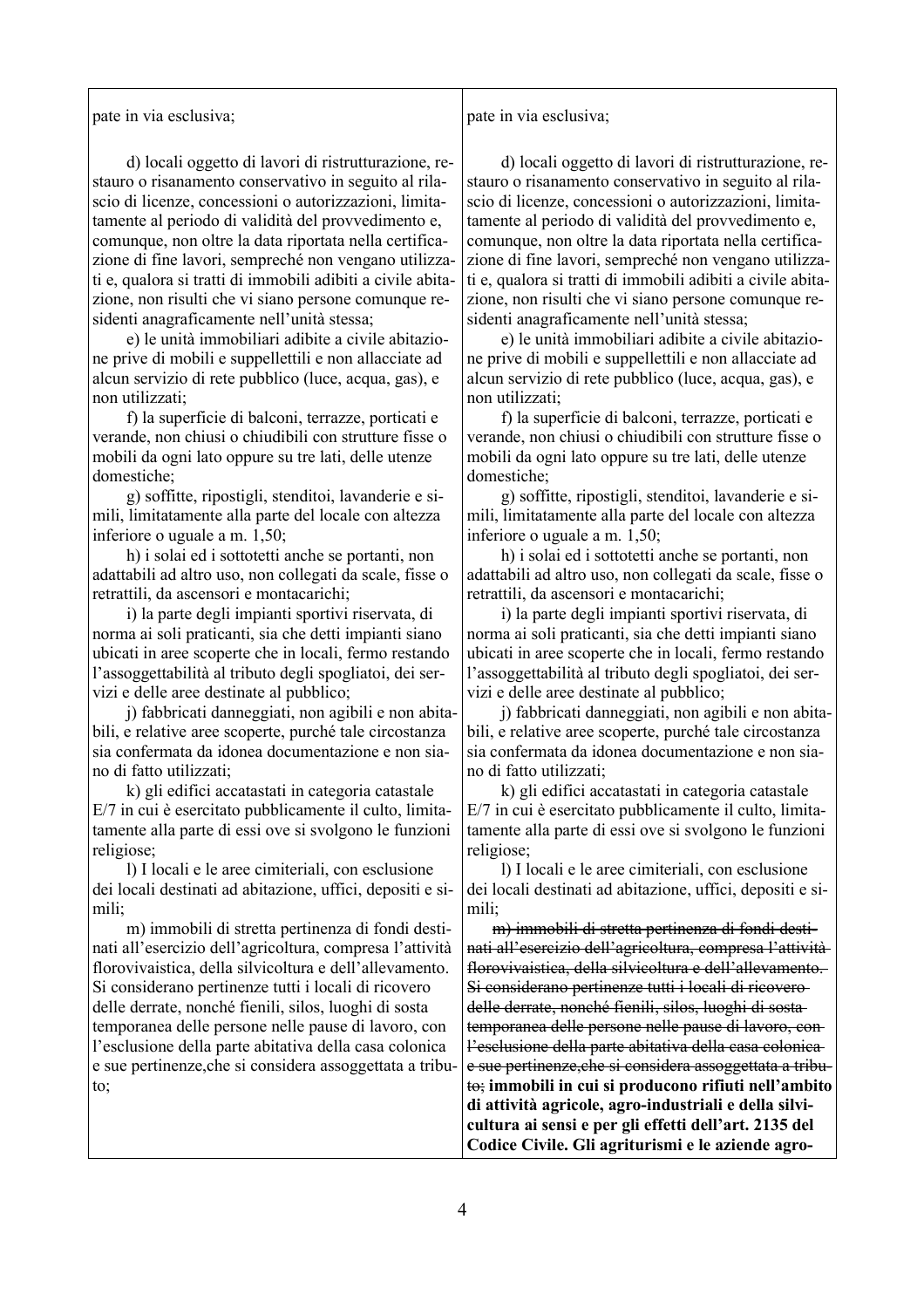n) locali e aree nelle quali si svolgono attività non domestiche, ove per specifiche caratteristiche strutturali e per destinazione si formano esclusivamente rifiuti speciali non assimilati, allo smaltimento dei quali sono tenuti a provvedere a proprie spese i produttori stessi in base alle norme vigenti.

 2) Con riferimento ai locali delle strutture sanitarie, anche veterinarie, pubbliche e private sono esclusi dal tributo esclusivamente le sale operatorie, le stanze di medicazione e ambulatori medici, laboratori di analisi, di ricerca, di radiologia, di radioterapia, di riabilitazione e simili, i reparti e le sale di degenza che ospitano pazienti affetti da malattie infettive;

 3) Nella determinazione della superficie assoggettabile alla tassa non si tiene conto di quella parte di essa ove si formano in via continuativa e prevalente rifiuti speciali e/o tossici, a condizione che il produttore ne dimostri l'avvenuto trattamento in conformità alla normativa vigente. A tal fine, a pena di decadenza, il soggetto passivo dovrà presentare al Comune copia del formulario di identificazione dei rifiuti entro il 20 gennaio dell'anno successivo a quello di riferimento. In difetto, l'intera superficie sarà assoggettata alla tassa per l'intero anno solare.

 4) Per i produttori di rifiuti speciali non assimilabili agli urbani non si tiene altresì conto della parte di area dei magazzini, funzionalmente ed esclusivamente collegata all'esercizio dell'attività produttiva, occupata da materie prime e/o merci, merceologicamente rientranti nella categoria dei rifiuti speciali non assimilabili, la cui lavorazione genera comunque rifiuti speciali non assimilabili, fermo restando l'assoggettamento delle restanti aree e dei magazzini destinati allo stoccaggio di prodotti finiti e di semilavorati e comunque delle parti dell'area dove vi è presenza di persone fisiche.

 5) Le circostanze dei commi precedenti devono essere indicate nella dichiarazione e devono essere direttamente rilevabili in base ad elementi obiettivi o ad idonea documentazione.

#### **industriali potranno continuare ad essere assoggettate a TARI limitatamente alle superfici produttive di rifiuti urbani;**

 n) locali e aree nelle quali si svolgono attività non domestiche, ove per specifiche caratteristiche strutturali e per destinazione si formano esclusivamente rifiuti speciali non assimilati **di cui all'art. 184 comma 3 del D.lgs. 152/2006,** allo smaltimento dei quali sono tenuti a provvedere a proprie spese i produttori stessi in base alle norme vigenti.

#### **o) le aree destinate in modo temporaneo e non continuativo ad attività quali mercati ambulanti, fiere, mostre ed attività similari**

 2) Con riferimento ai locali delle strutture sanitarie, anche veterinarie, pubbliche e private sono esclusi dal tributo esclusivamente le sale operatorie, le stanze di medicazione e ambulatori medici, laboratori di analisi, di ricerca, di radiologia, di radioterapia, di riabilitazione e simili, i reparti e le sale di degenza che ospitano pazienti affetti da malattie infettive;

 3) Nella determinazione della superficie assoggettabile alla tassa non si tiene conto di quella parte di essa ove si formano in via continuativa e prevalente rifiuti speciali e/o tossici, a condizione che il produttore ne dimostri l'avvenuto trattamento in conformità alla normativa vigente. A tal fine, a pena di decadenza, il soggetto passivo dovrà presentare al Comune copia del formulario di identificazione dei rifiuti entro il 20 gennaio dell'anno successivo a quello di riferimento. In difetto, l'intera superficie sarà assoggettata alla tassa per l'intero anno solare.

 4) Per i produttori di rifiuti speciali non assimilabili agli urbani non si tiene altresì conto della parte di area dei magazzini, funzionalmente ed esclusivamente collegata all'esercizio dell'attività produttiva, occupata da materie prime e/o merci, merceologicamente rientranti nella categoria dei rifiuti speciali non assimilabili, la cui lavorazione genera comunque rifiuti speciali non assimilabili, fermo restando l'assoggettamento delle restanti aree e dei magazzini destinati allo stoccaggio di prodotti finiti e di semilavorati e comunque delle parti dell'area dove vi è presenza di persone fisiche.

 5) Le circostanze dei commi precedenti devono essere indicate nella dichiarazione e devono essere direttamente rilevabili in base ad elementi obiettivi o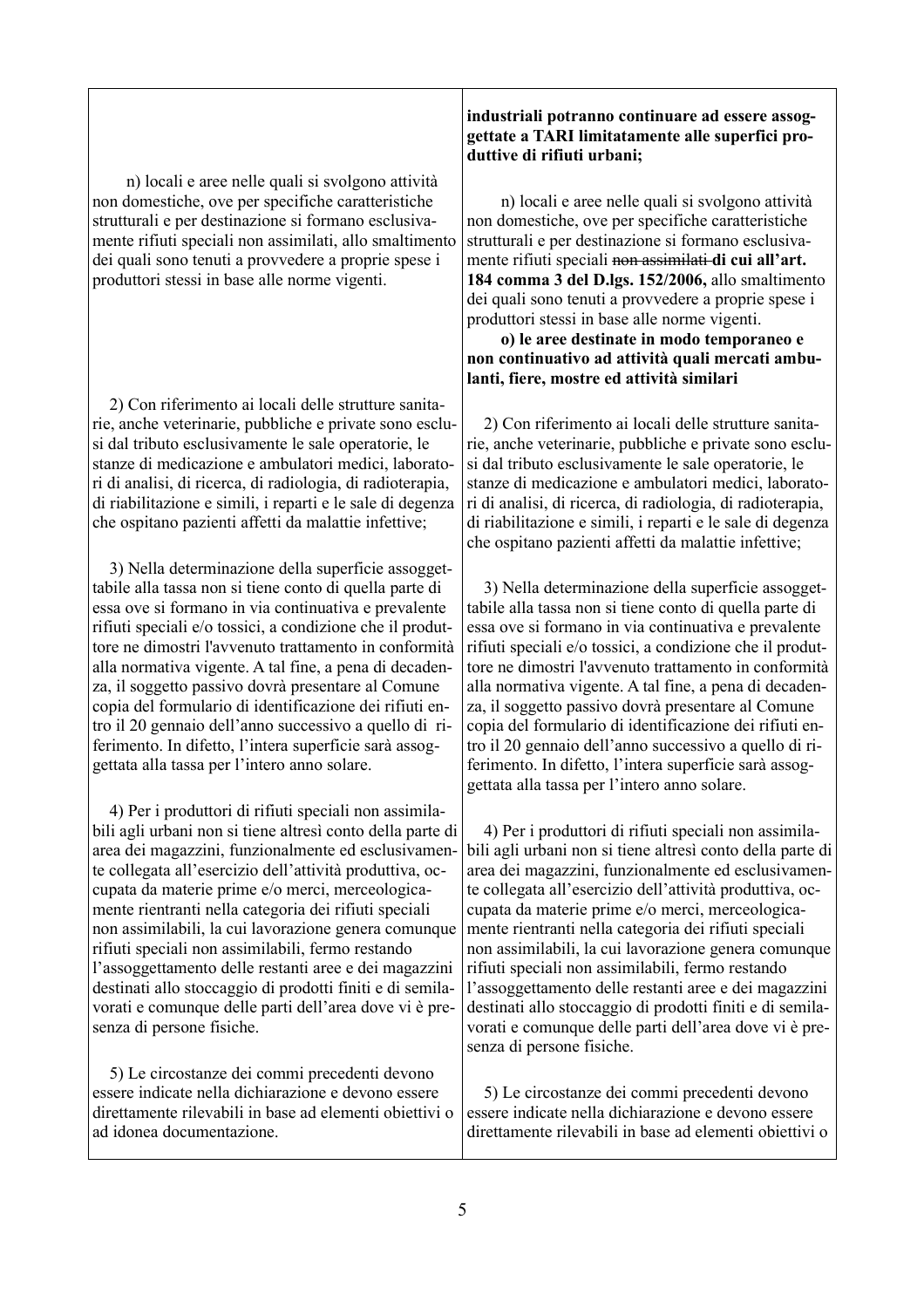#### **ARTICOLO 7 RIDUZIONI DEL TRIBUTO**

| <b>Testo vigente</b>                                                                                                                                                                                                                                                                                                                                                                                                                                                                                                                                                                                                                                                                                                                                                                                                                                                                                                                    | Testo modificato/integrato                                                                                                                                                                                                                                                                                                                                                                                                                                                                                                                                                                                                                                                                                                                                                                                                                                                                                                                                        |
|-----------------------------------------------------------------------------------------------------------------------------------------------------------------------------------------------------------------------------------------------------------------------------------------------------------------------------------------------------------------------------------------------------------------------------------------------------------------------------------------------------------------------------------------------------------------------------------------------------------------------------------------------------------------------------------------------------------------------------------------------------------------------------------------------------------------------------------------------------------------------------------------------------------------------------------------|-------------------------------------------------------------------------------------------------------------------------------------------------------------------------------------------------------------------------------------------------------------------------------------------------------------------------------------------------------------------------------------------------------------------------------------------------------------------------------------------------------------------------------------------------------------------------------------------------------------------------------------------------------------------------------------------------------------------------------------------------------------------------------------------------------------------------------------------------------------------------------------------------------------------------------------------------------------------|
| <b>ARTICOLO 7</b><br><b>RIDUZIONI DEL TRIBUTO</b>                                                                                                                                                                                                                                                                                                                                                                                                                                                                                                                                                                                                                                                                                                                                                                                                                                                                                       | <b>ARTICOLO 7</b><br><b>RIDUZIONI DEL TRIBUTO</b>                                                                                                                                                                                                                                                                                                                                                                                                                                                                                                                                                                                                                                                                                                                                                                                                                                                                                                                 |
| 1) La tariffa si applica in misura ridotta, nella quota<br>fissa e nella quota variabile, qualora le utenze si tro-<br>vino nelle condizioni sotto elencate.                                                                                                                                                                                                                                                                                                                                                                                                                                                                                                                                                                                                                                                                                                                                                                            | 1) Il tributo è dovuto per intero nelle zone in<br>cui il servizio relativo allo smaltimento dei rifiuti<br>urbani di cui all'art. 183, comma 1, lett-b-ter del<br>D.lgs. 152/2006 è svolto in regime di privativa.<br>La tariffa si applica in misura ridotta, nella quota fis-<br>sa e nella quota variabile, qualora le utenze si trovino<br>nelle condizioni sotto elencate.                                                                                                                                                                                                                                                                                                                                                                                                                                                                                                                                                                                  |
| 2) Per le aree ed i locali situati al di fuori della<br>zona perimetrata in cui è effettuata la raccolta il tri-<br>buto è ridotto del 60% se la distanza dal più vicino<br>punto di raccolta rientrante nella zona perimetrata o<br>di fatto servita sia superiore a 400 metri, escludendo<br>dal calcolo i percorsi in proprietà privata.                                                                                                                                                                                                                                                                                                                                                                                                                                                                                                                                                                                             | 2) Per le aree ed i locali situati al di fuori della-<br>zona perimetrata in cui è effettuata la raccolta il tri-<br>buto è ridotto del 60% se la distanza dal più vicino-<br>punto di raccolta rientrante nella zona perimetrata o-<br>di fatto servita sia superiore a 400 metri, escludendo-<br>dal calcolo i percorsi in proprietà privata. La tassa è<br>ridotta del 60% per le aree e i locali in cui il punto<br>di conferimento del rifiuto indifferenziato (con-<br>cordato con il Gestore nel servizio porta a porta)<br>o da contenitore stradale è superiore a 400 m ri-<br>spetto all'accesso della proprietà privata (si inten-<br>de quindi il punto oltre il quale non si può accede-<br>re senza un preventivo permesso del proprietario<br>solitamente delimitato da cancello o cartello di                                                                                                                                                     |
| 3) L'interruzione temporanea del servizio di ge-<br>stione dei rifiuti per motivi sindacali o per impreve-<br>dibili impedimenti organizzativi non comporta esen-<br>zione o riduzione del tributo. Nel caso in cui tale in-<br>terruzione superi la durata continuativa di 30 giorni,<br>o comunque abbia determinato una situazione rico-<br>nosciuta dall'autorità sanitaria di danno o pericolo di<br>danno alle persone o all'ambiente, il tributo è ridotto<br>di un dodicesimo per ogni mese di interruzione.<br>4) Sono previste inoltre le seguenti riduzioni:<br>a) Per i locali e le aree delle utenze domestiche<br>non residenti, tenute a disposizione per uso stagiona-<br>le che vengono occupati o detenuti in modo non con-<br>tinuativo ma ricorrente fino ad un massimo di 183<br>giorni nell'anno solare si applica una riduzione del<br>tributo pari al 30%;<br>b) Per le abitazioni occupate da soggetti che ri- | area privata o altro).<br>3) L'interruzione temporanea del servizio di ge-<br>stione dei rifiuti per motivi sindacali o per impreve-<br>dibili impedimenti organizzativi non comporta esen-<br>zione o riduzione del tributo. Nel caso in cui tale in-<br>terruzione superi la durata continuativa di 30 giorni,<br>o comunque abbia determinato una situazione rico-<br>nosciuta dall'autorità sanitaria di danno o pericolo di<br>danno alle persone o all'ambiente, il tributo è ridotto<br>di un dodicesimo per ogni mese di interruzione.<br>4) Sono previste inoltre le seguenti riduzioni:<br>a) Per i locali e le aree delle utenze domestiche<br>non residenti, tenute a disposizione per uso stagiona-<br>le che vengono occupati o detenuti in modo non con-<br>tinuativo ma ricorrente fino ad un massimo di 183<br>giorni nell'anno solare si applica una riduzione del<br>tributo pari al 30%;<br>b) Per le abitazioni occupate da soggetti che ri- |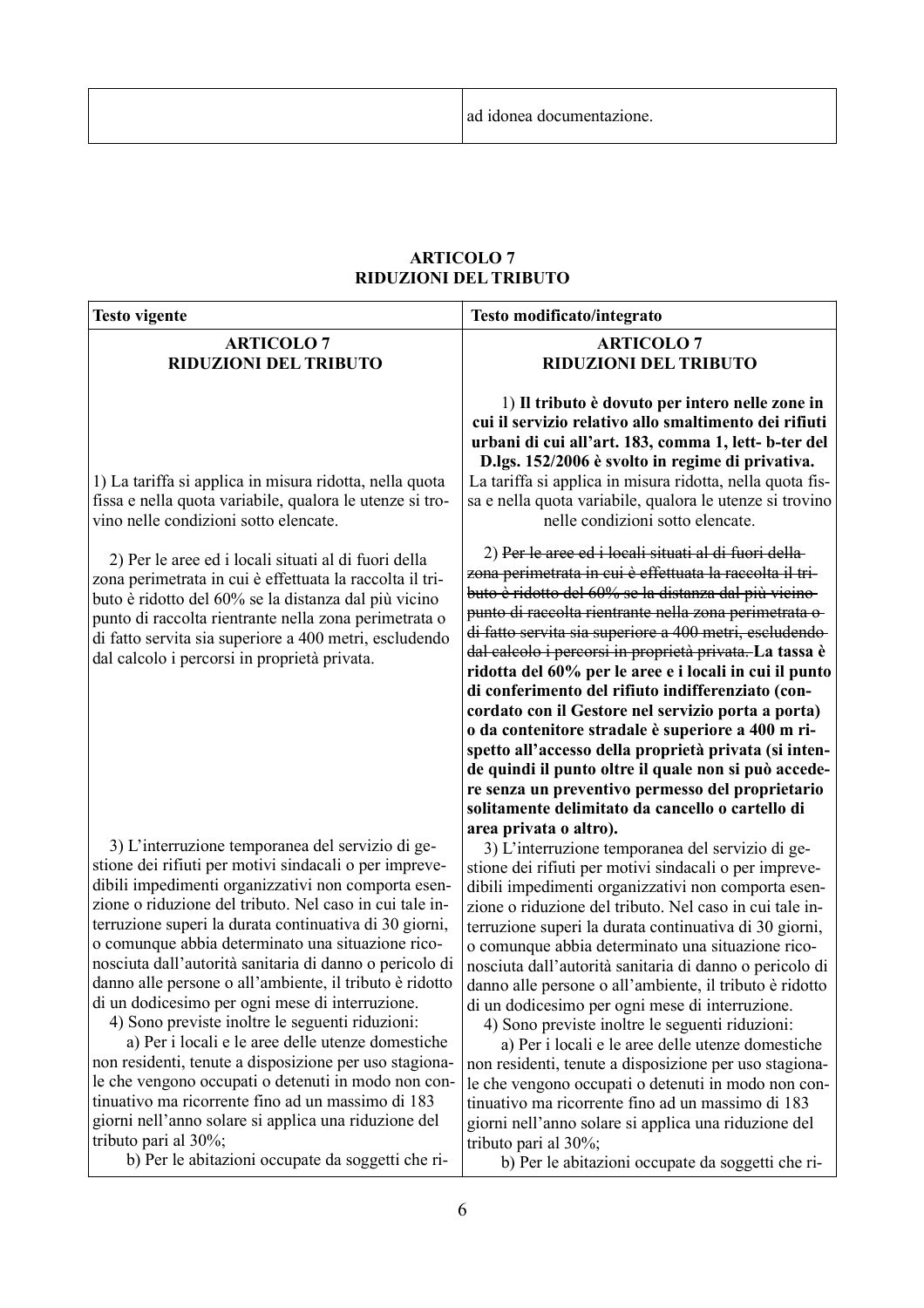siedano o abbiano la dimora, per più di sei mesi all'anno, all'estero, si applica un riduzione del tributo pari al 30%;

 c) Per le abitazioni e relative pertinenze possedute da soggetti residenti nel Comune in altra unità immobiliare adibita a civile abitazione, suscettibili di produrre rifiuto ma non utilizzate e tenute a disposizione si applica una riduzione del tributo pari al 30%;

 d) Per i locali e le aree scoperte operative, diverse dalle abitazioni, adibiti ad uso stagionale o ad uso non continuativo, ma ricorrente, fino ad un periodo massimo di 210 giorni anche non continuativi nell'arco dell'anno solare, si applica una riduzione del tributo pari al 30%;

 e) Per i fabbricati rurali ad uso abitativo e relative pertinenze, come risultanti dalla banca dati catastale, si applica una riduzione del 30%.

 5) Tutte le riduzioni sono riconosciute a richiesta dell'utenza e decorrono dalla data della richiesta; le condizioni previste per le riduzioni di cui al comma 4 devono risultare da idonea documentazione o titolo autorizzativo rilasciato dal competente ufficio comunale;

 6) Se le riduzioni sono richieste contestualmente alla dichiarazione iniziale o di variazione dell'utenza presentata ai sensi dell'art. 15, comma 2 del presente regolamento, decorrono dalla data di inizio o di variazione dell'utenza dichiarata.

siedano o abbiano la dimora, per più di sei mesi all'anno, all'estero, si applica un riduzione del tributo pari al 30%;

 c) Per le abitazioni e relative pertinenze possedute da soggetti residenti nel Comune in altra unità immobiliare adibita a civile abitazione, suscettibili di produrre rifiuto ma non utilizzate e tenute a disposizione si applica una riduzione del tributo pari al 30%;

 d) Per i locali e le aree scoperte operative, diverse dalle abitazioni, adibiti ad uso stagionale o ad uso non continuativo, ma ricorrente, fino ad un periodo massimo di 210 giorni anche non continuativi nell'arco dell'anno solare, si applica una riduzione del tributo pari al 30%;

 e) Per i fabbricati rurali ad uso abitativo e relative pertinenze, come risultanti dalla banca dati catastale, si applica una riduzione del 30%.

 **f) per una sola unita' immobiliare a uso abitativo, non locata o data in comodato d'uso, posseduta in Italia a titolo di proprietà o usufrutto da soggetti non residenti nel territorio dello Stato che siano titolari di pensione maturata in regime di convenzione internazionale con l'Italia, residenti in uno Stato di assicurazione diverso dall'Italia, si applica una riduzione pari ai due terzi del tributo.**

 5) Tutte le riduzioni sono riconosciute a richiesta dell'utenza e decorrono dalla data della richiesta; le condizioni previste per le riduzioni di cui al comma 4 devono risultare da idonea documentazione o titolo autorizzativo rilasciato dal competente ufficio comunale;

 6) Se le riduzioni sono richieste contestualmente alla dichiarazione iniziale o di variazione dell'utenza presentata ai sensi dell'art. 15, comma 2 del presente regolamento, decorrono dalla data di inizio o di variazione dell'utenza dichiarata.

| <b>ARTICOLO 8</b>                                          |
|------------------------------------------------------------|
| RIDUZIONE DI SUPERFICIE PER PRODUZIONE DI RIFIUTI SPECIALI |

| <b>Testo vigente</b>                                                                        | Testo modificato/integrato                                                                                                                                                                                                                                                                                                                                                                                                                                                                                                              |
|---------------------------------------------------------------------------------------------|-----------------------------------------------------------------------------------------------------------------------------------------------------------------------------------------------------------------------------------------------------------------------------------------------------------------------------------------------------------------------------------------------------------------------------------------------------------------------------------------------------------------------------------------|
| <b>ARTICOLO 8</b><br>RIDUZIONE DI SUPERFICIE PER PRODU-<br><b>ZIONE DI RIFIUTI SPECIALI</b> | <b>ARTICOLO 8</b><br><b>RIDUZIONE DI SUPERFICIE PER PRODU-</b><br><b>ZIONE DI RIFIUTI SPECIALI</b><br>1) Preso atto che secondo quanto previsto<br>dall'art. 1, comma 649 primo periodo della L.<br>147/2013 nella determinazione della superficie as-<br>soggettabile al tributo non si tiene conto di quella<br>parte di essa ove si formano, in modo prevalente e<br>continuativo, rifiuti speciali di cui all'art. 184,<br>comma 3, del D.Lgs. 152/2006 (al cui smaltimento<br>è tenuto il produttore a condizione che lo stesso ne |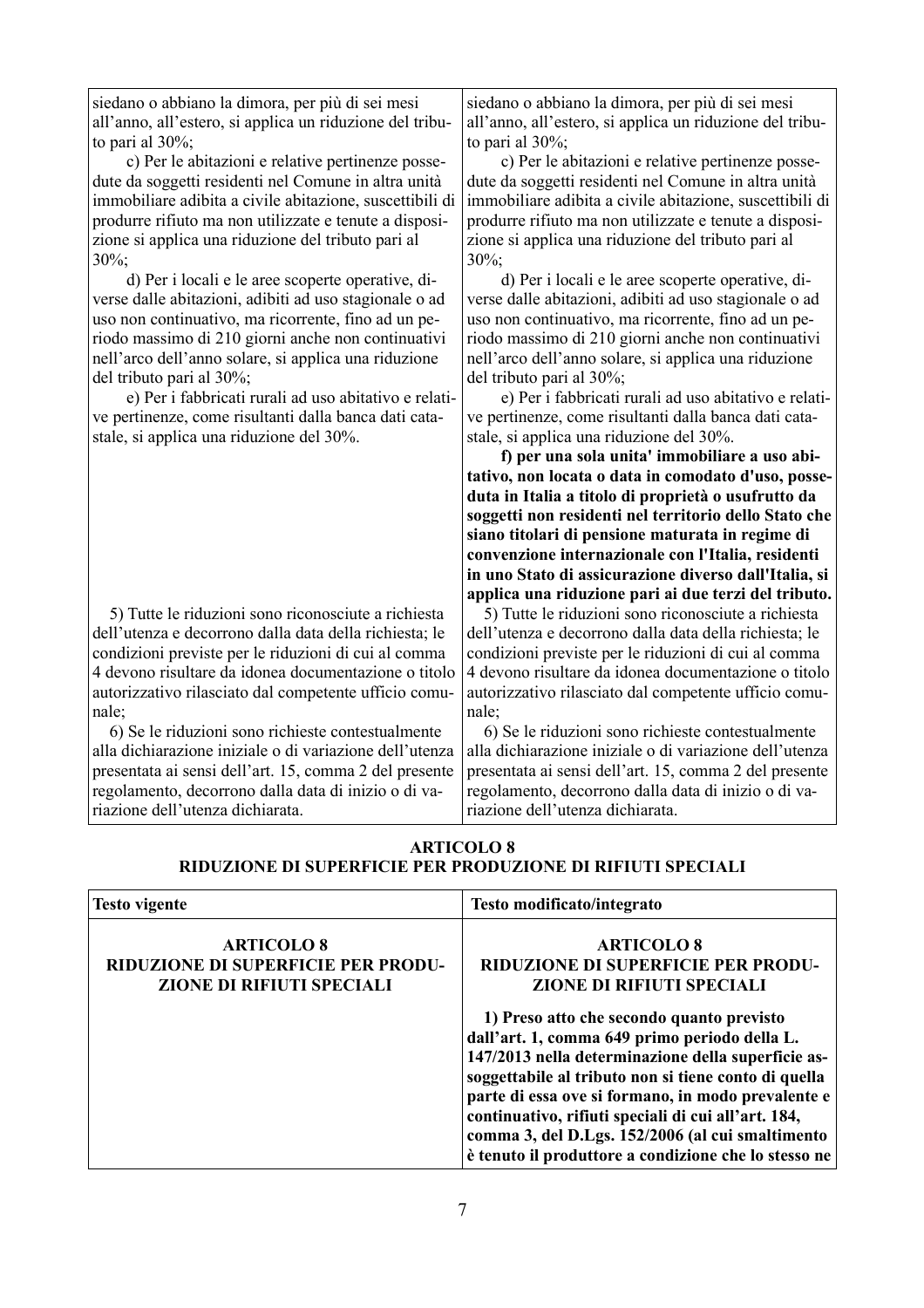| 1) Ai sensi di quanto previsto dall'articolo 1, comma<br>682, lettera a), punto 5, della Legge n. 147/2013, per<br>le utenze non domestiche, in caso di contestuale pro-<br>duzione di rifiuti urbani, assimilati, come classificati<br>con delibera ATO n.3/2006, n.8/2011 e n.31/2013, e<br>di rifiuti speciali, siano essi pericolosi o non perico-<br>losi, qualora non sia possibile verificare concreta-<br>mente la complessiva superficie tassabile o, comun-<br>que, risulti di difficile determinazione per l'uso pro-<br>miscuo cui sono adibiti i locali e le aree o per la par-<br>ticolarità dell'attività esercitata, la superficie dei soli<br>locali usati promiscuamente è ridotta delle percen-<br>tuali di seguito indicate: | la L. 147/2013).<br>2) Ai sensi dell'art. 184 comma 3 del D.Lgs.<br>152/2006 le superfici destinate alle attività di cui<br>alle lettere d), e), f) e h) sono produttive sia di ri-<br>fiuti speciali che di rifiuti urbani e come disposto<br>dall'articolo 1, commi 649 e 682, lettera a), punto 5,<br>della Legge n. 147/2013, per le utenze non domesti-<br>che in caso di contestuale produzione di rifiuti urba-<br>ni, assimilati, come classificati con delibera ATO-<br>n. 3/2006, n. 8/2011 e n. 31/2013, e di rifiuti specia-<br>li, siano essi pericolosi o non pericolosi, qualora non<br>sia possibile verificare concretamente la complessiva<br>superficie tassabile o, comunque, risulti di difficile<br>determinazione per l'uso promiscuo cui sono adibiti i<br>locali e le aree o per la particolarità dell'attività eser-<br>citata, la superficie dei soli locali usati promiscua-<br>mente è ridotta delle percentuali di seguito indicate: |
|--------------------------------------------------------------------------------------------------------------------------------------------------------------------------------------------------------------------------------------------------------------------------------------------------------------------------------------------------------------------------------------------------------------------------------------------------------------------------------------------------------------------------------------------------------------------------------------------------------------------------------------------------------------------------------------------------------------------------------------------------|--------------------------------------------------------------------------------------------------------------------------------------------------------------------------------------------------------------------------------------------------------------------------------------------------------------------------------------------------------------------------------------------------------------------------------------------------------------------------------------------------------------------------------------------------------------------------------------------------------------------------------------------------------------------------------------------------------------------------------------------------------------------------------------------------------------------------------------------------------------------------------------------------------------------------------------------------------------------|
| a) lavanderie a secco, tintorie non industriali: 20%                                                                                                                                                                                                                                                                                                                                                                                                                                                                                                                                                                                                                                                                                             | a) lavanderie a secco, tintorie non industriali: 20%                                                                                                                                                                                                                                                                                                                                                                                                                                                                                                                                                                                                                                                                                                                                                                                                                                                                                                               |

b) laboratori fotografici, eliografie: 20%

**riferimento alle aree industriali non di produzione (diverse da quelle in cui si trasforma la materia) continuano a valere invece le regole ordinarie in merito alla presunzione di produzione di rifiuti urbani (art. 1 comma 641 della** 13. 2) **Ai sensi dell'art. 184 comma 3 del D.Lgs.** 

b) laboratori fotografici, eliografie: 20%

**artt. 183, comma 1, lett. b-ter) e 184, comma 3, lett. c) del D.Lgs. 152/2006 i rifiuti delle attività industriali, generati nelle aree in cui avviene la trasformazione della materia, sono speciali. Con** 

8

**dimostri l'avvenuto trattamento in conformità alla normativa previgente), non si tiene conto della porzione di magazzini, funzionalmente ed esclusivamente collegata all'esercizio dell'attività produttiva, occupata da materie prime e/o merci merceologicamente rientranti nella categoria dei rifiuti speciali di cui all'art. 184, comma 3, del D.Lgs. 152/2006 la cui lavorazione genera comunque rifiuti speciali, fermo restando l'assoggettamento delle restanti aree e dei magazzini destinati allo stoccaggio di prodotti finiti e di semilavorati e comunque delle parti dell'area dove vi è la presenza di persone fisiche.**

 **1-bis) Ai sensi dell'art. 184 comma 3 del D.Lgs. 152/2006 le superfici destinate alle attività di cui alle lettere a), b), g) ed i) che producono unicamente rifiuti speciali sono escluse dalla tassa; con riferimento alle medesime attività restano invece tassabili le superfici ove si producano rifiuti urbani (fabbricati, mense, servizi, uffici, ecc.) che non hanno alcun collegamento, quanto alla produzione di rifiuti speciali, con le attività produttive di soli rifiuti speciali ex art. 184. Comma 3, del D.Lgs. 152/2006. 1-ter) Ai sensi del combinato disposto degli**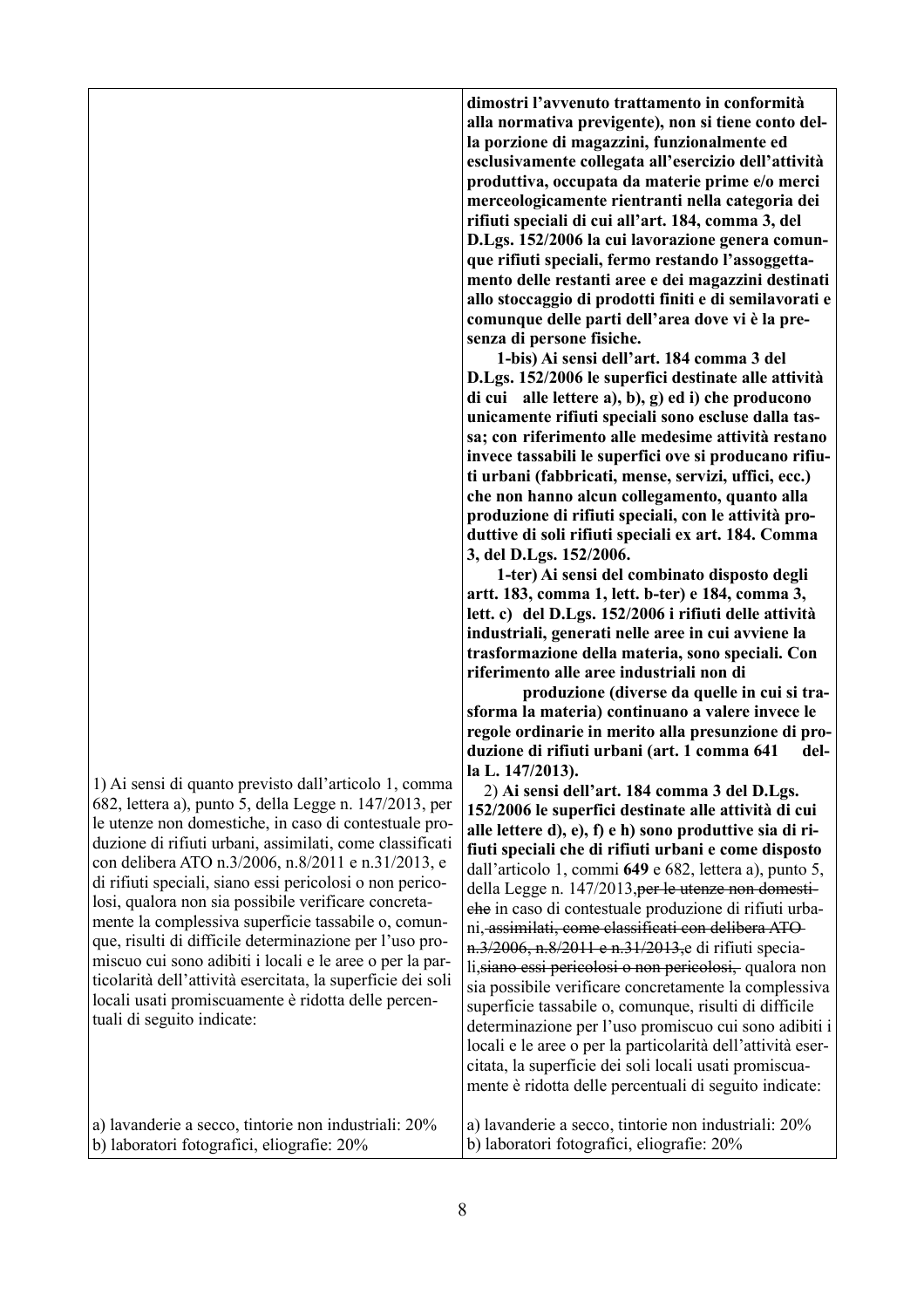**documentazione.**

**to fino a quando non verrà presentata la relativa**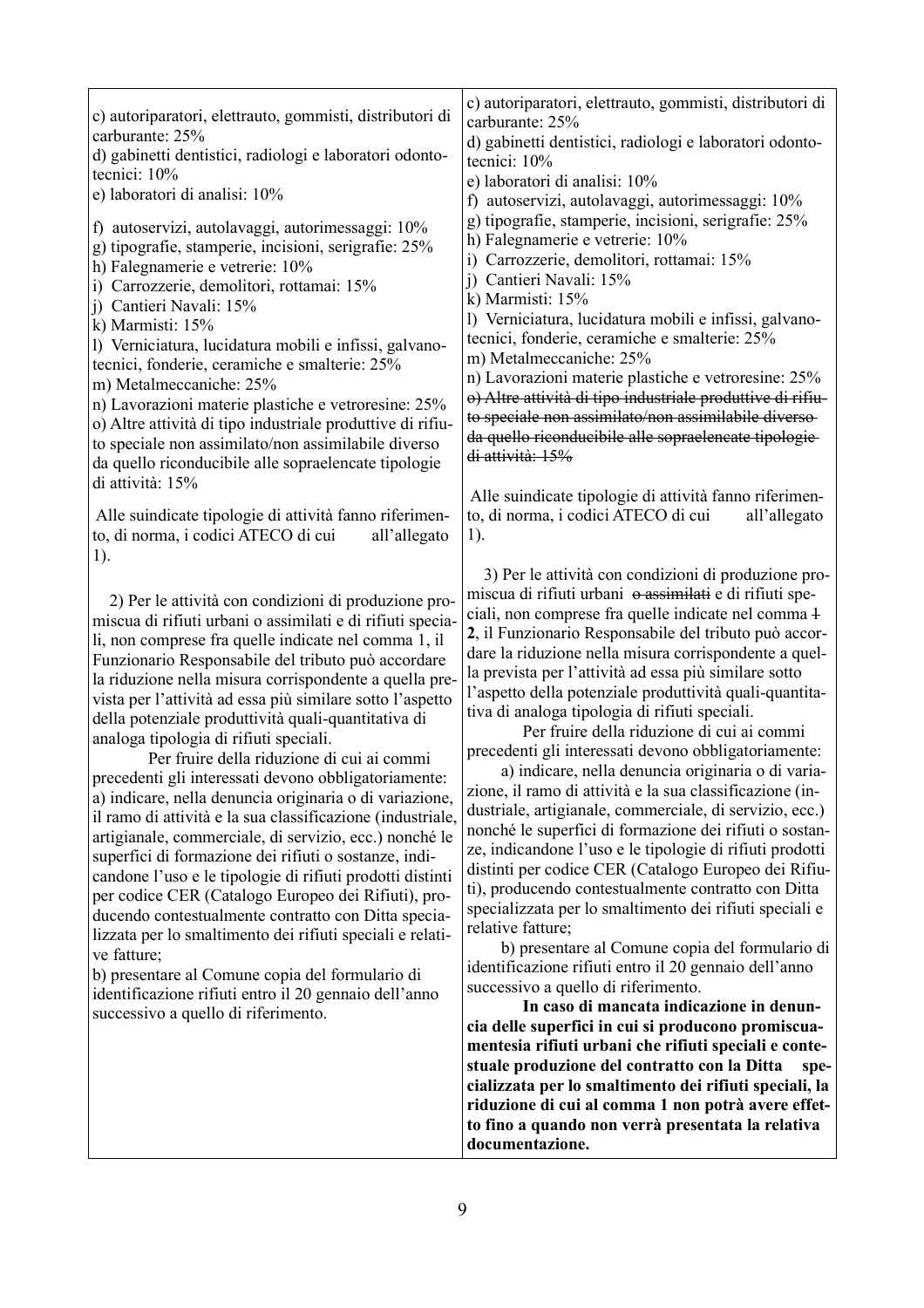#### **ARTICOLO 9 RIDUZIONI ALLE UTENZE PER RACCOLTA DIFFERENZIATA E COMPOSTAGGIO UTENZE DOMESTICHE E AVVIO AL RECUPERO UTENZE NON DOMESTICHE**

| <b>Testo vigente</b>                                                                                                                                                                                                                                                                                                                                                                                                                                                                                                                                                                                                                                                                                                                                                                                                                                                                                                                                                                                                                                                                                                                                                                                                                                                                                                                                                                                                                                                                                                                                                                                                                                                                                                                                                                                                                                                                                                 | Testo modificato/integrato                                                                                                                                                                                                                                                                                                                                                                                                                                                                                                                                                                                                                                                                                                                                                                                                                                                                                                                                                                                                                                                                                                                                                                                                                                                                                                                                                                                                                                                                                                                                                                                                                                                                                                                                                                                                                                                                                                                                                 |
|----------------------------------------------------------------------------------------------------------------------------------------------------------------------------------------------------------------------------------------------------------------------------------------------------------------------------------------------------------------------------------------------------------------------------------------------------------------------------------------------------------------------------------------------------------------------------------------------------------------------------------------------------------------------------------------------------------------------------------------------------------------------------------------------------------------------------------------------------------------------------------------------------------------------------------------------------------------------------------------------------------------------------------------------------------------------------------------------------------------------------------------------------------------------------------------------------------------------------------------------------------------------------------------------------------------------------------------------------------------------------------------------------------------------------------------------------------------------------------------------------------------------------------------------------------------------------------------------------------------------------------------------------------------------------------------------------------------------------------------------------------------------------------------------------------------------------------------------------------------------------------------------------------------------|----------------------------------------------------------------------------------------------------------------------------------------------------------------------------------------------------------------------------------------------------------------------------------------------------------------------------------------------------------------------------------------------------------------------------------------------------------------------------------------------------------------------------------------------------------------------------------------------------------------------------------------------------------------------------------------------------------------------------------------------------------------------------------------------------------------------------------------------------------------------------------------------------------------------------------------------------------------------------------------------------------------------------------------------------------------------------------------------------------------------------------------------------------------------------------------------------------------------------------------------------------------------------------------------------------------------------------------------------------------------------------------------------------------------------------------------------------------------------------------------------------------------------------------------------------------------------------------------------------------------------------------------------------------------------------------------------------------------------------------------------------------------------------------------------------------------------------------------------------------------------------------------------------------------------------------------------------------------------|
| <b>ARTICOLO 9</b><br><b>RIDUZIONI ALLE UTENZE</b>                                                                                                                                                                                                                                                                                                                                                                                                                                                                                                                                                                                                                                                                                                                                                                                                                                                                                                                                                                                                                                                                                                                                                                                                                                                                                                                                                                                                                                                                                                                                                                                                                                                                                                                                                                                                                                                                    | <b>ARTICOLO 9</b><br>RIDUZIONI ALLE UTENZE PER RACCOLTA<br>DIFFERENZIATA E COMPOSTAGGIO UTEN-<br>ZE DOMESTICHE E AVVIO AL RECUPERO<br><b>UTENZE NON DOMESTICHE</b>                                                                                                                                                                                                                                                                                                                                                                                                                                                                                                                                                                                                                                                                                                                                                                                                                                                                                                                                                                                                                                                                                                                                                                                                                                                                                                                                                                                                                                                                                                                                                                                                                                                                                                                                                                                                         |
| 1) Fermo restando la copertura integrale del costo<br>del servizio, le agevolazioni per la raccolta differen-<br>ziata, previste dalle vigenti normative, sono determi-<br>nate, su base comunale, nel preventivo del costo del<br>servizio che genera, mediante il piano economico fi-<br>nanziario, il tributo stesso.<br>2) A favore delle utenze domestiche sono previste<br>le seguenti agevolazioni:<br>a) alle utenze domestiche residenti, dotate di<br>ampio orto o giardino ad uso esclusivo ed adeguato<br>all'utilizzo del "compost", è riconosciuta un'agevo-<br>lazione pari ad Euro 5,16/anno per ogni componente<br>del nucleo familiare qualora, previa richiesta di ade-<br>guato compostiere all'ufficio competente, venga ef-<br>fettuato il compostaggio domestico della frazione<br>umida dei rifiuti prodotti. A tale scopo è prevista la<br>distribuzione gratuita alle utenze domestiche che ne<br>fanno richiesta di adeguato compostiere.<br>L'ente verifica l'effettivo utilizzo di tale mo-<br>dalità di smaltimento.<br>L'agevolazione è subordinata alla sottoscrizione di<br>apposita dichiarazione di praticare il compostaggio<br>domestico in modo continuativo e la disponibilità a<br>sottoporsi a periodici controlli. Qualora a seguito di<br>controlli il compostiere venisse trovato inutilizzato o<br>non più presente presso l'utente, verranno addebitate<br>oltre all'eventuale costo del contenitore, tutte le an-<br>nualità pregresse dell'agevolazione di cui ha goduto,<br>fino ad un massimo di 5 (cinque) annualità.<br>b) Per la raccolta differenziata effettuata dall'utenza<br>domestica ai sensi dell'art. 7, comma 1, del DPR<br>158/99 mediante conferimento a cura dell'utenza<br>stessa presso la stazione ecologica. Tale agevolazio-<br>ne è riconosciuta mediante riduzione del tributo se-<br>condo gli importi specificati nella seguente tabella: | 1) Fermo restando la copertura integrale del costo del<br>servizio, le agevolazioni riduzioni per la raccolta<br>differenziata, previste dalle vigenti normative, sono<br>determinate, su base comunale, nel preventivo del<br>costo del servizio che genera, mediante il piano eco-<br>tributo<br>nomico<br>finanziario,<br>il<br>stesso.<br>2) A favore delle utenze domestiche sono previste le<br>seguenti agevolazioni riduzioni:<br>a) alle utenze domestiche residenti, dotate di<br>ampio orto o giardino ad uso esclusivo ed adeguato<br>all'utilizzo del "compost", è riconosciuta una agevo-<br>lazione riduzione pari ad Euro 5,16/anno per ogni<br>componente del nucleo familiare qualora, previa ri-<br>chiesta di adeguato compostiere all'ufficio compe-<br>tente, venga effettuato il compostaggio domestico<br>della frazione umida dei rifiuti prodotti. A tale scopo<br>è prevista la distribuzione gratuita alle utenze dome-<br>stiche che ne fanno richiesta di adeguato compostie-<br>re.<br>L'ente verifica l'effettivo utilizzo di tale mo-<br>dalità di smaltimento.<br>La agevolazione riduzione è subordinata alla<br>sottoscrizione di apposita dichiarazione di praticare il<br>compostaggio domestico in modo continuativo e la<br>disponibilità a sottoporsi a periodici controlli. Qualo-<br>ra a seguito di controlli il compostiere venisse trova-<br>to inutilizzato o non più presente presso l'utente, ver-<br>ranno addebitate oltre all'eventuale costo del conte-<br>nitore, tutte le annualità pregresse dell'agevolazione<br>di cui ha goduto, fino ad un massimo di 5 (cinque)<br>annualità.<br>b) Per la raccolta differenziata effettuata<br>dall'utenza domestica ai sensi dell'art. 7, comma 1,<br>del DPR 158/99 mediante conferimento a cura<br>dell'utenza stessa presso la stazione ecologica. è ri-<br>conosciuta una agevolazione riduzione del tributo<br>secondo gli importi specificati nella seguente tabella: |
| TIPOLOGIA DI MATERIALE<br>Euro/Kg.                                                                                                                                                                                                                                                                                                                                                                                                                                                                                                                                                                                                                                                                                                                                                                                                                                                                                                                                                                                                                                                                                                                                                                                                                                                                                                                                                                                                                                                                                                                                                                                                                                                                                                                                                                                                                                                                                   |                                                                                                                                                                                                                                                                                                                                                                                                                                                                                                                                                                                                                                                                                                                                                                                                                                                                                                                                                                                                                                                                                                                                                                                                                                                                                                                                                                                                                                                                                                                                                                                                                                                                                                                                                                                                                                                                                                                                                                            |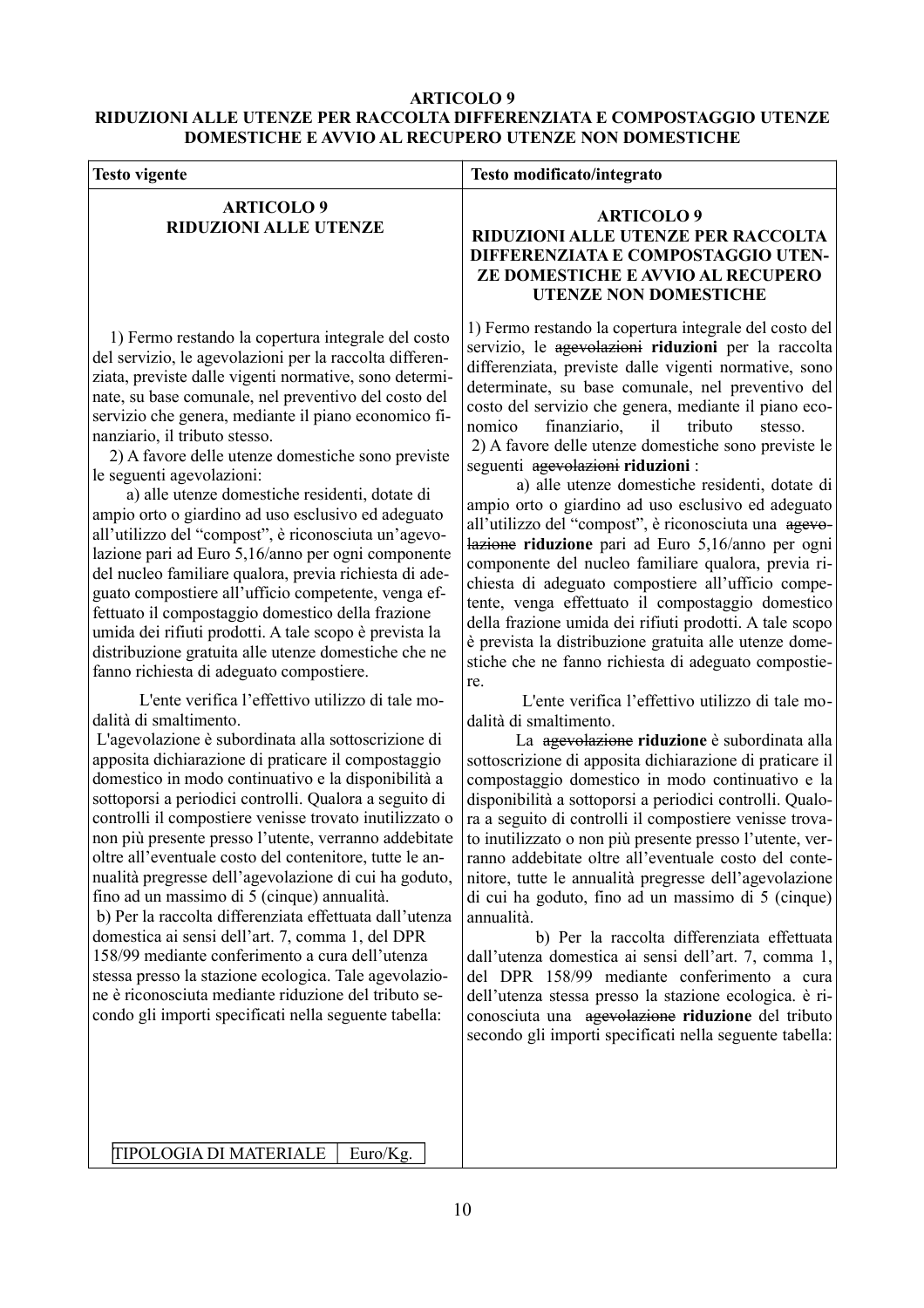| Plastica               | 0.05 |
|------------------------|------|
| Carta e cartone        | 0.05 |
| Metallo                | 0.05 |
| Accumulatori           | 0.05 |
| egno                   | 0.05 |
| Vetro                  | 0.05 |
| Contenitori T/F        | 0.05 |
| Farmaci                | 0.05 |
| Filtri olio            | 0.05 |
| Ingombranti misti      | 0.05 |
| ampade fluorescenti    | 0.05 |
| Olii minerali vegetali | 0.05 |
| Pile                   | 0.05 |
| Pneumatici             | 0.05 |
| Sfalci potaturez       | 0.05 |
| Inerti                 | 0.05 |
| Frigoriferi            | 0.05 |
| Video                  | 0.05 |
| Altri RAEE             | 0.05 |

 3) L'eventuale agevolazione spettante a ciascuna utenza domestica sarà imputata, di norma, nella prima rata di ogni anno nella quale è generalmente incluso il conguaglio del tributo effettivamente dovuto per l'anno solare precedente.

4) A favore delle Utenze non domestiche :

 a) che dimostrino di aver avviato al riciclo direttamente o tramite soggetti autorizzati, i rifiuti assimilati da esse stesse prodotti, esclusi gli imballaggi secondari e terziari;

 b) che dimostrino di avere avviato al riciclo ai fini energetici nello stesso stabilimento di produzione rifiuti speciali non pericolosi quali segatura, trucioli di legno, ecc.

 c) il tributo dovuto è decurtato di € 18,00 per ogni tonnellata dei rifiuti di cui alla tabella seguente avviati al riciclo:

| <b>CODICE</b><br>CER | <b>DESCRIZIONE</b>            |
|----------------------|-------------------------------|
| 150101               | Imballaggi in carta e cartone |
| 150103               | Imballaggi in legno           |
| 150104               | Imballaggi metallici          |
| 150106               | Imballaggi in materiali misti |
| 150107               | Imballaggi in vetro           |
| 200101               | Carta e cartone               |

| TIPOLOGIA DI MATERIALE | Euro/Kg. |
|------------------------|----------|
| Plastica               | 0.05     |
| Carta e cartone        | 0.05     |
| Metallo                | 0.05     |
| Accumulatori           | 0.05     |
| Legno                  | 0.05     |
| Vetro                  | 0.05     |
| Contenitori T/F        | 0.05     |
| Farmaci                | 0.05     |
| Filtri olio            | 0.05     |
| Ingombranti misti      | 0.05     |
| Lampade fluorescenti   | 0.05     |
| Olii minerali vegetali | 0.05     |
| Olii alimentari        | 0.05     |
| Pile                   | 0.05     |
| Pneumatici             | 0.05     |
| Sfalci potaturez       | 0.05     |
| <del>Inerti</del>      | 0.05     |
| Frigoriferi            | 0.05     |
| Video                  | 0.05     |
| Altri RAEE             | 0.05     |
| Indumenti              | 0.05     |

 3) L'eventuale agevolazione **riduzione** spettante a ciascuna utenza domestica sarà imputata, di norma, nella prima rata di ogni anno nella quale è generalmente incluso il conguaglio del tributo effettivamente dovuto per l'anno solare precedente.

 4) A favore delle Utenze non domestiche che dimostrino di aver avviato a **recupero** direttamente o tramite soggetti autorizzati, i rifiuti **di cui all'art. 183 comma 1 lettera b-ter del D.Lgs. 152/2006** da esse stesse prodotti, esclusi gli imballaggi secondari e terziari; che dimostrino di avere avviato al riciclo ai fini energetici nello stesso stabilimento di produzione rifiuti speciali non pericolosi quali segatura, trucioli di legno, ecc. d**i cui all'allegato L- quater al D.Lgs. 152/2006 (tabella di seguito riportata), la quota variabile del tributo, fino ad un massimo del 70%,** è decurtata di € 18,00 per ogni tonnellata di rifiuti di cui alla tabella seguente avviati a riciclo **recupero per i seguenti codici CER e secondo quanto disposto dall'art. 1, comma 649, 2° periodo, della L. 147/2013:**

| CODICE CER             | <b>DESCRIZIONE</b>                            |
|------------------------|-----------------------------------------------|
| 150101<br>120101       | Imballaggi in carta e cartone                 |
| 150102                 | مممط مزغممللمطعيا                             |
| $+30103$               | mnoanaggi in iugno                            |
| 150104                 | Imbollaggi metalligi                          |
| 190101                 | mnounugg <del>i ilietumer</del>               |
| 150106                 | whallagai in matariali misti                  |
| 120100                 | mwanaggi in mawnan misu                       |
| 150107                 | mbollaggi in vatro                            |
| 1.00107                | <del>mwanaggi in veuo</del>                   |
| 200101<br>200101       | <del>Carta e cartone</del>                    |
| 200102<br>zwuoz        | Vetro                                         |
| 200140<br>200140       | Metallo                                       |
| 200128                 | <del>cui alla voce 200137</del>               |
| 200136                 | <del>Legno, diverso da quello di</del>        |
| Der i motoriali di cui | <del>cui alla tabella seguente, caratte</del> |
| <del>mateman</del>     | ur                                            |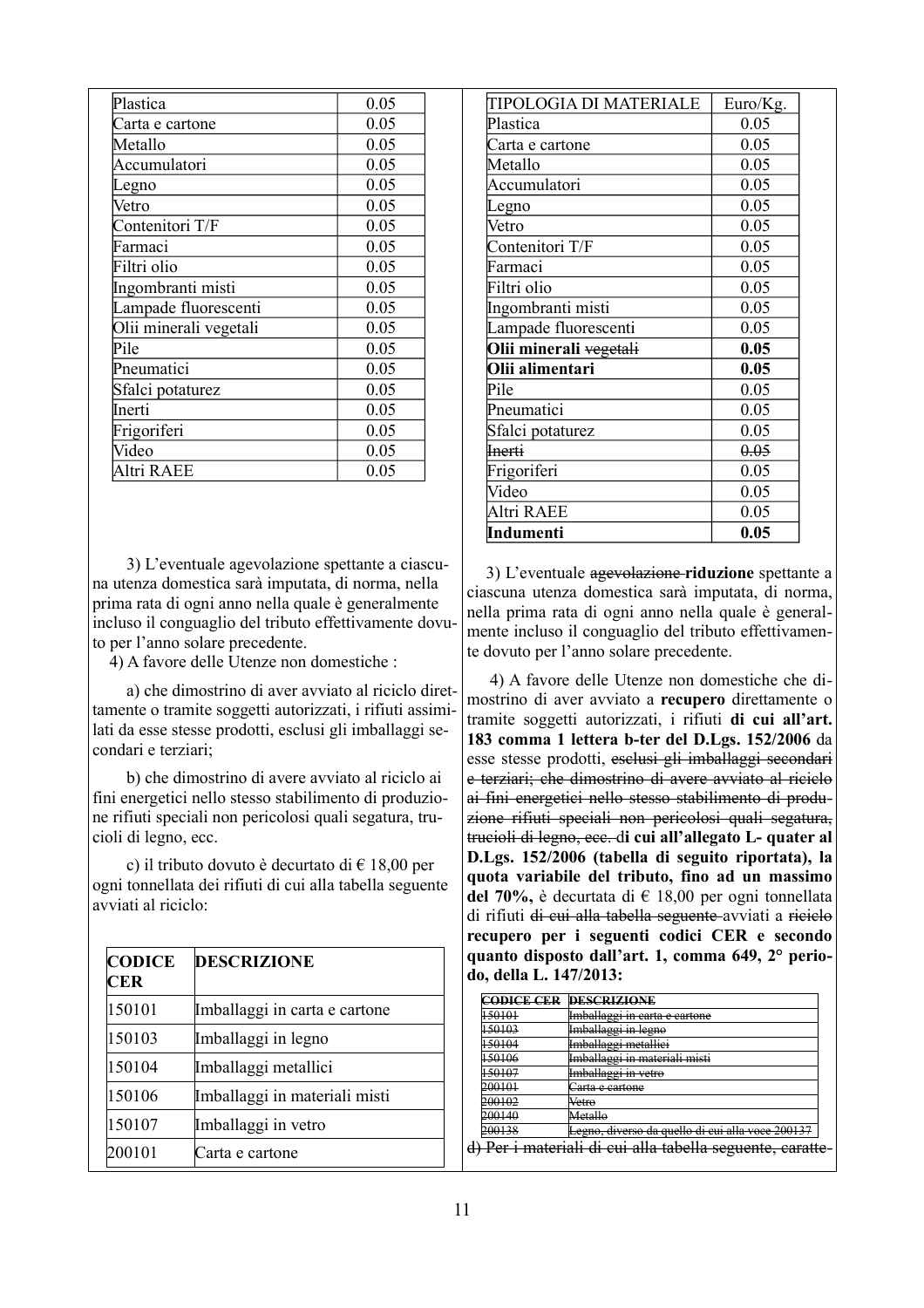| 200102 | Vetro                                               |
|--------|-----------------------------------------------------|
| 200140 | Metallo                                             |
| 200138 | Legno, diverso da quello di cui alla<br>voce 200137 |

 d) Per i materiali di cui alla tabella seguente, caratterizzati da basso peso specifico, l'agevolazione è elevata a  $\in$  27,00 per tonnellata avviata a riciclo:

| <b>CODICE</b><br><b>CER</b> | <b>DESCRIZIONE</b>                  |
|-----------------------------|-------------------------------------|
| 150102                      | Imballaggi in plastica, polistirolo |
| 200139                      | Plastica                            |

Per l'utenza non domestica che intende usufruire dell'agevolazione di cui ai punti precedenti, per l'avvio al riciclo (così come definito nell'art.185 del d.lgs. n.152 del 2006) deve trasmettere a pena di decadenza del diritto all'agevolazione, preferibilmente per via telematica, al massimo con frequenza trimestrale, entro i primi 15 giorni del mese successivo al periodo di riferimento, sulla base della modulistica predisposta dall'Ufficio Tributi del Comune:

- richiesta di agevolazione con allegata la dichiarazione dei rifiuti avviati autonomamente a recupero, comprendente una tabella riassuntiva dei rifiuti avviati a recupero, raggruppati per tipologia e impianto di destinazione.
- scansione leggibile dei formulari o documenti Sistri in cui viene attestato da parte dell'impianto l'effettivo peso del rifiuto pesato a destinazione.

Resta comunque salva la possibilità di procedere, previa formale richiesta, al sopralluogo nello stabilimento di produzione.

L' agevolazione spettante sarà imputata, di norma, nella prima rata di ogni anno nella quale è generalmente incluso il conguaglio del tributo effettivamente dovuto per l'anno solare precedente.

rizzati da basso peso specifico, l'agevolazione è elevata a  $\epsilon$  27,00 per tonnellata avviata a riciclo:

| <b>СОРІСЕ СЕР</b> | DESCRIZIONE                         |
|-------------------|-------------------------------------|
| еоргер ерк        | DB <del>ockilond</del>              |
| 150102            | Imballaggi in plastica, polistirolo |
| hoo120            | D <sub>left</sub>                   |
| 200137            | -назиса                             |

| <b>RIFIUTI OR-</b>               | rifiuti biodegrada-                                   | 200108 |
|----------------------------------|-------------------------------------------------------|--------|
| <b>GANICI</b>                    | bili da cucine e                                      |        |
|                                  | mense                                                 |        |
|                                  | rifiuti biodegradabili                                | 200201 |
|                                  | Rifiuti dei mercati                                   | 200302 |
| <b>CARTAE</b>                    | Imballaggi in carta e car-                            | 150101 |
| <b>CARTONE</b>                   | tone                                                  |        |
|                                  | Carta e cartone                                       | 200101 |
| <b>PLASTICA</b>                  | Imballaggi in plastica                                | 150102 |
|                                  | <b>Plastica</b>                                       | 200102 |
| <b>LEGNO</b>                     | Imballaggi in legno                                   | 150103 |
|                                  | Legno diverso da                                      | 200138 |
|                                  | quello di cui alla voce                               |        |
|                                  | 200137                                                |        |
| <b>METALLO</b>                   | Imballaggi metallici                                  | 150104 |
|                                  | <b>Metallo</b>                                        | 200140 |
| <b>IMBALLAGGI</b>                | Imballaggi materiali                                  | 150105 |
| <b>COMPOSITI</b>                 | compositi                                             |        |
| <b>MULTI MA-</b>                 | Imballaggi in materiali                               | 150106 |
| <b>TERIALE</b>                   | misti                                                 |        |
| <b>VETRO</b>                     | Imballaggi in vetro                                   | 150107 |
|                                  | <b>Vetro</b>                                          | 200102 |
| <b>TESSILE</b>                   | Imballaggi in materiale<br>tessile                    | 150109 |
|                                  | <b>Abbigliamento</b>                                  | 200110 |
|                                  |                                                       |        |
|                                  | Prodotti tessili                                      | 200111 |
| <b>TONER</b>                     | Toner per stampa diver-                               | 150104 |
|                                  | so da quelli di cui alla                              |        |
|                                  | voce 200129                                           |        |
| <b>INGOMBRAN</b>                 | Rifiuti ingombranti                                   | 200307 |
| ТI                               |                                                       |        |
| <b>VERNICI, IN-</b>              | Vernici, inchiostri adesivi                           | 200127 |
| CHIOSTRI,                        | e resine                                              |        |
| <b>ADESIVIE</b><br><b>RESINE</b> | Vernici, inchiostri adesivi                           | 200128 |
|                                  | e resine diversi da quelli<br>di cui alla voce 200127 |        |
| <b>DETERGENTI</b>                | Detergenti diversi da                                 | 200130 |
|                                  | quelli di cui alla voce                               |        |
|                                  | 200129                                                |        |
| Altri rifiuti                    | Altri rifiuti non biodegra-                           | 200203 |
|                                  | dabili                                                |        |
| Rifiuti urbani                   | Rifiuti urbani indifferen-                            | 200301 |
| indifferenziati                  | ziati                                                 |        |
|                                  |                                                       |        |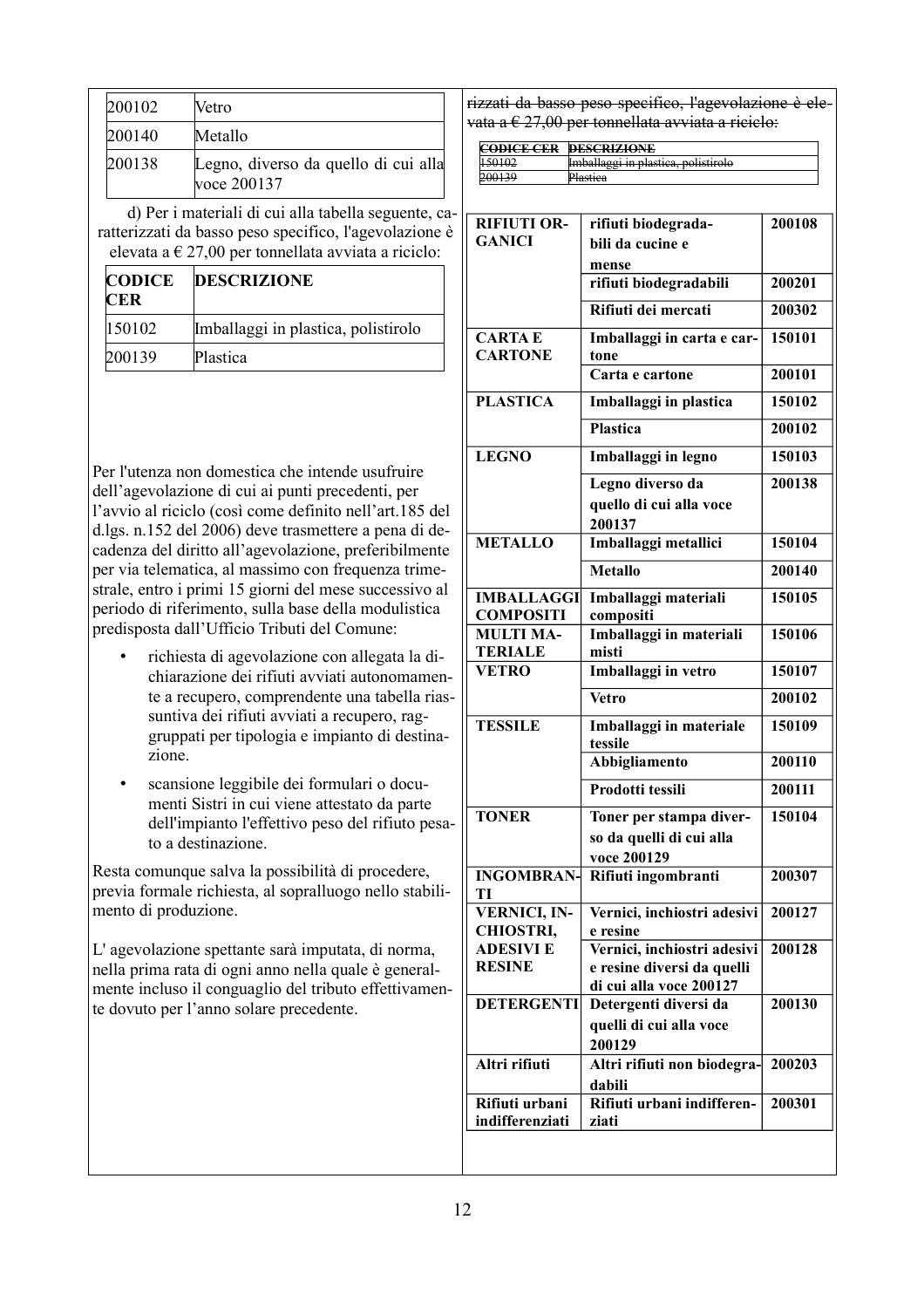| Per l'utenza non domestica che intende usufruire del-<br>la riduzione di cui ai punti precedenti, per l'avvio al<br>recupero (così come definito nell'art.185 del d.lgs.<br>n.152 del 2006) deve trasmettere a pena di decaden-<br>za del diritto alla agevolazione riduzione, preferibil-<br>mente per via telematica, al massimo con frequenza<br>trimestrale, entro i primi 15 giorni del mese successi-<br>vo al periodo di riferimento, sulla base della moduli-<br>stica predisposta dall'Ufficio Tributi del Comune: |
|-----------------------------------------------------------------------------------------------------------------------------------------------------------------------------------------------------------------------------------------------------------------------------------------------------------------------------------------------------------------------------------------------------------------------------------------------------------------------------------------------------------------------------|
| richiesta di agevolazione riduzione con allegata<br>la dichiarazione dei rifiuti avviati autonomamen-<br>te a ricielo-recupero, comprendente una tabella<br>riassuntiva dei rifiuti avviati a recupero, rag-<br>gruppati per tipologia e impianto di destinazio-<br>ne.                                                                                                                                                                                                                                                     |
| scansione leggibile della 4° copia dei formulari<br>o documenti Sistri equipollenti in cui viene atte-<br>stato da parte dell'impianto l'effettivo peso del ri-<br>fiuto pesato a destinazione.                                                                                                                                                                                                                                                                                                                             |
| Resta comunque salva la possibilità di procedere,<br>previa formale richiesta, al sopralluogo nello stabili-<br>mento di produzione.                                                                                                                                                                                                                                                                                                                                                                                        |
| La agevolazione riduzione spettante sarà imputata,<br>di norma, nella prima rata di ogni anno nella quale è<br>generalmente incluso il conguaglio del tributo effetti-<br>vamente dovuto per l'anno solare precedente.                                                                                                                                                                                                                                                                                                      |

#### **ARTICOLO 9-bis**

#### **AGEVOLAZIONI PER AVVIO AL RECUPERO DEL TOTALE DEI RIFIUTI URBANI. OBBLIGHI DI COMUNICAZIONE E RENDICONTAZIONE**

- 1. Le utenze non domestiche che provvedono in autonomia, direttamente o tramite soggetti abilitati diversi dal gestore del servizio pubblico e nel rispetto delle vigenti disposizioni normative, al recupero del totale dei rifiuti urbani prodotti, compreso l'indifferenziato, sono escluse dalla corresponsione della parte variabile della tassa riferita alle specifiche superfici oggetto di tassazione e, per tali superfici, sono tenuti alla corresponsione della sola parte fissa.
- 2. Per le utenze non domestiche di cui al comma 1 la scelta di avvalersi di operatori privati diversi dal gestore del servizio pubblico deve essere effettuata per un periodo non inferiore a cinque anni, salva la possibilità per il gestore del servizio pubblico, dietro richiesta dell'utenza non domestica, di riprendere l'erogazione del servizio anche prima della scadenza quinquennale.
- 3. Per consentire la corretta programmazione dei servizi pubblici, le utenze non domestiche che intendono avvalersi della facoltà di cui al richiamato comma 1 e conferire a recupero al di fuori del servizio pubblico la totalità dei propri rifiuti urbani devono darne comunicazione preventiva al Comune compilando in ogni sua parte il modello predisposto dall'Ente e inviandolo alla PEC istituzionale dell'Ente (comune.santa-sofia@cert.provincia.fc.it) entro il 30 giugno di ciascun anno, con effetti a decorrere dal 1° gennaio dell'anno successivo. Limitatamente all'anno 2021 la comunicazione dovrà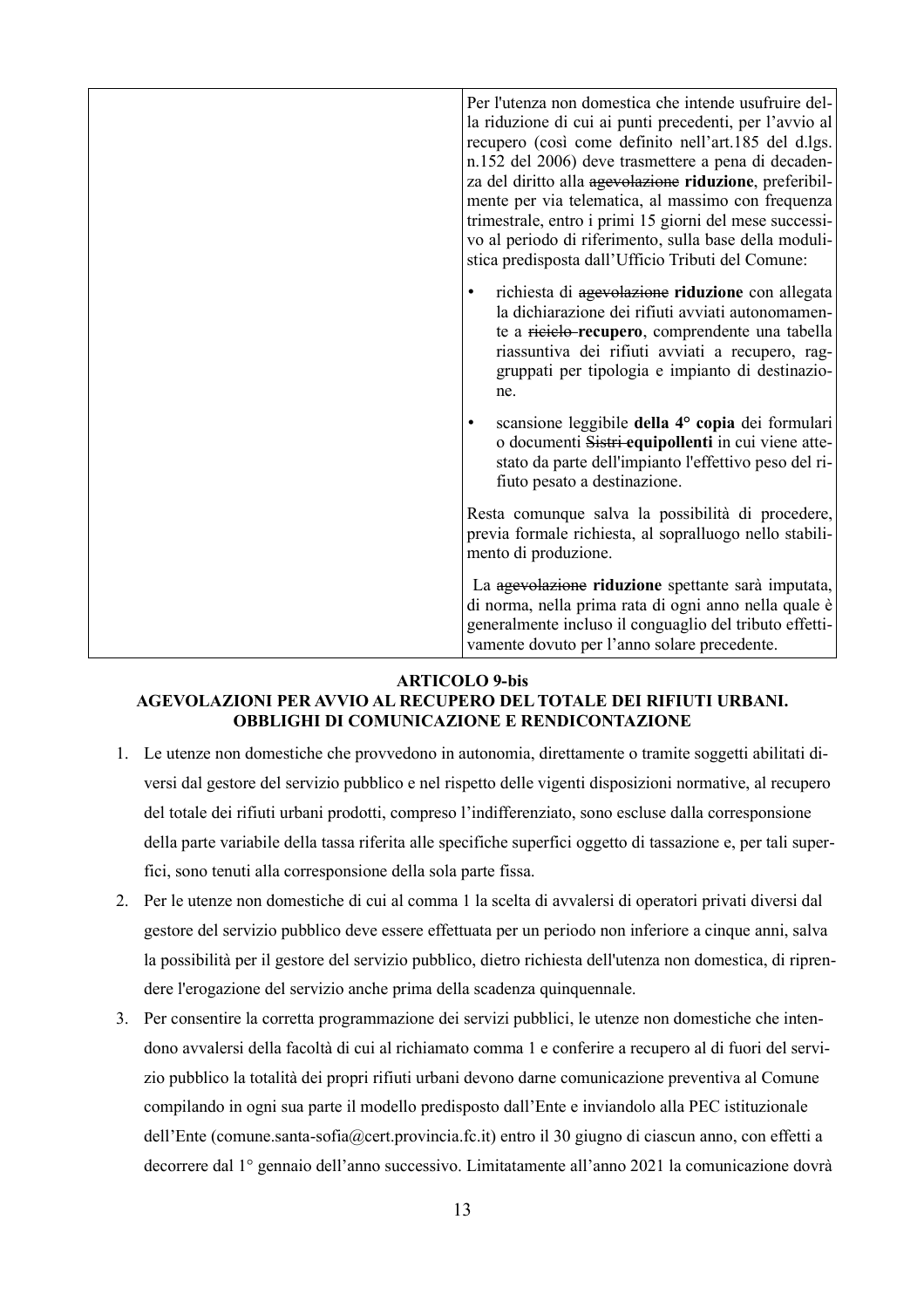essere presentata entro il 31 maggio, con effetti a decorrere dal 1°gennaio 2022; qualora alla data di entrata in vigore del presente articolo fossero pervenute comunicazioni incomplete il competente ufficio provvederà ad inviare richiesta di integrazione della documentazione presentata da inoltrare improrogabilmente entro il nuovo termine fissato dall'ente stesso a pena di inammissibilità della richiesta di fuoriuscita dal servizio pubblico.

- 4. La comunicazione preventiva di cui al comma 3, sottoscritta dal legale rappresentante dell'impresa/ attività, deve contenere: l'ubicazione degli immobili di riferimento e le loro superfici tassabili, il tipo di attività svolta in via prevalente con il relativo codice ATECO, i quantitativi stimati dei rifiuti che saranno conferiti al di fuori del servizio pubblico, da avviare a recupero, distinti per codice EER (Elenco Europeo dei Rifiuti), la durata del periodo, non inferiore a cinque anni, per la quale si intende esercitare tale opzione, l'impegno a restituire le attrezzature pubbliche in uso quali, cassoni e containers, il/i soggetto/i autorizzato/i con i quali è stato stipulato apposito contratto. Alla comunicazione deve essere allegata idonea documentazione, anche nella modalità dell'autocertificazione, comprovante l'esistenza di un accordo contrattuale con il/i soggetto/i che effettua/no l'attività di recupero dei rifiuti (impianti di primo conferimento che effettuano il recupero rifiuti). Tale comunicazione è valida anche quale denuncia di variazione ai fini della TARI.
- 5. La mancata presentazione della comunicazione di recupero autonomo di cui al comma 3, entro il termine del 31 maggio per il solo anno 2021, o entro il termine del 30 giugno a decorrere dal 2022, è da intendersi quale scelta dell'utenza non domestica di avvalersi del servizio pubblico.
- 6. Il Comune, ricevuta la comunicazione di cui al comma 3, ne darà notizia al gestore del servizio rifiuti, ai fini del distacco dal servizio pubblico a decorrere dal 1° gennaio dell'anno successivo alla presentazione della comunicazione medesima.
- 7. Le utenze non domestiche che intendono riprendere ad usufruire del servizio pubblico prima della scadenza del periodo di esercizio dell'opzione di avvalersi di soggetti privati, devono comunicarlo tramite PEC al Comune, fatte salve ulteriori indicazioni del Comune medesimo, entro il 30 giugno di ciascun anno, con effetti a decorrere dall'anno successivo.
- 8. L'esclusione della parte variabile della tassa è comunque subordinata alla presentazione di una comunicazione annuale, redatta su modello predisposto dall'Ente, da inviare alla PEC istituzionale dell'Ente medesimo (comune.santa-sofia@cert.provincia.fc.it), a pena di decadenza con le modalità ed entro i termini indicati al successivo comma 9.
- 9. Entro il 28 febbraio di ciascun anno l'utenza non domestica che ha conferito a recupero tutti i propri rifiuti urbani al di fuori del servizio pubblico deve comunicare al Comune – fatte salve ulteriori indicazioni del Comune medesimo :
	- a) i quantitativi dei rifiuti urbani avviati autonomamente a recupero nell'anno precedente, specificando il relativo impianto di destinazione e la tipologia di recupero
	- b) scansione leggibile della quarta copia dei formulari dell'anno di riferimento (con il peso a destinazione);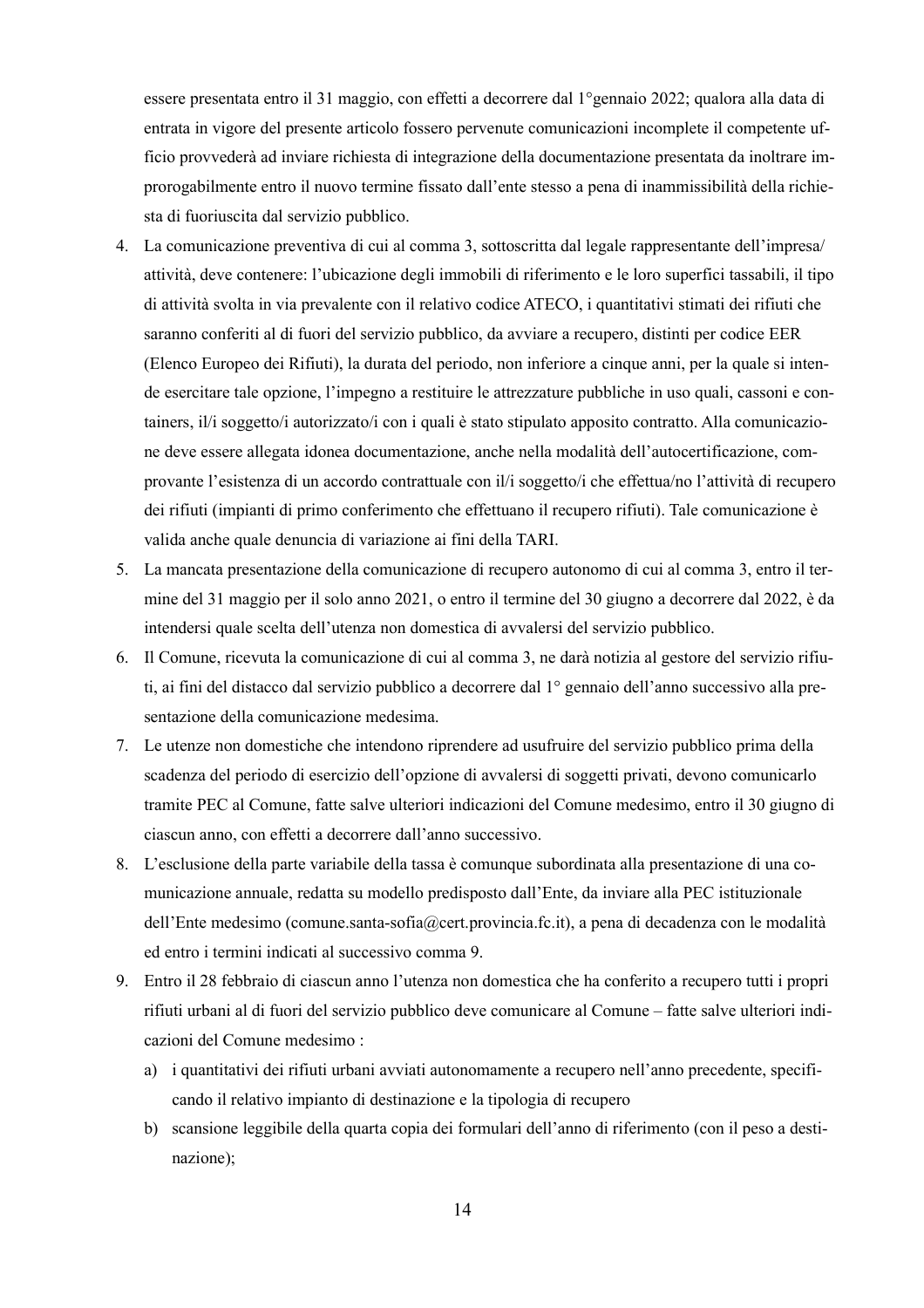- c) attestazione rilasciata dai soggetti incaricati alla gestione del rifiuto contenente l'elenco dei suddetti formulari di rifiuti urbani emessi (riferiti all'utenza), con numero e data del formulario, operazione di recupero, peso a destinazione e somme finali dei pesi a destinazione per ciascuna tipologia di rifiuto.
- d) il mud dell'anno precedente a quello di riferimento e se disponibile quello dell'anno di riferimento (che sarà utilizzato per verificare l'effettivo avvio a recupero di tutti i rifiuti urbani mediante confronto con quanto dichiarato ai fini dell'esclusione della parte variabile della tassa);
- 10. Il Comune (e gli enti di controllo) hanno facoltà di effettuare controlli ed ispezioni al fine di verificare la coerenza e la correttezza delle rendicontazioni presentate rispetto all'attività svolta ed alle quantità prodotte. Nel caso di comportamenti non corretti o dichiarazioni mendaci, gli stessi saranno sanzionati, salvo più gravi violazioni, attraverso il recupero della TARI dovuta e l'applicazione della disciplina prevista per le dichiarazioni infedeli.
- 11. La parte variabile viene esclusa in via previsionale ed è soggetta a conguaglio. Nel caso di omessa presentazione della rendicontazione dell'attività di recupero svolta nei termini previsti dal presente regolamento, ovvero quando non si dimostri il totale recupero dei rifiuti prodotti in caso di fuoriuscita dal servizio pubblico, il Comune provvede al recupero della quota variabile della tariffa indebitamente esclusa dalla tassazione.
- 12. Nel caso di cui al comma 1 del presente articolo non sono concesse agevolazioni o riduzioni sulla quota fissa della tariffa anche se concorrono le condizioni di cui al precedente articolo 7, comma 4, lettera d).

#### **ARTICOLO 10-quinquies INTERVENTI A FAVORE DI CATEGORIE DI UTENZE NON DOMESTICHE PENALIZZATE DALLA SITUAZIONE EMERGENZIALE COVID-19**

Abrogato

#### **ARTICOLO 12 TARIFFE DEL TRIBUTO**

| <b>Testo vigente</b>                                      | Testo modificato/integrato                                |  |
|-----------------------------------------------------------|-----------------------------------------------------------|--|
| <b>ARTICOLO 12</b>                                        | <b>ARTICOLO 12</b>                                        |  |
| <b>TARIFFE DEL TRIBUTO</b>                                | <b>TARIFFE DEL TRIBUTO</b>                                |  |
| 1) La Tassa è corrisposta in base a tariffa commi-        | 1) La Tassa è corrisposta in base a tariffa commi-        |  |
| surata ad anno solare, cui corrisponde un'autonoma        | surata ad anno solare, cui corrisponde un'autonoma        |  |
| obbligazione tributaria, ed è liquidato su base giorna-   | obbligazione tributaria, ed è liquidato su base giorna-   |  |
| liera.                                                    | liera.                                                    |  |
| 2) La tariffa è commisurata alle quantità e qualità       | 2) La tariffa è commisurata alle quantità e qualità       |  |
| medie ordinarie di rifiuti prodotti per unità di super-   | medie ordinarie di rifiuti prodotti per unità di super-   |  |
| ficie, in relazione agli usi e alla tipologia di attività | ficie, in relazione agli usi e alla tipologia di attività |  |
| svolte, sulla base dei criteri determinati con il regola- | svolte, sulla base dei criteri determinati con il regola- |  |
| mento di cui al D.P.R. 27 aprile 1999, n. 158. La ta-     | mento di cui al D.P.R. 27 aprile 1999, n. 158. La ta-     |  |
| riffa è composta:                                         | riffa è composta:                                         |  |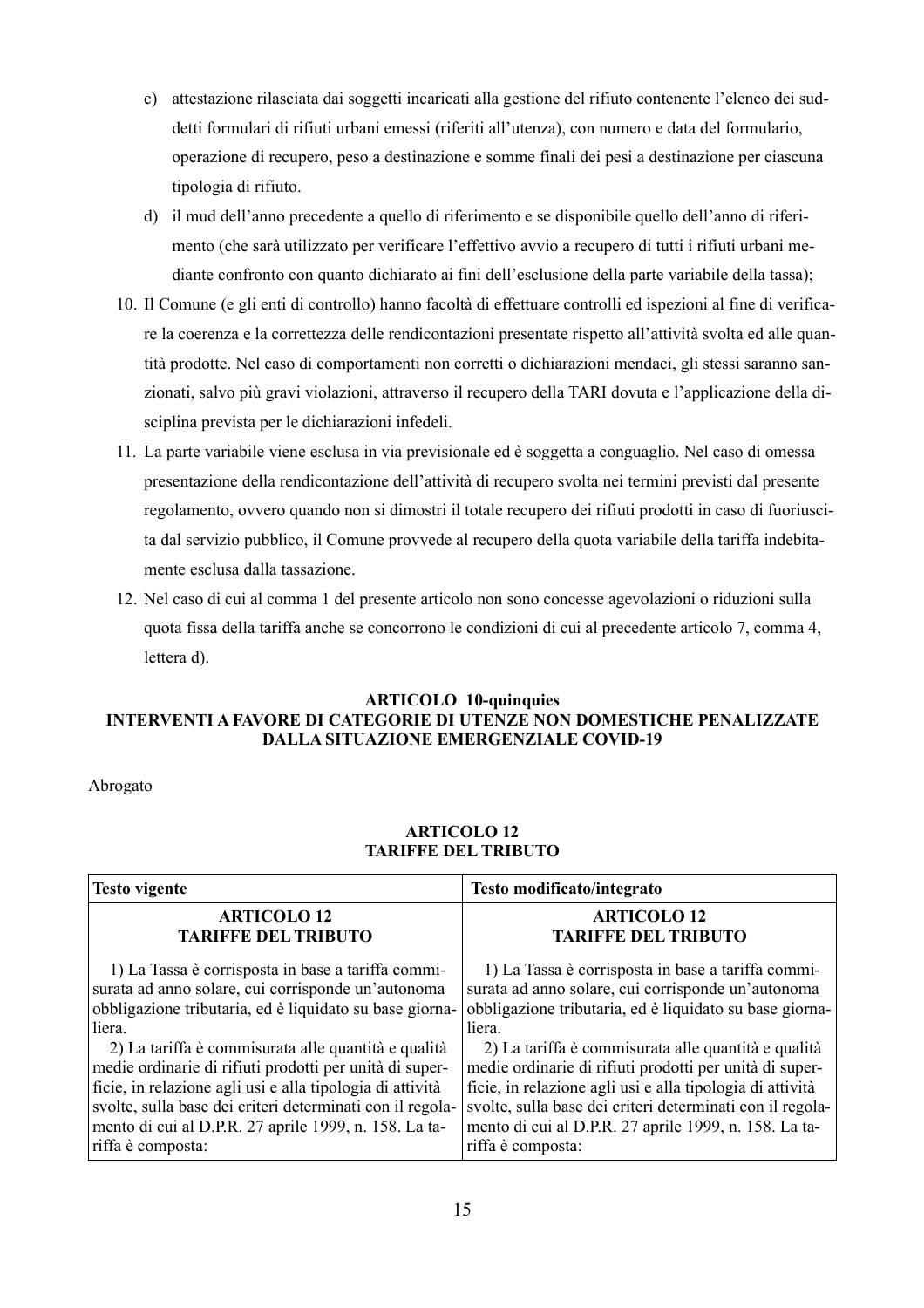a) da una quota fissa, determinata in relazione alle componenti essenziali del costo del servizio, riferite in particolare ai costi generali non ripartibili, agli investimenti per le opere ed ai relativi ammortamenti;

 b) da una quota variabile, rapportata alle quantità dei rifiuti conferiti, al servizio fornito e all'entità dei costi di gestione.

 3) La tariffa per le utenze domestiche è determinata:

 a) per la quota fissa, applicando alla superficie dell'alloggio e dei locali che ne costituiscono pertinenza le tariffe per unità di superficie parametrate al numero degli occupanti, secondo le previsioni di cui al punto 4.1, Allegato 1, del D.P.R. 27 aprile 1999, n. 158, in modo da privilegiare i nuclei familiari più numerosi;

 b) per la quota variabile, in relazione al numero degli occupanti, secondo le previsioni di cui al punto 4.2, Allegato 1, del D.P.R. 27 aprile 1999, n. 158.

 4) La tariffa per le utenze non domestiche è determinata:

 a) per la quota fissa, applicando alla superficie imponibile le tariffe per unità di superficie riferite alla tipologia di attività svolta, calcolate sulla base di coefficienti di potenziale produzione secondo le previsioni di cui al punto 4.3, Allegato 1, del D.P.R. 27 aprile 1999, n. 158;

 b) per la quota variabile, applicando alla superficie imponibile le tariffe per unità di superficie riferite alla tipologia di attività svolta, calcolate sulla base di coefficienti di potenziale produzione secondo le previsioni di cui al punto 4.4, Allegato 1, del D.P.R 27 aprile 1999, n. 158.

 5) I coefficienti rilevanti nel calcolo della tariffa, di cui ai commi 3 e 4, sono determinati contestualmente all'adozione della delibera tariffaria.

 6) L'insieme dei costi da coprire attraverso la tariffa sono ripartiti tra le utenze domestiche e non domestiche secondo i criteri razionali. A tal fine i rifiuti riferibili alle utenze domestiche possono essere determinate anche in base ai coefficienti di produttività Kd di cui alle tabelle 4a e 4b, all. 1 del D.P.R. 27 aprile 1999 n. 158. Nelle more della revisione del regolamento di cui al D.P.R. 158/99, al fine di semplificare l'individuazione dei coefficienti relativi alla graduazione delle tariffe il Comune può prevedere per gli anni 2014 e 2015 l'adozione dei coefficienti di cui all'allegato 1, tabella 2, 3a, 3b, 4a e 4b, del citato regolamento di cui al decreto del Presidente della Repubblica n. 158 del 1999, inferiori ai minimi o superiori ai massimi ivi indicati del 50 per cento o può altresì non considerare i coefficienti di cui alle tabelle 1a e 1b del medesimo allegato

 a) da una quota fissa, determinata in relazione alle componenti essenziali del costo del servizio, riferite in particolare ai costi generali non ripartibili, agli investimenti per le opere ed ai relativi ammortamenti;

 b) da una quota variabile, rapportata alle quantità dei rifiuti conferiti, al servizio fornito e all'entità dei costi di gestione.

 3) La tariffa per le utenze domestiche è determinata:

 a) per la quota fissa, applicando alla superficie dell'alloggio e dei locali che ne costituiscono pertinenza le tariffe per unità di superficie parametrate al numero degli occupanti, secondo le previsioni di cui al punto 4.1, Allegato 1, del D.P.R. 27 aprile 1999, n. 158, in modo da privilegiare i nuclei familiari più numerosi;

 b) per la quota variabile, in relazione al numero degli occupanti, secondo le previsioni di cui al punto 4.2, Allegato 1, del D.P.R. 27 aprile 1999, n. 158.

 4) La tariffa per le utenze non domestiche è determinata:

 a) per la quota fissa, applicando alla superficie imponibile le tariffe per unità di superficie riferite alla tipologia di attività svolta, calcolate sulla base di coefficienti di potenziale produzione secondo le previsioni di cui al punto 4.3, Allegato 1, del D.P.R. 27 aprile 1999, n. 158;

 b) per la quota variabile, applicando alla superficie imponibile le tariffe per unità di superficie riferite alla tipologia di attività svolta, calcolate sulla base di coefficienti di potenziale produzione secondo le previsioni di cui al punto 4.4, Allegato 1, del D.P.R 27 aprile 1999, n. 158.

 5) I coefficienti rilevanti nel calcolo della tariffa, di cui ai commi 3 e 4, sono determinati contestualmente all'adozione della delibera tariffaria.

 6) L'insieme dei costi da coprire attraverso la tariffa sono ripartiti tra le utenze domestiche e non domestiche secondo i criteri razionali. A tal fine i rifiuti riferibili alle utenze domestiche possono essere determinate anche in base ai coefficienti di produttività Kd di cui alle tabelle 4a e 4b, all. 1 del D.P.R. 27 aprile 1999 n. 158. Nelle more della revisione del regolamento di cui al D.P.R. 158/99, al fine di semplificare l'individuazione dei coefficienti relativi alla graduazione delle tariffe il Comune può prevedere per gli anni 2014 e 2015 l'adozione dei coefficienti di cui all'allegato 1, tabella 2, 3a, 3b, 4a e 4b, del citato regolamento di cui al decreto del Presidente della Repubblica n. 158 del 1999, inferiori ai minimi o superiori ai massimi ivi indicati del 50 per cento o può altresì non considerare i coefficienti di cui alle tabelle 1a e 1b del medesimo allegato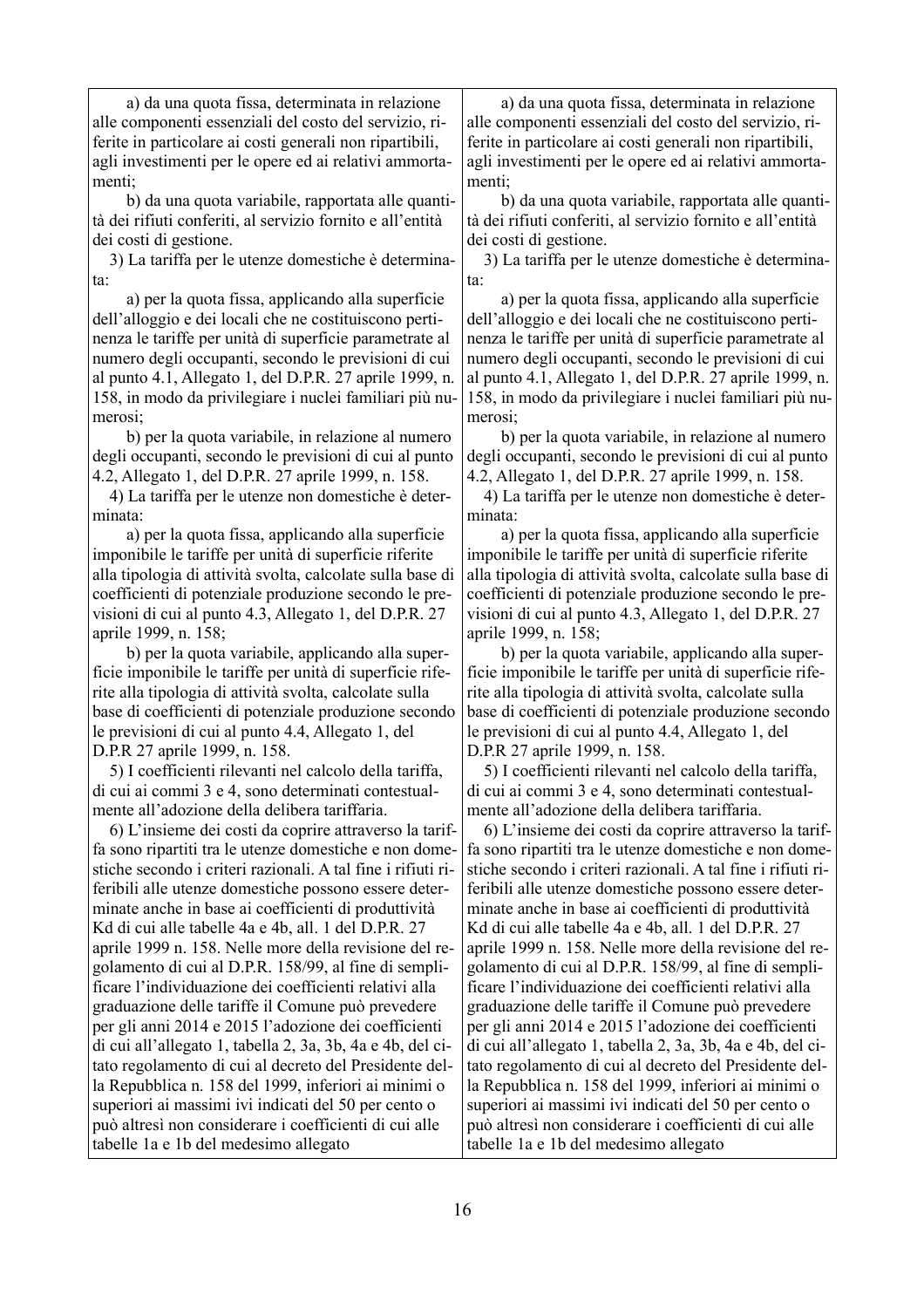7) Il Consiglio Comunale approva le tariffe entro il termine fissato da norme statali per l'approvazione del bilancio di previsione. Le tariffe sono determinate avendo riguardo alle componenti di costo dal D.P.R. 27 aprile 1999, n. 158, ed in base ai costi risultanti dal piano finanziario del servizio di gestione dei rifiuti urbani, redatto dal soggetto che svolge il servizio stesso ed approvato dall'autorità d'ambito competente, dei costi amministrativi dell'accertamento, della riscossione e del contenzioso e degli accantonamenti per perdite riferite a quote di tributo dovute e non versate.

 8) Il piano finanziario deve essere redatto dal gestore entro il 31 ottobre di ogni anno e deve essere approvato dall'autorità d'ambito nei successivi 30 giorni e comunque entro 30 giorni antecedenti la data di approvazione del bilancio comunale. Il piano finanziario indica anche gli scostamenti che si siano eventualmente verificati rispetto al piano dell'anno precedente e le relative motivazioni.

 9) È riportato a nuovo, nel piano finanziario successivo o anche in piani successivi non oltre il terzo, lo scostamento tra gettito a preventivo e a consuntivo del tributo comunale sui rifiuti, al netto della maggiorazione e del tributo provinciale:

 a) per intero, nel caso di gettito a consuntivo superiore al gettito preventivato;

 b) per la sola parte derivante dalla riduzione nelle superfici imponibili, ovvero da eventi imprevedibili non dipendenti da negligente gestione del servizio, nel caso di gettito a consuntivo inferiore al gettito preventivato.

 10) Le entrate effettivamente riscosse a seguito dell'attività di recupero dell'evasione costituiscono una componente da sottrarre ai costi inseriti nel piano finanziario, al netto degli eventuali compensi spettanti ai dipendenti.

 11) In caso di mancata approvazione delle tariffe del tributo per l'anno successivo, nei termini di cui al comma 6, si intendono prorogate la tariffe in vigore (art. 1, comma 169, Legge n. 296/2006).

 7) Il Consiglio Comunale approva le tariffe entro il termine fissato da norme statali per l'approvazione del bilancio di previsione. Le tariffe sono determinate avendo riguardo alle componenti di costo dal D.P.R. 27 aprile 1999, n. 158, ed in base ai costi risultanti dal piano finanziario del servizio di gestione dei rifiuti urbani **di cui all'art. 183, comma 1, lett. b-ter del D.Lgs. 152/2006**, redatto dal soggetto che svolge il servizio stesso ed approvato dall'autorità d'ambito competente, dei costi amministrativi dell'accertamento, della riscossione e del contenzioso e degli accantonamenti per perdite riferite a quote di tributo dovute e non versate.

 8) Il piano finanziario deve essere redatto dal gestore entro il 31 ottobre di ogni anno e deve essere approvato dall'autorità d'ambito nei successivi 30 giorni e comunque entro 30 giorni antecedenti la data di approvazione del bilancio comunale. Il piano finanziario indica anche gli scostamenti che si siano eventualmente verificati rispetto al piano dell'anno precedente e le relative motivazioni.

 9) È riportato a nuovo, nel piano finanziario successivo o anche in piani successivi non oltre il terzo, lo scostamento tra gettito a preventivo e a consuntivo del tributo comunale sui rifiuti, al netto della maggiorazione e del tributo provinciale:

 a) per intero, nel caso di gettito a consuntivo superiore al gettito preventivato;

 b) per la sola parte derivante dalla riduzione nelle superfici imponibili, ovvero da eventi imprevedibili non dipendenti da negligente gestione del servizio, nel caso di gettito a consuntivo inferiore al gettito preventivato.

 10) Le entrate effettivamente riscosse a seguito dell'attività di recupero dell'evasione costituiscono una componente da sottrarre ai costi inseriti nel piano finanziario, al netto degli eventuali compensi spettanti ai dipendenti.

 11) In caso di mancata approvazione delle tariffe del tributo per l'anno successivo, nei termini di cui al comma 6, si intendono prorogate la tariffe in vigore (art. 1, comma 169, Legge n. 296/2006).

#### **ARTICOLO 14 VERSAMENTO DEL TRIBUTO**

| <b>Testo vigente</b>                                    | Testo modificato/integrato                              |  |
|---------------------------------------------------------|---------------------------------------------------------|--|
| <b>ARTICOLO 14</b><br><b>VERSAMENTO DEL TRIBUTO</b>     | <b>ARTICOLO 14</b><br><b>VERSAMENTO DEL TRIBUTO</b>     |  |
| 1) I contribuenti per il versamento del tributo sono    | 1) I contribuenti per il versamento del tributo sono    |  |
| tenuti ad utilizzare il modello F24 ovvero l'apposito   | tenuti ad utilizzare il modello F24 ovvero l'apposito   |  |
| bollettino postale, ovvero mediante le altre modalità   | bollettino postale, ovvero mediante le altre modalità   |  |
| di pagamento offerte dai servizi elettronici di incasso | di pagamento offerte dai servizi elettronici di incasso |  |
| e di pagamento interbancari e postali.                  | e di pagamento interbancari e postali.                  |  |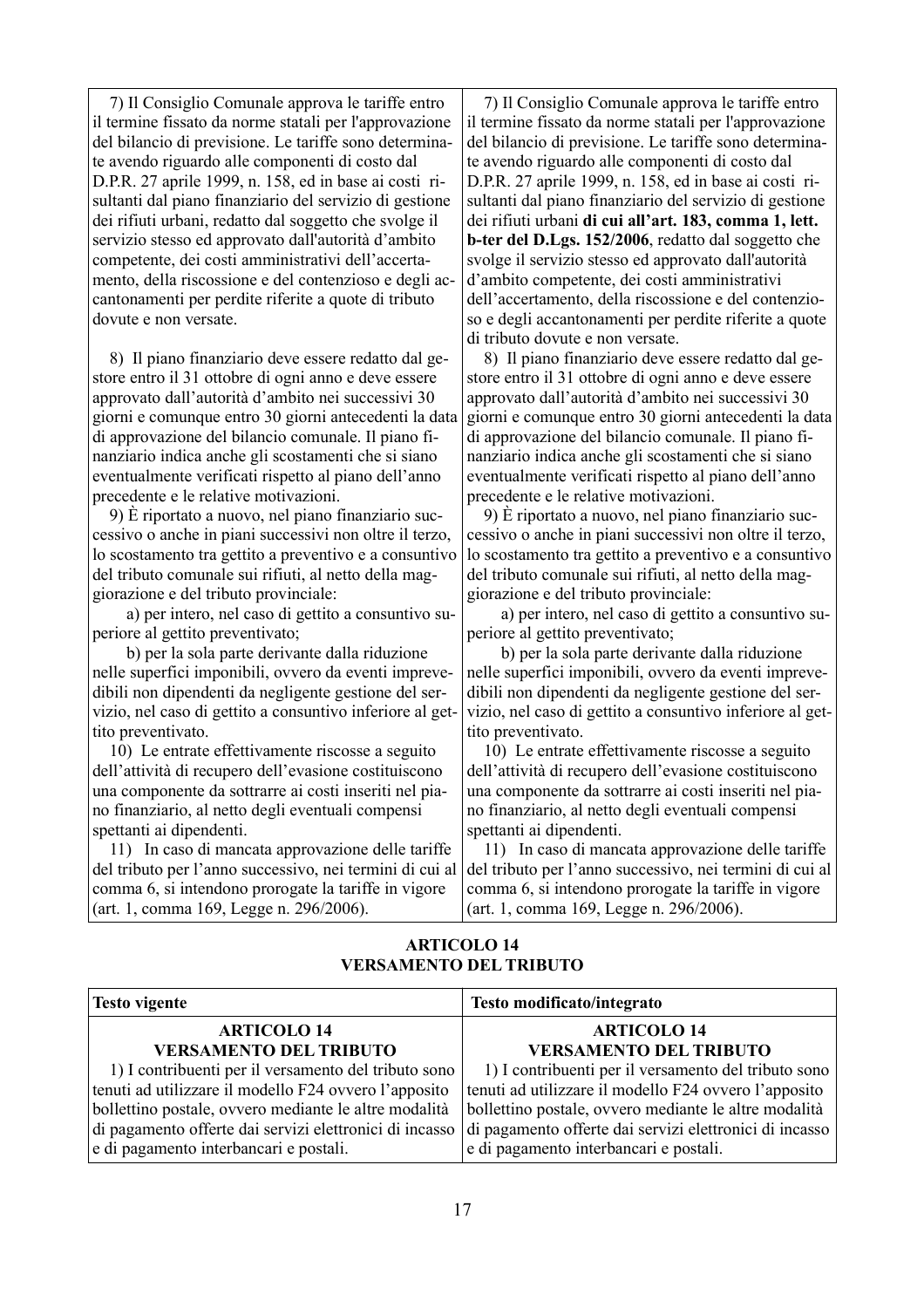2) È, inoltre, possibile effettuare il versamento mediante autorizzazione all'addebito diretto su conto corrente.

 3) Il Comune, per facilitare il corretto versamento della tassa calcolata con riferimento all'ultima dichiarazione presentata, provvede all'invio ai contribuenti di appositi avvisi di pagamento, contenenti l'importo dovuto distintamente per la componente rifiuti ed il tributo provinciale, l'ubicazione e la superficie dei locali ed aree su cui è applicata la tassa, la destinazione d'uso dichiarata o accertata, le tariffe applicate, l'importo di ogni singola rata e le relative scadenze o l'importo dovuto per il pagamento in un'unica rata, e ogni altra informazione utile relativa al servizio erogato e al soggetto esercente il servizio di raccolta, trasporto, smaltimento dei rifiuti urbani ed assimilati sul territorio servito così come disposto dalla vigente normativa in termini di trasparenza secondo le indicazioni contenute nella delibera ARE-RA n. 444/2019 a partire dall'entrata in vigore delle disposizioni in essa contenute.

 L'eventuale mancata ricezione dell'avviso di pagamento non esime il contribuente dall'obbligo del versamento entro le scadenze previste dal presente regolamento. Il contribuente che non avesse ricevuto gli avvisi di pagamento dovrà richiederne copia al competente ufficio per assolvere al pagamento della tassa entro i termini ordinari di cui ai commi 4, 5 e 6.

 Per le utenze non domestiche la comunicazione degli importi dovuti potrà avvenire anche esclusivamente tramite invio con posta elettronica certificata.

 4) La tassa di norma è liquidata in due rate, comprensive del tributo provinciale per l'esercizio delle funzioni di tutela, protezione ed igiene dell'ambiente, di cui all'articolo 19 del D.Lgs. 30 dicembre 1992, n. 504, aventi rispettivamente scadenza 30 giugno e 30 novembre;

 5) E' riconosciuta al contribuente la facoltà di effettuare il pagamento in unica soluzione entro il mese di giugno di ciascun anno, salvo conguaglio tariffario da eseguire sulla prima rata utile.

 6) Per il solo anno 2020 il versamento della TARI verrà effettuato in n. 2 rate con scadenza il 15 ottobre e 15 dicembre.

 7) La liquidazione degli acconti può essere effettuata fino alla definitiva approvazione delle tariffe dell'anno di riferimento, in base alle tariffe deliberate l'anno precedente, salvo conguaglio nella prima rata utile.

 8) Il tributo non è dovuto se di importo uguale o inferiore a 12 euro, fatto salvo il tributo giornaliero per cui si riscuote l'importo dovuto in base alla tariffa senza applicare minimi; tale importo si intende ri-

 2) È, inoltre, possibile effettuare il versamento mediante autorizzazione all'addebito diretto su conto corrente.

 3) Il Comune, per facilitare il corretto versamento della tassa calcolata con riferimento all'ultima dichiarazione presentata, provvede all'invio ai contribuenti di appositi avvisi di pagamento, contenenti l'importo dovuto distintamente per la componente rifiuti ed il tributo provinciale, l'ubicazione e la superficie dei locali ed aree su cui è applicata la tassa, la destinazione d'uso dichiarata o accertata, le tariffe applicate, l'importo di ogni singola rata e le relative scadenze o l'importo dovuto per il pagamento in un'unica rata, e ogni altra informazione utile relativa al servizio erogato e al soggetto esercente il servizio di raccolta, trasporto, smaltimento dei rifiuti urbani **di cui all'art. 183, comma 1, lett. b-ter del D.Lgs. 152/2006** ed assimilati sul territorio servito così come disposto dalla vigente normativa in termini di trasparenza secondo le indicazioni contenute nella delibera ARERA n. 444/2019 a partire dall'entrata in vigore delle disposizioni in essa contenute.

 L'eventuale mancata ricezione dell'avviso di pagamento non esime il contribuente dall'obbligo del versamento entro le scadenze previste dal presente regolamento. Il contribuente che non avesse ricevuto gli avvisi di pagamento dovrà richiederne copia al competente ufficio per assolvere al pagamento della tassa entro i termini ordinari di cui ai commi 4, 5 e 6.

 Per le utenze non domestiche la comunicazione degli importi dovuti potrà avvenire anche esclusivamente tramite invio con posta elettronica certificata.

 4) La tassa di norma è liquidata in due rate, comprensive del tributo provinciale per l'esercizio delle funzioni di tutela, protezione ed igiene dell'ambiente, di cui all'articolo 19 del D.Lgs. 30 dicembre 1992, n. 504, aventi rispettivamente scadenza 30 giugno e 30 novembre;

 5) E' riconosciuta al contribuente la facoltà di effettuare il pagamento in unica soluzione entro il mese di giugno di ciascun anno, salvo conguaglio tariffario da eseguire sulla prima rata utile.

 6) Per il solo anno 2020 il versamento della TARI verrà effettuato in n. 2 rate con scadenza il 15 ottobre e 15 dieembre.

 6) La liquidazione degli acconti può essere effettuata fino alla definitiva approvazione delle tariffe dell'anno di riferimento, in base alle tariffe deliberate l'anno precedente, salvo conguaglio nella prima rata utile.

 7) Il tributo non è dovuto se di importo uguale o inferiore a 12 euro, fatto salvo il tributo giornaliero per cui si riscuote l'importo dovuto in base alla tariffa senza applicare minimi; tale importo si intende ri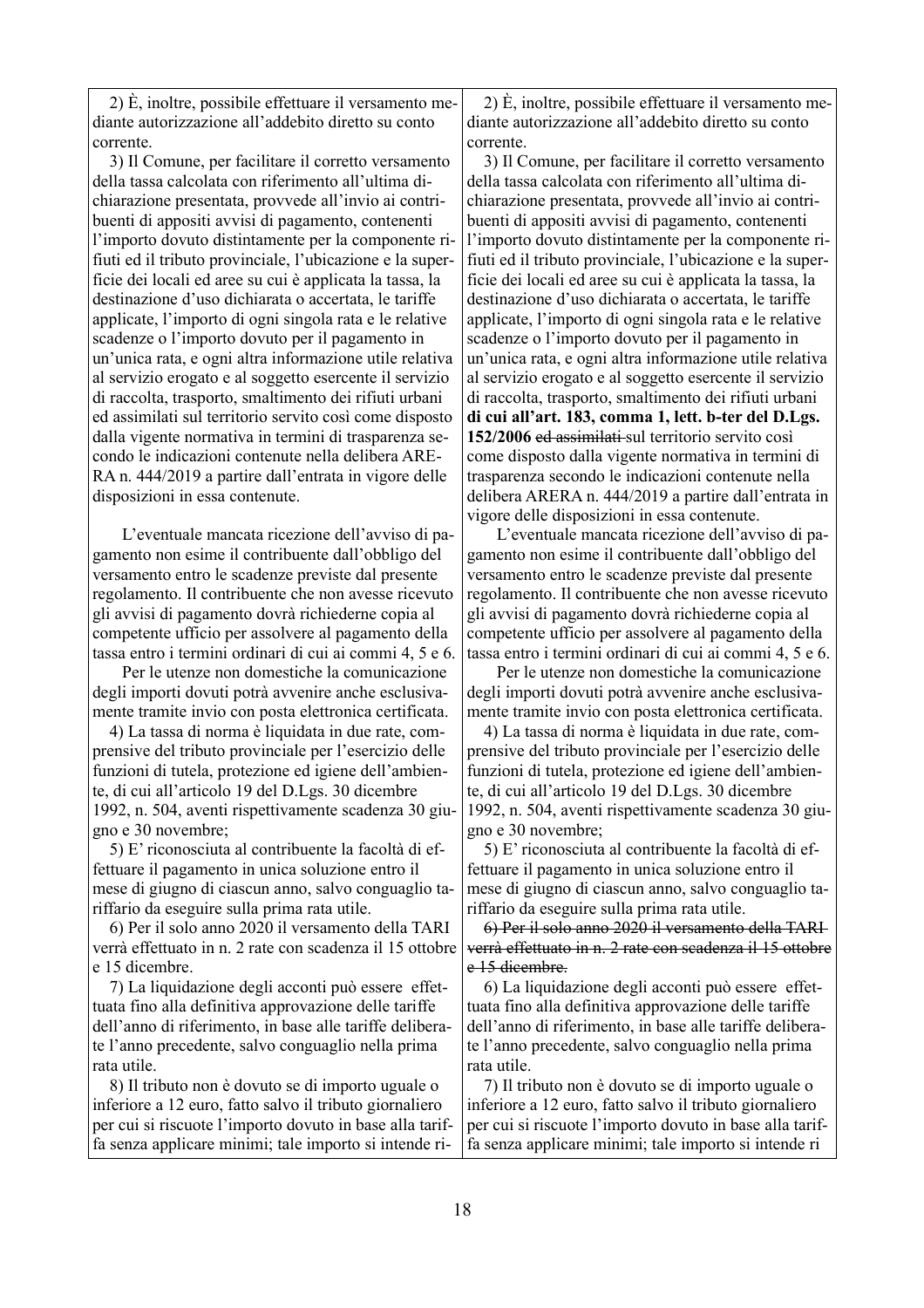| ferito al tributo dovuto per l'anno e non alle singole | ferito al tributo dovuto per l'anno e non alle singole |
|--------------------------------------------------------|--------------------------------------------------------|
| rate di acconto.                                       | rate di acconto.                                       |
| 9) È ammesso l'accollo del debito d'imposta al-        | 8) È ammesso l'accollo del debito d'imposta al-        |
| trui senza liberazione del contribuente originario,    | trui senza liberazione del contribuente originario,    |
| previsa comunicazione da presentare su modulo pre-     | previsa comunicazione da presentare su modulo pre-     |
| disposto dal Comune.                                   | disposto dal Comune.                                   |

#### **ARTICOLO 16 TRIBUTO GIORNALIERO**

| <b>Testo vigente</b>                                                                                                                                                                                                                                                                                               | Testo modificato/integrato                                                                                                                                                                                                                                                                                                                                                                                                                                                                                                                                                                                                                                                |
|--------------------------------------------------------------------------------------------------------------------------------------------------------------------------------------------------------------------------------------------------------------------------------------------------------------------|---------------------------------------------------------------------------------------------------------------------------------------------------------------------------------------------------------------------------------------------------------------------------------------------------------------------------------------------------------------------------------------------------------------------------------------------------------------------------------------------------------------------------------------------------------------------------------------------------------------------------------------------------------------------------|
| <b>ARTICOLO 16</b>                                                                                                                                                                                                                                                                                                 | <b>ARTICOLO 16</b>                                                                                                                                                                                                                                                                                                                                                                                                                                                                                                                                                                                                                                                        |
| <b>TRIBUTO GIORNALIERO</b>                                                                                                                                                                                                                                                                                         | <b>TRIBUTO GIORNALIERO</b>                                                                                                                                                                                                                                                                                                                                                                                                                                                                                                                                                                                                                                                |
| 1) Per il servizio di gestione dei rifiuti assimilati<br>prodotti da soggetti che occupano o detengono tem-<br>poraneamente, con o senza autorizzazione, locali od<br>aree pubbliche o di uso pubblico o aree gravate da<br>servitù di pubblico passaggio, si applica il tributo in<br>base a tariffa giornaliera. | 1) Per il servizio di gestione dei rifiuti assimilati-<br>urbani di cui all'art. 183, comma 1, lett. b-ter del<br>D.Lgs. 152/2006 prodotti da soggetti che occupano o<br>detengono temporaneamente, con o senza autorizza-<br>zione, locali od aree pubbliche o di uso pubblico o<br>aree gravate da servitù di pubblico passaggio, si ap-<br>plica il tributo in base a tariffa giornaliera, fatta ec-<br>cezione per le occupazioni di aree e spazi apparte-<br>nenti al demanio o al patrimonio indisponibile,<br>destinati a mercati realizzati anche in strutture<br>attrezzate, soggette al canone di cui all'art. 1,<br>comma 837, della Legge 27/12/2019, n. 160. |
| 2) L'occupazione o detenzione è temporanea quan-                                                                                                                                                                                                                                                                   | 2) L'occupazione o detenzione è temporanea quan-                                                                                                                                                                                                                                                                                                                                                                                                                                                                                                                                                                                                                          |
| do si protrae per periodi inferiori a 183 giorni nel                                                                                                                                                                                                                                                               | do si protrae per periodi inferiori a 183 giorni nel                                                                                                                                                                                                                                                                                                                                                                                                                                                                                                                                                                                                                      |
| corso dello stesso anno solare. Superato tale periodo                                                                                                                                                                                                                                                              | corso dello stesso anno solare. Superato tale periodo                                                                                                                                                                                                                                                                                                                                                                                                                                                                                                                                                                                                                     |
| si rende applicabile la tariffa annuale del tributo.                                                                                                                                                                                                                                                               | si rende applicabile la tariffa annuale del tributo.                                                                                                                                                                                                                                                                                                                                                                                                                                                                                                                                                                                                                      |
| 3) La misura tariffaria è determinata in base alla                                                                                                                                                                                                                                                                 | 3) La misura tariffaria è determinata in base alla                                                                                                                                                                                                                                                                                                                                                                                                                                                                                                                                                                                                                        |
| tariffa annuale del tributo relativo alla categoria cor-                                                                                                                                                                                                                                                           | tariffa annuale del tributo relativo alla categoria cor-                                                                                                                                                                                                                                                                                                                                                                                                                                                                                                                                                                                                                  |
| rispondente, rapportata a giorno, maggiorata di un                                                                                                                                                                                                                                                                 | rispondente, rapportata a giorno, maggiorata di un                                                                                                                                                                                                                                                                                                                                                                                                                                                                                                                                                                                                                        |
| importo percentuale pari al 50%. La tariffa giornalie-                                                                                                                                                                                                                                                             | importo percentuale pari al 50%. La tariffa giornalie-                                                                                                                                                                                                                                                                                                                                                                                                                                                                                                                                                                                                                    |
| ra è commisurata per ciascun metro quadrato di su-                                                                                                                                                                                                                                                                 | ra è commisurata per ciascun metro quadrato di su-                                                                                                                                                                                                                                                                                                                                                                                                                                                                                                                                                                                                                        |
| perficie occupata e per giorno di occupazione.                                                                                                                                                                                                                                                                     | perficie occupata e per giorno di occupazione.                                                                                                                                                                                                                                                                                                                                                                                                                                                                                                                                                                                                                            |
| 4) I giorni di effettiva occupazione sono determi-                                                                                                                                                                                                                                                                 | 4) I giorni di effettiva occupazione sono determi-                                                                                                                                                                                                                                                                                                                                                                                                                                                                                                                                                                                                                        |
| nati sulla base di comunicazioni rilasciate dal Servi-                                                                                                                                                                                                                                                             | nati sulla base di comunicazioni rilasciate dal Servi-                                                                                                                                                                                                                                                                                                                                                                                                                                                                                                                                                                                                                    |
| zio Comunale competente per le corrispondenti auto-                                                                                                                                                                                                                                                                | zio Comunale competente per le corrispondenti auto-                                                                                                                                                                                                                                                                                                                                                                                                                                                                                                                                                                                                                       |
| rizzazioni o concessioni.                                                                                                                                                                                                                                                                                          | rizzazioni o concessioni.                                                                                                                                                                                                                                                                                                                                                                                                                                                                                                                                                                                                                                                 |
| 5) Per gli spettacoli viaggianti e le occupazioni di                                                                                                                                                                                                                                                               | 5) Per gli spettacoli viaggianti e le occupazioni di                                                                                                                                                                                                                                                                                                                                                                                                                                                                                                                                                                                                                      |
| breve durata (fino a 30 giorni) la riscossione del tri-                                                                                                                                                                                                                                                            | breve durata (fino a 30 giorni) la riscossione del tri-                                                                                                                                                                                                                                                                                                                                                                                                                                                                                                                                                                                                                   |
| buto va effettuata in via anticipata.                                                                                                                                                                                                                                                                              | buto va effettuata in via anticipata.                                                                                                                                                                                                                                                                                                                                                                                                                                                                                                                                                                                                                                     |
| 6) Per le occupazioni abusive il tributo giornaliero                                                                                                                                                                                                                                                               | 6) Per le occupazioni abusive il tributo giornaliero                                                                                                                                                                                                                                                                                                                                                                                                                                                                                                                                                                                                                      |
| è recuperato, con sanzioni ed interessi.                                                                                                                                                                                                                                                                           | è recuperato, con sanzioni ed interessi.                                                                                                                                                                                                                                                                                                                                                                                                                                                                                                                                                                                                                                  |
| 7) Al tributo giornaliero sui rifiuti si applicano, per                                                                                                                                                                                                                                                            | 7) Al tributo giornaliero sui rifiuti si applicano, per                                                                                                                                                                                                                                                                                                                                                                                                                                                                                                                                                                                                                   |
| quanto non previsto dal presente articolo ed in quan-                                                                                                                                                                                                                                                              | quanto non previsto dal presente articolo ed in quan-                                                                                                                                                                                                                                                                                                                                                                                                                                                                                                                                                                                                                     |

#### **ALLEGATO 1 - TABELLA CODICI ATECO**

to compatibili, le disposizioni del tributo annuale.

to compatibili, le disposizioni del tributo annuale.

E' stata rimossa la colonna con indicazione dello sconto % in quanto già normata dal Regolamento all'articolo 8 "RIDUZIONE DI SUPERFICIE PER PRODUZIONE DI RIFIUTI SPECIALI"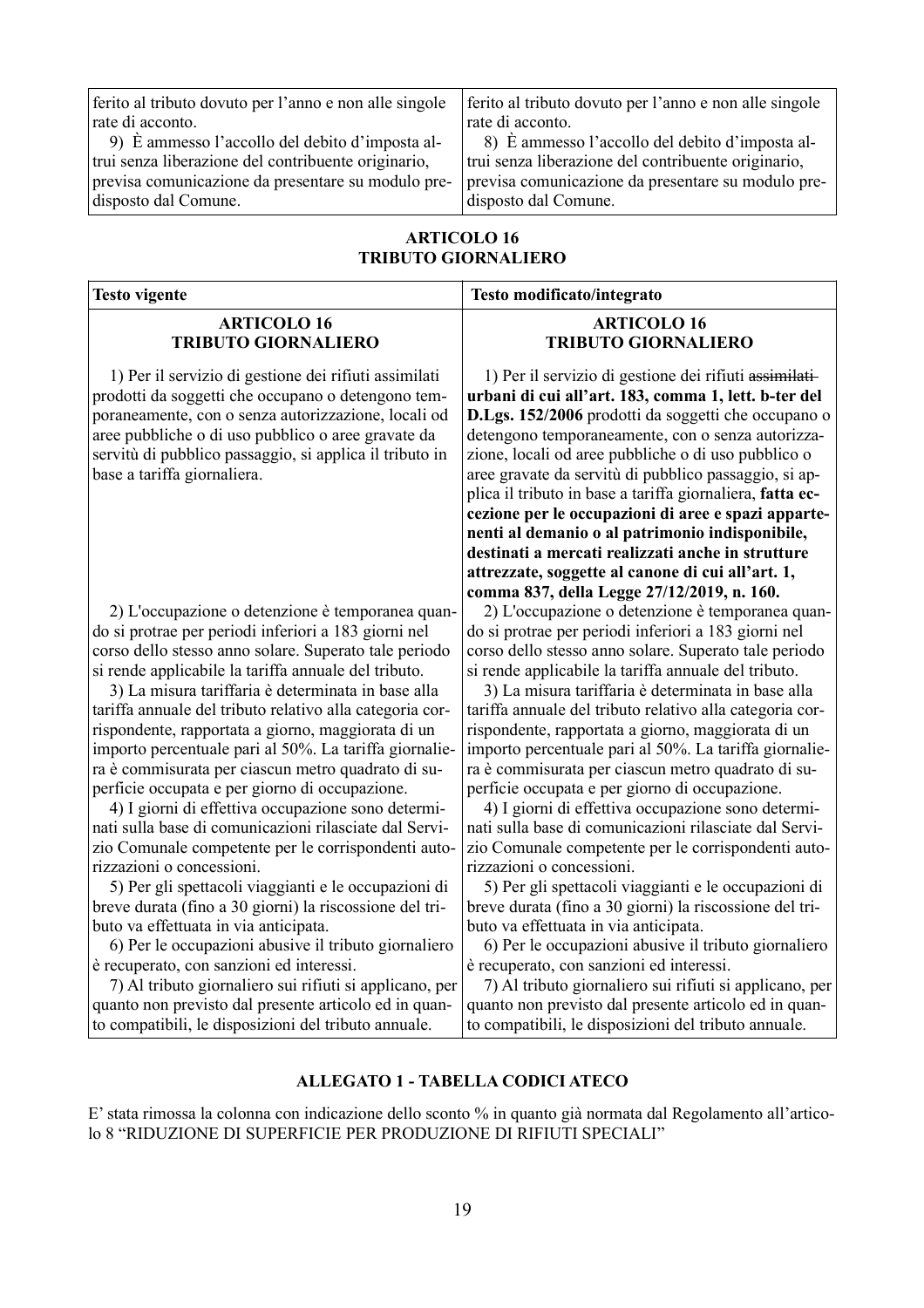**Allegato B alla deliberazione C.C. n. 22 del 30/06/2021 Il Vice Segretario D.ssa Valeria Barchi**

# **COMUNE DI SANTA SOFIA**

**Ufficio Associato delle Entrate tributarie e servizi fiscali**

## **REGOLAMENTO COMUNALE PER LA DISCIPLINA DELLA**

# **TASSA SUI RIFIUTI (TARI)**

#### **(Approvato con deliberazione di Consiglio Comunale n. 26 del 29/07/2015 in vigore dal 01/01/2015)**

(modificato con deliberazione C.C. n. 10 del 31/03/2021) (modificato con deliberazione C.C. n. 42 del 30/09/2020) (modificato con deliberazione C.C. n. 37 del 17/09/2020) (modificato con deliberazione C.C. n. 13 del 31/03/2017)

in vigore dal 01/01/2021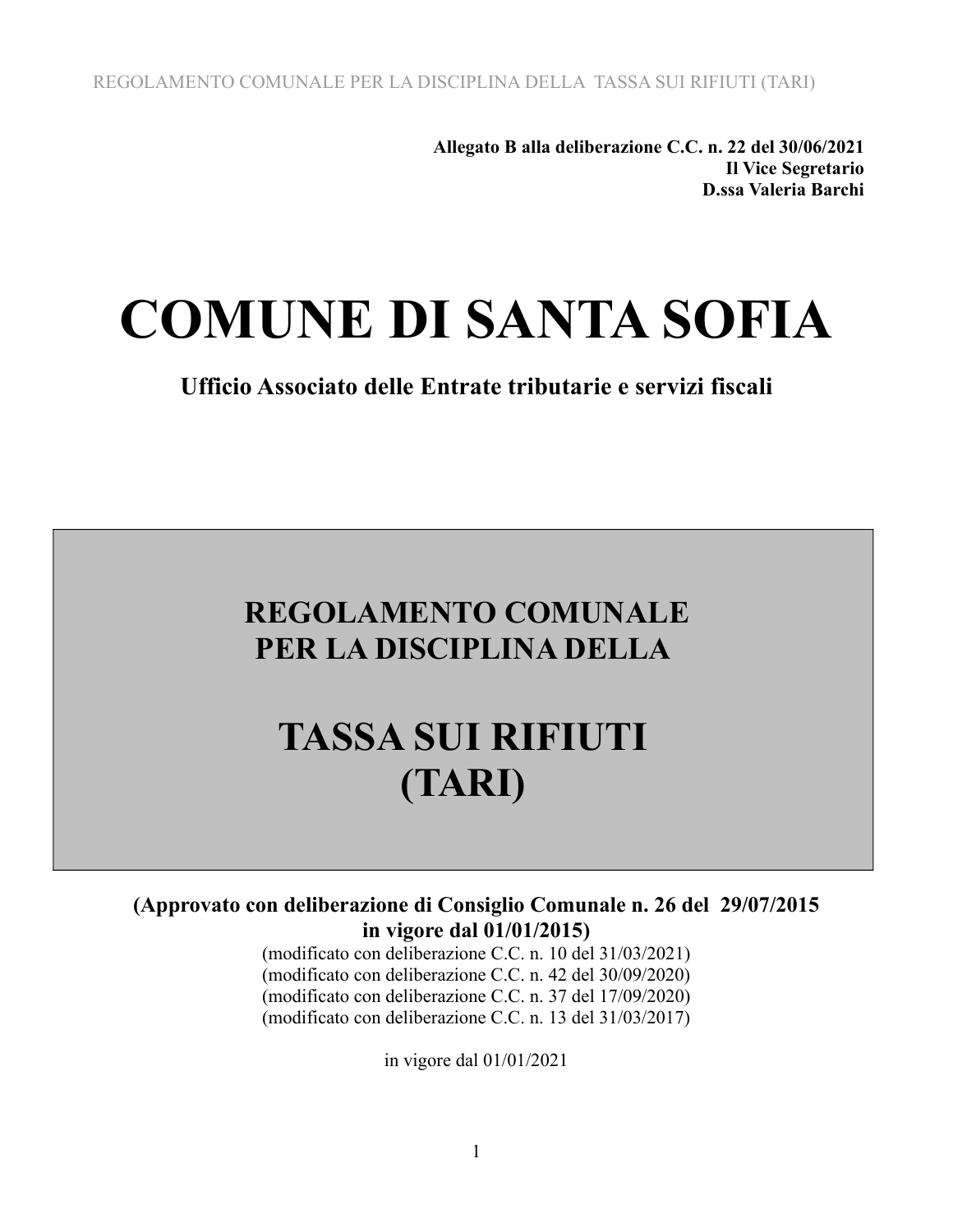### **INDICE**

ARTICOLO 1: OGGETTO DEL REGOLAMENTO

ARTICOLO 1-bis DEFINIZIONI DI RIFIUTO

ARTICOLO 2: PRESUPPOSTO PER L'APPLICAZIONE DEL TRIBUTO

ARTICOLO 3: SOGGETTO ATTIVO

ARTICOLO 4: SOGGETTI PASSIVI

ARTICOLO 5: LOCALI ED AREE OGGETTO DEL TRIBUTO

ARTICOLO 6: LOCALI ED AREE SCOPERTE ESCLUSE DAL TRIBUTO

ARTICOLO 7: RIDUZIONI DEL TRIBUTO

ARTICOLO 8: RIDUZIONI DI SUPERFICIE PER PRODUZIONE DI RIFIUTI SPECIALI

ARTICOLO 9: RIDUZIONI ALLE UTENZE PER RACCOLTA DIFFERENZIATA E COMPOSTAGGIO UTENZE DOMESTICHE E AVVIO AL RECUPERO UTENZE NON **DOMESTICHE** 

ARTICOLO 9-BIS: AGEVOLAZIONI PER AVVIO AL RECUPERO DEL TOTALE DEI RIFIUTI URBANI. OBBLIGHI DI COMUNICAZIONE E RENDICONTAZIONE

ARTICOLO 10: CUMULABILITA' DI RIDUZIONI ED AGEVOLAZIONI

ARTICOLO 10-bis: AGEVOLAZIONI "ANTISPRECO" (ART. 1 COMMI 652 E 659 L. 147/123)

ARTICOLO 10-ter: AGEVOLAZIONI NUOVE ATTIVITA'

- ARTICOLO 10-quater: AGEVOLAZIONI PREVENZIONE E CONTRASTO ALLA DIPENDENZA DAL GIOCO (L.R. n. 5/2013)
- ARTICOLO 10-quinquies: INTERVENTI A FAVORE DI CATEGORIE DI UTENZE NON DOMESTICHE PENALIZZATE DALLA SITUAZIONE EMERGENZIALE COVID-19
- ARTICOLO 10-sexies: AGEVOLAZIONI LEGATE ALL'INCREMENTO DELLA CAPACITA' **RICETTIVA**
- ARTICOLO 11: CATEGORIE DI UTENZA
- **ARTICOLO 12: TARIFFE DEL TRIBUTO**

ARTICOLO 13: SCUOLE STATALI

ARTICOLO 14: VERSAMENTO DEL TRIBUTO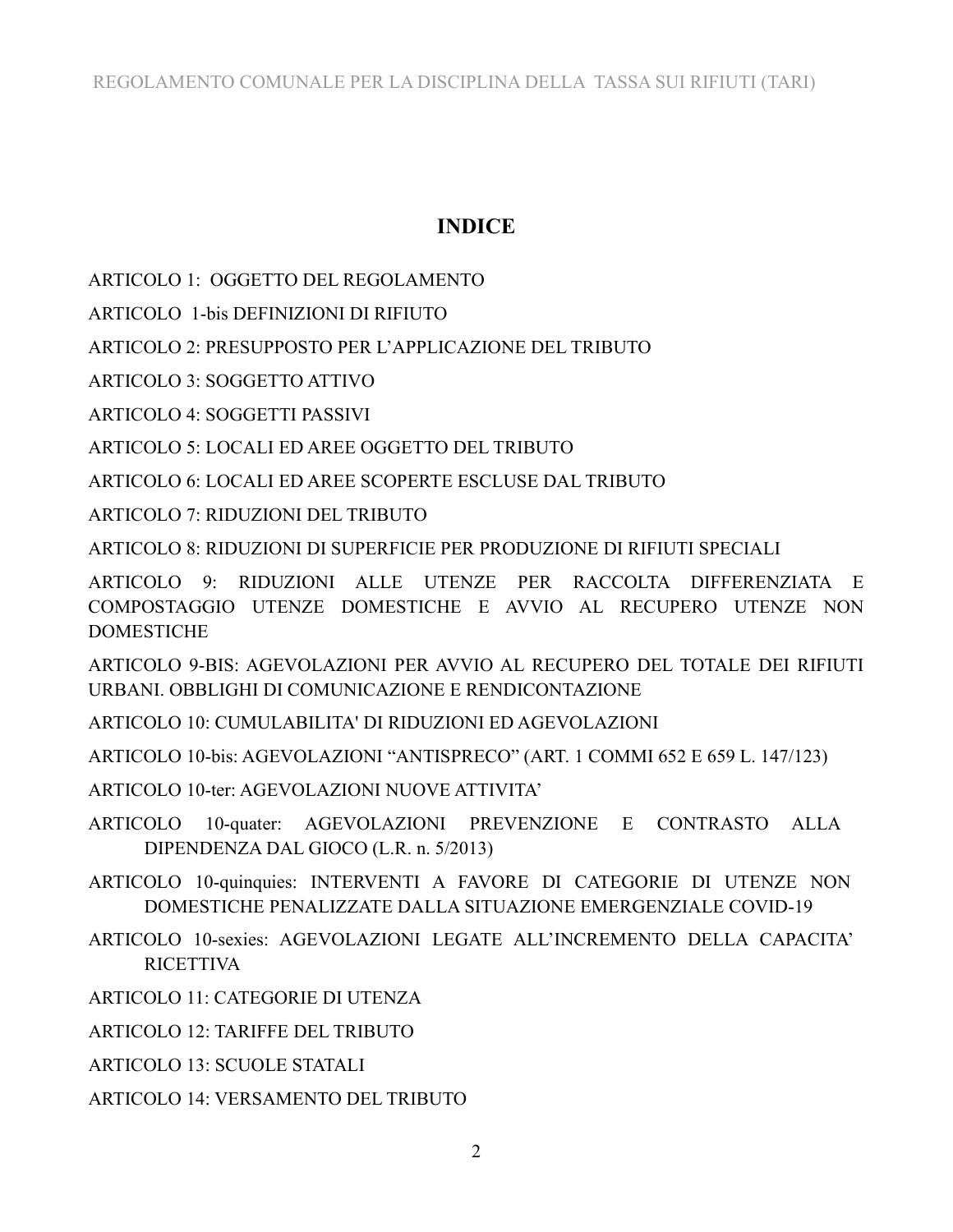ARTICOLO 15: DICHIARAZIONE

ARTICOLO 16: TRIBUTO GIORNALIERO

ARTICOLO 16-bis: TRIBUTO PROVINCIALE

ARTICOLO 17: RIMBORSI

ARTICOLO 18: ATTIVITA' DI CONTROLLO, ACCERTAMENTO E SANZIONI

ARTICOLO 19: DILAZIONE DI PAGAMENTO DEGLI AVVISI DI ACCERTAMENTO

ARTICOLO 20: RAVVEDIMENTO OPEROSO

ARTICOLO 20-bis: RISCOSSIONE COATTIVA

ARTICOLO 20-ter: CONTENZIOSO

ARTICOLO 21 ENTRATA IN VIGORE DEL REGOLAMENTO E NORME TRANSITORIE

All.A) TABELLA CODICI ATECO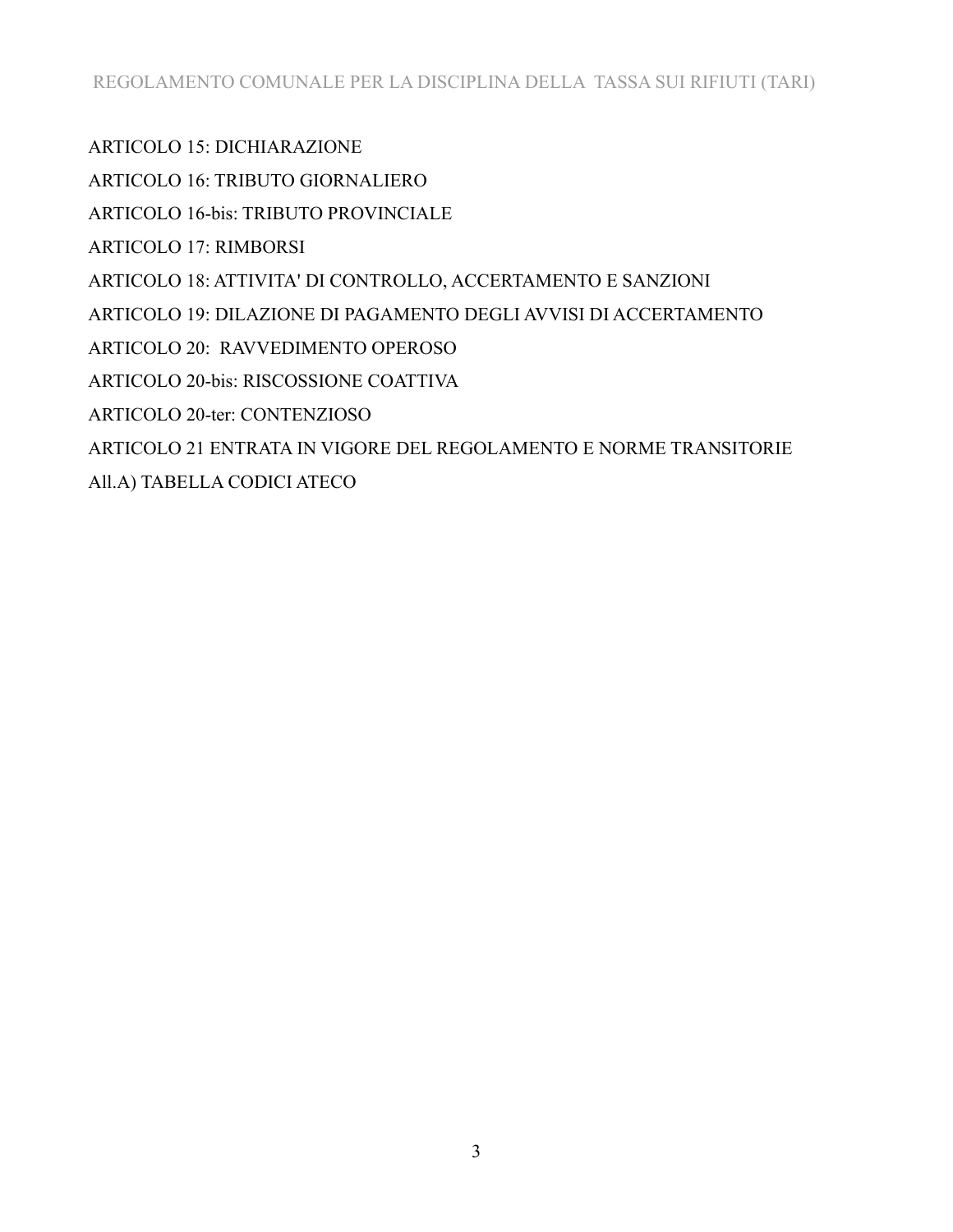### **ARTICOLO 1 OGGETTO DEL REGOLAMENTO**

- 1) Il presente Regolamento, adottato nell'ambito della potestà prevista dall'articolo 52 del D.Lgs. del 15 dicembre 1997, n. 446, disciplina la tassa sui rifiuti (Tari) di cui al comma 641 e ss. della legge 27 dicembre 2013, n.147, e successive modificazioni ed integrazioni.
- 2) Per quanto non previsto dal presente regolamento si applicano i regolamenti comunali e le disposizioni di legge vigenti.

### **ARTICOLO 1-bis DEFINIZIONI DI RIFIUTO**

1) La definizione e la classificazione dei rifiuti urbani e speciali è disciplinata dalle disposizioni del Decreto Legislativo 03/04/2006, n. 152 (cd. Testo Unico Ambientale) come modificato dal D. Lgs 116/2020 e successive modificazioni e integrazioni.

#### **ARTICOLO 2**

#### **PRESUPPOSTO PER L'APPLICAZIONE DEL TRIBUTO**

- 1) Presupposto del tributo è il possesso, l'occupazione o la detenzione, a qualsiasi titolo, anche di fatto, di locali o aree scoperte che insistono interamente o prevalentemente sul territorio del Comune, a qualsiasi uso adibiti, suscettibili di produrre rifiuti urbani di cui all'art. 183, comma 1, lettera b-ter del D.lgs. 152/2006. Per la gestione del servizio si rimanda alla vigente normativa ambientale e al Regolamento di gestione dei Rifiuti urbani ed assimilati approvato dalla competente autorità con Del. ATO-FC n. 3/2006 e successive modifiche ed integrazioni. La mancata utilizzazione del servizio di gestione dei rifiuti urbani di cui all'art. 183, comma 1, lettera b-ter del D.lgs. 152/2006o l'interruzione temporanea dello stesso non comportano esonero o riduzione del tributo, salvo quanto disposto dall'art. 7, comma 3, del presente Regolamento.
- 2) L'occupazione o la conduzione di un locale o di una area si presume con l'attivazione di almeno uno dei servizi di erogazione dell'acqua, del gas o dell'energia elettrica o con la presenza di mobilio o macchinari e finché queste condizioni permangono e comunque, per le utenze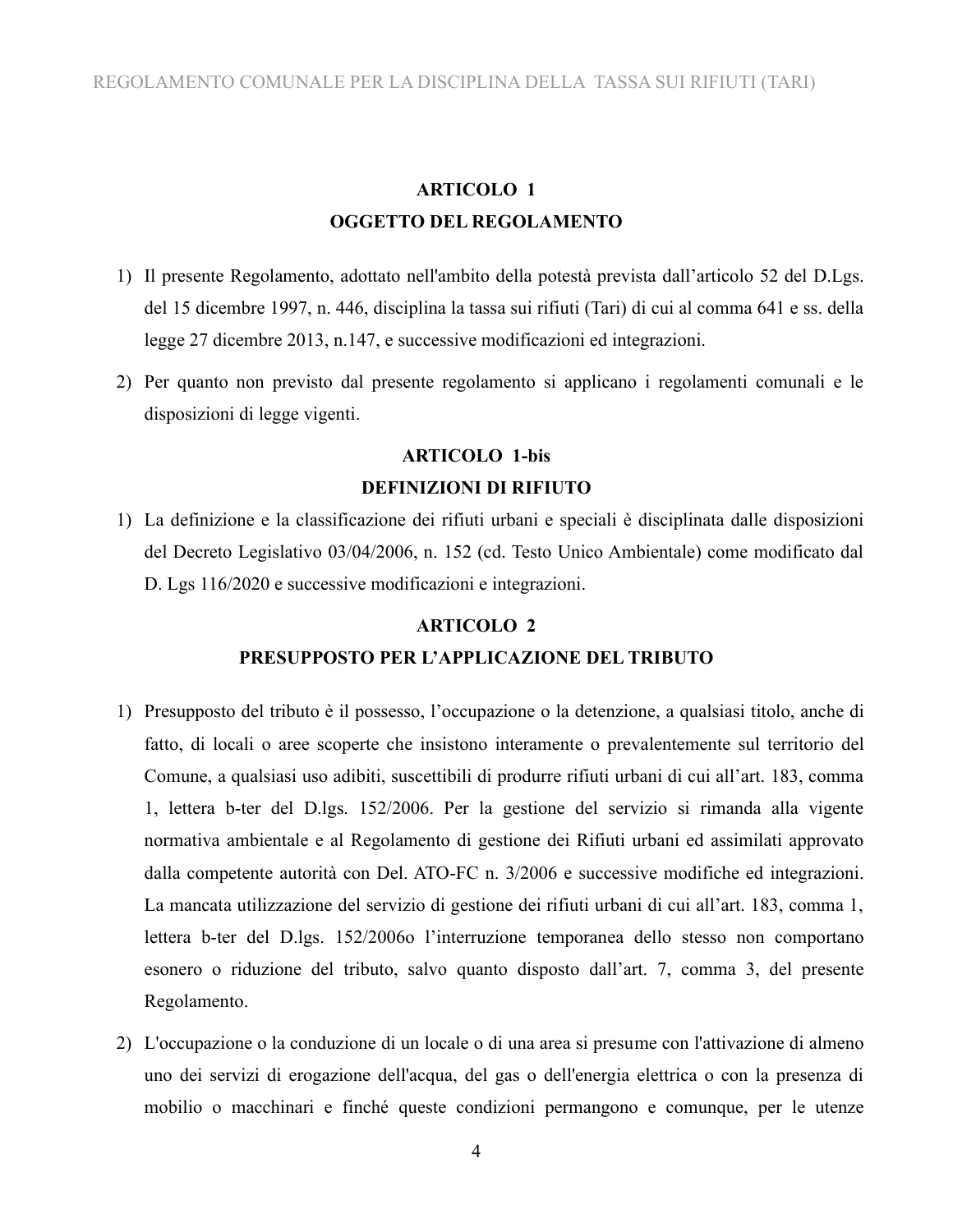domestiche, anche in assenza delle condizioni suddette, l'occupazione si presume avvenuta dalla data di acquisizione della residenza anagrafica.

3) Per le utenze non domestiche la medesima presunzione è integrata altresì dal rilascio da parte degli enti competenti, di atti assentivi o autorizzativi per l'esercizio di attività nell'immobile.

## **ARTICOLO 3 SOGGETTO ATTIVO**

- 1) Il tributo è applicato e riscosso dal Comune nel cui territorio insiste, interamente o prevalentemente, la superficie degli immobili assoggettati al tributo. Ai fini della prevalenza si considera l'intera superficie dell'immobile, anche se parte di essa sia esclusa o esente dal tributo.
- 2) In caso di variazioni delle circoscrizioni territoriali dei Comuni, anche se dipendenti dall'istituzione di nuovi Comuni, si considera soggetto attivo il Comune nell'ambito del cui territorio risultano ubicati gli immobili al 1° gennaio dell'anno cui il tributo si riferisce, salvo diversa intesa tra gli enti interessati e fermo restando il divieto di doppia imposizione.

## **ARTICOLO 4 SOGGETTI PASSIVI**

- 1) Il tributo è dovuto da chiunque, persona fisica o giuridica, a qualsiasi titolo possiede, occupa o detiene i locali e le aree, con vincolo di solidarietà tra i componenti del nucleo familiare o tra coloro che possiedono, detengono o usano in comune le superfici stesse.
- 2) Si considera soggetto tenuto al pagamento del tributo:
	- a) per le utenze domestiche, l'intestatario della scheda di famiglia anagrafica o colui che ha sottoscritto la dichiarazione iniziale, o i componenti del nucleo familiare; in caso di decesso del soggetto obbligato gli eredi sono obbligati in solido.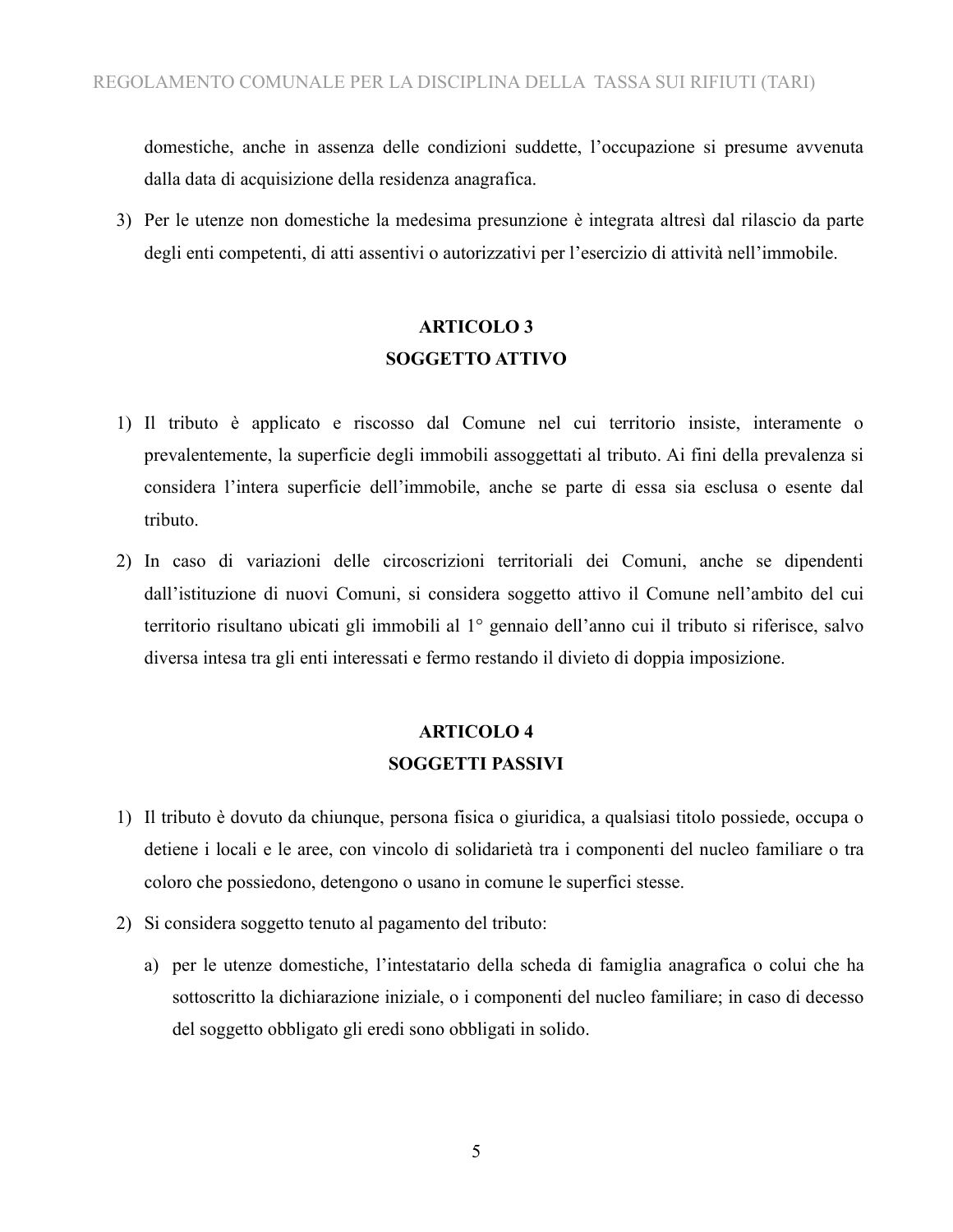- b) per le utenze non domestiche, il titolare dell'attività o il legale rappresentante della persona giuridica o il presidente di enti o associazioni prive di personalità giuridica, in solido con i soci.
- 3) In caso di utilizzi temporanei di durata non superiore a sei mesi nel corso del medesimo anno solare, anche non continuativi, il tributo è dovuto soltanto dal possessore dei locali e delle aree a titolo di proprietà, usufrutto, uso, abitazione, superficie. Rientrano in tale fattispecie anche le abitazioni e relative pertinenze o accessori locate a non residenti. Tale condizione permane anche qualora l'unità immobiliare venga concessa in locazione/comodato in modo frazionato a soggetti non residenti indipendentemente dal periodo di utilizzo.
- 4) Nel caso di locali in multiproprietà e di centri commerciali integrati il soggetto che gestisce i servizi comuni è responsabile del versamento del tributo dovuto per i locali ed aree scoperte di uso comune e per i locali ed aree scoperte in uso esclusivo ai singoli occupanti o detentori, fermi restando nei confronti di questi ultimi, gli altri obblighi o diritti derivanti dal rapporto tributario riguardante i locali e le aree in uso esclusivo.
- 5) Per le parti comuni condominiali di cui all'art. 1117 c.c. utilizzate in via esclusiva il tributo è dovuto dagli occupanti o conduttori delle medesime.

## **ARTICOLO 5**

#### **LOCALI ED AREE OGGETTO DEL TRIBUTO**

- 1) Si considerano suscettibili di produrre rifiuti urbani di cui all'art. 183, comma 1, lettera b-ter del D.lgs. 152/2006::
	- a) tutti i locali, comunque denominati, esistenti in qualsiasi specie di costruzione stabilmente infissa al suolo o nel suolo, chiusi da ogni lato verso l'interno con strutture fisse o mobili, qualunque sia la loro destinazione o il loro uso, a prescindere dalla loro regolarità in relazione alle disposizioni di carattere urbanistico edilizio e catastale;
	- b) le aree scoperte operative delle attività economiche, la cui superficie insiste interamente o prevalentemente nel territorio comunale;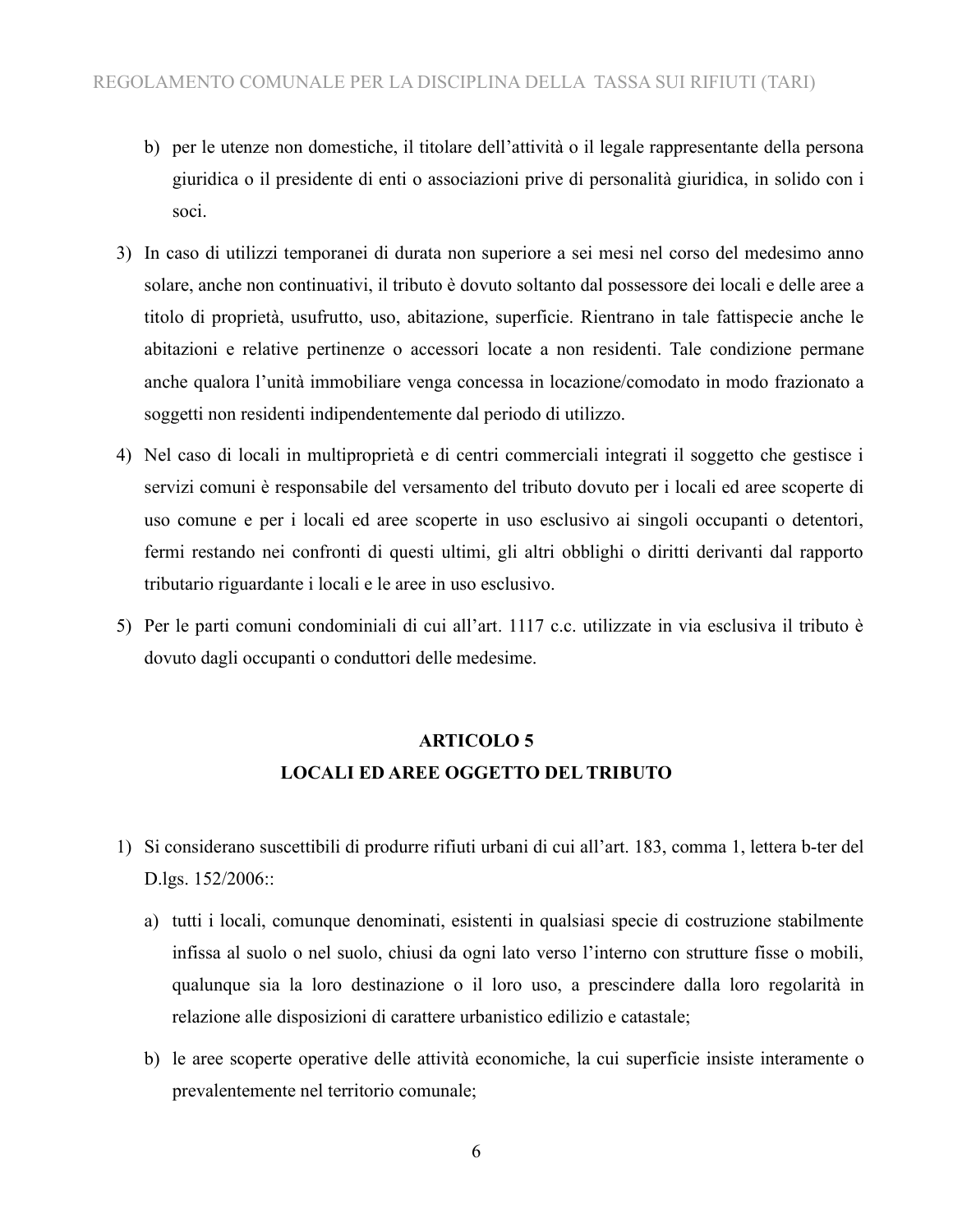- c) aree pubbliche adibite a parcheggio a pagamento e gestite da società che ne fanno la loro attività principale.
- 2) Per le unità immobiliari iscritte o iscrivibili nel catasto edilizio urbano nelle categorie A, B e C, per le quali non è possibile addivenire alla determinazione della superficie assoggettabile alla TARI pari all'80 per cento di quella catastale, in base alle procedure di interscambio tra il Comune e l'Agenzia delle Entrate, la superficie assoggettabile alla TARI è costituita da quella calpestabile dei locali e delle aree suscettibili di produrre rifiuti urbani di cui all'art. 183, comma 1, lettera b-ter del D.lgs. 152/2006. Per le unità immobiliari a destinazione speciale, ovvero facenti parte delle categorie catastali D ed E, la superficie assoggettabile alla TARI è quella calpestabile. Per le unità immobiliari assoggettabili in base alla superficie calpestabile, la superficie, per i fabbricati, viene misurata sul filo interno dei muri e, per le aree scoperte, sul perimetro interno delle medesime, al netto delle eventuali costruzioni insistenti.
- 3) Fino all'attuazione di quanto previsto dal precedente comma 2), relativamente ai locali si precisa che:
	- a) per le utenze domestiche, in aggiunta alla superficie dei vani principali, sono computate le superfici degli accessori (esempio: corridoi, ingressi interni, anticamere, ripostigli, soffitte, bagni, scale, ecc.) così come le superfici dei locali di servizio, anche se interrati e/o separati dal corpo principale del fabbricato (quali ad es. cantine, autorimesse, lavanderie, disimpegni, ecc.);
	- b) per le utenze non domestiche sono soggette a tariffa le superfici di tutti i locali, principali e di servizio suscettibili di produrre rifiuti urbani di cui all'art. 183, comma 1, lettera b-ter del D.lgs. 152/2006;
- 4) La superficie, per i fabbricati, viene misurata sul filo interno dei muri perimetrali e, per le aree scoperte, sul perimetro interno delle medesime, al netto delle eventuali costruzioni insistenti.
- 5) La superficie complessiva è arrotondata per eccesso se la frazione è superiore o uguale al mezzo metro quadrato, e per difetto, se frazione è inferiore al mezzo metro quadrato;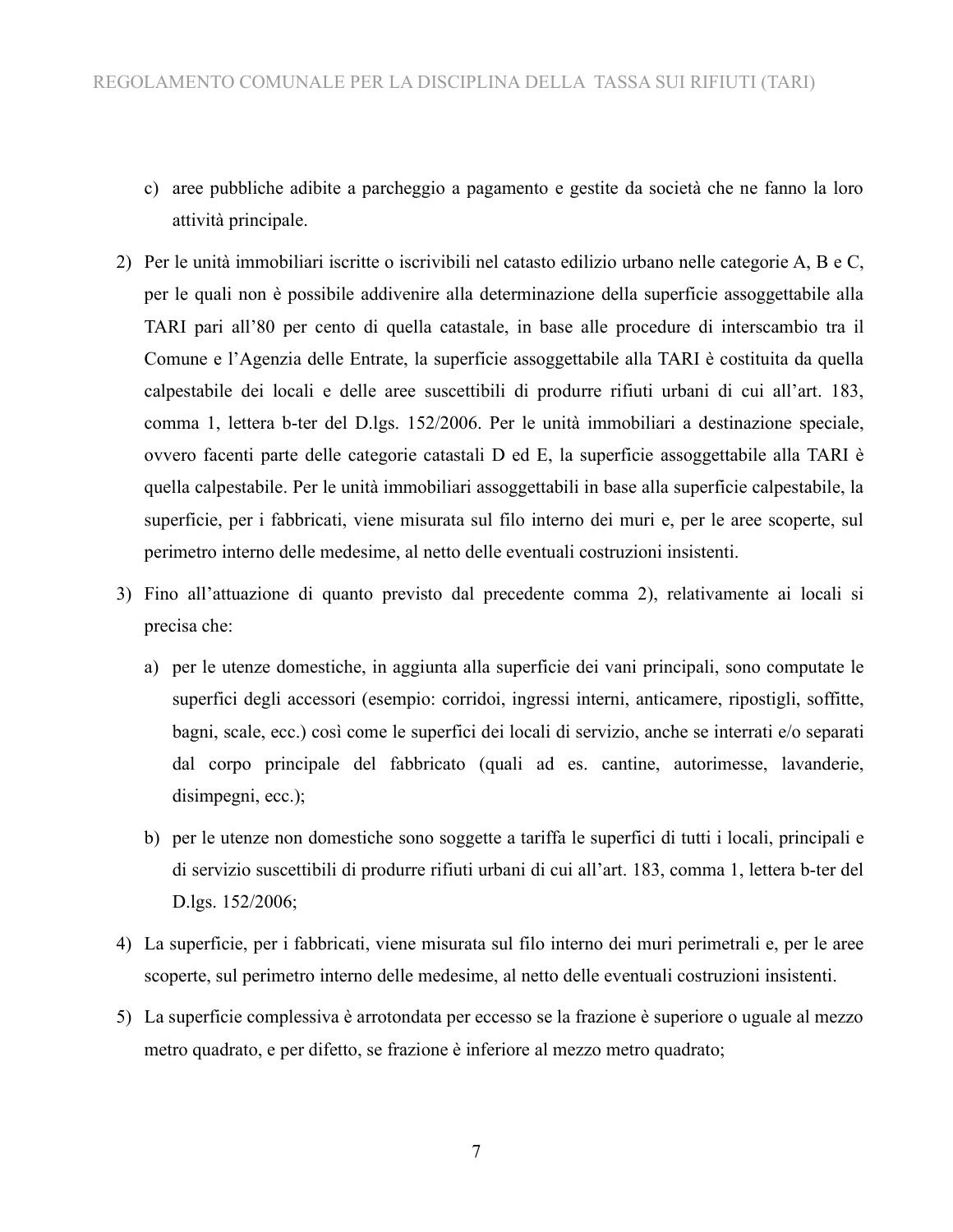- 6) Alle unità immobiliari adibite a utenza domestica in cui sia esercitata anche un'attività economica o professionale, qualora non sia distinguibile la superficie destinata all'attività da quella dedicata all'uso domestico, è applicata la tariffa delle utenze domestiche.
- 7) Per i distributori di carburante viene considerata soggetta a tariffa una superficie ottenuta applicando i seguenti parametri:
	- a) per colonnina  $18$  mq. per ciascun lato servito;
	- b) 36 mq. per ogni autolavaggio.

#### **ARTICOLO 6**

#### **LOCALI ED AREE SCOPERTE ESCLUSE DAL TRIBUTO**

- 1) Non sono soggetti al tributo i locali e le aree che non possono produrre rifiuti urbani di cui all'art. 183, comma 1, lettera b-ter del D.lgs. 152/2006 per la loro natura o per il particolare uso cui sono stabilmente destinati, o perché risultino in obiettive condizioni di non utilizzabilità. Presentano tali caratteristiche, a titolo esemplificativo:
	- a) centrali termiche e locali riservati ad impianti tecnologici, quali cabine elettriche, vani ascensori, celle frigorifere, locali di essiccazione e stagionatura senza lavorazione, silos e simili, ove non si abbia, di regola, presenza umana;
	- b) le aree scoperte pertinenziali ed accessorie a locali tassabili;
	- c) le aree comuni condominiali di cui all'art. 1117 del codice civile che non siano detenute o occupate in via esclusiva;
	- d) locali oggetto di lavori di ristrutturazione, restauro o risanamento conservativo in seguito al rilascio di licenze, concessioni o autorizzazioni, limitatamente al periodo di validità del provvedimento e, comunque, non oltre la data riportata nella certificazione di fine lavori, sempreché non vengano utilizzati e, qualora si tratti di immobili adibiti a civile abitazione, non risulti che vi siano persone comunque residenti anagraficamente nell'unità stessa;
	- e) le unità immobiliari adibite a civile abitazione prive di mobili e suppellettili e non allacciate ad alcun servizio di rete pubblico (luce, acqua, gas), e non utilizzati;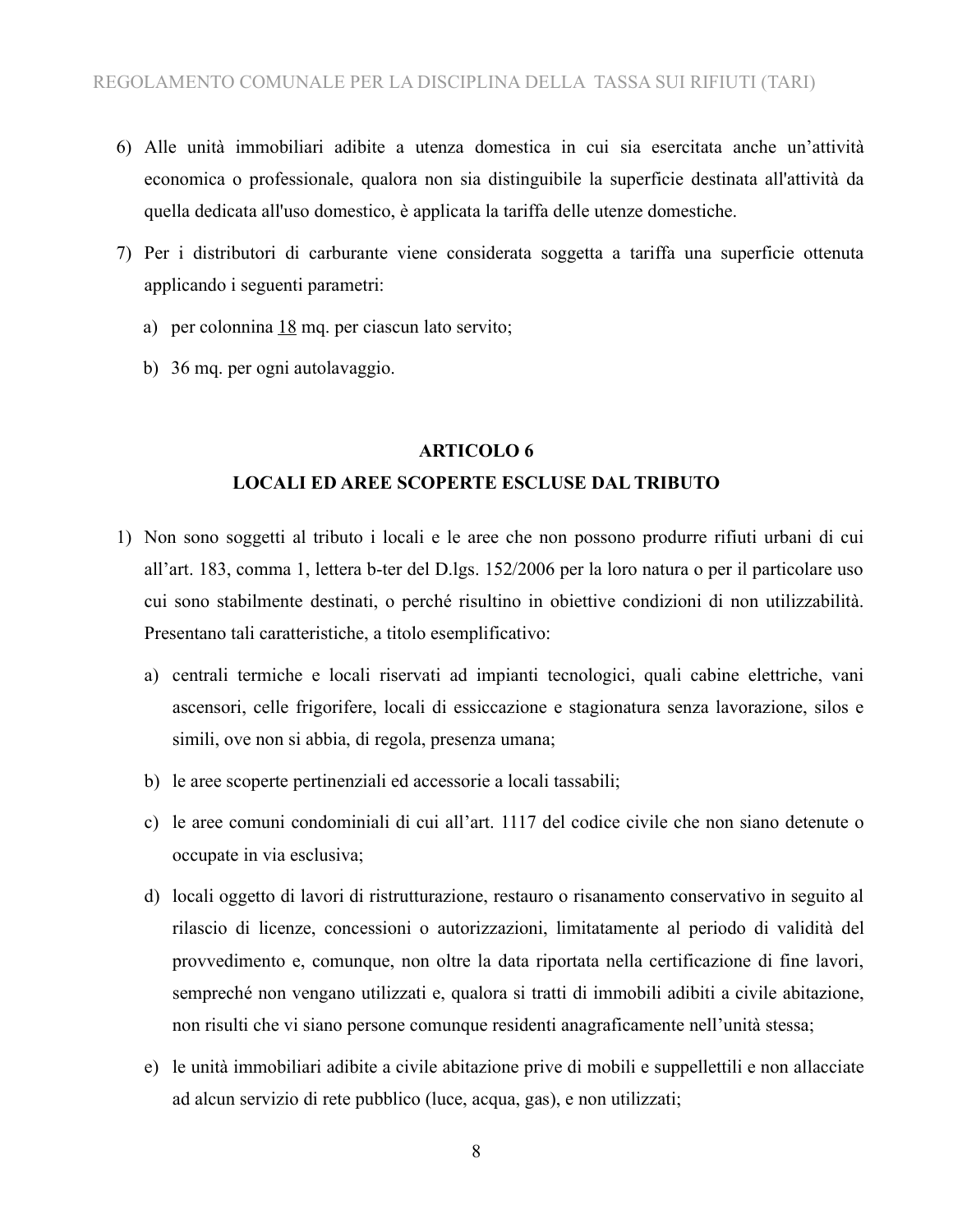- f) la superficie di balconi, terrazze, porticati e verande, non chiusi o chiudibili con strutture fisse o mobili da ogni lato oppure su tre lati, delle utenze domestiche;
- g) soffitte, ripostigli, stenditoi, lavanderie e simili, limitatamente alla parte del locale con altezza inferiore o uguale a m. 1,50;
- h) i solai ed i sottotetti anche se portanti, non adattabili ad altro uso, non collegati da scale, fisse o retrattili, da ascensori e montacarichi;
- i) la parte degli impianti sportivi riservata, di norma ai soli praticanti, sia che detti impianti siano ubicati in aree scoperte che in locali, fermo restando l'assoggettabilità al tributo degli spogliatoi, dei servizi e delle aree destinate al pubblico;
- j) fabbricati danneggiati, non agibili e non abitabili, e relative aree scoperte, purché tale circostanza sia confermata da idonea documentazione e non siano di fatto utilizzati;
- k) gli edifici accatastati in categoria catastale E/7 in cui è esercitato pubblicamente il culto, limitatamente alla parte di essi ove si svolgono le funzioni religiose;
- l) I locali e le aree cimiteriali, con esclusione dei locali destinati ad abitazione, uffici, depositi e simili;
- m) immobili in cui si producono rifiuti nell'ambito di attività agricole, agro-industriali e della silvicultura ai sensi e per gli effetti dell'art. 2135 del Codice Civile. Gli agriturismi e le aziende agro-industriali potranno continuare ad essere assoggettate a TARI limitatamente alle superfici produttive di rifiuti urbani;
- n) locali e aree nelle quali si svolgono attività non domestiche, ove per specifiche caratteristiche strutturali e per destinazione si formano esclusivamente rifiuti speciali di cui all'art. 184 comma 3 del D.lgs. 152/2006, allo smaltimento dei quali sono tenuti a provvedere a proprie spese i produttori stessi in base alle norme vigenti.
- o) le aree destinate in modo temporaneo e non continuativo ad attività quali mercati ambulanti, fiere, mostre ed attività similari
- 2) Con riferimento ai locali delle strutture sanitarie, anche veterinarie, pubbliche e private sono esclusi dal tributo esclusivamente le sale operatorie, le stanze di medicazione e ambulatori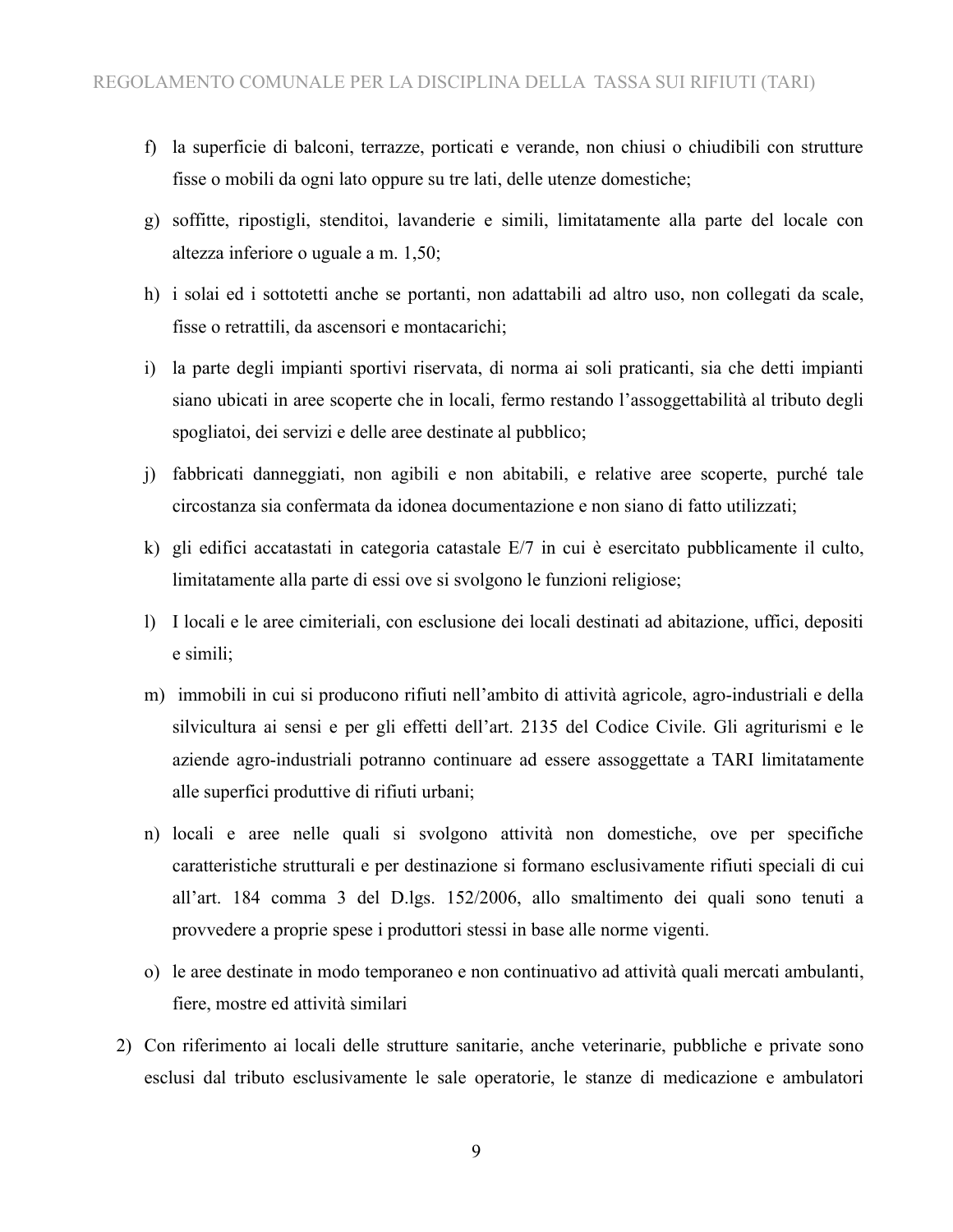medici, laboratori di analisi, di ricerca, di radiologia, di radioterapia, di riabilitazione e simili, i reparti e le sale di degenza che ospitano pazienti affetti da malattie infettive;

- 3) Nella determinazione della superficie assoggettabile alla tassa non si tiene conto di quella parte di essa ove si formano in via continuativa e prevalente rifiuti speciali e/o tossici, a condizione che il produttore ne dimostri l'avvenuto trattamento in conformità alla normativa vigente. A tal fine, a pena di decadenza, il soggetto passivo dovrà presentare al Comune copia del formulario di identificazione dei rifiuti entro il 20 gennaio dell'anno successivo a quello di riferimento. In difetto, l'intera superficie sarà assoggettata alla tassa per l'intero anno solare.
- 4) Per i produttori di rifiuti speciali non assimilabili agli urbani non si tiene altresì conto della parte di area dei magazzini, funzionalmente ed esclusivamente collegata all'esercizio dell'attività produttiva, occupata da materie prime e/o merci, merceologicamente rientranti nella categoria dei rifiuti speciali non assimilabili, la cui lavorazione genera comunque rifiuti speciali non assimilabili, fermo restando l'assoggettamento delle restanti aree e dei magazzini destinati allo stoccaggio di prodotti finiti e di semilavorati e comunque delle parti dell'area dove vi è presenza di persone fisiche.
- 5) Le circostanze dei commi precedenti devono essere indicate nella dichiarazione e devono essere direttamente rilevabili in base ad elementi obiettivi o ad idonea documentazione.

### **ARTICOLO 7 RIDUZIONI DEL TRIBUTO**

- 1) Il tributo è dovuto per intero nelle zone in cui il servizio relativo allo smaltimento dei rifiuti urbani di cui all'art. 183, comma 1, lett- b-ter del D.lgs. 152/2006 è svolto in regime di privativa. La tariffa si applica in misura ridotta, nella quota fissa e nella quota variabile, qualora le utenze si trovino nelle condizioni sotto elencate.
- 2) La tassa è ridotta del 60% per le aree e i locali in cui il punto di conferimento del rifiuto indifferenziato (concordato con il Gestore nel servizio porta a porta) o da contenitore stradale è superiore a 400 m rispetto all'accesso della proprietà privata (si intende quindi il punto oltre il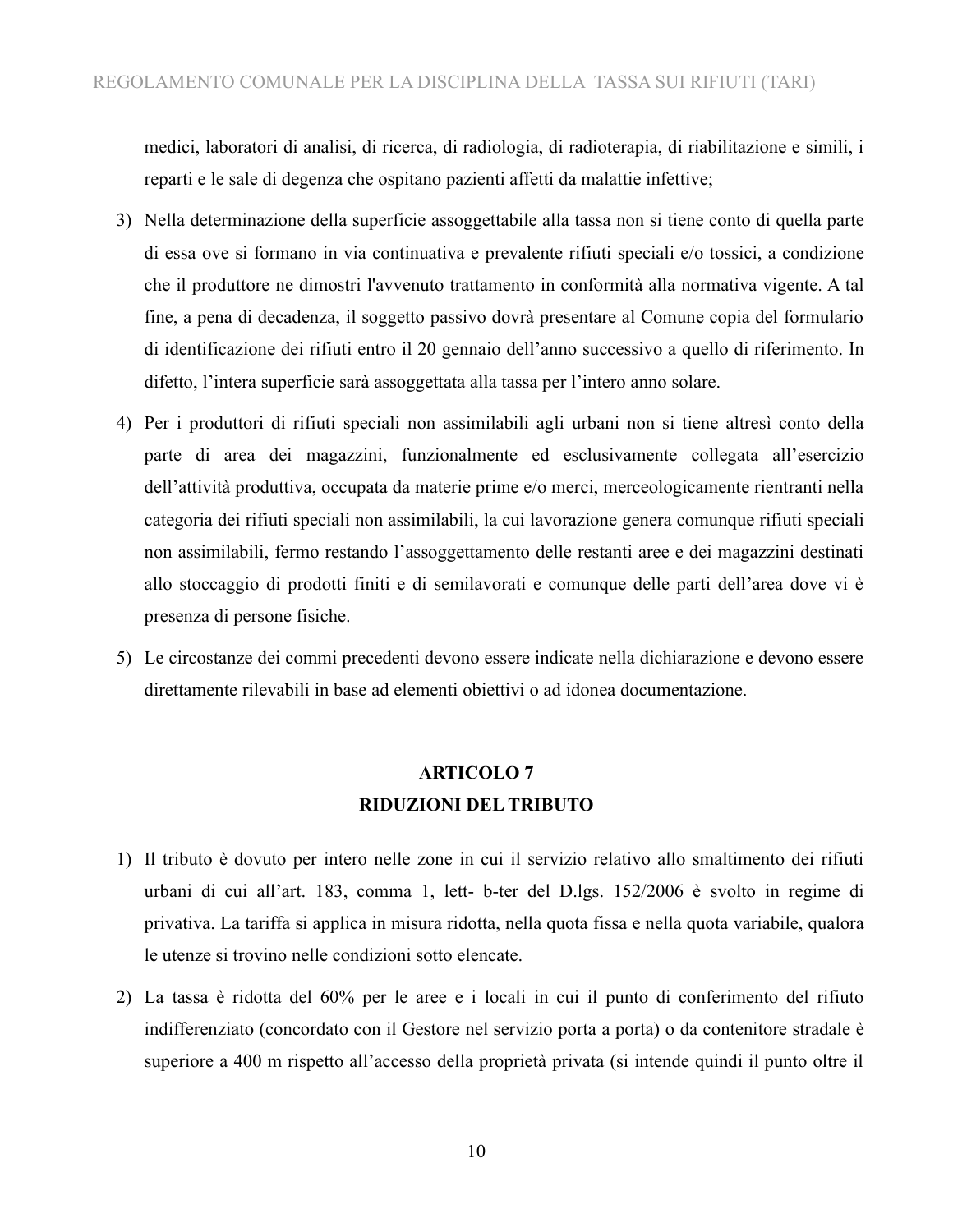quale non si può accedere senza un preventivo permesso del proprietario solitamente delimitato da cancello o cartello di area privata o altro).

- 3) L'interruzione temporanea del servizio di gestione dei rifiuti per motivi sindacali o per imprevedibili impedimenti organizzativi non comporta esenzione o riduzione del tributo. Nel caso in cui tale interruzione superi la durata continuativa di 30 giorni, o comunque abbia determinato una situazione riconosciuta dall'autorità sanitaria di danno o pericolo di danno alle persone o all'ambiente, il tributo è ridotto di un dodicesimo per ogni mese di interruzione.
- 4) Sono previste inoltre le seguenti riduzioni:
	- a) Per i locali e le aree delle utenze domestiche non residenti, tenute a disposizione per uso stagionale che vengono occupati o detenuti in modo non continuativo ma ricorrente fino ad un massimo di 183 giorni nell'anno solare si applica una riduzione del tributo pari al **30%;**
	- b) Per le abitazioni occupate da soggetti che risiedano o abbiano la dimora, per più di sei mesi all'anno, all'estero, si applica un riduzione del tributo pari al **30%;**
	- c) Per le abitazioni e relative pertinenze possedute da soggetti residenti nel Comune in altra unità immobiliare adibita a civile abitazione, suscettibili di produrre rifiuto ma non utilizzate e tenute a disposizione si applica una riduzione del tributo pari al **30%**;
	- d) Per i locali e le aree scoperte operative, diverse dalle abitazioni, adibiti ad uso stagionale o ad uso non continuativo, ma ricorrente, fino ad un periodo massimo **di 210** giorni anche non continuativi nell'arco dell'anno solare, si applica una riduzione del tributo pari al **30%**;
	- e) Per i fabbricati rurali ad uso abitativo e relative pertinenze, come risultanti dalla banca dati catastale, si applica una riduzione del **30%**.
	- f) per una sola unita' immobiliare a uso abitativo, non locata o data in comodato d'uso, posseduta in Italia a titolo di proprietà o usufrutto da soggetti non residenti nel territorio dello Stato che siano titolari di pensione maturata in regime di convenzione internazionale con l'Italia, residenti in uno Stato di assicurazione diverso dall'Italia, si applica una riduzione pari ai due terzi del tributo.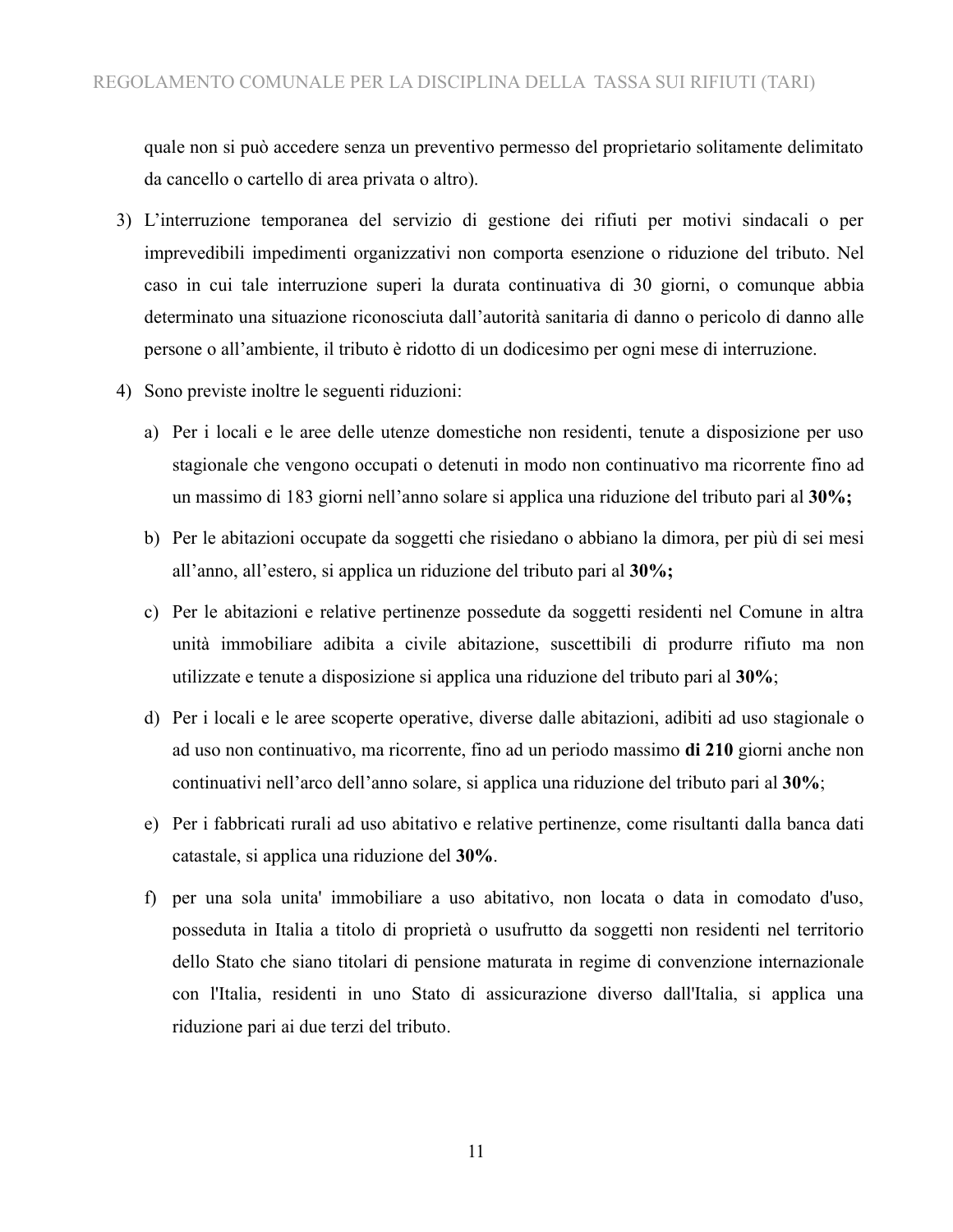- 5) Tutte le riduzioni sono riconosciute a richiesta dell'utenza e decorrono dalla data della richiesta; le condizioni previste per le riduzioni di cui al comma 4 devono risultare da idonea documentazione o titolo autorizzativo rilasciato dal competente ufficio comunale;
- 6) Se le riduzioni sono richieste contestualmente alla dichiarazione iniziale o di variazione dell'utenza presentata ai sensi dell'art. 15, comma 2 del presente regolamento, decorrono dalla data di inizio o di variazione dell'utenza dichiarata.

#### **ARTICOLO 8**

#### **RIDUZIONE DI SUPERFICIE PER PRODUZIONE DI RIFIUTI SPECIALI**

- 1) Preso atto che secondo quanto previsto dall'art. 1, comma 649 primo periodo della L. 147/2013 nella determinazione della superficie assoggettabile al tributo non si tiene conto di quella parte di essa ove si formano, in modo prevalente e continuativo, rifiuti speciali di cui all'art. 184, comma 3, del D.Lgs. 152/2006 (al cui smaltimento è tenuto il produttore a condizione che lo stesso ne dimostri l'avvenuto trattamento in conformità alla normativa previgente), non si tiene conto della porzione di magazzini, funzionalmente ed esclusivamente collegata all'esercizio dell'attività produttiva, occupata da materie prime e/o merci merceologicamente rientranti nella categoria dei rifiuti speciali di cui all'art. 184, comma 3, del D.Lgs. 152/2006 la cui lavorazione genera comunque rifiuti speciali, fermo restando l'assoggettamento delle restanti aree e dei magazzini destinati allo stoccaggio di prodotti finiti e di semilavorati e comunque delle parti dell'area dove vi è la presenza di persone fisiche.
- 1-bis) Ai sensi dell'art. 184 comma 3 del D.Lgs. 152/2006 le superfici destinate alle attività di cui alle lettere a), b), g) ed i) che producono unicamente rifiuti speciali sono escluse dalla tassa; con riferimento alle medesime attività restano invece tassabili le superfici ove si producano rifiuti urbani (fabbricati, mense, servizi, uffici, ecc.) che non hanno alcun collegamento, quanto alla produzione di rifiuti speciali, con le attività produttive di soli rifiuti speciali ex art. 184. Comma 3, del D.Lgs. 152/2006.
- 1-ter) Ai sensi del combinato disposto degli artt. 183, comma 1, lett. b-ter) e 184, comma 3, lett. c) del D.Lgs. 152/2006 i rifiuti delle attività industriali, generati nelle aree in cui avviene la trasformazione della materia, sono speciali. Con riferimento alle aree industriali non di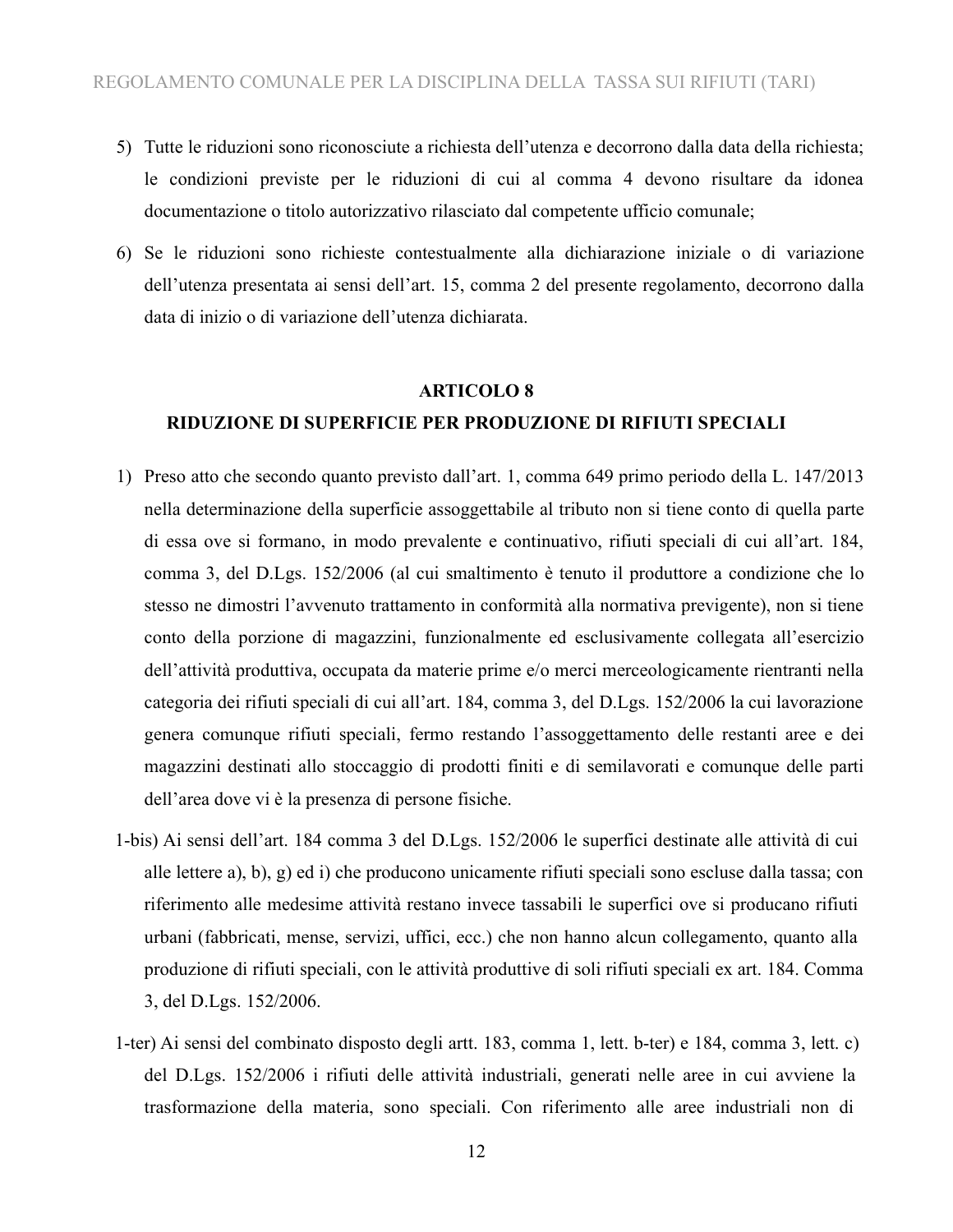produzione (diverse da quelle in cui si trasforma la materia) continuano a valere invece le regole ordinarie in merito alla presunzione di produzione di rifiuti urbani (art. 1 comma 641 della L. 147/2013).

2) Ai sensi dell'art. 184 comma 3 del D.Lgs. 152/2006 le superfici destinate alle attività di cui alle lettere d), e), f) e h) sono produttive sia di rifiuti speciali che di rifiuti urbani e come disposto dall'articolo 1, commi 649 e 682, lettera a), punto 5, della Legge n. 147/2013, in caso di contestuale produzione di rifiuti urbani, e di rifiuti speciali, qualora non sia possibile verificare concretamente la complessiva superficie tassabile o, comunque, risulti di difficile determinazione per l'uso promiscuo cui sono adibiti i locali e le aree o per la particolarità dell'attività esercitata, la superficie dei soli locali usati promiscuamente è ridotta delle percentuali di seguito indicate:

| a) lavanderie a secco, tintorie non industriali:                        | 20% |  |  |
|-------------------------------------------------------------------------|-----|--|--|
| b) laboratori fotografici, eliografie:                                  | 20% |  |  |
| autoriparatori, elettrauto, gommisti, distributori di carburante:<br>c) | 25% |  |  |
| d) gabinetti dentistici, radiologi e laboratori odontotecnici:          | 10% |  |  |
| laboratori di analisi:<br>e)                                            | 10% |  |  |
| f) autoservizi, autolavaggi, autorimessaggi:                            | 10% |  |  |
| tipografie, stamperie, incisioni, serigrafie:<br>$\mathfrak{g}$ )       | 25% |  |  |
| h) Falegnamerie e vetrerie:                                             | 10% |  |  |
| i) Carrozzerie, demolitori, rottamai:                                   |     |  |  |
| j) Cantieri Navali:                                                     | 15% |  |  |
| k) Marmisti:                                                            | 15% |  |  |
| l) Verniciatura, lucidatura mobili e infissi, galvanotecnici, fonderie, |     |  |  |
| ceramiche e smalterie:                                                  | 25% |  |  |
| m) Metalmeccaniche:                                                     | 25% |  |  |
| n) Lavorazioni materie plastiche e vetroresine:                         | 25% |  |  |
| $\circ$ )                                                               |     |  |  |

Alle suindicate tipologie di attività fanno riferimento, di norma, i codici ATECO di cui all'allegato 1).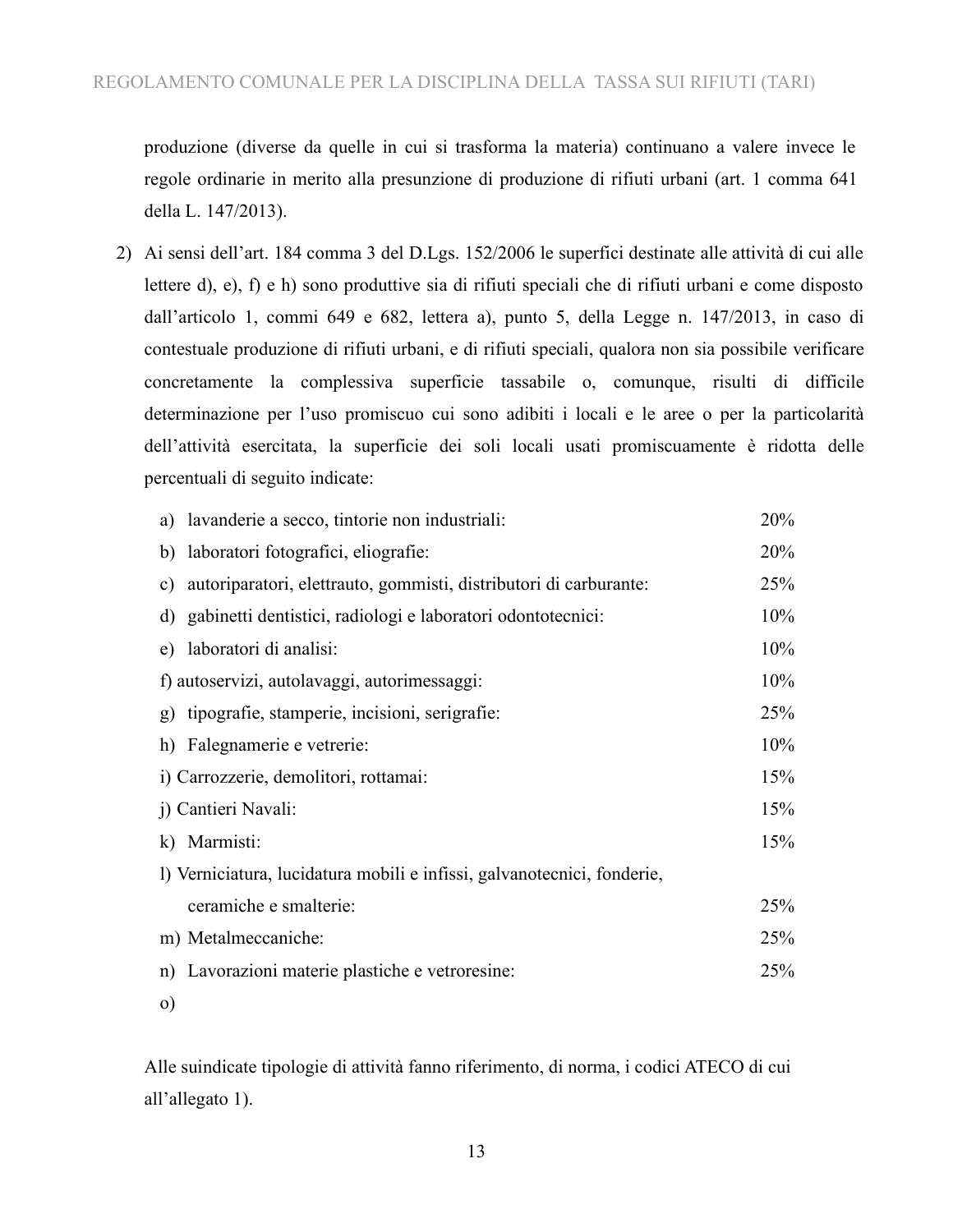3) Per le attività con condizioni di produzione promiscua di rifiuti urbani e di rifiuti speciali, non comprese fra quelle indicate nel comma 2, il Funzionario Responsabile del tributo può accordare la riduzione nella misura corrispondente a quella prevista per l'attività ad essa più similare sotto l'aspetto della potenziale produttività quali-quantitativa di analoga tipologia di rifiuti speciali.

Per fruire della riduzione di cui ai commi precedenti gli interessati devono obbligatoriamente:

- a) indicare, nella denuncia originaria o di variazione, il ramo di attività e la sua classificazione (industriale, artigianale, commerciale, di servizio, ecc.) nonché le superfici di formazione dei rifiuti o sostanze, indicandone l'uso e le tipologie di rifiuti prodotti distinti per codice CER (Catalogo Europeo dei Rifiuti), producendo contestualmente contratto con Ditta specializzata per lo smaltimento dei rifiuti speciali e relative fatture;
- b) presentare al Comune copia del formulario di identificazione rifiuti entro il 20 gennaio dell'anno successivo a quello di riferimento.

In caso di mancata indicazione in denuncia delle superfici in cui si producono promiscuamente sia rifiuti urbani che rifiuti speciali e contestuale produzione del contratto con la Ditta specializzata per lo smaltimento dei rifiuti speciali, la riduzione di cui al comma 1 non potrà avere effetto fino a quando non verrà presentata la relativa documentazione.

#### **ARTICOLO 9**

## **RIDUZIONI ALLE UTENZE PER RACCOLTA DIFFERENZIATA E COMPOSTAGGIO UTENZE DOMESTICHE E AVVIO AL RECUPERO UTENZE NON DOMESTICHE**

- 1) Fermo restando la copertura integrale del costo del servizio, le riduzioni per la raccolta differenziata, previste dalle vigenti normative, sono determinate, su base comunale, nel preventivo del costo del servizio che genera, mediante il piano economico finanziario, il tributo stesso.
- 2) A favore delle **utenze domestiche** sono previste le seguenti riduzioni: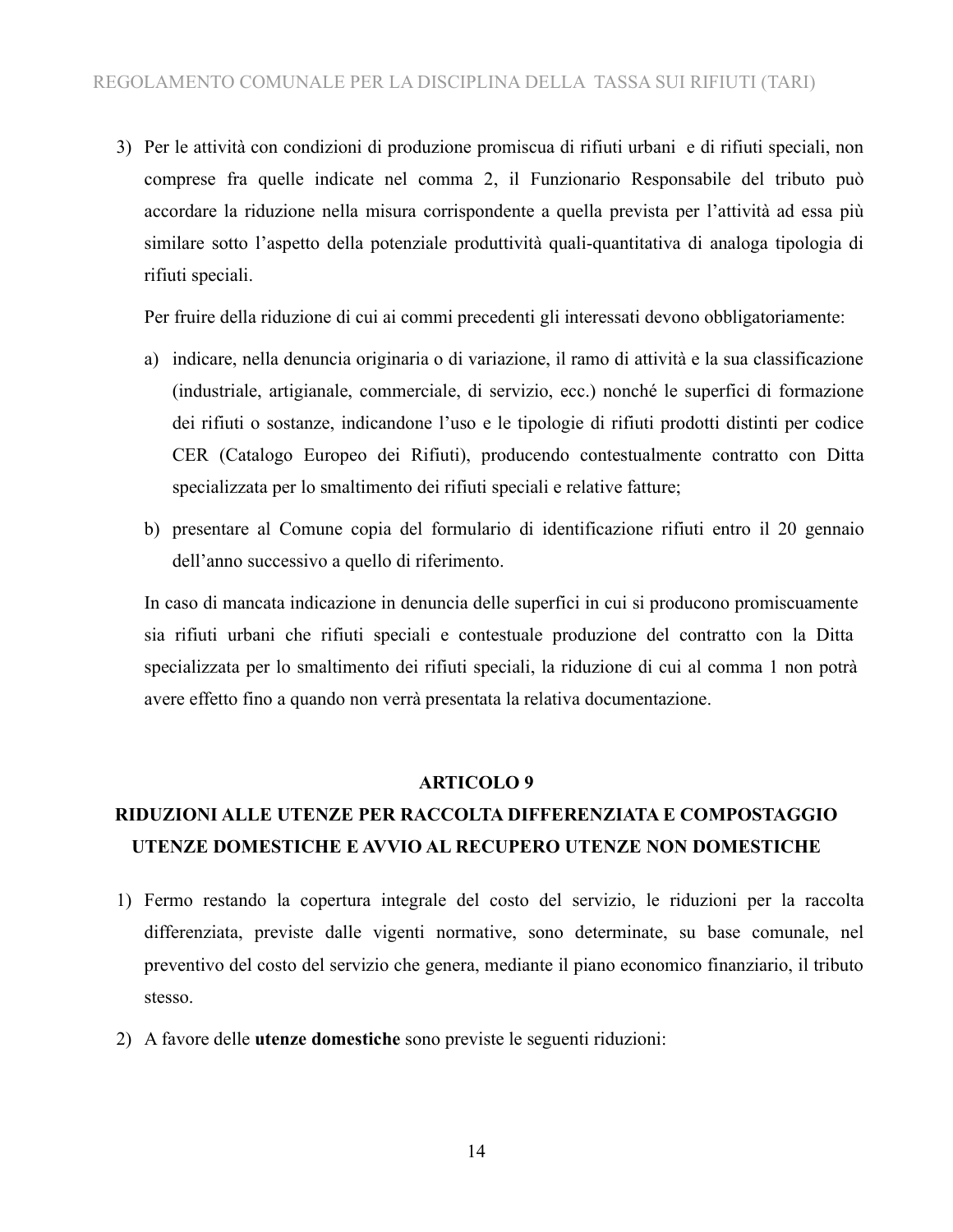a) **alle utenze domestiche residenti**, dotate di ampio orto o giardino ad uso esclusivo ed adeguato all'utilizzo del "**compost"**, è riconosciuta una riduzione pari ad Euro **5,16/anno** per ogni componente del nucleo familiare qualora, previa richiesta di adeguato compostiere all'ufficio competente, venga effettuato il compostaggio domestico della frazione umida dei rifiuti prodotti. A tale scopo è prevista la distribuzione gratuita alle utenze domestiche che ne fanno richiesta di adeguato compostiere.

L'ente verifica l'effettivo utilizzo di tale modalità di smaltimento.

La riduzione è subordinata alla sottoscrizione di apposita dichiarazione di praticare il compostaggio domestico in modo continuativo e la disponibilità a sottoporsi a periodici controlli. Qualora a seguito di controlli il compostiere venisse trovato inutilizzato o non più presente presso l'utente, verranno addebitate oltre all'eventuale costo del contenitore, tutte le annualità pregresse dell'agevolazione di cui ha goduto, fino ad un massimo di 5 (cinque) annualità.

b) Per la **raccolta differenziata** effettuata dall'**utenza domestica** ai sensi dell'art. 7, comma 1, del DPR 158/99 mediante conferimento a cura dell'utenza stessa presso la stazione ecologica. è riconosciuta una riduzione del tributo secondo gli importi specificati nella seguente tabella:

| <b>TIPOLOGIA DI MATERIALE</b> | Euro/Kg. |
|-------------------------------|----------|
| Plastica                      | 0.05     |
| Carta e cartone               | 0.05     |
| Metallo                       | 0.05     |
| Accumulatori                  | 0.05     |
| Legno                         | 0.05     |
| Vetro                         | 0.05     |
| Contenitori T/F               | 0.05     |
| Farmaci                       | 0.05     |
| Filtri olio                   | 0.05     |
| Ingombranti misti             | 0.05     |
| Lampade fluorescenti          | 0.05     |
| Olii minerali                 | 0.05     |
| Olii alimentari               | 0.05     |
| Pile                          | 0.05     |
| Pneumatici                    | 0.05     |
| Sfalci potature               | 0.05     |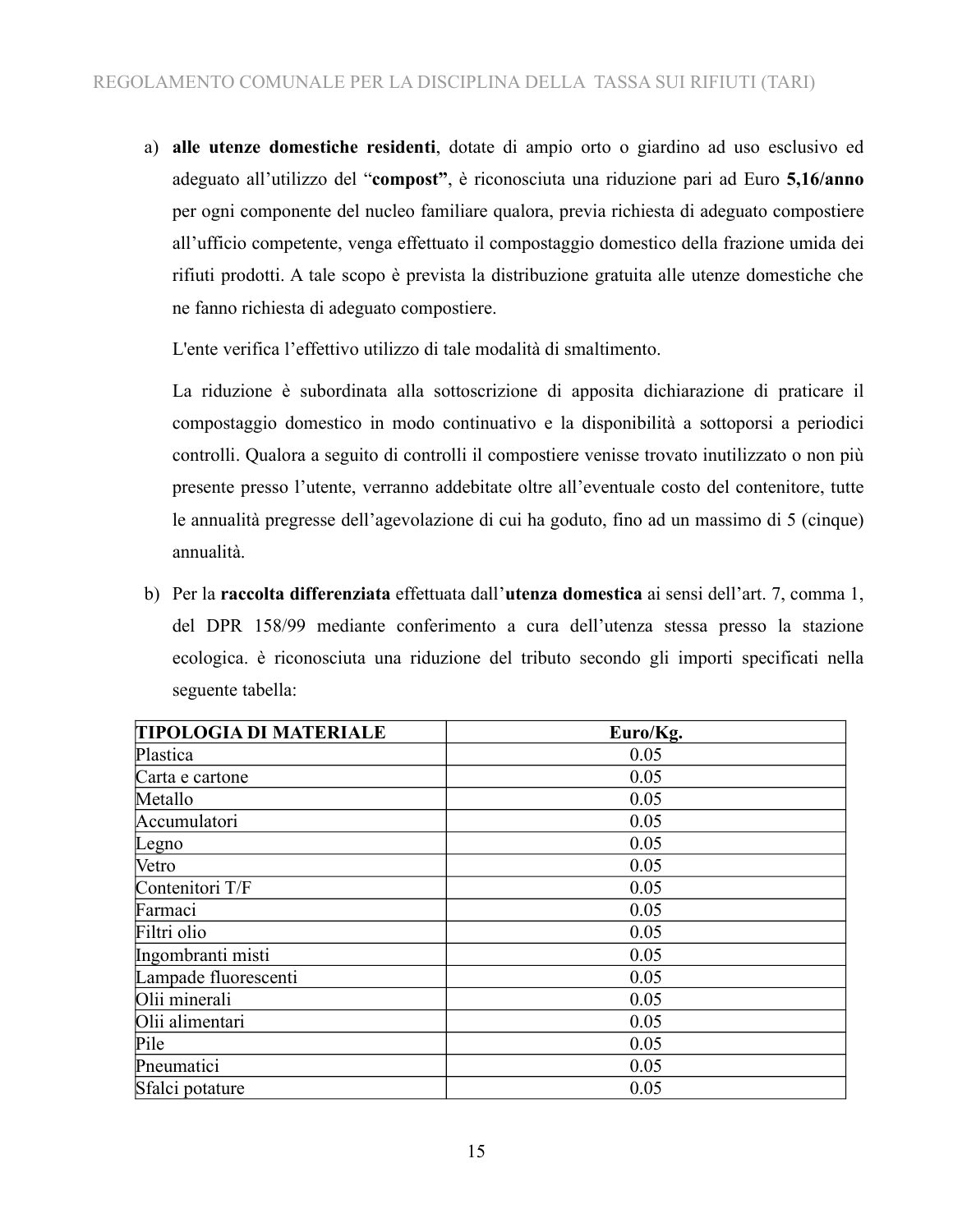| Frigoriferi | 0.05 |
|-------------|------|
| Video       | 0.05 |
| Altri RAEE  | 0.05 |
| Indumenti   | 0.05 |

3)

- 4) L'eventuale riduzione spettante a ciascuna utenza domestica sarà imputata, di norma, nella prima rata di ogni anno nella quale è generalmente incluso il conguaglio del tributo effettivamente dovuto per l'anno solare precedente.
- 5) A favore delle **Utenze non domestiche che** dimostrino di aver avviato a recupero direttamente o tramite soggetti autorizzati, i rifiuti di cui all'art. 183 comma 1 lettera b-ter del D.Lgs. 152/2006 da esse stesse prodotti,di cui all'allegato L- quater al D.Lgs. 152/2006 (tabella di seguito riportata), la quota variabile del tributo, fino ad un massimo del 70%, è decurtata di  $\epsilon$ 18,00 per ogni tonnellata di rifiuti avviati a recupero per i seguenti codici CER e secondo quanto disposto dall'art. 1, comma 649, 2° periodo, della L. 147/2013:

|                             | rifiuti biodegradabili da cucine e mense        | 200108 |
|-----------------------------|-------------------------------------------------|--------|
| <b>RIFIUTI ORGANICI</b>     | rifiuti biodegradabili                          | 200201 |
|                             | Rifiuti dei mercati                             | 200302 |
| <b>CARTA E CARTONE</b>      | Imballaggi in carta e cartone                   | 150101 |
|                             | Carta e cartone                                 | 200101 |
| <b>PLASTICA</b>             | Imballaggi in plastica                          | 150102 |
|                             | Plastica                                        | 200102 |
| <b>LEGNO</b>                | Imballaggi in legno                             | 150103 |
|                             | Legno diverso da quello di cui alla voce 200137 | 200138 |
| <b>METALLO</b>              | Imballaggi metallici                            | 150104 |
|                             | Metallo                                         | 200140 |
| <b>IMBALLAGGI COMPOSITI</b> | Imballaggi materiali compositi                  | 150105 |
| <b>MULTI MATERIALE</b>      | Imballaggi in materiali misti                   | 150106 |
| <b>VETRO</b>                | Imballaggi in vetro                             | 150107 |
|                             | Vetro                                           | 200102 |
|                             | Imballaggi in materiale tessile                 | 150109 |
| <b>TESSILE</b>              | Abbigliamento                                   | 200110 |
|                             | Prodotti tessili                                | 200111 |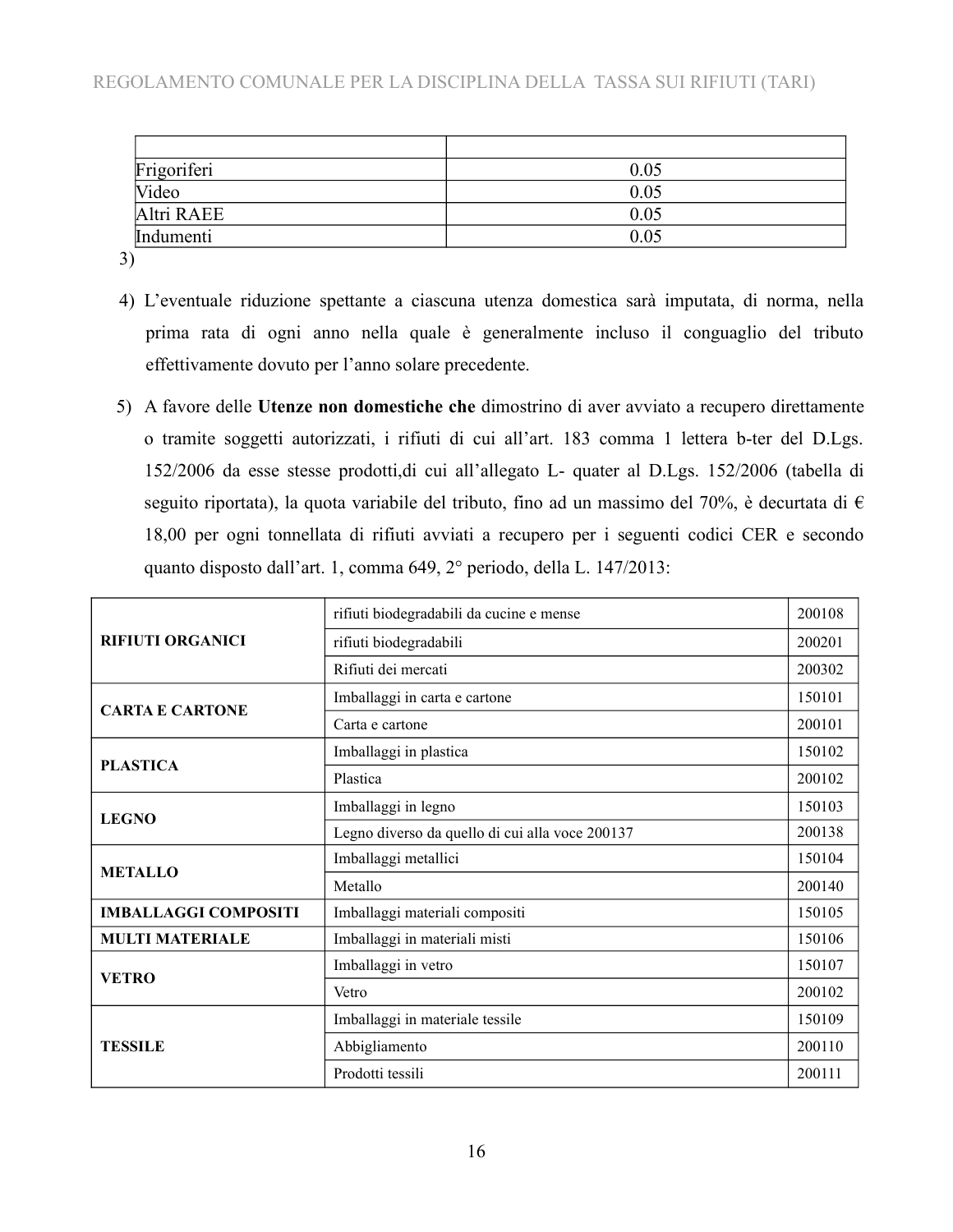| <b>TONER</b>                   | Toner per stampa diverso da quelli di cui alla voce 200129                        | 150104 |
|--------------------------------|-----------------------------------------------------------------------------------|--------|
| <b>INGOMBRANTI</b>             | Rifiuti ingombranti                                                               | 200307 |
| VERNICI, INCHIOSTRI,           | Vernici, inchiostri adesivi e resine                                              | 200127 |
| <b>ADESIVI E RESINE</b>        | Vernici, inchiostri adesivi e resine diversi da quelli di cui alla voce<br>200127 | 200128 |
| <b>DETERGENTI</b>              | Detergenti diversi da quelli di cui alla voce 200129                              | 200130 |
| Altri rifiuti                  | Altri rifiuti non biodegradabili                                                  | 200203 |
| Rifiuti urbani indifferenziati | Rifiuti urbani indifferenziati                                                    | 200301 |

Per l'utenza non domestica che intende usufruire della riduzione di cui ai punti precedenti, per l'avvio al recupero (così come definito nell'art.185 del d.lgs. n.152 del 2006) deve trasmettere a pena di decadenza del diritto alla riduzione, preferibilmente per via telematica, al massimo con frequenza trimestrale, entro i primi 15 giorni del mese successivo al periodo di riferimento, sulla base della modulistica predisposta **dall'Ufficio Tributi del Comune:**

- richiesta di riduzione con allegata la dichiarazione dei rifiuti avviati autonomamente a recupero, comprendente una tabella riassuntiva dei rifiuti avviati a recupero, raggruppati per tipologia e impianto di destinazione.
- scansione leggibile della 4° copia dei formulari o documenti equipollenti in cui viene attestato da parte dell'impianto l'effettivo peso del rifiuto pesato a destinazione.

Resta comunque salva la possibilità di procedere, previa formale richiesta, al sopralluogo nello stabilimento di produzione.

 La riduzione spettante sarà imputata, di norma, nella prima rata di ogni anno nella quale è generalmente incluso il conguaglio del tributo effettivamente dovuto per l'anno solare precedente.

### **ARTICOLO 9-BIS**

# **AGEVOLAZIONI PER AVVIO AL RECUPERO DEL TOTALE DEI RIFIUTI URBANI. OBBLIGHI DI COMUNICAZIONE E RENDICONTAZIONE**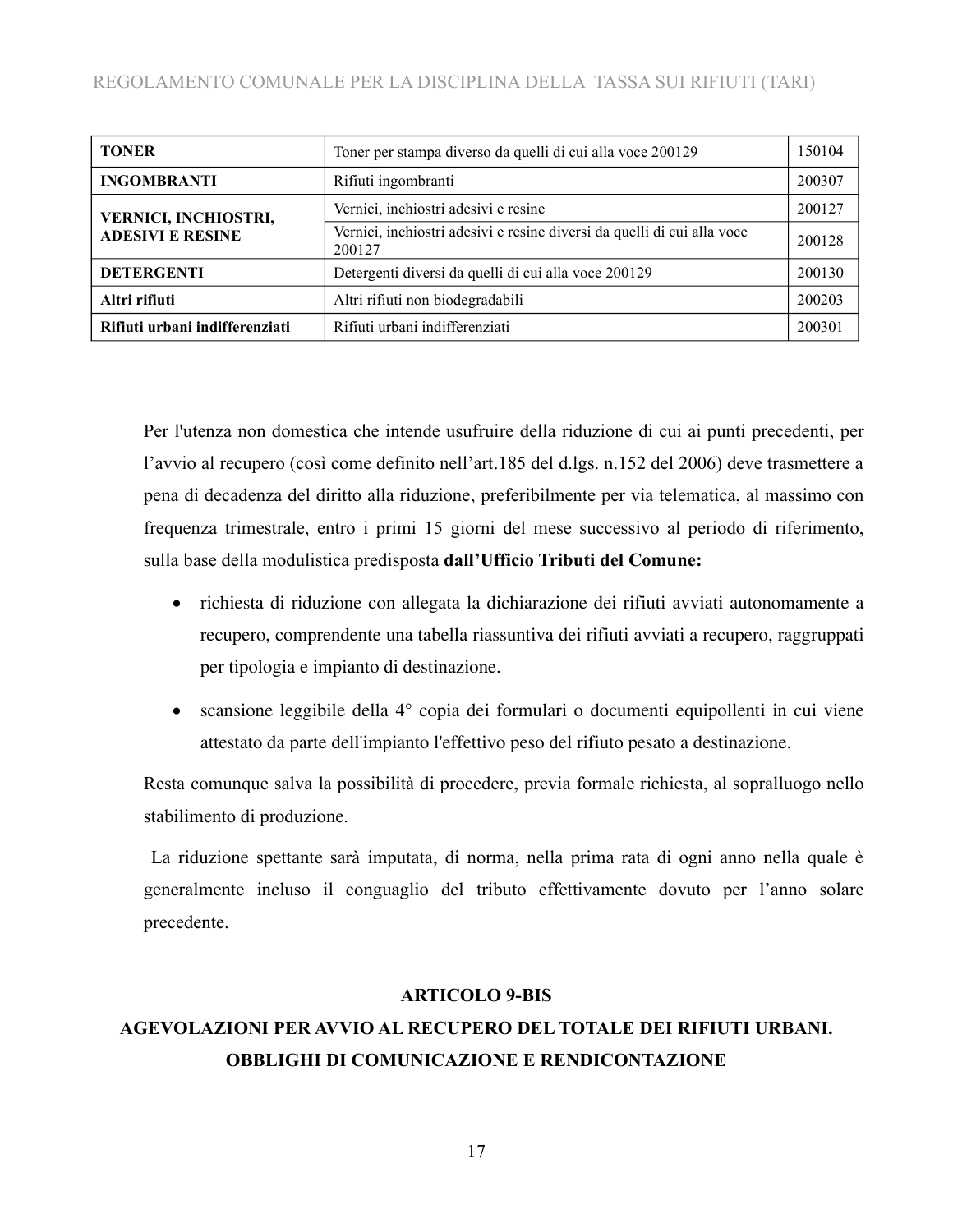1. Le utenze non domestiche che provvedono in autonomia, direttamente o tramite soggetti abilitati diversi dal gestore del servizio pubblico e nel rispetto delle vigenti disposizioni normative, al recupero del totale dei rifiuti urbani prodotti, compreso l'indifferenziato, sono escluse dalla corresponsione della parte variabile della tassa riferita alle specifiche superfici oggetto di tassazione e, per tali superfici, sono tenuti alla corresponsione della sola parte fissa.

2. Per le utenze non domestiche di cui al comma 1 la scelta di avvalersi di operatori privati diversi dal gestore del servizio pubblico deve essere effettuata per un periodo non inferiore a cinque anni, salva la possibilità per il gestore del servizio pubblico, dietro richiesta dell'utenza non domestica, di riprendere l'erogazione del servizio anche prima della scadenza quinquennale.

3. Per consentire la corretta programmazione dei servizi pubblici, le utenze non domestiche che intendono avvalersi della facoltà di cui al richiamato comma 1 e conferire a recupero al di fuori del servizio pubblico la totalità dei propri rifiuti urbani devono darne comunicazione preventiva al Comune compilando in ogni sua parte il modello predisposto dall'Ente e inviandolo alla PEC istituzionale dell'Ente (comune.santa-sofia@cert.provincia.fc.it) entro il 30 giugno di ciascun anno, con effetti a decorrere dal 1° gennaio dell'anno successivo. Limitatamente all'anno 2021 la comunicazione dovrà essere presentata entro il 31 maggio, con effetti a decorrere dal 1°gennaio 2022; qualora alla data di entrata in vigore del presente articolo fossero pervenute comunicazioni incomplete il competente ufficio provvederà ad inviare richiesta di integrazione della documentazione presentata da inoltrare improrogabilmente entro il nuovo termine fissato dall'ente stesso a pena di inammissibilità della richiesta di fuoriuscita dal servizio pubblico.

4. La comunicazione preventiva di cui al comma 3, sottoscritta dal legale rappresentante dell'impresa/attività, deve contenere: l'ubicazione degli immobili di riferimento e le loro superfici tassabili, il tipo di attività svolta in via prevalente con il relativo codice ATECO, i quantitativi stimati dei rifiuti che saranno conferiti al di fuori del servizio pubblico, da avviare a recupero, distinti per codice EER (Elenco Europeo dei Rifiuti), la durata del periodo, non inferiore a cinque anni, per la quale si intende esercitare tale opzione, l'impegno a restituire le attrezzature pubbliche in uso quali, cassoni e containers, il/i soggetto/i autorizzato/i con i quali è stato stipulato apposito contratto. Alla comunicazione deve essere allegata idonea documentazione, anche nella modalità dell'autocertificazione, comprovante l'esistenza di un accordo contrattuale con il/i soggetto/i che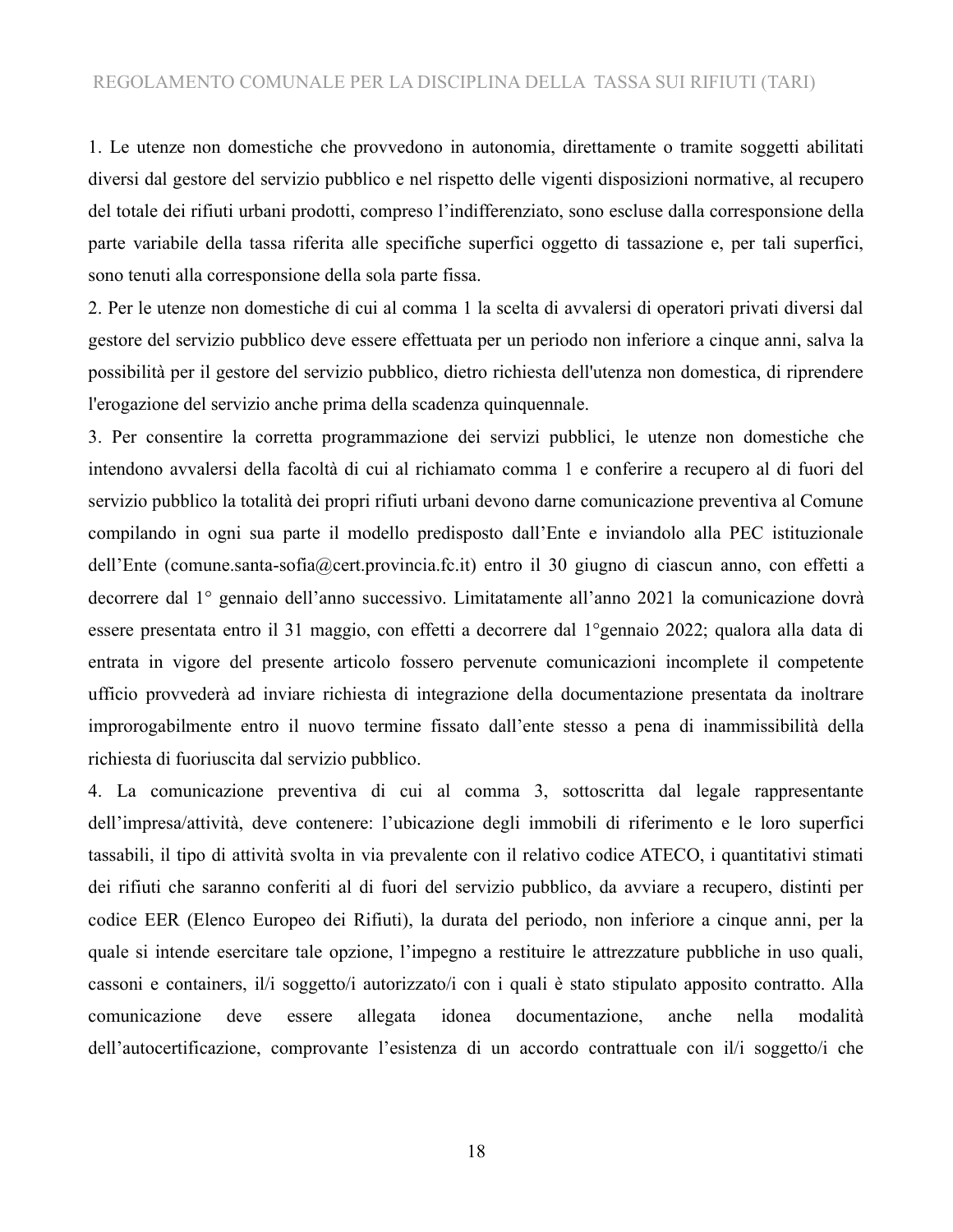effettua/no l'attività di recupero dei rifiuti (impianti di primo conferimento che effettuano il recupero rifiuti). Tale comunicazione è valida anche quale denuncia di variazione ai fini della TARI.

5. La mancata presentazione della comunicazione di recupero autonomo di cui al comma 3, entro il termine del 31 maggio per il solo anno 2021, o entro il termine del 30 giugno a decorrere dal 2022, è da intendersi quale scelta dell'utenza non domestica di avvalersi del servizio pubblico.

6. Il Comune, ricevuta la comunicazione di cui al comma 3, ne darà notizia al gestore del servizio rifiuti, ai fini del distacco dal servizio pubblico a decorrere dal 1° gennaio dell'anno successivo alla presentazione della comunicazione medesima.

7. Le utenze non domestiche che intendono riprendere ad usufruire del servizio pubblico prima della scadenza del periodo di esercizio dell'opzione di avvalersi di soggetti privati, devono comunicarlo tramite PEC al Comune, fatte salve ulteriori indicazioni del Comune medesimo, entro il 30 giugno di ciascun anno, con effetti a decorrere dall'anno successivo.

8. L'esclusione della parte variabile della tassa è comunque subordinata alla presentazione di una comunicazione annuale, redatta su modello predisposto dall'Ente, da inviare alla PEC istituzionale dell'Ente medesimo (comune.santa-sofia@cert.provincia.fc.it), a pena di decadenza con le modalità ed entro i termini indicati al successivo comma 9.

9. Entro il 28 febbraio di ciascun anno l'utenza non domestica che ha conferito a recupero tutti i propri rifiuti urbani al di fuori del servizio pubblico deve comunicare al Comune – fatte salve ulteriori indicazioni del Comune medesimo :

- a. i quantitativi dei rifiuti urbani avviati autonomamente a recupero nell'anno precedente, specificando il relativo impianto di destinazione e la tipologia di recupero
- b. scansione leggibile della quarta copia dei formulari dell'anno di riferimento (con il peso a destinazione);
- c. attestazione rilasciata dai soggetti incaricati alla gestione del rifiuto contenente l'elenco dei suddetti formulari di rifiuti urbani emessi (riferiti all'utenza), con numero e data del formulario, operazione di recupero, peso a destinazione e somme finali dei pesi a destinazione per ciascuna tipologia di rifiuto.
- d. il mud dell'anno precedente a quello di riferimento e se disponibile quello dell'anno di riferimento (che sarà utilizzato per verificare l'effettivo avvio a recupero di tutti i rifiuti urbani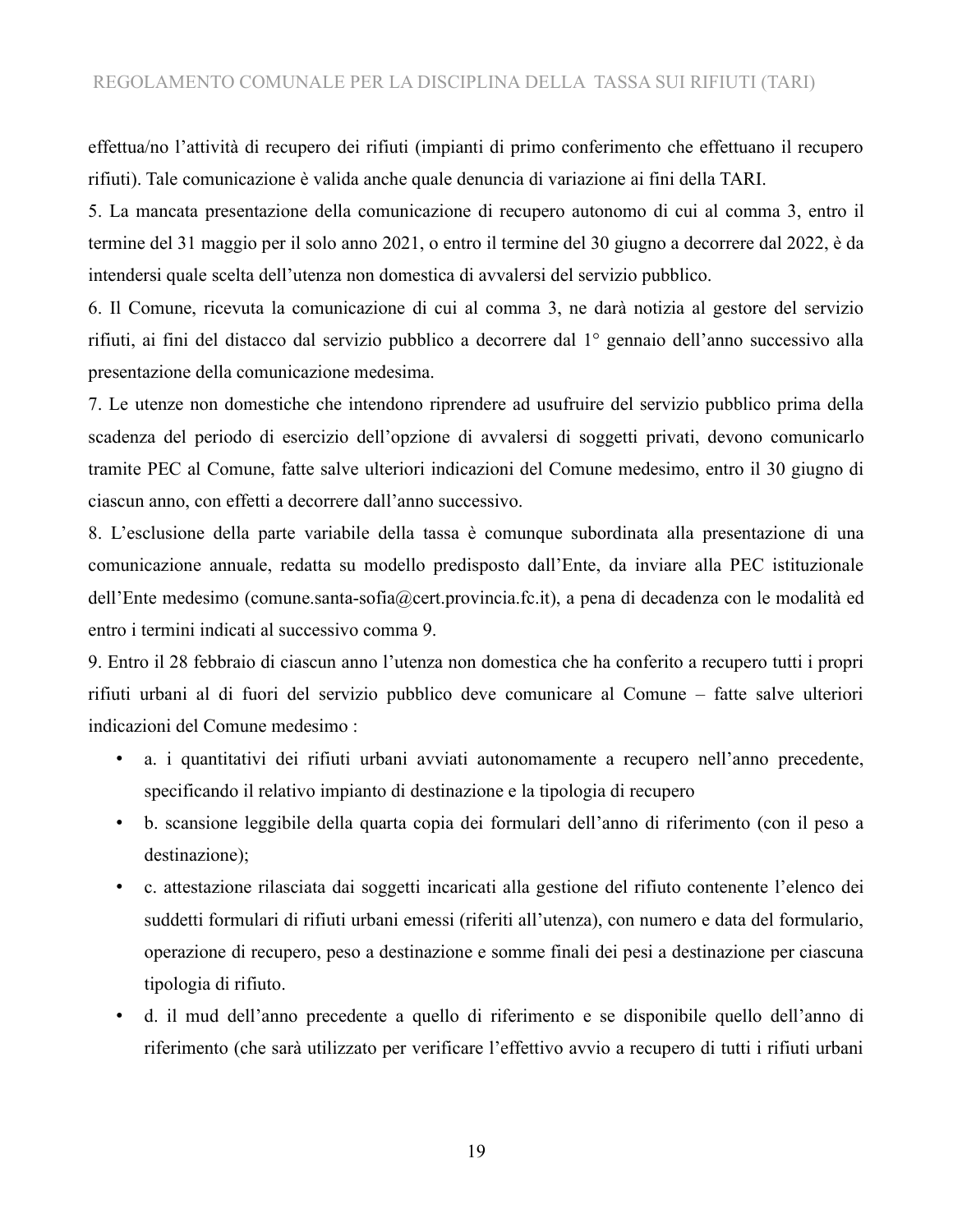mediante confronto con quanto dichiarato ai fini dell'esclusione della parte variabile della tassa);

10. Il Comune (e gli enti di controllo) hanno facoltà di effettuare controlli ed ispezioni al fine di verificare la coerenza e la correttezza delle rendicontazioni presentate rispetto all'attività svolta ed alle quantità prodotte. Nel caso di comportamenti non corretti o dichiarazioni mendaci, gli stessi saranno sanzionati, salvo più gravi violazioni, attraverso il recupero della TARI dovuta e l'applicazione della disciplina prevista per le dichiarazioni infedeli.

11. La parte variabile viene esclusa in via previsionale ed è soggetta a conguaglio. Nel caso di omessa presentazione della rendicontazione dell'attività di recupero svolta nei termini previsti dal presente regolamento, ovvero quando non si dimostri il totale recupero dei rifiuti prodotti in caso di fuoriuscita dal servizio pubblico, il Comune provvede al recupero della quota variabile della tariffa indebitamente esclusa dalla tassazione.

12. Nel caso di cui al comma 1 del presente articolo non sono concesse agevolazioni o riduzioni sulla quota fissa della tariffa anche se concorrono le condizioni di cui al precedente articolo 7, comma 4, lettera d).

#### **ARTICOLO 10**

#### **CUMULABILITA' DI RIDUZIONI ED AGEVOLAZIONI**

1) In nessun caso la somma delle riduzioni e delle agevolazioni ottenibili sia dalle utenze domestiche che non domestiche, su base annua, può superare la soglia del **70%** del tributo dovuto.

#### **ARTICOLO 10-bis**

#### **AGEVOLAZIONI "ANTISPRECO" (ART. 1 COMMI 652 E 659 L. 147/13)**

1) A decorrere dall'annualità 2017 è riconosciuto – sulla base di documentata istanza di parte - un abbattimento tariffario alle utenze non domestiche di cui all'ultimo periodo del novellato art. 1 comma 652 L. 147/13, così come modificata dall'art. 17 della L. 166/16.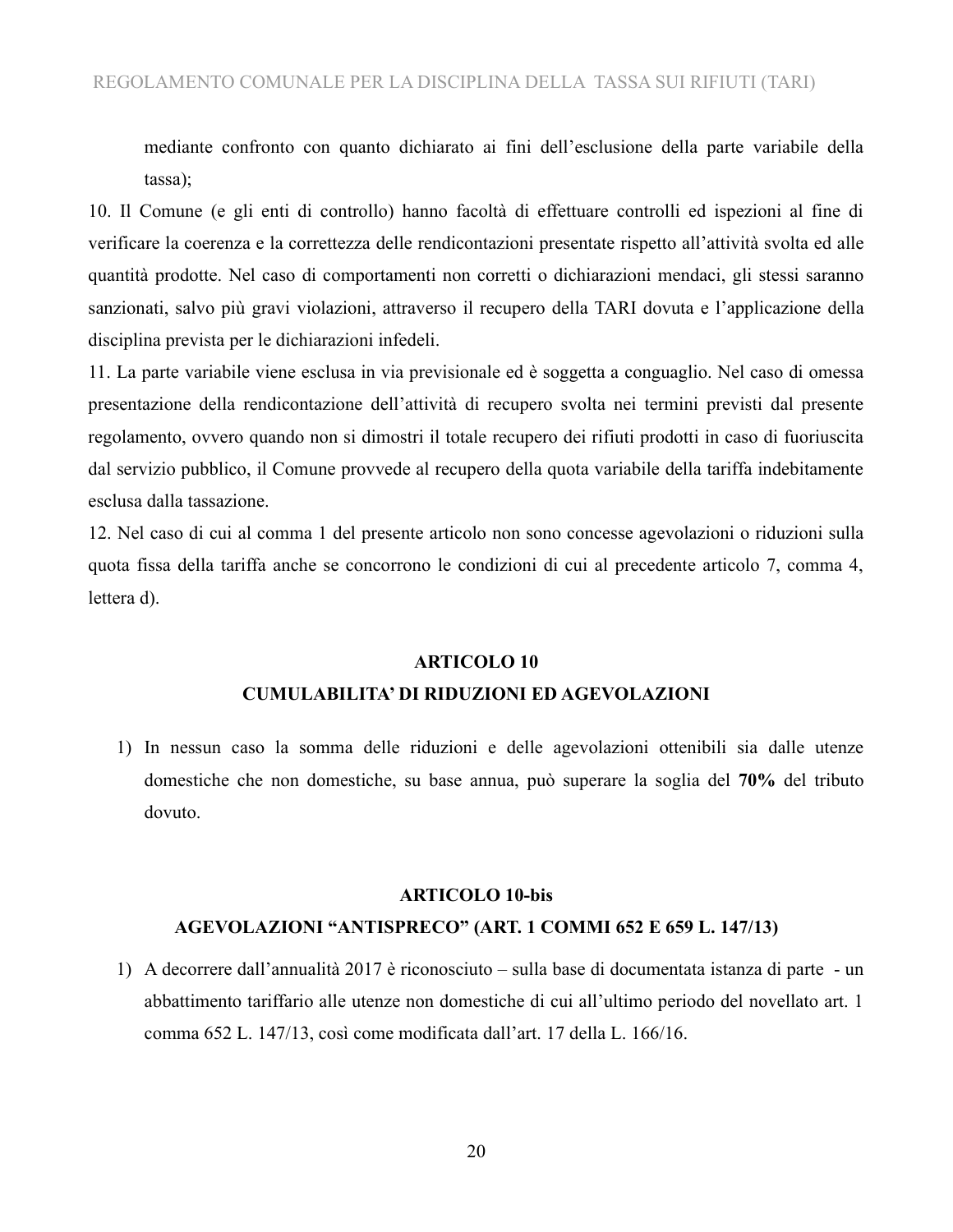- 2) Ai fini dell'interpretazione ed applicazione della fattispecie prevista dal novellato art. 1 comma 652 L. 147/13 trovano applicazione le definizioni di cui all'art. 2 comma 1 lett b), c), d), s) della medesima L. 166/16.
- 3) La quantità di beni e prodotti ritirati dalla vendita oggetto di donazione deve essere documentata prioritariamente sulla base delle comunicazioni del donante e delle dichiarazioni trimestrali del donatario) di cui all'art.16 L.166/16; è ammessa, in via residuale, la possibilità di documentare con altre modalità se ed in quanto oggettivamente funzionali all'attività di controllo.
- 4) L'abbattimento tariffario di cui al comma 1 è quantificato in 0,20 euro/kg di beni alimentari di cui sia stata debitamente documentata la cessione gratuita (nel rispetto delle condizioni di legge e di quelle previste al presente articolo), a patto che il richiedente in possesso dei requisiti di legge soddisfi entrambe le seguenti condizioni:
	- a) disponga di una superficie (adibita a produzione o distribuzione di beni alimentari) superiore a 200mq;
	- b) presenti apposita istanza all'ufficio TA.RI. entro il 20 gennaio dell'anno successivo a quello oggetto della richiesta- indicando il progetto/collaborazione (finalizzato al contrasto dello spreco alimentare) a cui abbia aderito ed allegando la documentazione di cui al precedente comma 3.
- 5) In ogni caso l'abbattimento di cui al comma 4 non può arrivare ad incidere per oltre il 20% sull'ammontare totale della tassa dovuta. Esso viene applicato a conguaglio sulla tassa dovuta per l'anno successivo in base al positivo riscontro dell'ufficio sull'effettiva esistenza dei necessari presupposti.

## **ARTICOLO 10-ter AGEVOLAZIONI NUOVE ATTIVITA'**

1) Per le utenze non domestiche, a partire dal 01/01/2017 e limitatamente ai primi 3 anni dall'avvio di nuove attività, spetta una riduzione del 50% della quota variabile della tariffa. Si considerano nuove attività anche le aperture di unità locali di attività già avviate in altro Comune (ad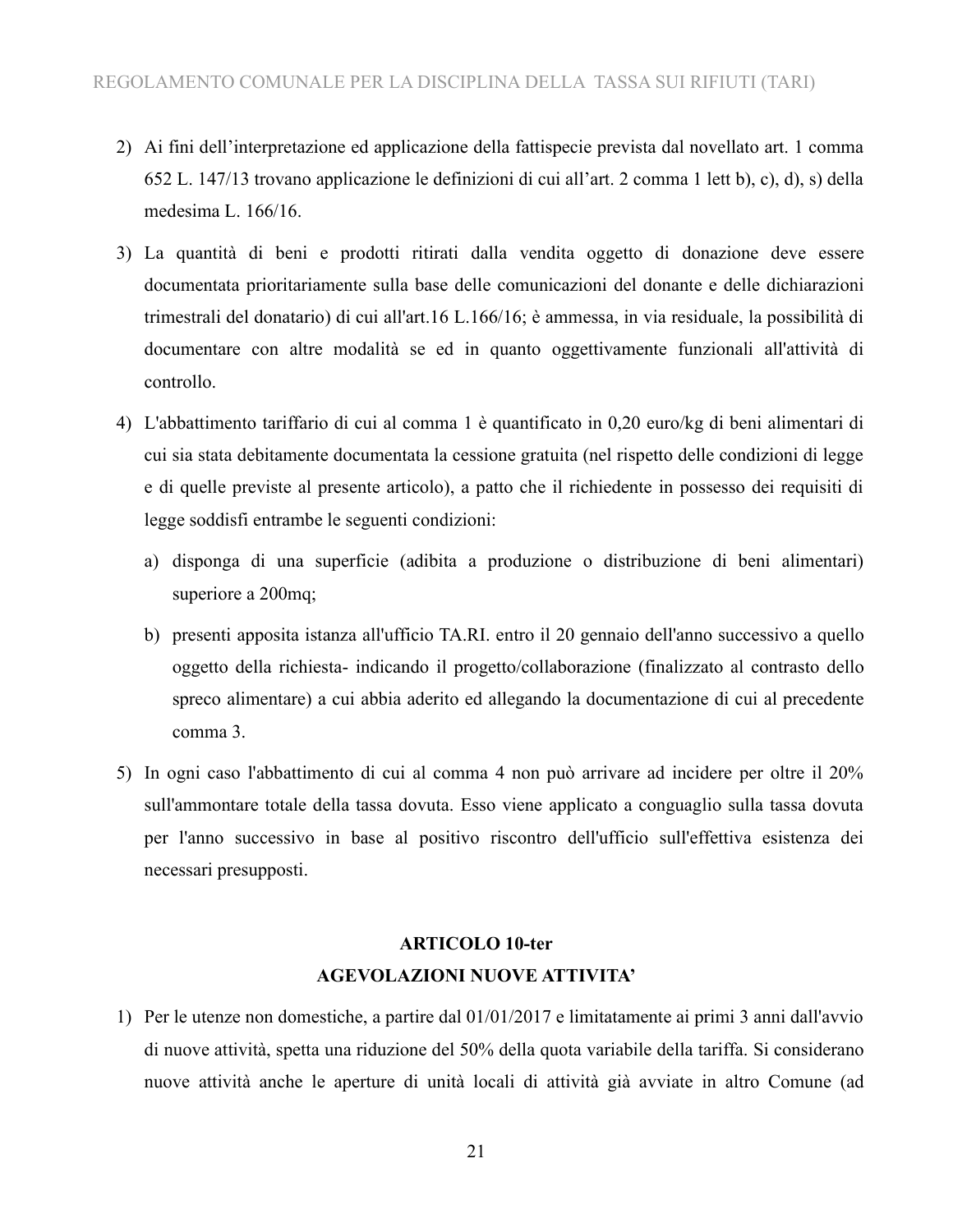esclusione di immobili utilizzati per lo svolgimento di attività rientranti nel settore bancario, finanziario, assicurativo).

1bis) Esclusivamente per le attività avviate a partire dal 2021 e limitatamente ai primi 3 anni dall'avvio spetta una riduzione del 70% della quota variabile della tariffa.

2) Sono esclusi dall'agevolazione di cui al comma 1 e 1 bis:

- a) il mero cambiamento della denominazione sociale;
- b) la cessazione di un'attività con conseguente costituzione di una nuova da parte dello stesso titolare o della maggioranza degli stessi, la variazione della compagine societaria (es. uscita i un socio da una società con contemporanea costituzione di una ditta individuale, ecc.);
- c) la compravendita di nuovi fabbricati per lo svolgimento di attività avviate nel Comune precedentemente alla data dell'introduzione della presente agevolazione (01/01/2017);
- d) alienazione, costituizione di diritti reali o affitto dell'azienda o di un suo ramo;
- e) mero trasferimento in nuovi locali di una attività già avviata in precedenza.
- 3) Ai fini dell'agevolazione fiscale si terrà conto esclusivamente della data di costituzione della società e/o azienda (decorrente dalla data di prima iscrizione alla C.C.I.A.A. o comunque dalla data di attribuzione della Partita I.V.A.) e della sede che dovrà essere presso il Comune di Santa Sofia. In caso di aperture di unità locali di attività già avviate nel territorio del Comune o in altro Comune si avrà effetto dalla data di apertura delle unità locali (che dovranno essere indicate tra le sedi alla C.C.I.A.A.).

#### **ARTICOLO 10-quater**

# **AGEVOLAZIONI PREVENZIONE E CONTRASTO ALLA DIPENDENZA DAL GIOCO (L.R. n. 5/2013)**

1) Per le utenze non domestiche, i soggetti che esercitano attività rientranti nelle cat. 16 e 17, oltre a quelle di edicola e tabacchi che dichiarano, di non avere installato, di non installare o di aver disinstallato apparecchi di video poker, slot machine, videolottery o altri apparecchi con vincita in denaro, è applicata una riduzione del 15% sulla quota variabile della tariffa. I soggetti sono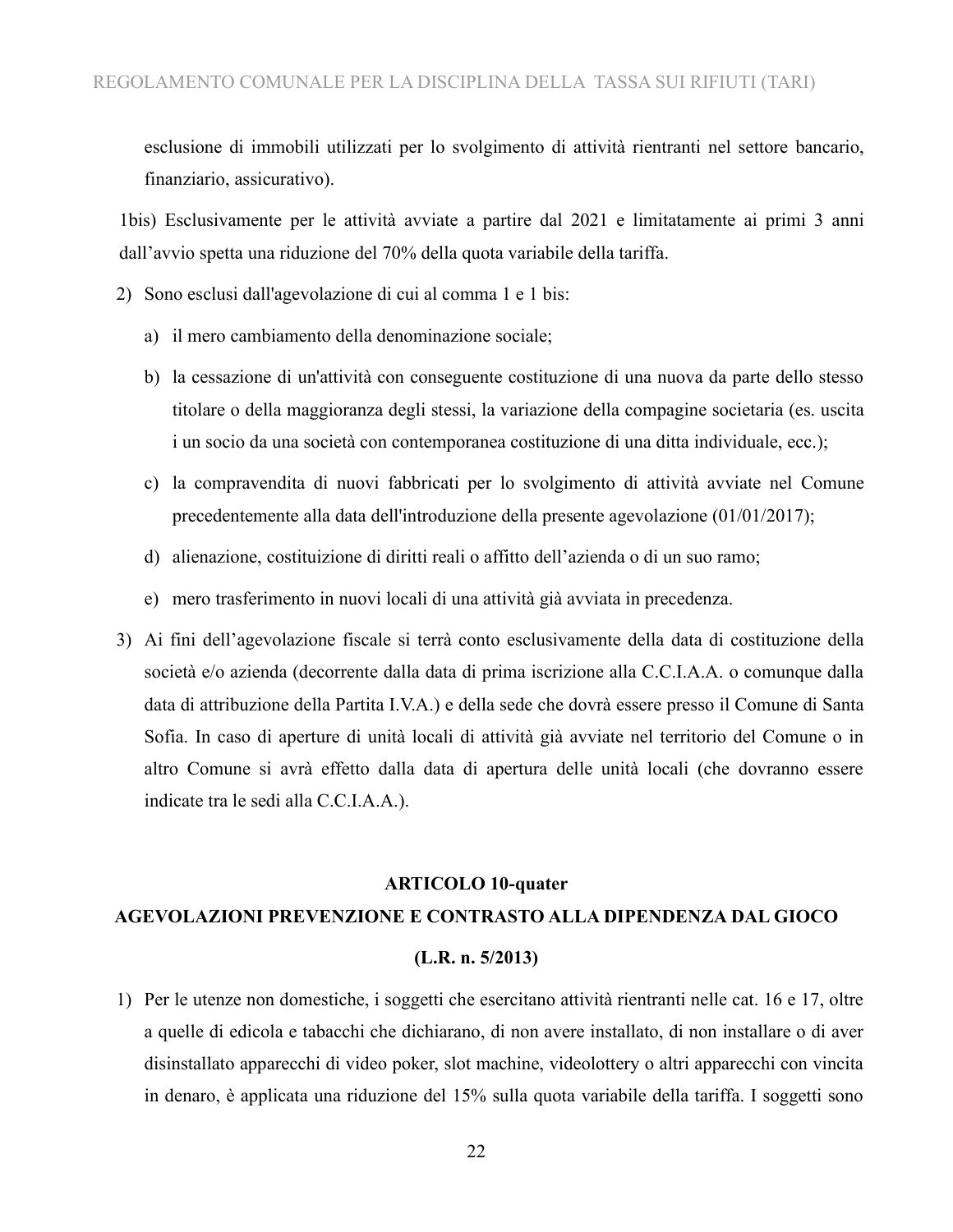tenuti a presentare al Comune, entro il 30/04 dell'anno in cui si presenta il diritto ad usufruire della stessa, apposita dichiarazione sostitutiva dell'atto di notorietà inerente il possesso dei requisiti previsti, con apposita modulistica predisposta dall'ufficio tributi e pubblicata nel sito istituzionale del Comune, a pena di decadenza.

#### **ARTICOLO 10-quinquies**

## **INTERVENTI A FAVORE DI CATEGORIE DI UTENZE NON DOMESTICHE PENALIZZATE DALLA SITUAZIONE EMERGENZIALE COVID-19**

Abrogato

#### **ARTICOLO 10-sexies**

#### **AGEVOLAZIONI LEGATE ALL'INCREMENTO DELLA CAPACITA' RICETTIVA**

- 1) A decorrere dall'annualità 2021, è riconosciuta sulla base di documentata istanza di parte un'agevolazione applicata alle strutture ricettive dirette all'ospitalità (di cui alla Legge Regionale n. 16 del 28 luglio 2004, modificata dalla Legge Regionale n. 4 del 12 febbraio 2010) e agli agriturismi che svolgono attività ricettiva diretta all'ospitalità (Legge Regionale n. 4 del 31 marzo 2009) che incrementino la capacità ricettiva all'interno del territorio comunale.
- 2) L'agevolazione verrà applicata in misura pari al 100% del tributo dovuto esclusivamente per l'area interessata dall'incremento di posti letto (camera e servizi igienici dedicati). In caso di nuove attività, l'agevolazione verrà applicata all'intera area dedicata ai posti letto (camera e servizi igienici dedicati). Sono comunque esclusi dalla superficie interessata dall'agevolazione eventuali aree o spazi comuni (a mero titolo esemplificativo: sala ristoro, sala lettura, disimpegni).
- 3) L'agevolazione viene riconosciuta a patto che vengano soddisfatte le seguenti condizioni:
	- a) il titolare o il gestore della struttura deve esser iscritto al Registro delle imprese e deve possedere i requisiti previsti dalla normativa in materia di pubblica sicurezza, inclusi gli agriturismi che svolgono attività ricettiva diretta all'ospitalità. Rimangono escluse le attività ricettive di tipo affittacamere, bed and breakfast, case e appartamenti per vacanze, se svolte con modalità non imprenditoriali e senza la fornitura di servizi aggiuntivi.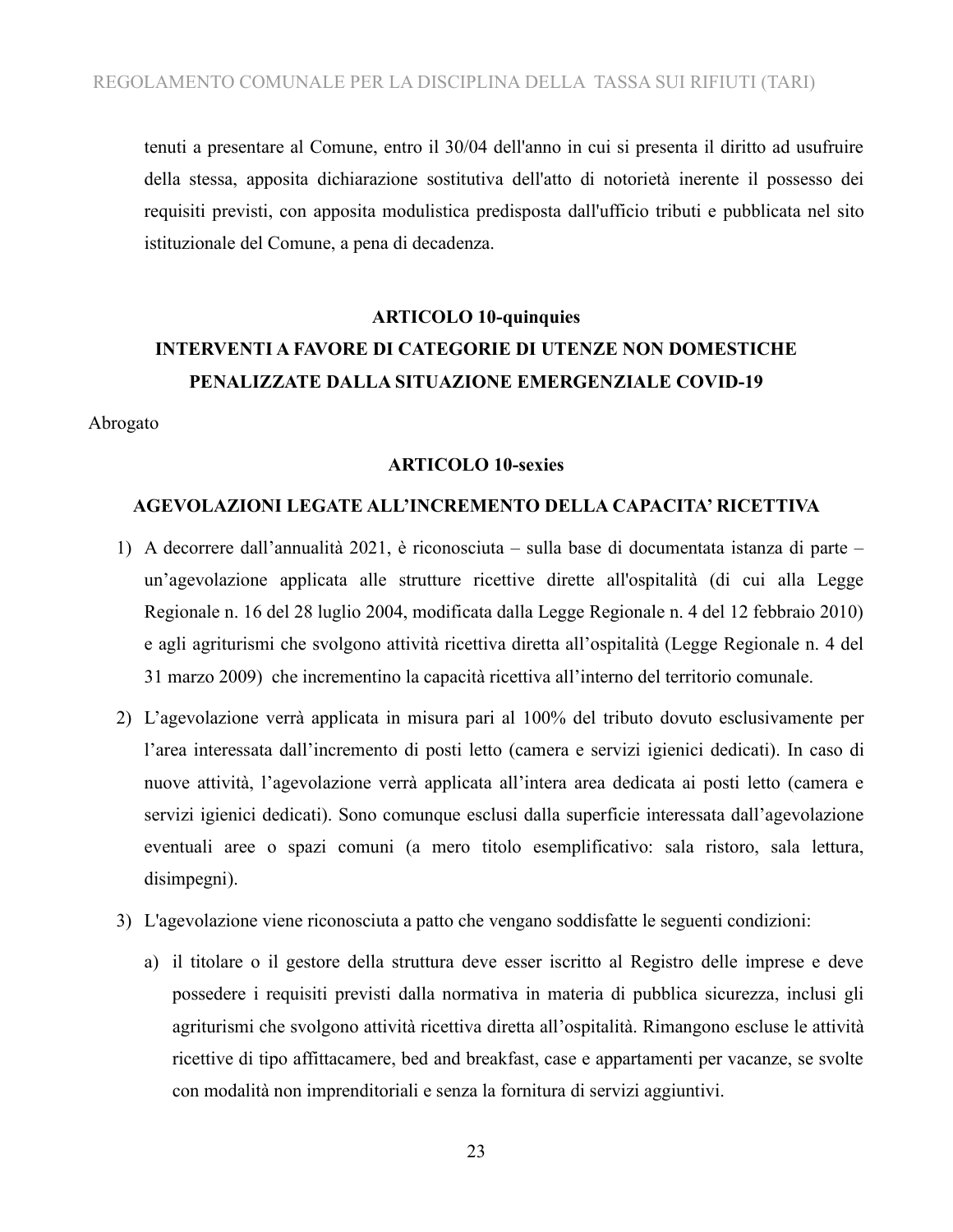- b) per le sole attività avviate prima del 31/12/2020, incremento minimo del 35% dei posti letto (o del numero di persone ospitabili nel caso di strutture ricettive all'aria aperta) rispetto a quelli presenti al 31/12/2020, arrotondati per eccesso, a multipli di 2. Il numero di posti letto deve risultare dall'autorizzazione, SCIA o DIA per l'esercizio dell'attività.
- 4) L'agevolazione verrà riconosciuta per i primi tre anni successivi alla data di attuazione dell'ampliamento o di dichiarazione.
- 5) La dichiarazione dovrà pervenire secondo le modalità di cui all'art. 15 del presente Regolamento.
- 6) Qualora i posti letto venissero successivamente ridotti, prima del termine dei tre anni, l'intestatario è tenuto alla tempestiva comunicazione. In caso la riduzione non garantisse più l'incremento minimo del numero di posti letto, l'agevolazione verrà disapplicata a partire dalla data in cui sono venuti a mancare i requisiti.
- 7) L'Ente effettuerà idonei controlli sulle autocertificazioni e sulle dichiarazioni sostitutive dell'atto di notorietà, anche a campione e comunque ogni qualvolta sussistano ragionevoli dubbi sulla vericidità delle stesse, ai sensi degli artt. 71 e seguenti del DPR 445/2000.
- 8) In caso di mancata comunicazione di riduzione dei posti letto, di cui al comma 7, o di dichiarazioni infedeli, è previsto il decadimento dall'agevolazione e il beneficiario dovrà restituire l'importo pari all'agevolazione ricevuta dalla data di applicazione dell'agevolazione, oltre alla sanzione prevista da art. 18 comma 5 del presente Regolamento.

## **ARTICOLO 11 CATEGORIE DI UTENZA**

- 1) Il tributo comunale sui rifiuti prevede, ai sensi del D.P.R. 27 aprile 1999, n. 158, la suddivisione dell'utenza fra domestica e non domestica.
- Le utenze domestiche sono ulteriormente suddivise, ai fini della determinazione degli occupanti, in: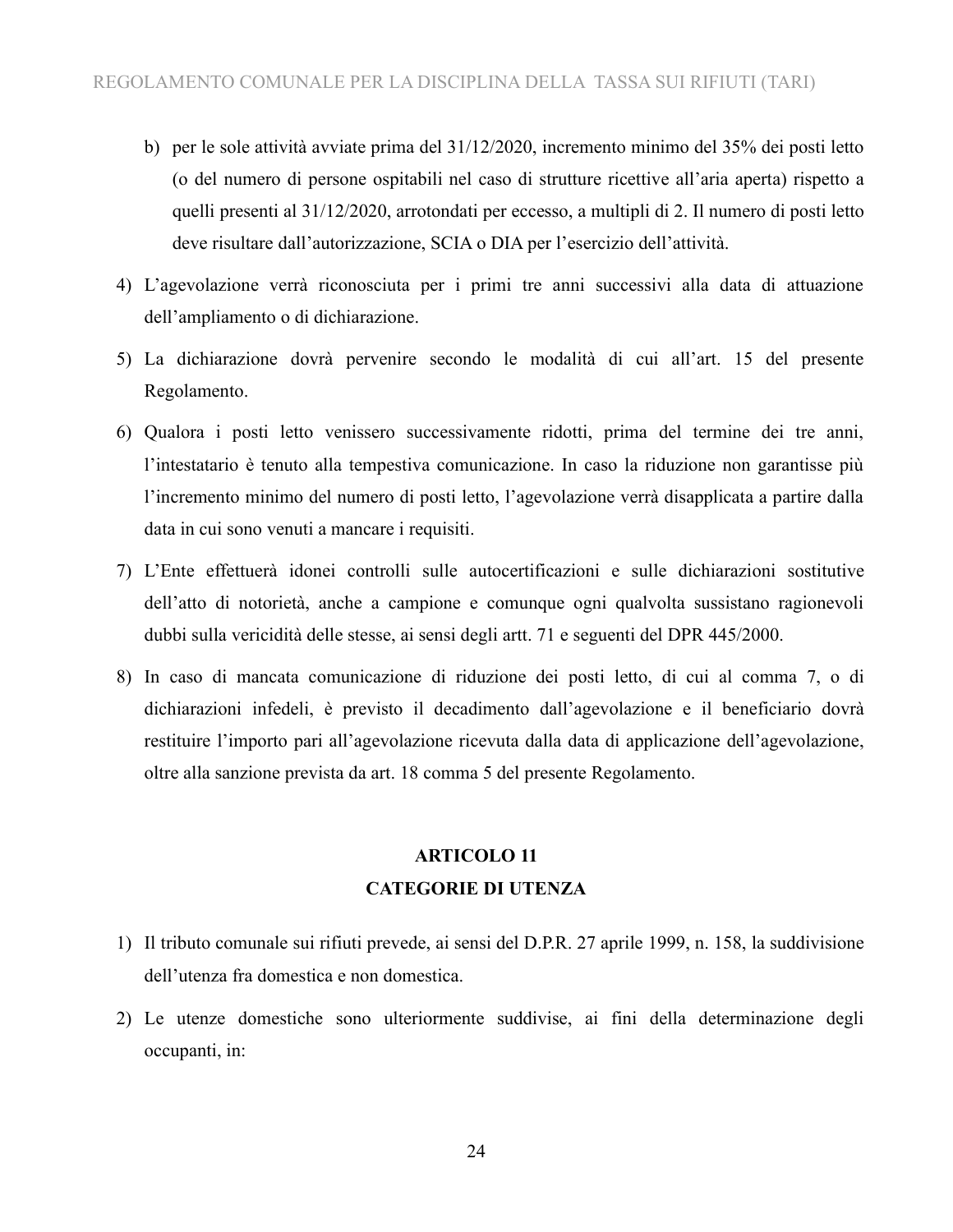a) **domestiche residenti**; le utenze domestiche residenti sono occupate dai nuclei familiari che vi hanno stabilito la loro residenza come risulta dall'anagrafe del Comune. Il numero dei componenti delle utenze domestiche residenti può essere diversamente determinato da quanto risulti nel foglio di famiglia anagrafico corrispondente, solo in caso di documentata e stabile permanenza di uno o più componenti in case di riposo, case protette, centri residenziali, comunità di recupero. Sono esclusi i meri ricoveri ospedalieri, i soggiorni in centri comportanti il giornaliero rientro al proprio domicilio, quali i centri diurni e le assenze derivanti da motivi di studio o di lavoro.

Nel caso di due o più nuclei familiari conviventi, il numero degli occupanti è quello complessivo;

Le variazioni relative al numero dei componenti residenti vengono comunicate periodicamente dall'Ufficio Anagrafico Comunale ai fini della corretta determinazione del tributo e gli eventuali conguagli tariffari verranno eseguiti d'ufficio entro il termine per la predisposizione della prima rata dell'anno successivo;

Nel caso di unità immobiliare posseduta a titolo di proprietà, usufrutto, uso o abitazione del coniuge superstite da soggetti già ivi residenti anagraficamente e tenute a disposizione degli stessi dopo aver trasferito la propria residenza anagrafica in istituti di ricovero o strutture sanitarie assistenziali, non locate o occupate, il numero degli occupanti è fissato, previa presentazione di idonea richiesta documentata, in 1 unità.

Nel caso in cui l'abitazione sia occupata oltre che da membri del nucleo familiare anagrafico anche da altri soggetti dimoranti per almeno 6 mesi nell'anno senza aver assunto la residenza anagrafica, quali, ad esempio, badanti e colf, questi devono essere dichiarati con le modalità di cui al successivo articolo 15.

b) **domestiche non residenti**; le utenze domestiche non residenti sono occupate o tenute a disposizione da persone fisiche non residenti nel Comune, o residenti all'estero o tenute a disposizione dai residenti nel Comune per propri usi o per quelli dei familiari o possedute da persone diverse dalle persone fisiche (Enti, Associazioni, Persone giuridiche, ecc.).

Per le utenze domestiche non residenti si assume come numero di occupanti ai fini della determinazione del tributo, quello desunto dalla tabella di seguito riportata: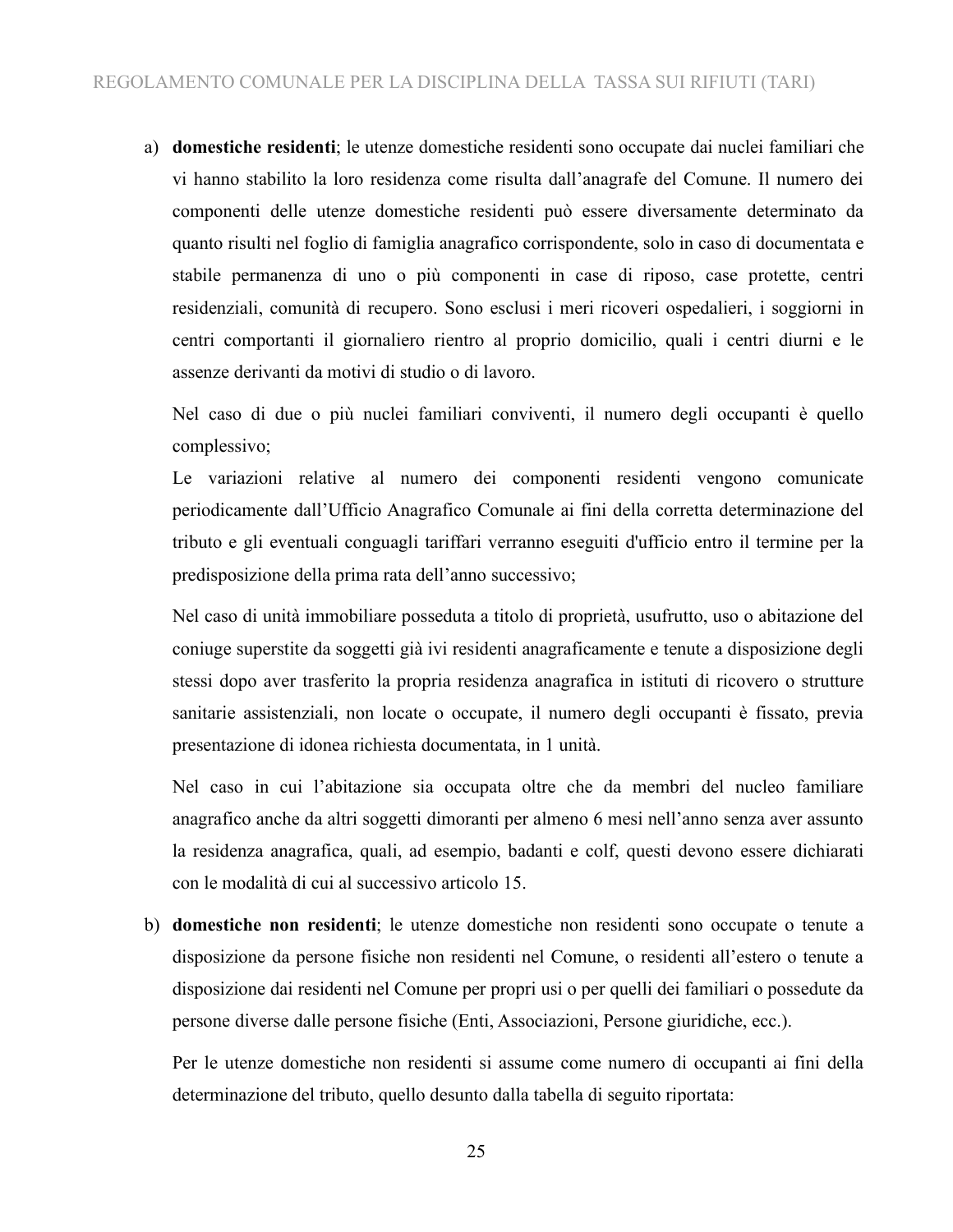| <b>SUPERFICIE</b> | N. OCCUPANTI |
|-------------------|--------------|
| Da 1 a 45 mq.     |              |
| Da 46 a 60 mq.    | 2            |
| Da 61 a 75 mq.    | 3            |
| Da 76 a 90 mq.    |              |
| Da 91 a 105 mq.   | 5            |
| Da 106 mq. in poi |              |

Il numero degli occupanti può essere diversamente determinato a seguito di dichiarazioni probanti da parte del contribuente; in ogni caso, non può essere dichiarato un numero di occupanti diverso rispetto alla consistenza anagrafica del Comune di residenza.

Il numero degli occupanti così dichiarato dal contribuente decorrerà dalla data della presentazione della dichiarazione.

Se il suddetto numero degli occupanti viene dichiarato contestualmente alla dichiarazione iniziale o di variazione dell'utenza presentata ai sensi dell'art. 15, comma 2 del presente regolamento , decorrerà dalla data di inizio o di variazione dell'utenza dichiarata.

c) **Le cantine, autorimesse o gli altri simili luoghi di deposito** sono considerate, ai fini tariffari utenze domestiche alle stesse condizioni applicate all'immobile di cui costituiscono pertinenza.

In caso di cantine, autorimesse non pertinenziali e adibite ad uso privato il tributo viene liquidato con tariffa abitativa; se ad uso non privato, gli stessi sono liquidati con tariffa deposito. Si assume come pertinenziale il garage e/o la cantina risultante ai fini ICI/IMU.

 **Per le utenze non domestiche** la tariffa applicabile è di regola unica per tutte le superfici facenti parte del medesimo compendio.

Nel caso di utenze non domestiche, che svolgono attività diverse in locali e/o aree distinte, si possono applicare i parametri specifici previsti per le singole attività. La specifica destinazione della superficie si evince dalla planimetria catastale ovvero dalla documentazione depositata presso gli uffici comunali e l'area adibita ad usi diversi deve essere superiore al 30% della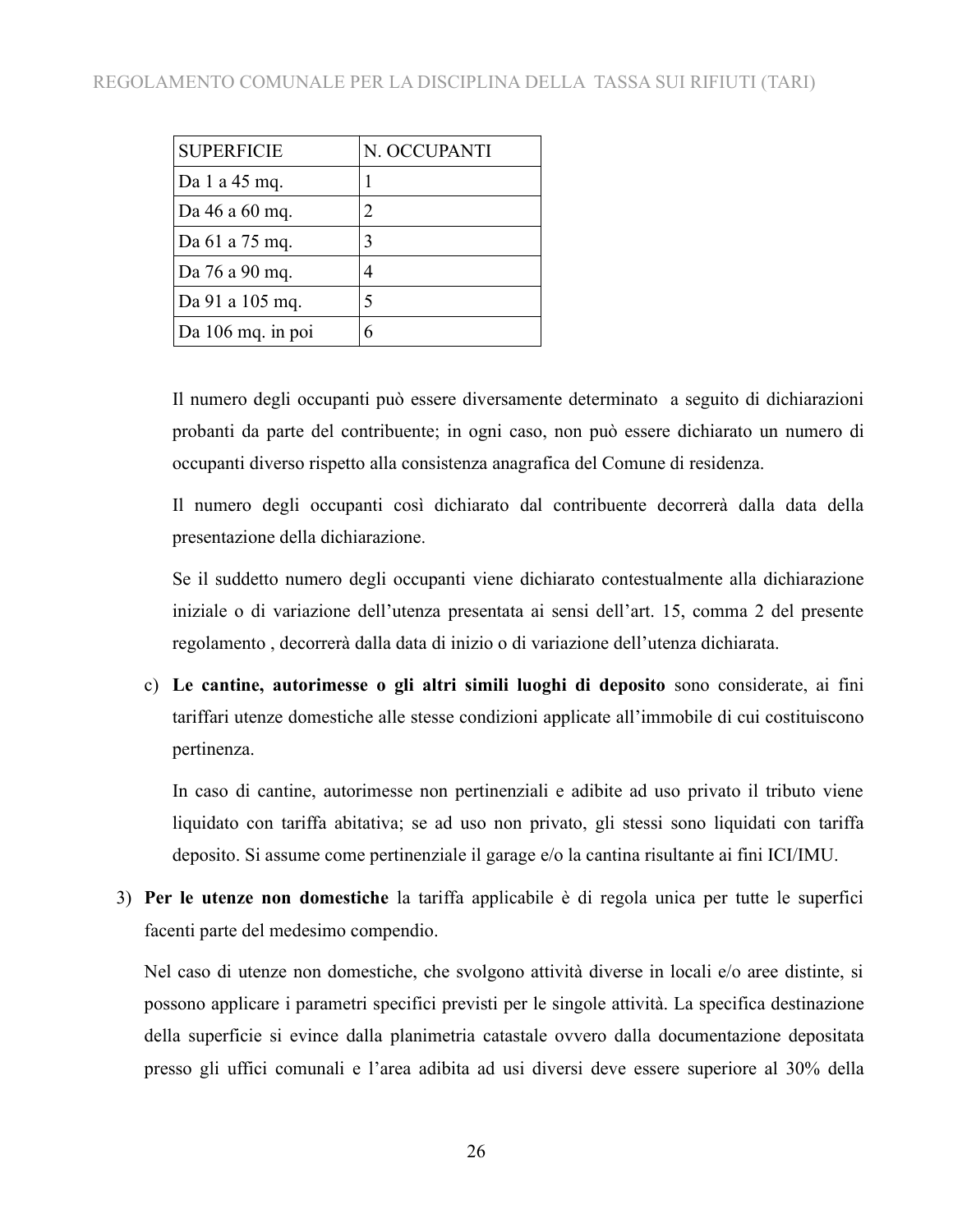superficie totale e comunque non inferiore a mq. 10. La documentazione comprovante la sussistenza dei requisiti richiesti dovrà essere fornita dall'utenza al gestore.

Alle aree esterne si applica la categoria corrispondente all'attività svolta dal soggetto che la utilizza; sono distinte sub-aree per le quali l'utente possa comprovare l'utilizzo per il solo deposito purché la relativa superficie sia superiore al 30% della superficie esterna totale e comunque non inferiore a mq. 10.

## **ARTICOLO 12 TARIFFE DEL TRIBUTO**

- 1) La Tassa è corrisposta in base a tariffa commisurata ad anno solare, cui corrisponde un'autonoma obbligazione tributaria, ed è liquidato su base giornaliera.
- 2) La tariffa è commisurata alle quantità e qualità medie ordinarie di rifiuti prodotti per unità di superficie, in relazione agli usi e alla tipologia di attività svolte, sulla base dei criteri determinati con il regolamento di cui al D.P.R. 27 aprile 1999, n. 158. La tariffa è composta:
	- a) da una quota fissa, determinata in relazione alle componenti essenziali del costo del servizio, riferite in particolare ai costi generali non ripartibili, agli investimenti per le opere ed ai relativi ammortamenti;
	- b) da una quota variabile, rapportata alle quantità dei rifiuti conferiti, al servizio fornito e all'entità dei costi di gestione.
- 3) La tariffa per le utenze domestiche è determinata:
	- a) per la quota fissa, applicando alla superficie dell'alloggio e dei locali che ne costituiscono pertinenza le tariffe per unità di superficie parametrate al numero degli occupanti, secondo le previsioni di cui al punto 4.1, Allegato 1, del D.P.R. 27 aprile 1999, n. 158, in modo da privilegiare i nuclei familiari più numerosi;
	- b) per la quota variabile, in relazione al numero degli occupanti, secondo le previsioni di cui al punto 4.2, Allegato 1, del D.P.R. 27 aprile 1999, n. 158.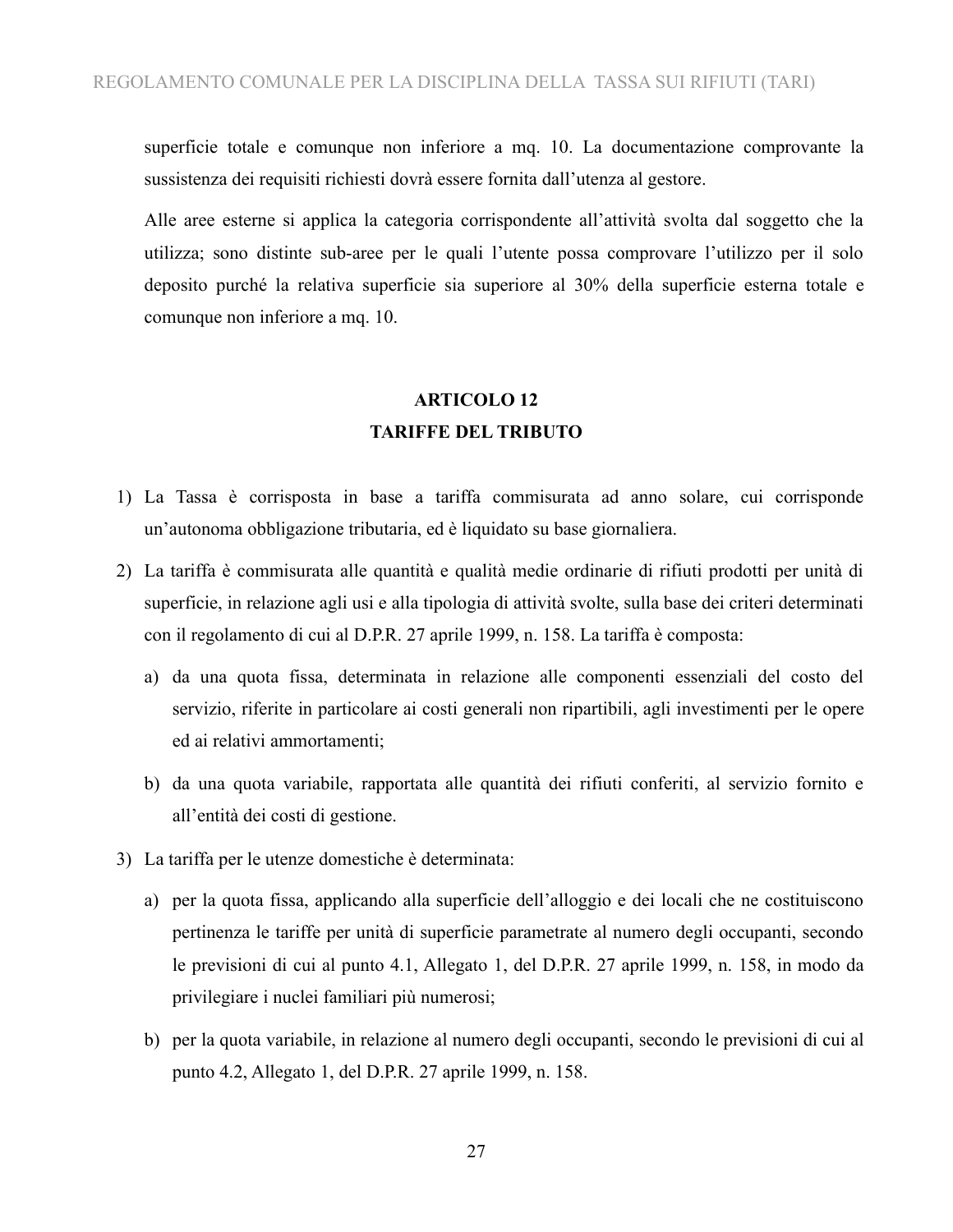- 4) La tariffa per le utenze non domestiche è determinata:
	- a) per la quota fissa, applicando alla superficie imponibile le tariffe per unità di superficie riferite alla tipologia di attività svolta, calcolate sulla base di coefficienti di potenziale produzione secondo le previsioni di cui al punto 4.3, Allegato 1, del D.P.R. 27 aprile 1999, n. 158;
	- b) per la quota variabile, applicando alla superficie imponibile le tariffe per unità di superficie riferite alla tipologia di attività svolta, calcolate sulla base di coefficienti di potenziale produzione secondo le previsioni di cui al punto 4.4, Allegato 1, del D.P.R 27 aprile 1999, n. 158.
- 5) I coefficienti rilevanti nel calcolo della tariffa, di cui ai commi 3 e 4, sono determinati contestualmente all'adozione della delibera tariffaria.
- 6) L'insieme dei costi da coprire attraverso la tariffa sono ripartiti tra le utenze domestiche e non domestiche secondo i criteri razionali. A tal fine i rifiuti riferibili alle utenze domestiche possono essere determinate anche in base ai coefficienti di produttività Kd di cui alle tabelle 4a e 4b, all. 1 del D.P.R. 27 aprile 1999 n. 158. Nelle more della revisione del regolamento di cui al D.P.R. 158/99, al fine di semplificare l'individuazione dei coefficienti relativi alla graduazione delle tariffe il Comune può prevedere per gli anni 2014 e 2015 l'adozione dei coefficienti di cui all'allegato 1, tabella 2, 3a, 3b, 4a e 4b, del citato regolamento di cui al decreto del Presidente della Repubblica n. 158 del 1999, inferiori ai minimi o superiori ai massimi ivi indicati del 50 per cento o può altresì non considerare i coefficienti di cui alle tabelle 1a e 1b del medesimo allegato
- 7) Il Consiglio Comunale approva le tariffe entro il termine fissato da norme statali per l'approvazione del bilancio di previsione. Le tariffe sono determinate avendo riguardo alle componenti di costo dal D.P.R. 27 aprile 1999, n. 158, ed in base ai costi risultanti dal piano finanziario del servizio di gestione dei rifiuti urbani di cui all'art. 183, comma 1, lett. b-ter del D.Lgs. 152/2006, redatto dal soggetto che svolge il servizio stesso ed approvato dall'autorità d'ambito competente, dei costi amministrativi dell'accertamento, della riscossione e del contenzioso e degli accantonamenti per perdite riferite a quote di tributo dovute e non versate.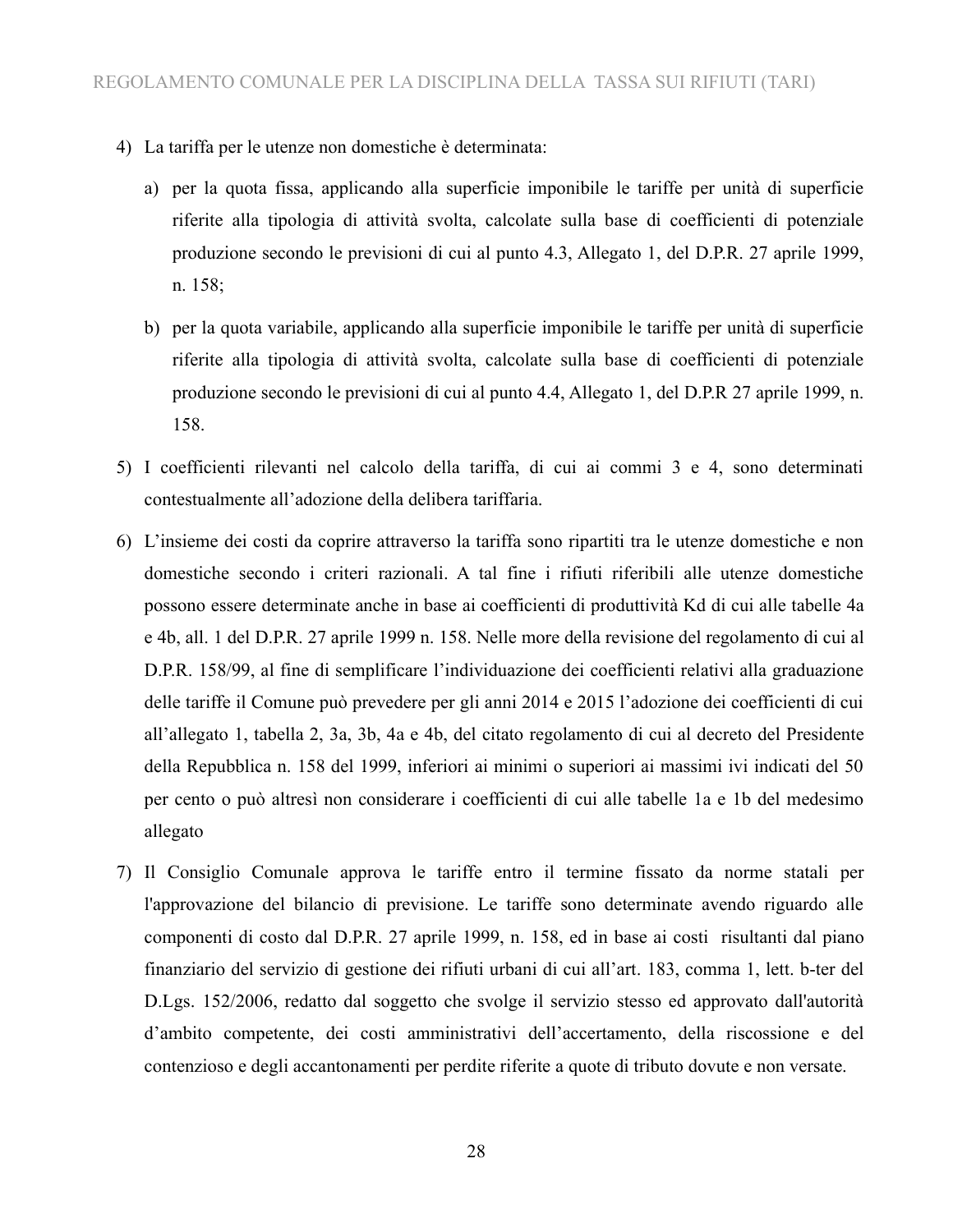- 8) Il piano finanziario deve essere redatto dal gestore entro il 31 ottobre di ogni anno e deve essere approvato dall'autorità d'ambito nei successivi 30 giorni e comunque entro 30 giorni antecedenti la data di approvazione del bilancio comunale. Il piano finanziario indica anche gli scostamenti che si siano eventualmente verificati rispetto al piano dell'anno precedente e le relative motivazioni.
- 9) È riportato a nuovo, nel piano finanziario successivo o anche in piani successivi non oltre il terzo, lo scostamento tra gettito a preventivo e a consuntivo del tributo comunale sui rifiuti, al netto della maggiorazione e del tributo provinciale:
	- a) per intero, nel caso di gettito a consuntivo superiore al gettito preventivato;
	- b) per la sola parte derivante dalla riduzione nelle superfici imponibili, ovvero da eventi imprevedibili non dipendenti da negligente gestione del servizio, nel caso di gettito a consuntivo inferiore al gettito preventivato.
- 10) Le entrate effettivamente riscosse a seguito dell'attività di recupero dell'evasione costituiscono una componente da sottrarre ai costi inseriti nel piano finanziario, al netto degli eventuali compensi spettanti ai dipendenti.
- 11) In caso di mancata approvazione delle tariffe del tributo per l'anno successivo, nei termini di cui al comma 6, si intendono prorogate la tariffe in vigore (art. 1, comma 169, Legge n. 296/2006).

### **ARTICOLO 13 SCUOLE STATALI**

- 1) Il tributo dovuto per il servizio di gestione dei rifiuti delle istituzioni scolastiche statali (scuole materne, elementari, secondarie inferiori, secondarie superiori, istituti d'arte e conservatori di musica) resta disciplinato dall'art. 33-bis del D.L. 31 Dicembre 2007, n. 248, convertito con modificazioni con L. 28 febbraio 2008 n. 31.
- 2) La somma attribuita al Comune ai sensi del comma precedente è sottratta dal costo del servizio che deve essere coperto con la tassa sui rifiuti.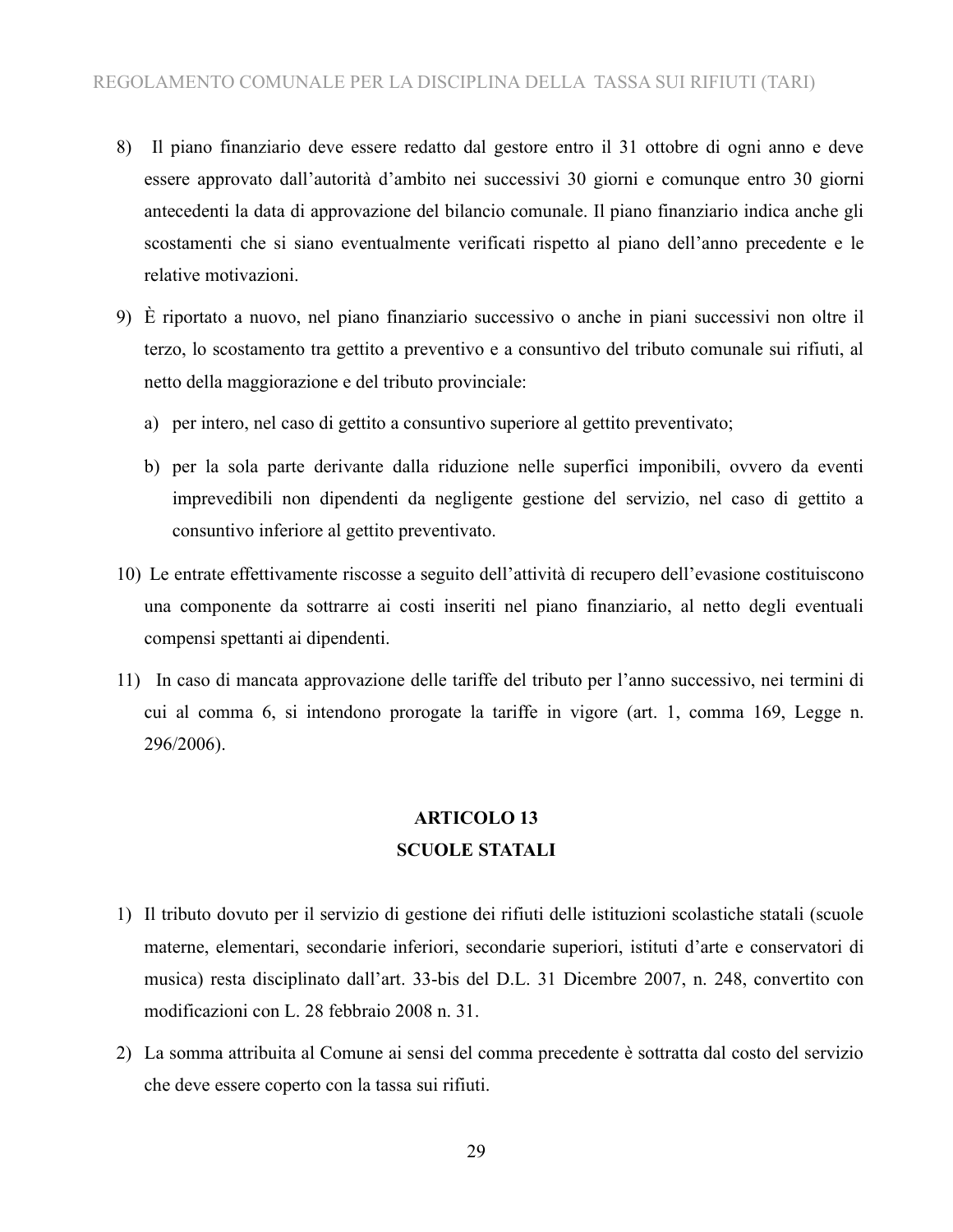### **ARTICOLO 14 VERSAMENTO DEL TRIBUTO**

- 1) I contribuenti per il versamento del tributo sono tenuti ad utilizzare il modello F24 ovvero l'apposito bollettino postale, ovvero mediante le altre modalità di pagamento offerte dai servizi elettronici di incasso e di pagamento interbancari e postali.
- 2) È, inoltre, possibile effettuare il versamento mediante autorizzazione all'addebito diretto su conto corrente.
- 3) Il Comune, per facilitare il corretto versamento della tassa calcolata con riferimento all'ultima dichiarazione presentata, provvede all'invio ai contribuenti di appositi avvisi di pagamento, contenenti l'importo dovuto distintamente per la componente rifiuti ed il tributo provinciale, l'ubicazione e la superficie dei locali ed aree su cui è applicata la tassa, la destinazione d'uso dichiarata o accertata, le tariffe applicate, l'importo di ogni singola rata e le relative scadenze o l'importo dovuto per il pagamento in un'unica rata, e ogni altra informazione utile relativa al servizio erogato e al soggetto esercente il servizio di raccolta, trasporto, smaltimento dei rifiuti urbani di cui all'art. 183, comma 1, lett. b-ter del D.Lgs. 152/2006 sul territorio servito così come disposto dalla vigente normativa in termini di trasparenza secondo le indicazioni contenute nella delibera ARERA n. 444/2019 a partire dall'entrata in vigore delle disposizioni in essa contenute.

L'eventuale mancata ricezione dell'avviso di pagamento non esime il contribuente dall'obbligo del versamento entro le scadenze previste dal presente regolamento. Il contribuente che non avesse ricevuto gli avvisi di pagamento dovrà richiederne copia al competente ufficio per assolvere al pagamento della tassa entro i termini ordinari di cui ai commi 4, 5 e 6.

Per le utenze non domestiche la comunicazione degli importi dovuti potrà avvenire anche esclusivamente tramite invio con posta elettronica certificata.

4) La tassa di norma è liquidata in due rate, comprensive del tributo provinciale per l'esercizio delle funzioni di tutela, protezione ed igiene dell'ambiente, di cui all'articolo 19 del D.Lgs. 30 dicembre 1992, n. 504, aventi rispettivamente scadenza 30 giugno e 30 novembre;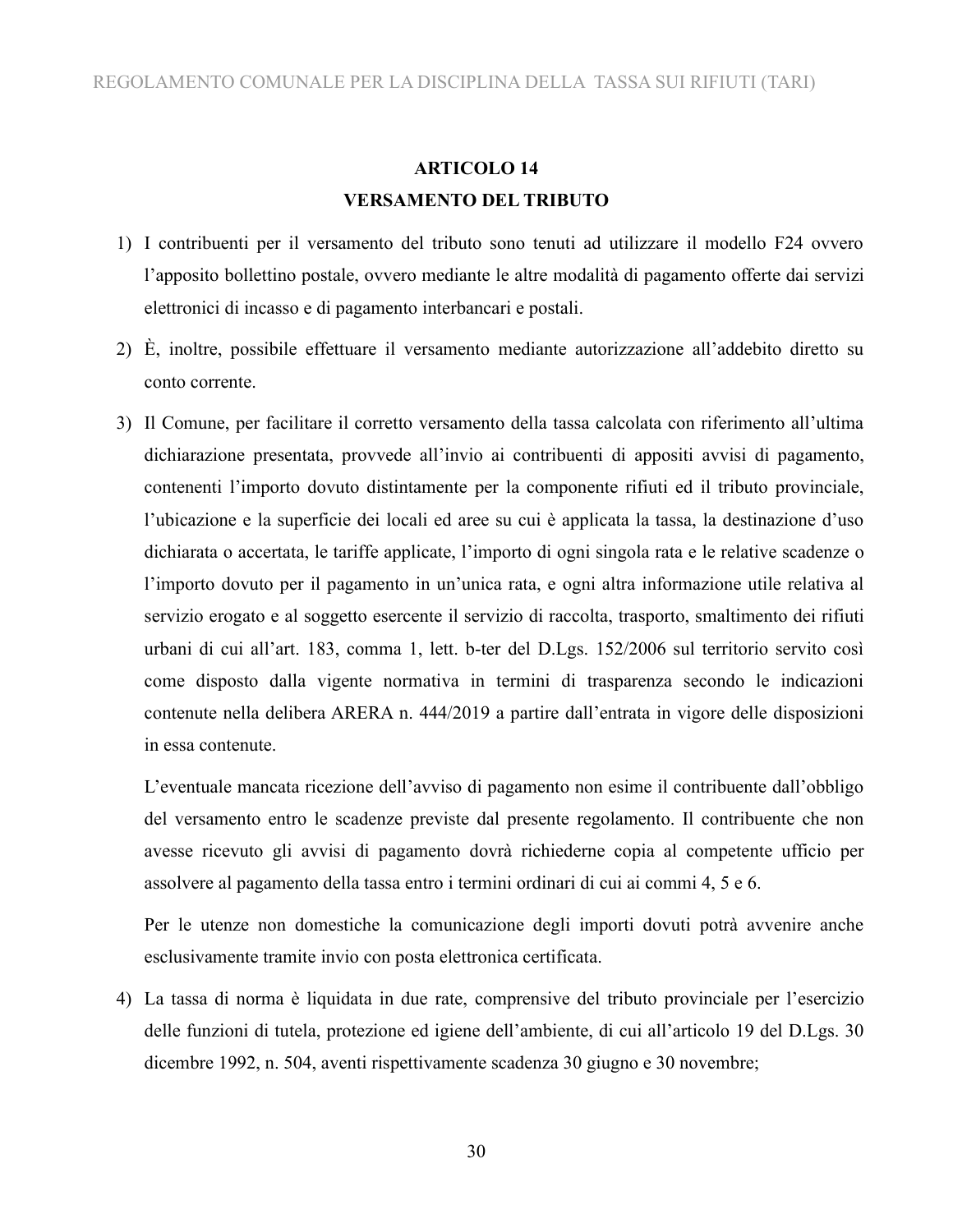- 5) E' riconosciuta al contribuente la facoltà di effettuare il pagamento in unica soluzione entro il mese di giugno di ciascun anno, salvo conguaglio tariffario da eseguire sulla prima rata utile.
- 6)
- 7) La liquidazione degli acconti può essere effettuata fino alla definitiva approvazione delle tariffe dell'anno di riferimento, in base alle tariffe deliberate l'anno precedente, salvo conguaglio nella prima rata utile.
- 8) Il tributo non è dovuto se di importo uguale o inferiore a 12 euro, fatto salvo il tributo giornaliero per cui si riscuote l'importo dovuto in base alla tariffa senza applicare minimi; tale importo si intende riferito al tributo dovuto per l'anno e non alle singole rate di acconto.
- 9) È ammesso l'accollo del debito d'imposta altrui senza liberazione del contribuente originario, previsa comunicazione da presentare su modulo predisposto dal Comune.

## **ARTICOLO 15 DICHIARAZIONE**

- 1) L'obbligazione tributaria decorre dal giorno in cui si sono realizzati i presupposti di cui all'art. 2 e determina l'obbligo per il soggetto passivo di presentare apposita dichiarazione di inizio occupazione/detenzione o possesso di locali o aree soggette ad imposizione.
- 2) I soggetti individuati all'articolo 4 sono tenuti a presentare apposita dichiarazione al Comune, su modello predisposto dal Comune stesso, la quale ha effetto anche per gli anni successivi qualora le condizioni di assoggettamento al tributo siano rimaste invariate. La dichiarazione deve essere presentata entro il 30 giugno dell'anno successivo alla data in cui:
	- a) ha inizio il possesso, l'occupazione o la detenzione di locali ed aree assoggettabili al tributo;
	- b) si verifica la variazione di quanto precedentemente dichiarato;
	- c) si verifica la cessazione del possesso, occupazione o detenzione dei locali ed aree precedentemente dichiarate.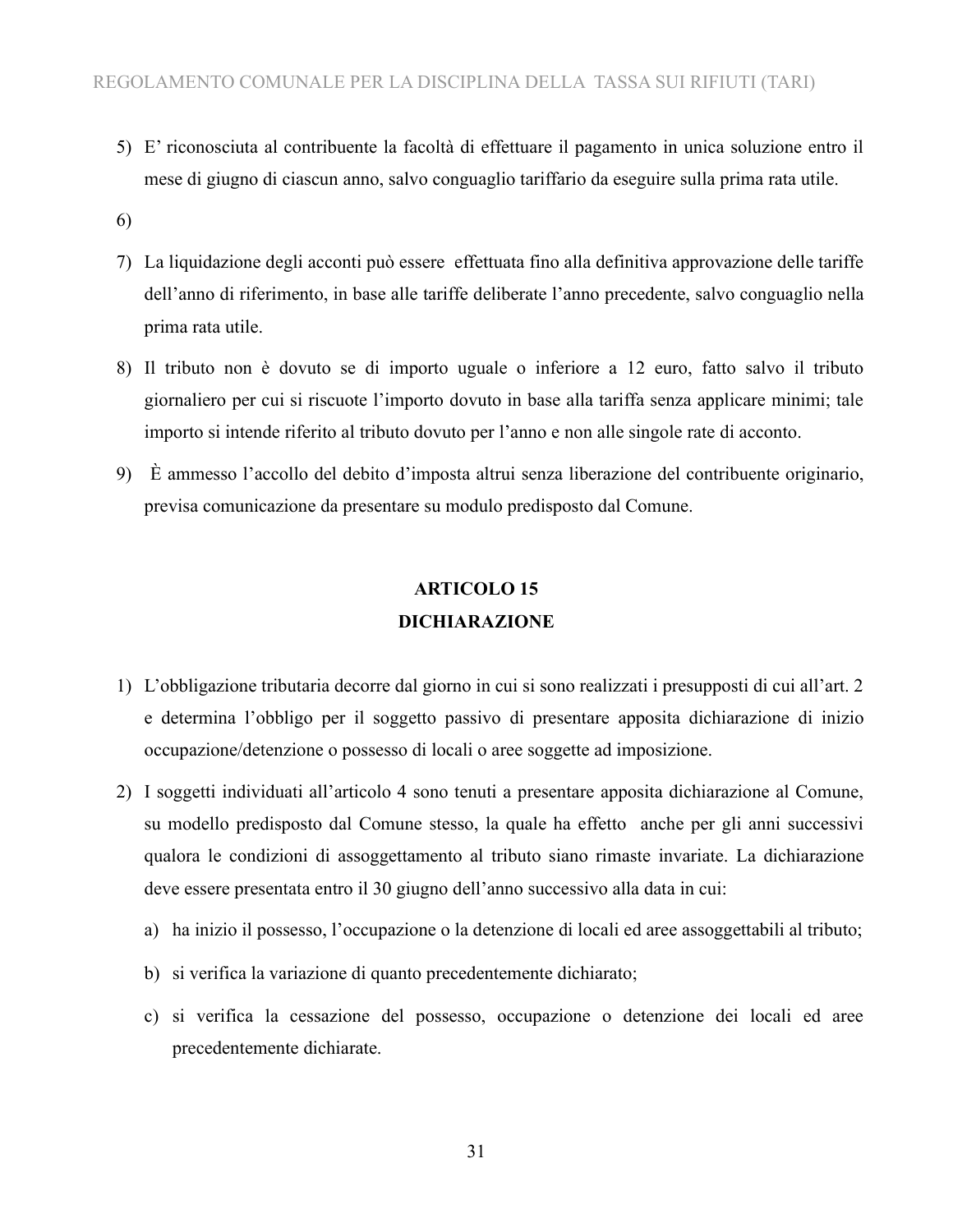- 3) La dichiarazione può essere consegnata direttamente all'ufficio protocollo del Comune che ne rilascia ricevuta, inviata a mezzo posta con raccomandata a/r con allegata copie del documento d'identità o per posta elettronica certificata (PEC). La denuncia si intende consegnata all'atto del ricevimento da parte del Comune, nel caso di consegna diretta, alla data di spedizione risultante dal timbro postale di partenza, nel caso di invio postale.
- 4) Le dichiarazioni o le comunicazioni con richieste di riduzioni del tributo o di esclusioni di superfici possono essere presentate in ogni tempo e gli effetti si producono a decorrere dalla data di presentazione. La dichiarazione è in ogni caso obbligatoria qualora si intenda beneficiare delle "esclusioni" di cui all'art. 6 del presente Regolamento e produce effetti a decorrere dalla data di presentazione della stessa.
- 5) Ai fini dell'applicazione del tributo la dichiarazione ha effetto anche per gli anni successivi, sempreché non si verifichino modificazioni dei dati dichiarati.
- 6) Gli uffici comunali, in occasione di richiesta di residenza, rilascio di licenze, autorizzazioni o concessioni, devono invitare il contribuente a presentare la dichiarazione nel termine previsto, fermo restando l'obbligo del contribuente di presentare la dichiarazione anche in assenza di detto invito. Non comporta obbligo di presentazione della denuncia di variazione la modifica del numero dei componenti il nucleo familiare se si tratta di soggetti residenti.
- 7) In caso di presentazione della dichiarazione oltre il termine di cui al comma 2, si presume che l'utenza sia cessata alla data di presentazione, salvo che il contribuente dimostri con idonea documentazione la data effettiva di cessazione.
- 8) Nel caso di decesso del contribuente, i familiari conviventi o gli eredi dello stesso dovranno provvedere alla presentazione della dichiarazione di subentro o di cessazione (qualora i locali siano lasciati vuoti da mobilio e privi di utenze) entro il termine di cui al precedente comma 2.

### **ARTICOLO 16 TRIBUTO GIORNALIERO**

1) Per il servizio di gestione dei rifiuti urbani di cui all'art. 183, comma 1, lett. b-ter del D.Lgs. 152/2006 prodotti da soggetti che occupano o detengono temporaneamente, con o senza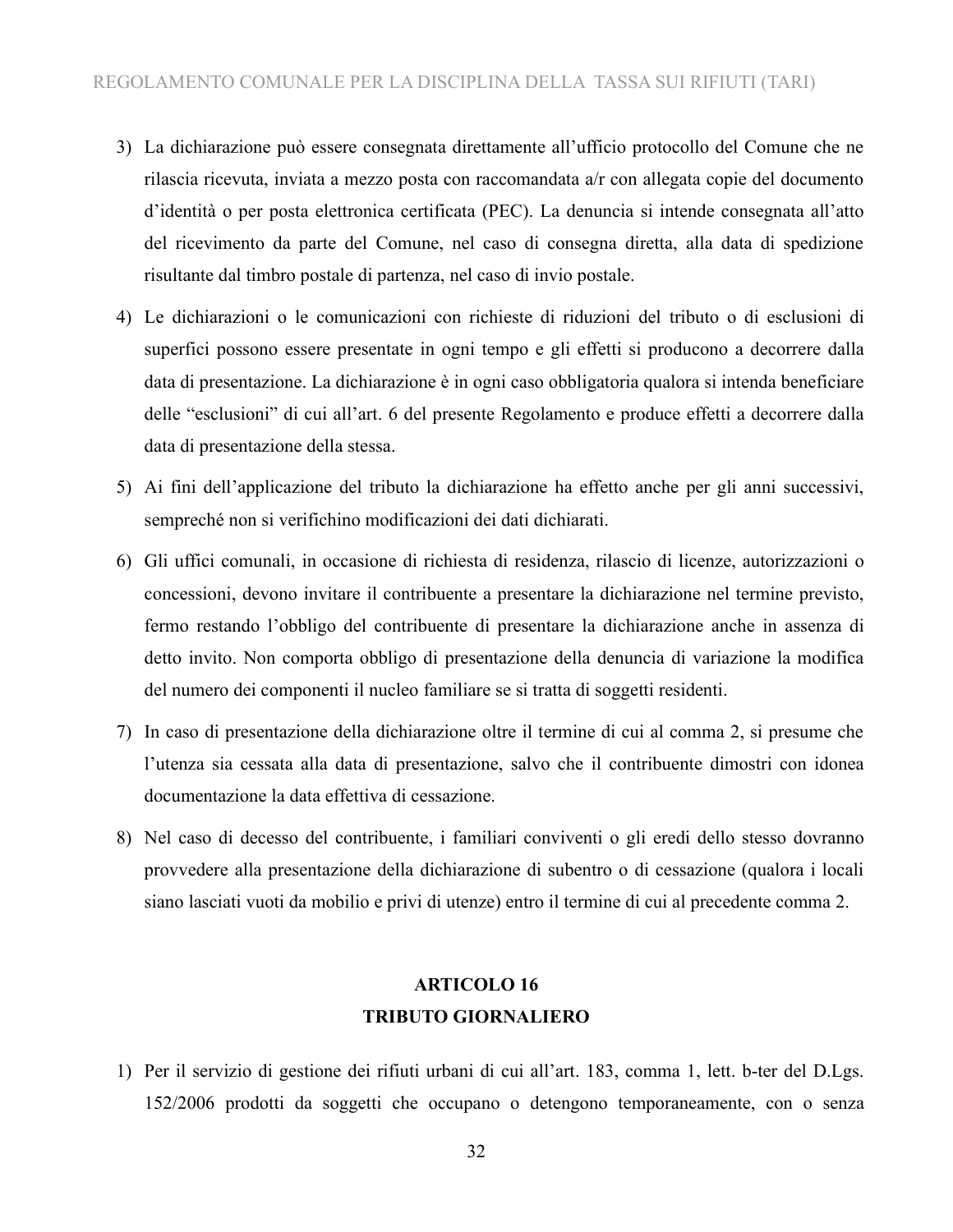autorizzazione, locali od aree pubbliche o di uso pubblico o aree gravate da servitù di pubblico passaggio, si applica il tributo in base a tariffa giornaliera, fatta eccezione per le occupazioni di aree e spazi appartenenti al demanio o al patrimonio indisponibile, destinati a mercati realizzati anche in strutture attrezzate, soggette al canone di cui all'art. 1, comma 837, della Legge 27/12/2019, n. 160.

- 2) L'occupazione o detenzione è temporanea quando si protrae per periodi inferiori a 183 giorni nel corso dello stesso anno solare. Superato tale periodo si rende applicabile la tariffa annuale del tributo.
- 3) La misura tariffaria è determinata in base alla tariffa annuale del tributo relativo alla categoria corrispondente, rapportata a giorno, maggiorata di un importo percentuale pari al **50%.** La tariffa giornaliera è commisurata per ciascun metro quadrato di superficie occupata e per giorno di occupazione.
- 4) I giorni di effettiva occupazione sono determinati sulla base di comunicazioni rilasciate dal Servizio Comunale competente per le corrispondenti autorizzazioni o concessioni.
- 5) Per gli spettacoli viaggianti e le occupazioni di breve durata (fino a 30 giorni) la riscossione del tributo va effettuata in via anticipata.
- 6) Per le occupazioni abusive il tributo giornaliero è recuperato, con sanzioni ed interessi.
- 7) Al tributo giornaliero sui rifiuti si applicano, per quanto non previsto dal presente articolo ed in quanto compatibili, le disposizioni del tributo annuale.

### **ARTICOLO 16-bis**

#### **TRIBUTO PROVINCIALE**

1) E' fatta salva l'applicazione del tributo provinciale per l'esercizio delle funzioni di tutela, protezione ed igiene ambientale di cui all'art. 19 del D.Lgs 504/92. Il tributo è applicato nelle misura percentuale deliberata dalla Provincia.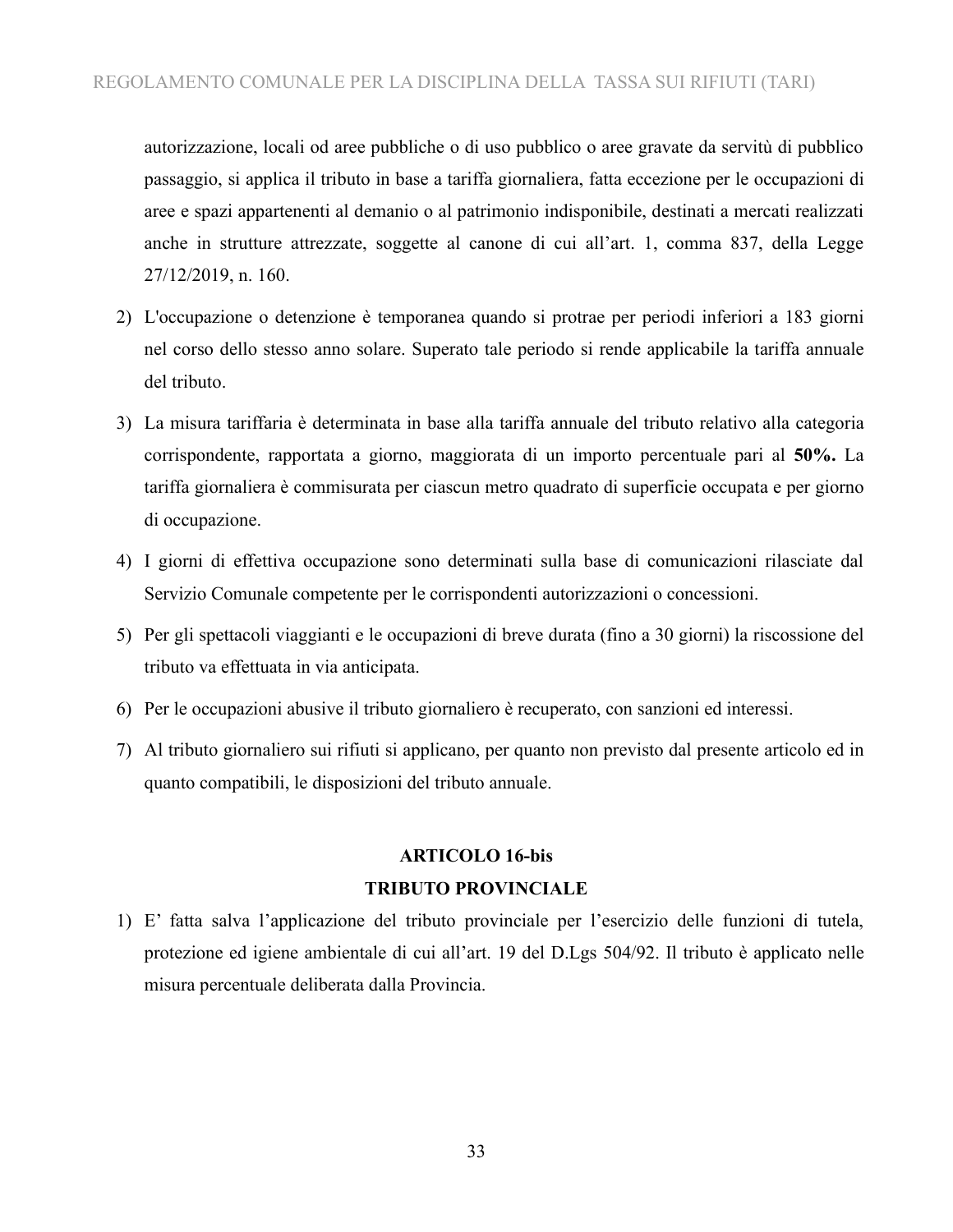### **ARTICOLO 17 RIMBORSI**

- 1) La cessazione dà diritto al rimborso della tassa a decorrere dalla data nella quale questa è avvenuta purché la dichiarazione di cessazione sia presentata entro i termini di legge. Se la dichiarazione di cessazione è stata presentata tardivamente, si prende a riferimento la data della sua presentazione secondo quanto previsto dall'art. 15, comma 7, del presente Regolamento,fatto salvo il diritto dell'interessato di provare l'insussistenza del presupposto impositivo per i periodi precedenti. La cessazione deve pervenire con le modalità di cui all'art. 15, comma 3.
- 2) Il contribuente può richiedere al Comune il rimborso delle somme versate e non dovute, entro il termine di 5 anni dal giorno del pagamento ovvero da quello in cui è stato definitivamente accertato il diritto alla restituzione.
- 3) Le istanze di rimborso non danno automaticamente al contribuente il diritto di differire o sospendere i pagamenti.
- 4) Il Comune provvede ad effettuare il rimborso entro centottanta giorni dalla data di presentazione dell'istanza di rimborso. Sulle somme da rimborsare è corrisposto l'interesse pari al tasso legale aumentato di 2 punti percentuale. Gli interessi sono calcolati con maturazione giorno per giorno con decorrenza dalla data dell'eccessivo versamento.
- 5) Le somme rimborsare possono su richiesta del contribuente, avanzata nell'istanza di rimborso, essere compensate con gli importi dovuti dal contribuente al Comune stesso a titolo di TARI. La compensazione è subordinata alla notifica del provvedimento di accoglimento del rimborso.
- 6) Non si rimborsano le somme fino a euro 12,00.

### **ARTICOLO 18 ATTIVITA' DI CONTROLLO, ACCERTAMENTO E SANZIONI**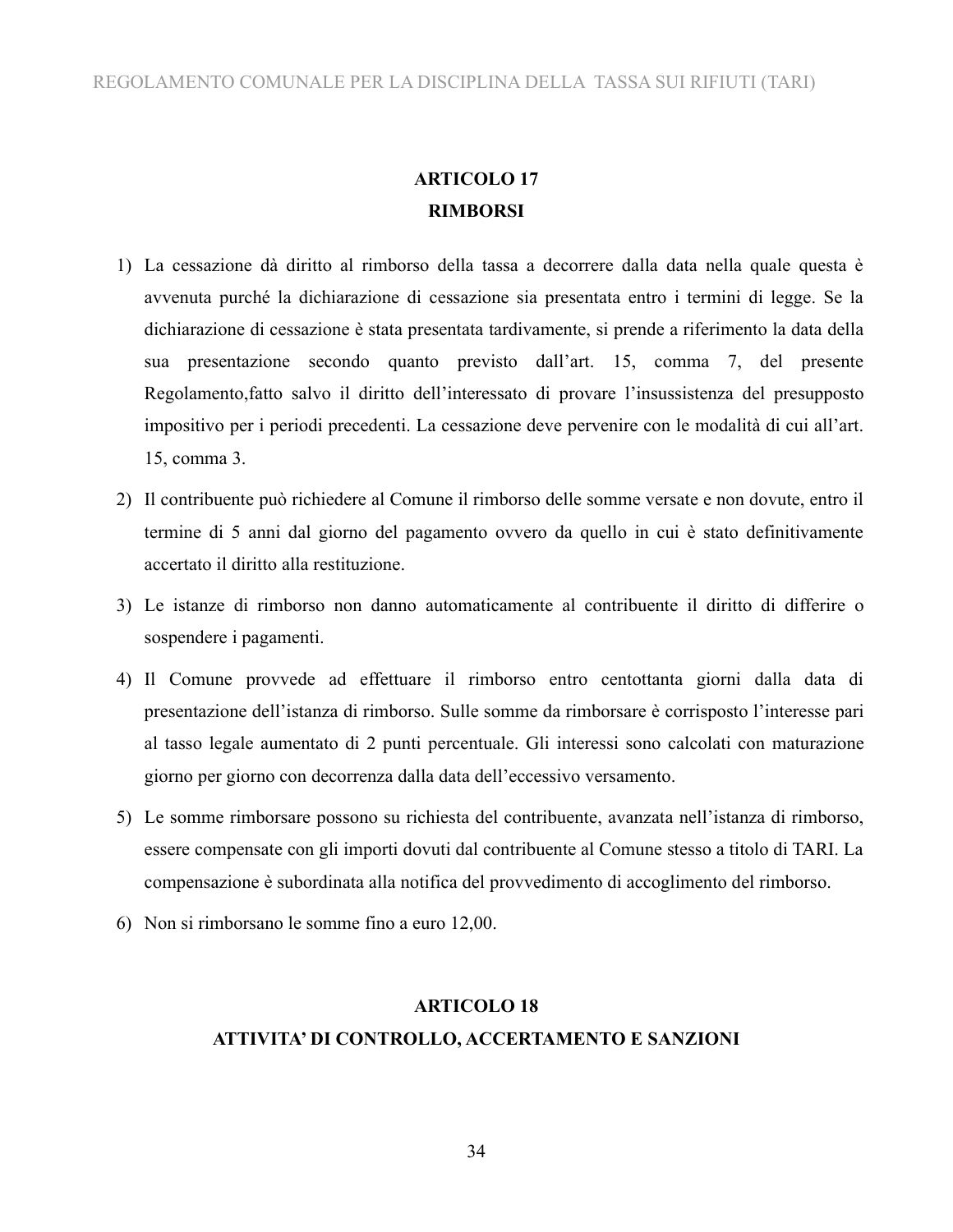- 1) L'attività di controllo è effettuata secondo le modalità disciplinate nell'art. 1, commi 161 e 162 della legge 27 dicembre 2006, n. 296 e successive modificazioni ed integrazioni.
- 2) Con delibera di Giunta Comunale viene designato il funzionario responsabile a cui sono attribuiti tutti i poteri per l'esercizio di ogni attività organizzativa e gestionale, compreso quello di sottoscrivere i provvedimenti afferenti a tali attività, nonché la rappresentanza in giudizio per le controversie relative al tributo stesso. Nel caso di affidamento in concessione, il funzionario responsabile è nominato dal concessionario.
- 3) Ai fini della verifica del corretto assolvimento degli obblighi tributari, il funzionario responsabile può inviare questionari al contribuente, richiedere dati e notizie a uffici pubblici ovvero a enti di gestione di servizi pubblici, in esenzione da spese e diritti, e disporre l'accesso ai locali ed aree assoggettabili a tributo, mediante personale debitamente autorizzato e con preavviso di almeno sette giorni. In caso di mancata collaborazione del contribuente od altro impedimento alla diretta rilevazione, l'accertamento può essere effettuato in base a presunzioni semplici di cui all'articolo 2729 del codice civile.
- 4) In caso di omessa presentazione della dichiarazione, si applica la sanzione del 100 per cento del tributo non versato, con un minimo di 50 euro.
- 5) In caso di infedele dichiarazione, si applica la sanzione del 50 per cento, con un minimo di 50 Euro.
- 6) In caso di mancata, incompleta o infedele risposta al questionario di cui al comma 3, entro il termine di sessanta giorni dalla notifica dello stesso, si applica la sanzione da euro 100 a euro 500.
- 7) Le sanzioni di cui ai commi 5 e 6 sono ridotte ad un terzo se, entro il termine per la proposizione del ricorso, interviene acquiescenza del contribuente, con pagamento del tributo, se dovuto, della sanzione e degli interessi.
- 8) Sulle somme dovute a titolo di tassa a seguito di violazioni contestate si applicano gli interessi moratori pari al tasso legale aumentato di 2 punti percentuale. Gli interessi sono calcolati con maturazione giorno per giorno con decorrenza dal giorno in cui sono divenuti esigibili.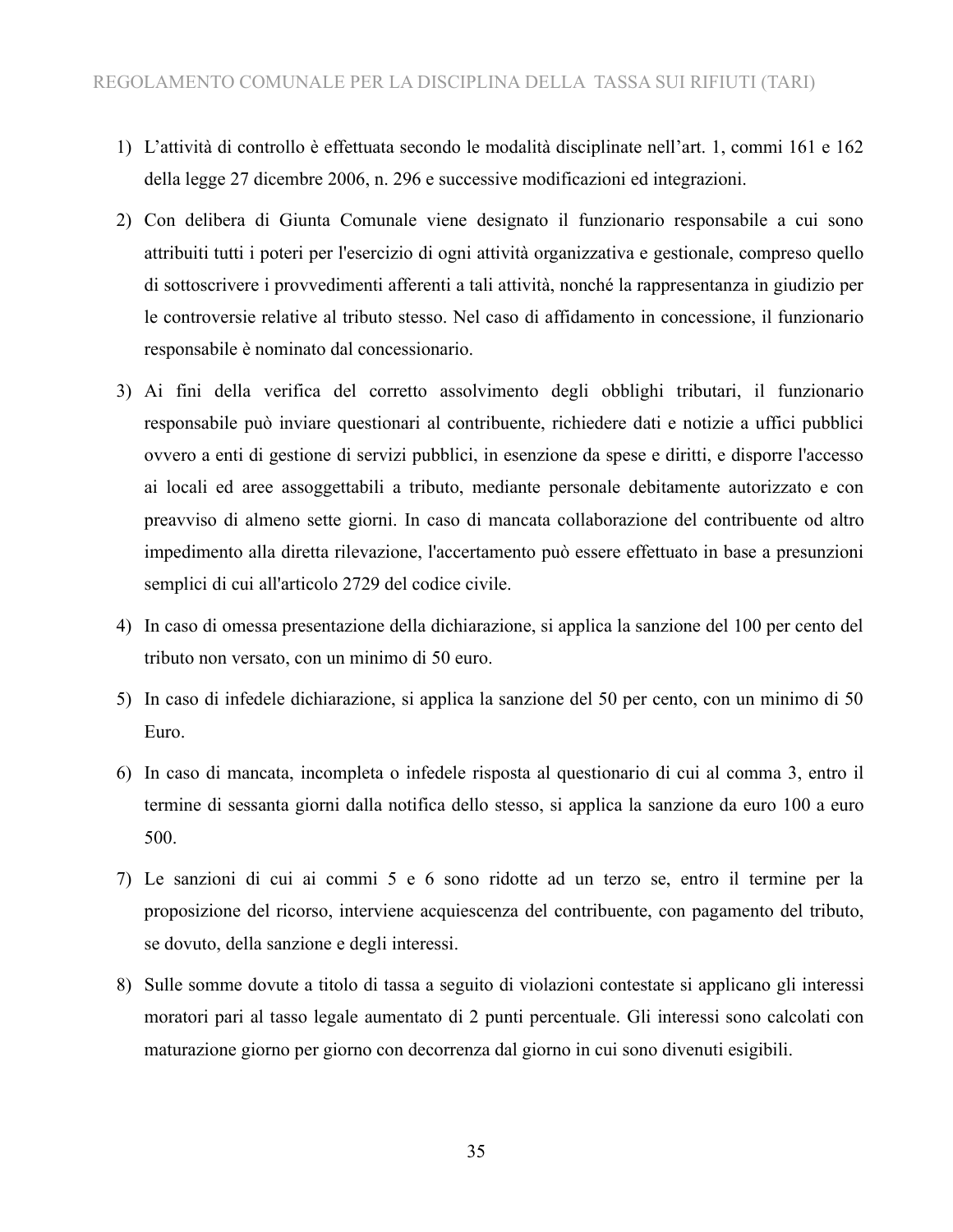- 9) Nell'attività di recupero, ai sensi dell'art. 3, comma 10 del D.L. n. 16/2012, non si dà luogo ad emissione di avviso quando l'importo dello stesso per tributo, sanzione ed interessi non supera euro 12,00 salvo il caso in cui il contribuente abbia commesso una ripetuta violazione degli obblighi di versamento; in tale ipotesi, non si dà luogo ad emissione di avviso quando l'importo dovuto per ciascun periodo, comprensivo di tributo, sanzioni ed interessi, non superi euro 12,00.
- 10) Ai sensi dell'art. 50 della L. 449/97 si applica alla tassa sui rifiuti l'istituto dell'Accertamento con Adesione, così come disciplinato dal Regolamento generale delle entrate Tributarie.
- 11) Secondo le disposizioni di cui all'articolo 1, comma 646, della Legge n. 147/2013, relativamente all'attività di accertamento il Comune, per le unità immobiliari iscritte o iscrivibili nel catasto edilizio urbano, può considerare come superficie assoggettabile alla tassa quella pari all'80 per cento della superficie catastale determinata secondo i criteri stabiliti dal regolamento di cui al DPR 23 marzo 1998, n. 138.
- 12) Gli avvisi di accertamento in rettifica e d'ufficio devono essere notificati, a pena di decadenza, entro il 31 dicembre del quinto anno successivo a quello in cui la dichiarazione o il versamento sono stati o avrebbero dovuto essere effettuati. Entro gli stessi termini devono essere contestate o irrogate le sanzioni amministrative tributarie, a norma degli articoli 16 e 17 del Decreto Legislativo n. 472/1997 e successive modificazioni.
- 13) Gli avvisi di accertamento devono necessariamente:
	- essere motivati in relazione ai presupposti di fatto ed alle ragioni giuridiche che li hanno determinati;
	- se la motivazione fa riferimento ad altro atto non conosciuto né ricevuto dal contribuente, questo deve essere allegato all'atto che lo richiama, salvo che quest'ultimo non ne riproduca il contenuto essenziale;
	- contenere l'indicazione dell'ufficio presso il quale è possibile ottenere informazioni complete in merito all'atto notificato;
	- contenere l'indicazione del responsabile del procedimento;
	- contenere l'indicazione dell'organo o dell'autorità amministrativa presso i quali è possibile promuovere un riesame anche nel merito dell'atto in sede di autotutela;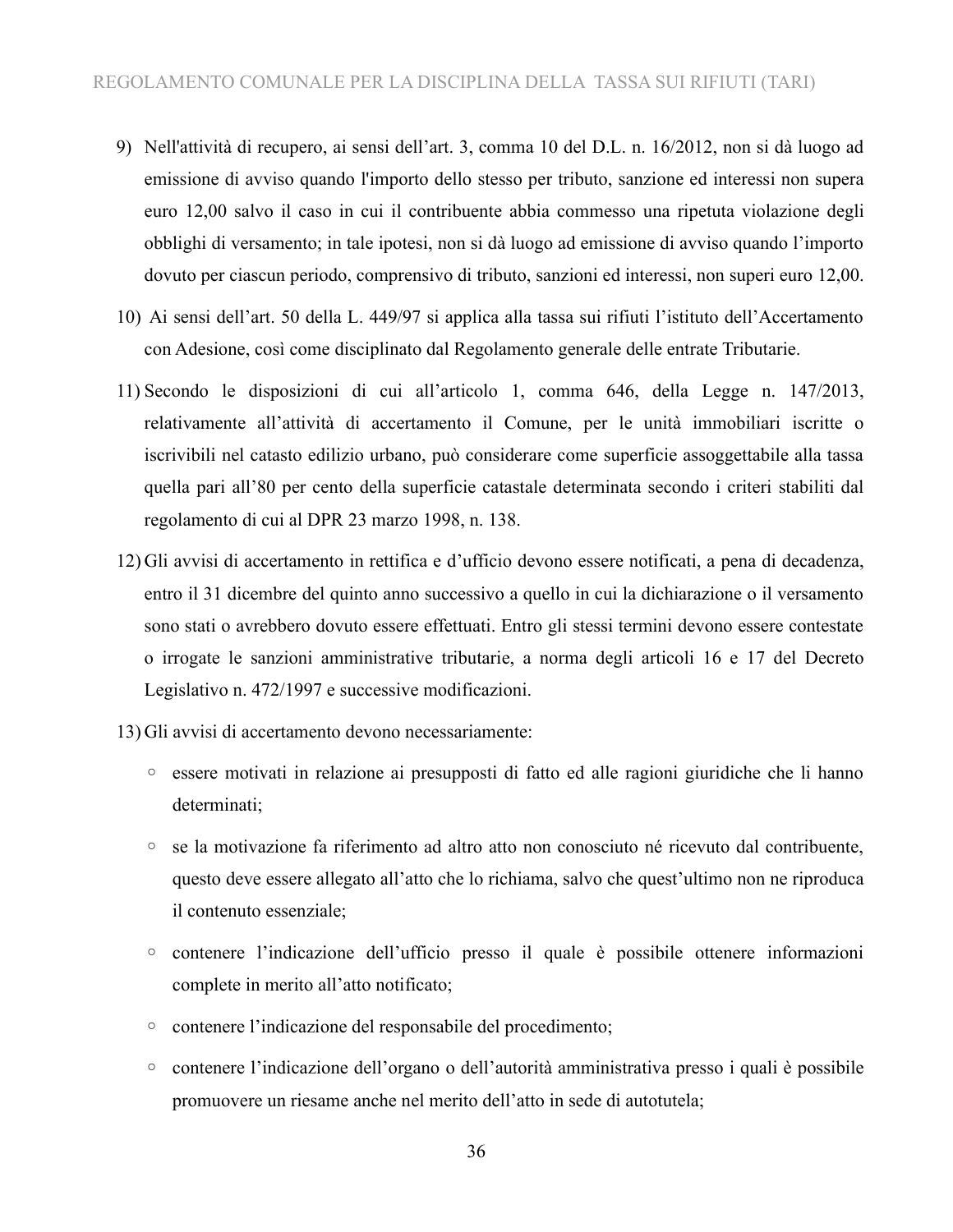- indicare le modalità, il termine e l'organo giurisdizionale cui è possibile ricorrere;
- indicare il termine di sessanta giorni entro il quale effettuare il pagamento;
- indicare l'intimazione ad adempiere, entro il termine di presentazione del ricorso;
- indicare che gli stessi costituiscono titolo esecutivo idoneo ad attivare le procedure esecutive e cautelari;
- indicare il soggetto che, decorsi sessanta giorni dal termine ultimo per il pagamento, procederà alla riscossione delle somme richieste, anche ai fine dell'esecuzione forzata.

Gli avvisi sono sottoscritti dal funzionario designato, dal Comune o dal concessionario, per la gestione della tassa.

14) La sanzione per omesso o insufficiente versamento in seguito a ricezione di avviso di accertamento è pari al 30% dell'importo non versato o tardivamente versato.

#### **ARTICOLO 19**

### **DILAZIONE DI PAGAMENTO DEGLI AVVISI DI ACCERTAMENTO**

- 1) Il funzionario responsabile può consentire, su richiesta dell'interessato in comprovate difficoltà di ordine economico da documentare con autocertificazione, dilazioni e rateizzazioni dei pagamenti delle somme risultanti da avvisi di accertamento, intimazioni, ingiunzioni o cartelle di pagamento, alle condizioni e nei limiti seguenti:
	- sospensione del pagamento fino a tre mesi e successivamente, la ripartizione del pagamento fino ad un massimo di mesi 33;
	- la durata massima del piano di rateizzazione è trentasei rate mensili e l'ammontare di ogni rata non può essere inferiore ad  $\epsilon$  100,00;
	- applicazione degli interessi moratori ragguagliato al vigente tasso legale a partire dalla prima rata, successiva alla scadenza del termine di versamento dell'avviso di accertamento;

La rateazione non può essere concessa se: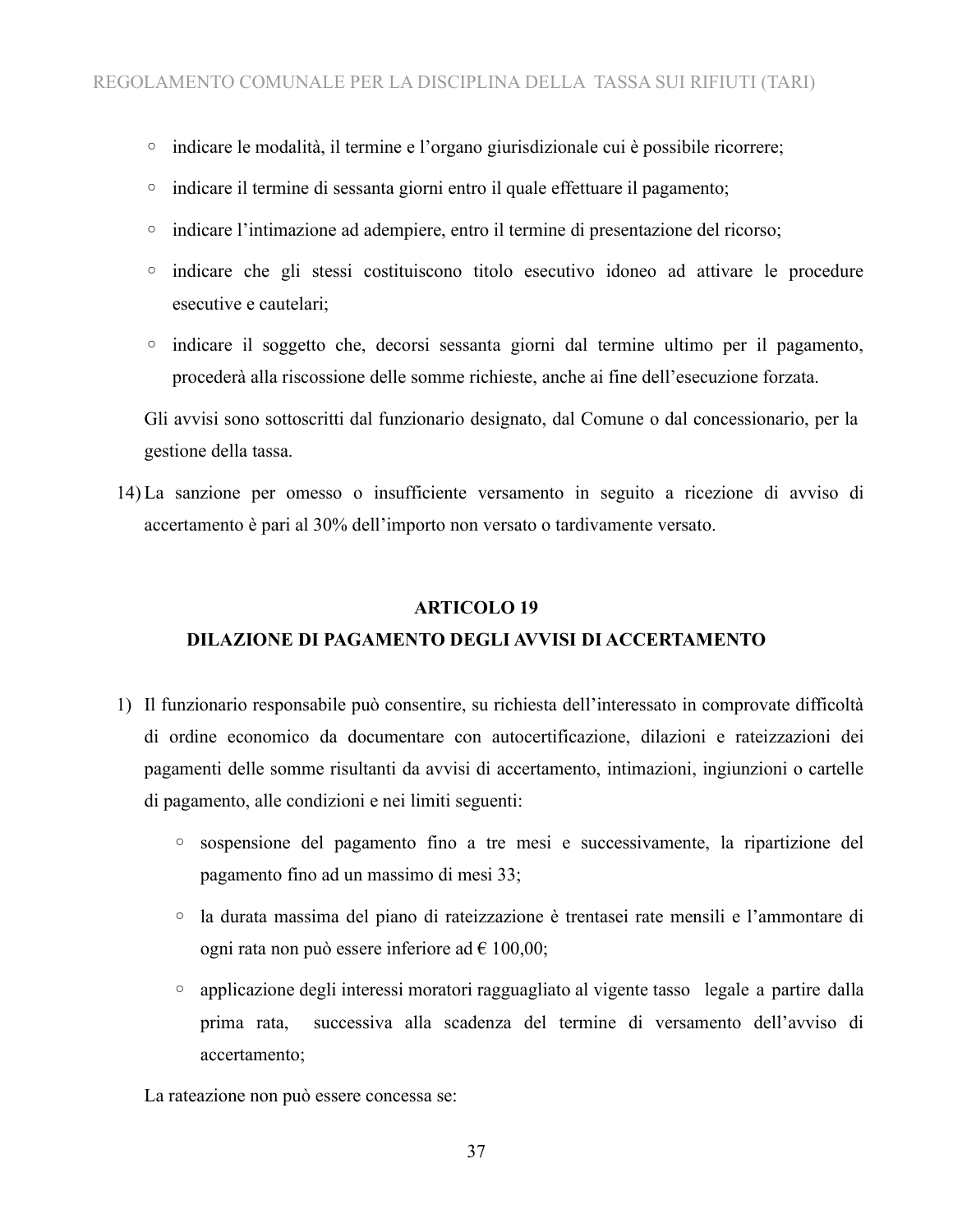- sono già iniziate le procedure esecutive coincidenti con il pignoramento mobiliare od immobiliare ovvero con il fermo amministrativo;
- il contribuente risulta moroso relativamente a precedenti rateazioni o dilazioni;
- il debito da rateizzare è inferiore ad € 100,00;
- 2) E' in ogni caso esclusa la possibilità di concedere ulteriori rateazioni o dilazioni nel pagamento di singole rate o di importi già dilazionati. Nessuna rateizzazione può essere concessa senza l'applicazione degli interessi.
- 3) In caso di mancato pagamento di due rate, anche non consecutive, nei termini indicati senza che sia stata fornita adeguata motivazione, il debitore decade automaticamente dal beneficio della rateizzazione ed al Comune è attribuita la facoltà di esigere il versamento immediato, in un'unica soluzione, dell'intero importo non ancora pagato, secondo le modalità previste dalla normativa vigente.

### **ARTICOLO 20 RAVVEDIMENTO OPEROSO**

1) In attuazione dell'articolo 50, comma 1, della legge n. 449 del 1997, dell'articolo 1, comma 700 della legge n. 147 del 2013 e dell'articolo 13 del decreto legislativo n. 472 del 1997, fermo restando l'applicazione di regimi più favorevoli previsti dalla legge, sempreché la violazione non sia stata già constatata e comunque non siano iniziati accessi, ispezioni, verifiche o altre attività amministrative di accertamento delle quali l'autore o i soggetti solidalmente obbligati, abbiano avuto formale conoscenza, il contribuente può avvalersi dell'istituto del ravvedimento operoso, previa presentazione di apposita comunicazione redatta su modello predisposto dal Comune.

## **ARTICOLO 20-bis RISCOSSIONE COATTIVA**

1) La riscossione coattiva è effettuata mediante ruolo coattivo di cui al DPR 602/73 o ingiunzione fiscale di cui al RD n. 639/1910 per gli avvisi di accertamento emessi fino al 31 dicembre 2019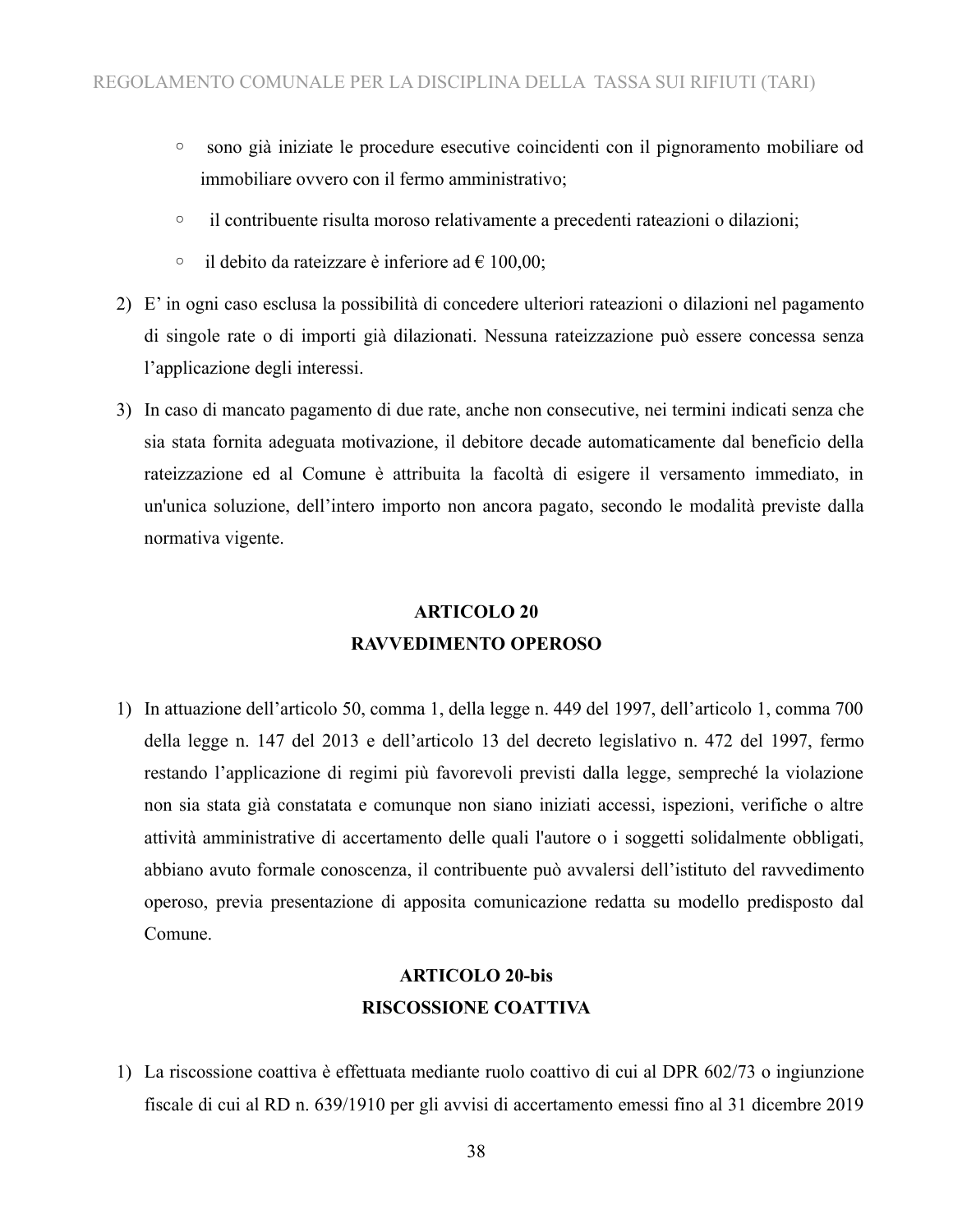e mediante avvisi di accertamento esecutivi emessi dal 1 gennaio 2020, ai sensi dell'art.1, comma 792 e seguenti della L. 160 del 27.12.2019 e successive modificazioni ed integrazioni.

## **ARTICOLO 20-ter CONTENZIOSO**

- 1) In materia di contenzioso si applicano le disposizioni di cui al Decreto Legislativo 31 dicembre 1992, n. 546, e successive modificazioni.
- 2) Sono altresì applicati, secondo le modalità previste dallo specifico Regolamento comunale, l'accertamento con adesione sulla base dei principi e dei criteri del Decreto Legislativo 19 giugno 1997, n. 218, e gli ulteriori istituti deflattivi del contenzioso eventualmente previsti dalle norme.

#### **ARTICOLO 21**

### **ENTRATA IN VIGORE DEL REGOLAMENTO E NORME TRANSITORIE**

- 1) Le disposizioni del presente Regolamento entrano in vigore dal 1° gennaio 2021.
- 2) Il presente regolamento si adegua automaticamente alle modificazioni della normativa nazionale e comunitaria, in particolare in materia di rifiuti e tributaria.
- 3) I richiami e le citazioni di norme contenute nel presente regolamento si devono intendere fatti al testo vigente delle norme stesse.
- 4) Le dichiarazioni già presentate o gli accertamenti già notificati ai fini delle previgenti forme di prelievo sui rifiuti conservano validità anche ai fini dell'entrata disciplinata dal presente regolamento, sempre che non siano intervenute modifiche rilevanti ai fini della determinazione di quanto dovuto.
- 5) Per quanto non previsto dal presente Regolamento, e/o divenuto successivamente incompatibile, si applicano le disposizioni di legge e regolamentari vigenti.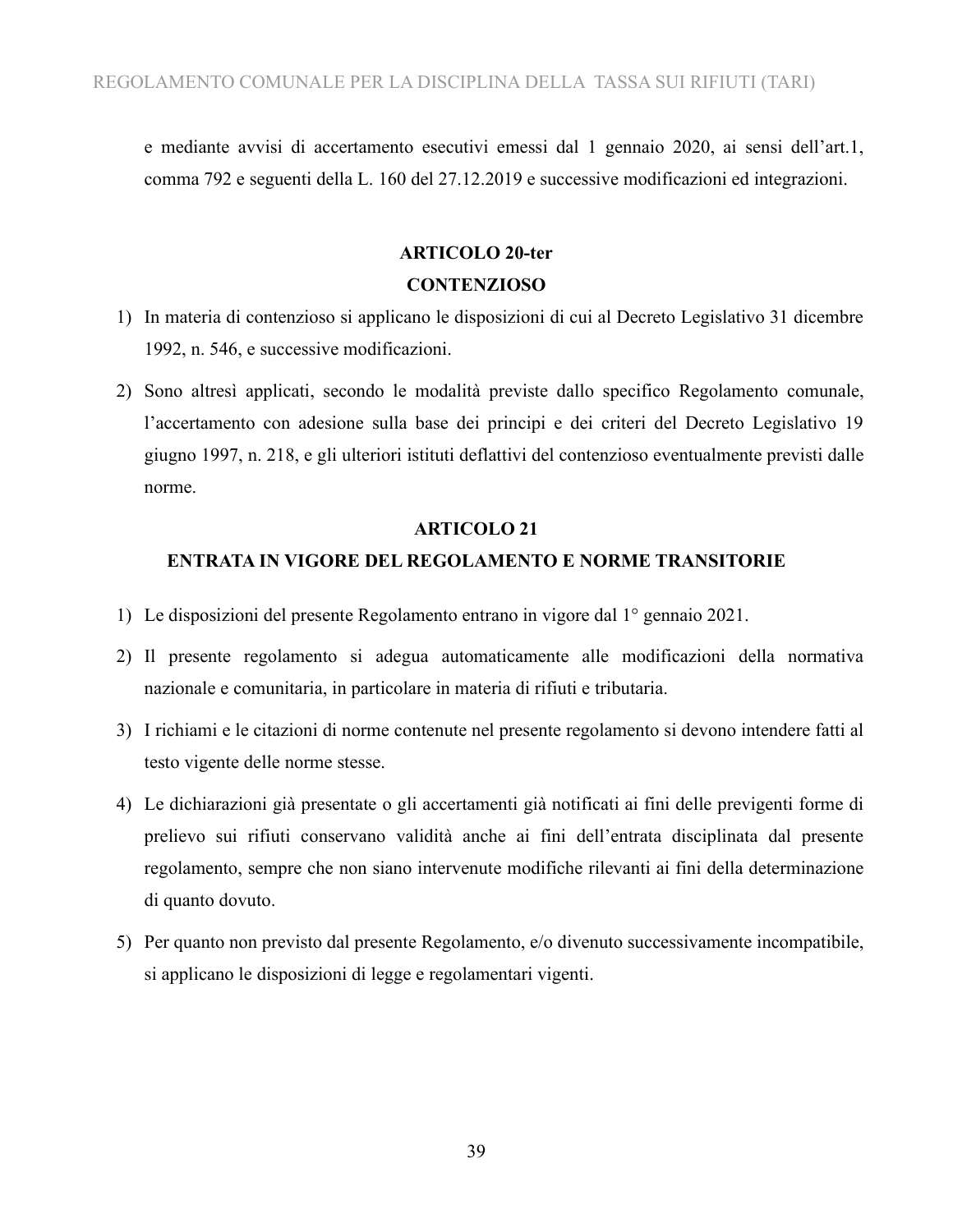### All.1) TABELLA CODICI ATECO

| ATECO 2002 ATECO |          | <b>DESCRIZIONE ATECO 2007</b>                                                                     | cat             | cat             |
|------------------|----------|---------------------------------------------------------------------------------------------------|-----------------|-----------------|
| (p=parte)        | 2007     |                                                                                                   | >5000           | $5000$          |
| 20.10.0          | 16.10.0  | Taglio e piallatura del legno                                                                     | 18              | 12              |
| 20.30.1          | 16.23.1  | Fabbricazione di porte e finestre in legno (escluse porte blindate)                               | 18              | 12              |
| 20.30.2p         | 16.22.0  | Fabbricazione di pavimenti in parquet assemblato                                                  | 18              | 12              |
| 20.30.2p         | 16.23.2  | Fabbricazione di altri elementi in legno e di falegnameria per<br>'edilizia                       | 18              | 12              |
| 20.40.0p         | 16.24.0  | Fabbricazione di imballaggi in legno                                                              | 18              | 12              |
| 20.40.0p         | 33.19.0  | Riparazione di altre apparecchiature                                                              | 18              | 12              |
| 20.51.1p         | 16.29.1  | Fabbricazione di prodotti vari in legno (esclusi i mobili)                                        | 18              | 12              |
| 20.51.1p         | 32.99.4  | Fabbricazione di casse funebri                                                                    | 18              | 12              |
| 20.51.1p         | 33.19.0  | Riparazione di altre apparecchiature                                                              | 18              | 12              |
| 22.11.0p         | 58.11.0  | Edizione di libri                                                                                 | $20 - 21$       | $14 - 15$       |
| 22.11.0p         | 58.12.0  | Pubblicazione di elenchi e mailing list                                                           | $20 - 21$       | $14 - 15$       |
| 22.11.0p         | 59.20.2  | Edizione di musica stampata                                                                       | $20 - 21$       | $14 - 15$       |
| 22.12.0          | 58.13.0  | Edizione di quotidiani                                                                            | $20 - 21$       | $14 - 15$       |
| 22.13.0          | 58.14.0  | Edizione di riviste e periodici                                                                   | $20 - 21$       | $14 - 15$       |
| 22.21.0          | 18.11.0  | Stampa di giornali                                                                                | $20 - 21$       | $14 - 15$       |
| 22.22.0p         | 17.23.0  | Fabbricazione di prodotti cartotecnici                                                            | $20 - 21$       | $14 - 15$       |
| 22.22.0p         | 18.12.0  | Altra stampa                                                                                      | $20 - 21$       | $14 - 15$       |
| 22.24.0          | 18.13.0  | Lavorazioni preliminari alla stampa e ai media                                                    | $20 - 21$       | $14 - 15$       |
| 22.25.0p         | 18.13.0  | Lavorazioni preliminari alla stampa e ai media                                                    | $20 - 21$       | $14 - 15$       |
| 22.25.0p         | 18.14.0  | Legatoria e servizi connessi                                                                      | $20 - 21$       | $14 - 15$       |
| 24.16.0          | 20.16.0  | Fabbricazione di materie plastiche in forme primarie                                              | $20 - 21$       | $14 - 15$       |
| 24.17.0          | 20.17.0  | Fabbricazione di gomma sintetica in forme primarie                                                | $20 - 21$       | $14 - 15$       |
| 24.30.0          | 20.30.0  | Fabbricazione di pitture, vernici e smalti, inchiostri da stampa e<br>adesivi sintetici (mastici) | $20 - 21$       | $14 - 15$       |
| 24.64.0          | 20.59.1  | Fabbricazione di prodotti chimici per uso fotografico                                             | $20 - 21$       | $14 - 15$       |
| 25.21.0          | 22.21.0  | Fabbricazione di lastre, fogli, tubi e profilati in materie plastiche                             | $20 - 21$       | $14 - 15$       |
| 25.22.0          | 22.22.0  | Fabbricazione di imballaggi in materie plastiche                                                  | $20 - 21$       | $14 - 15$       |
| 25.23.0          | 22.23.0  | Fabbricazione di articoli in plastica per l'edilizia                                              | $20 - 21$       | $14 - 15$       |
| 25.24.0p         | 22.29.0  | Fabbricazione di altri articoli in materie plastiche                                              | $20 - 21$       | $14 - 15$       |
| 25.24.0p         | 27.33.0  | Fabbricazione di attrezzature per cablaggio                                                       | $20 - 21$       | $14 - 15$       |
| 25.24.0p         | 32.29.01 | Fabbricazione di attrezzature ed articoli di vestiario protettivi di<br>sicurezza                 | $20 - 21$       | $14 - 15$       |
| 25.24.0p         | 33,19,0  | Riparazione di altre apparecchiature                                                              | $20 - 21$       | $14 - 15$       |
| 26.11.0          | 23.11.0  | Fabbricazione di vetro piano                                                                      | 20              | 14              |
| 26.12.0          | 23.12.0  | Lavorazione e trasformazione del vetro piano                                                      | $\overline{20}$ | $\overline{14}$ |
| 26.13.0          | 23.13.0  | Fabbricazione di vetro cavo                                                                       | 21              | 15              |
| 26.14.0          | 23.14.0  | Fabbricazione di fibre di vetro                                                                   | 20              | 14              |
| 26.15.1p         | 23.19.1  | Fabbricazione di vetrerie per laboratori, per uso igienico, per<br>farmacia                       | 20              | 14              |
| 26.15.1p         | 33.19.0  | Riparazione di altre apparecchiature                                                              | 20              | 14              |
| 26.15.2          | 23.19.2  | Lavorazione di vetro a mano e a soffio artistico                                                  | 21              | 15              |
| 26.15.3p         | 23.19.2  | Lavorazione di vetro a mano e a soffio artistico                                                  | 21              | 15              |
| 26.15.3p         | 23.19.9  | Fabbricazione di altri prodotti in vetro (inclusa la vetreria tecnica)                            | 21              | 15              |
| 26.15.3p         | 33.19.0  | Riparazione di altre apparecchiature                                                              | 21              | 15              |
| 26.21.0          | 23.41.0  | Fabbricazione di prodotti in ceramica per usi domestici e<br>ornamentali                          | $20 - 21$       | $14 - 15$       |
| 26.22.0          | 23.42.0  | Fabbricazione di articoli sanitari in ceramica                                                    | $20 - 21$       | $14 - 15$       |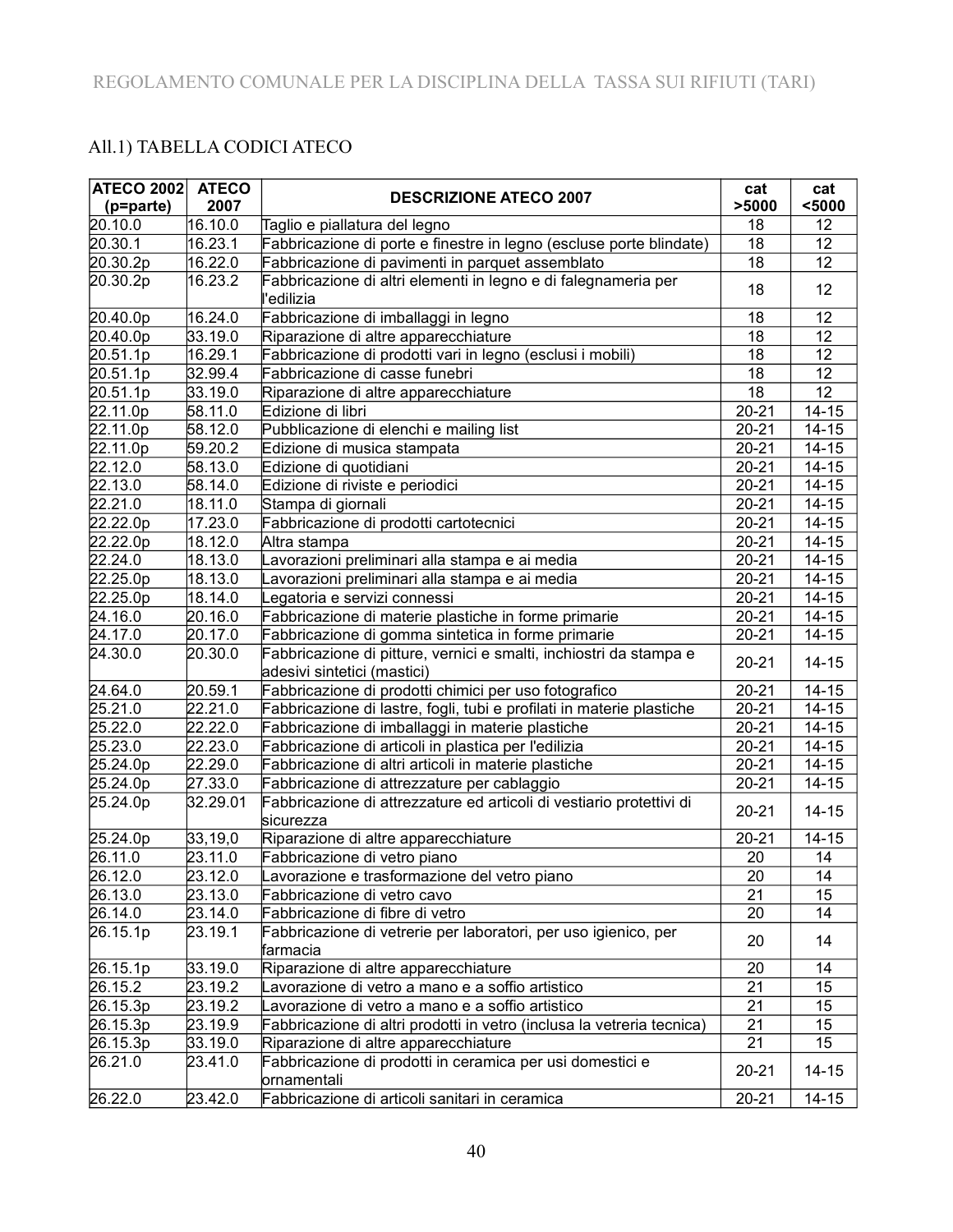| <b>ATECO 2002</b> | <b>ATECO</b> |                                                                                                                                      | cat                  | cat       |
|-------------------|--------------|--------------------------------------------------------------------------------------------------------------------------------------|----------------------|-----------|
| (p=parte)         | 2007         | <b>DESCRIZIONE ATECO 2007</b>                                                                                                        | >5000                | $5000$    |
| 26.23.0           | 23.43.0      | Fabbricazione di isolatori e di pezzi isolanti in ceramica                                                                           | $20 - 21$            | $14 - 15$ |
| 26.24.0           | 23.44.0      | Fabbricazione di altri prodotti in ceramica per uso tecnico e<br>industriale                                                         | $20 - 21$            | $14 - 15$ |
| 26.25.0           | 23.49.0      | Fabbricazione di altri prodotti in ceramica                                                                                          | $20 - 21$            | $14 - 15$ |
| 26.26.0           | 23.20.0      | Fabbricazione di prodotti refrattari                                                                                                 | $20 - 21$            | $14 - 15$ |
| 26.30.0           | 23.31.0      | Fabbricazione di piastrelle in ceramica per pavimenti e rivestimenti                                                                 | $20 - 21$            | $14 - 15$ |
| 26.70.1           | 23.70.1      | Segagione e lavorazione delle pietre e del marmo                                                                                     | 20                   | 14        |
| 26.70.2           | 23.70.2      | Lavorazione artistica del marmo e di altre pietre affini, lavori in<br>mosaico                                                       | 21                   | 15        |
| 27.10.0           | 24.10.0      | Siderurgia - Fabbricazione di ferro, acciaio e ferroleghe                                                                            | $20 - 21$            | $14 - 15$ |
| 27.21.0p          | 24.51.0      | Fusione di ghisa e produzione di tubi e raccordi in ghisa                                                                            | $20 - 21$            | $14 - 15$ |
| 27.21.0p          | 24.52.0      | Fusione di acciaio                                                                                                                   | $20 - 22$            | 14-16     |
| 27.22.1           | 24.20.1      | Fabbricazione di tubi e condotti senza saldatura                                                                                     | $20 - 21$            | $14 - 15$ |
| 27.22.2           | 24.20.2      | Fabbricazione di tubi e condotti saldati e simili                                                                                    | $20 - 21$            | $14 - 15$ |
| 27.32.0           | 24.32.0      | Laminazione a freddo di nastri                                                                                                       | $20 - 21$            | $14 - 15$ |
| 27.33.0           | 24.33.0      | Profilatura mediante formatura o piegatura a freddo; fabbricazione<br>di pannelli stratificati in acciaio                            | $20 - 21$            | $14 - 15$ |
| 27.34.0           | 24.34.0      | Trafilatura a freddo                                                                                                                 | $20 - 21$            | $14 - 15$ |
| 27.52.0           | 24.52.0      | Fusione di acciaio                                                                                                                   | $20 - 21$            | $14 - 15$ |
| 27.53.0           | 24.53.0      | Fusione di metalli leggeri                                                                                                           | $\overline{2}0 - 21$ | $14 - 15$ |
| 27.54.0           | 24.54.0      | Fusione di altri metalli non ferrosi                                                                                                 | $20 - 21$            | $14 - 15$ |
| 28.11.0p          | 24.33.0      | Profilatura mediante formatura o piegatura a freddo; fabbricazione<br>di pannelli stratificati in acciaio                            | $20 - 21$            | $14 - 15$ |
| 28.11.0p          | 25.11.0      | Fabbricazione di strutture metalliche e parti assemblate di<br>strutture                                                             | $20 - 21$            | $14 - 15$ |
| 28.11.0p          | 33.11.0      | Riparazione e manutenzione di prodotti in metallo                                                                                    | $20 - 21$            | $14 - 15$ |
| 28.12.1           | 25.12.1      | Fabbricazione di porte, finestre e loro telai, imposte e cancelli<br>metallici                                                       | $20 - 21$            | $14 - 15$ |
| 28.12.2           | 25.12.2      | Fabbricazione di strutture metalliche per tende da sole, tende alla<br>veneziana e simili                                            | $20 - 21$            | $14 - 15$ |
| 28.21.0p          | 25.29.0      | Fabbricazione di cisterne, serbatoi e contenitori in metallo per<br>impieghi di stoccaggio o di produzione                           | $20 - 21$            | $14 - 15$ |
| 28.21.0p          | 25.91.0      | Fabbricazione di bidoni in acciaio e contenitori analoghi per il<br>trasporto e l'imballaggio                                        | $20 - 21$            | $14 - 15$ |
| 28.21.0p          | 33.11.0      | Riparazione e manutenzione di prodotti in metallo                                                                                    | $20 - 21$            | $14 - 15$ |
| 28.21.0p          | 33.20.0      | Installazione di macchine ed apparecchiature industriali                                                                             | $20 - 21$            | $14 - 15$ |
| 28.22.0p          | 25.21.0      | Fabbricazione di radiatori e contenitori in metallo per caldaie per il<br>riscaldamento centrale                                     | $20 - 21$            | $14 - 15$ |
| 28.22.0p          | 28.21.2      | Fabbricazione di sistemi di riscaldamento                                                                                            | $20 - 21$            | $14 - 15$ |
| 28.22.0p          | 33.11.0      | Riparazione e manutenzione di prodotti in metallo                                                                                    | $20 - 21$            | $14 - 15$ |
| 28.30.0p          | 25.30.0      | Fabbricazione di generatori di vapore (esclusi i contenitori in<br>metallo per caldaie per il riscaldamento centrale ad acqua calda) | $20 - 21$            | $14 - 15$ |
| 28.30.0p          | 33.11.0      | Riparazione e manutenzione di prodotti in metallo                                                                                    | $20 - 21$            | $14 - 15$ |
| 28.30.0p          | 33.20.0      | Installazione di macchine ed apparecchiature industriali                                                                             | $20 - 21$            | $14 - 15$ |
| 28.40.1           | 25.50.0      | Fucinatura, imbutitura, stampaggio e profilatura dei metalli;<br>metallurgia delle polveri                                           | $20 - 21$            | $14 - 15$ |
| 28.40.2           | 25.50.0      | Fucinatura, imbutitura, stampaggio e profilatura dei metalli;<br>metallurgia delle polveri                                           | $20 - 21$            | $14 - 15$ |
| 28.40.3           | 25.50.0      | Fucinatura, imbutitura, stampaggio e profilatura dei metalli;<br>metallurgia delle polveri                                           | $20 - 21$            | $14 - 15$ |
| 28.40.4           | 25.50.0      | Fucinatura, imbutitura, stampaggio e profilatura dei metalli;                                                                        | $20 - 21$            | $14 - 15$ |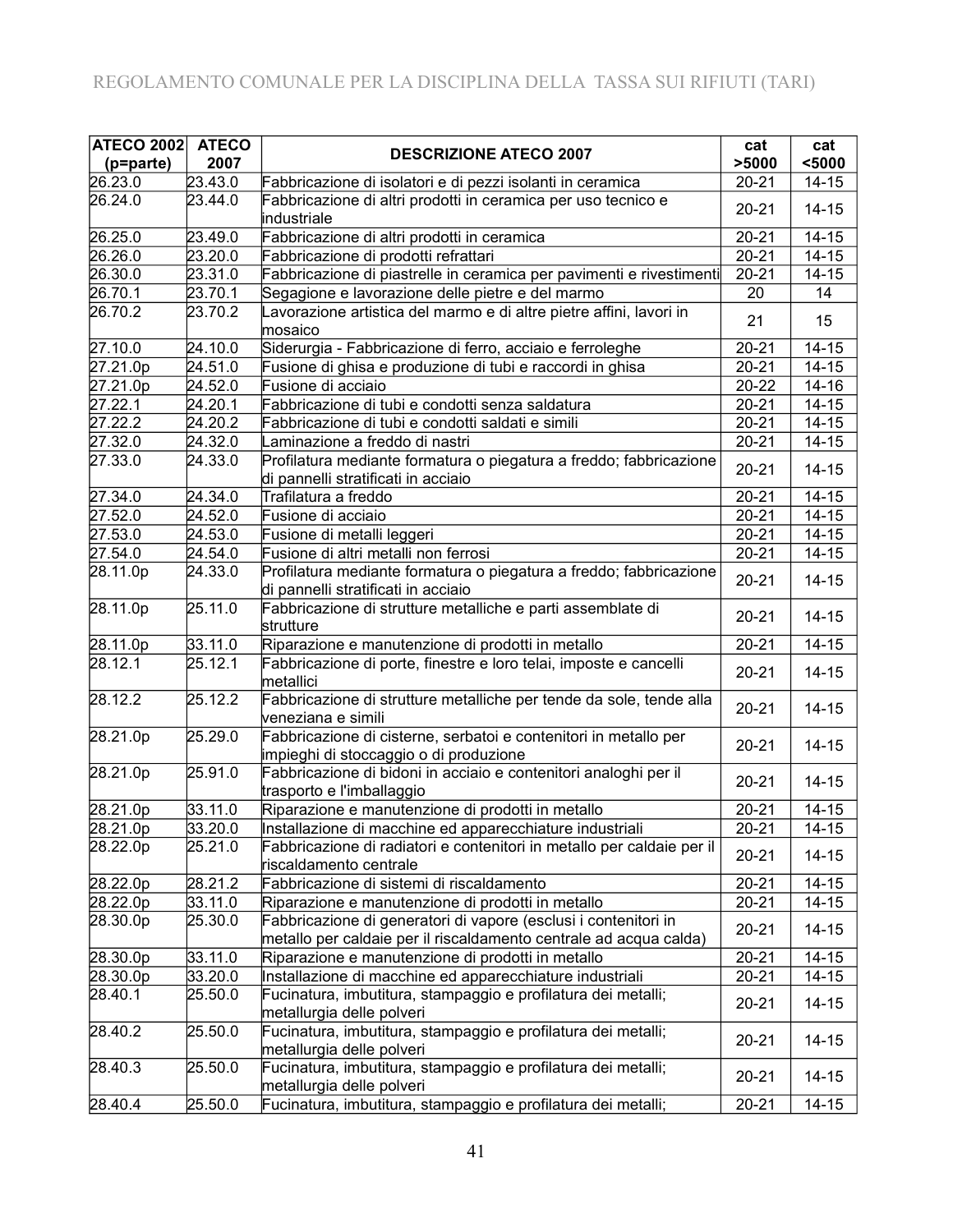| <b>ATECO 2002</b> | <b>ATECO</b> | <b>DESCRIZIONE ATECO 2007</b>                                                                                                                                            | cat       | cat       |
|-------------------|--------------|--------------------------------------------------------------------------------------------------------------------------------------------------------------------------|-----------|-----------|
| (p=parte)         | 2007         |                                                                                                                                                                          | >5000     | $5000$    |
|                   |              | metallurgia delle polveri                                                                                                                                                |           |           |
| 28.51.0           | 25.61.0      | Trattamento e rivestimento dei metalli                                                                                                                                   | $20 - 21$ | $14 - 15$ |
| 28.52.0p          | 25.62.0      | avori di meccanica generale                                                                                                                                              | $20 - 21$ | $14 - 15$ |
| 28.52.0p          | 33.12.1      | Riparazione e manutenzione di macchine di impiego generale                                                                                                               | $20 - 21$ | $14 - 15$ |
| 28.61.0p          | 25.71.0      | Fabbricazione di articoli di coltelleria, posateria ed armi bianche                                                                                                      | 20-21     | $14 - 15$ |
| 28.61.0p          | 33.11.0      | Riparazione e manutenzione di prodotti in metallo                                                                                                                        |           |           |
| 28.62.0p          | 25.73.1      | Fabbricazione di utensileria ad azionamento manuale; parti                                                                                                               | $20 - 21$ | $14 - 15$ |
|                   |              | intercambiabili per macchine utensili                                                                                                                                    |           |           |
| 28.62.0p          | 33.11.0      | Riparazione e manutenzione di prodotti in metallo                                                                                                                        | $20 - 21$ | $14 - 15$ |
| 28.62.0p          | 33.12.9      | Riparazione e manutenzione di altre macchine per impieghi<br>speciali (incluse le macchine utensili)                                                                     | $20 - 21$ | $14 - 15$ |
| 28.63.0p          | 25.72.0      | Fabbricazione di serrature e cerniere e ferramenta simili                                                                                                                | $20 - 21$ | $14 - 15$ |
| 28.63.0p          | 33.11.0      | Riparazione e manutenzione di prodotti in metallo                                                                                                                        | $20 - 21$ | $14 - 15$ |
| 28.71.0p          | 25.91.0      | Fabbricazione di bidoni in acciaio e contenitori analoghi per il<br>trasporto e l'imballaggio                                                                            | $20 - 21$ | $14 - 15$ |
| 28.71.0p          | 33.11.0      | Riparazione e manutenzione di prodotti in metallo                                                                                                                        | $20 - 21$ | $14 - 15$ |
| 28.72.0           | 25.92.0      | Fabbricazione di imballaggi leggeri in metallo                                                                                                                           | $20 - 21$ | $14 - 15$ |
| 28.73.0           | 25.93.1      | Fabbricazione di apparecchiature di irradiazione per alimenti e<br>latte                                                                                                 | $20 - 21$ | $14 - 15$ |
| 28.74.1           | 25.94.0      | Fabbricazione di articoli di bulloneria                                                                                                                                  | $20 - 21$ | $14 - 15$ |
| 28.74.2           | 25.93.2      | Fabbricazione di molle                                                                                                                                                   | $20 - 21$ | $14 - 15$ |
| 28.74.3           | 25.93.3      | Fabbricazione di catene fucinate senza saldatura e stampate                                                                                                              | $20 - 21$ | $14 - 15$ |
| 28.75.1           | 25.99.1      | Fabbricazione di stoviglie, pentolame, vasellame, attrezzi da<br>cucina e accessori casalinghi non elettrici, articoli metallici per<br>l'arredamento di stanze da bagno | $20 - 21$ | $14 - 15$ |
| 28.75.2p          | 25.99.2      | Fabbricazione di casseforti, forzieri e porte metalliche blindate                                                                                                        | $20 - 21$ | $14 - 15$ |
| 28.75.2p          | 33.11.0      | Riparazione e manutenzione di prodotti in metallo                                                                                                                        | $20 - 21$ | $14 - 15$ |
| 28.75.2p          | 43.32.0      | Posa in opera di infissi, arredi, controsoffitti, pareti mobili e simili                                                                                                 | $20 - 21$ | $14 - 15$ |
| 28.75.3p          | 25.99.9      | Fabbricazione di altri articoli metallici e minuteria metallica                                                                                                          | $20 - 21$ | $14 - 15$ |
| 28.75.3p          | 32.99.1      | Fabbricazione di attrezzature ed articoli di vestiario protettivi di<br>sicurezza                                                                                        | $20 - 21$ | $14 - 15$ |
| 28.75.4p          | 25.71.0      | Fabbricazione di articoli di coltelleria, posateria ed armi bianche                                                                                                      | $20 - 21$ | $14 - 15$ |
| 28.75.4p          | 33.11.0      | Riparazione e manutenzione di prodotti in metallo                                                                                                                        | $20 - 21$ | $14 - 15$ |
| 28.75.5p          | 01.62.0      | Attività di supporto alla produzione animale (esclusi i servizi<br>veterinari)                                                                                           | $20 - 21$ | $14 - 15$ |
| 28.75.5p          | 25.99.3      | Fabbricazione di oggetti in ferro, in rame ed altri metalli                                                                                                              | $20 - 21$ | $14 - 15$ |
| 29.11.1p          | 28.11.1      | Fabbricazione di motori a combustione interna (incluse parti e<br>accessori ed esclusi i motori destinati ai mezzi di trasporto su<br>strada e ad aeromobili)            | $20 - 21$ | $14 - 15$ |
| 29.11.1p          | 33.12.1      | Riparazione e manutenzione di macchine di impiego generale                                                                                                               | $20 - 21$ | $14 - 15$ |
| 29.11.1p          | 33.20.0      | Installazione di macchine ed apparecchiature industriali                                                                                                                 | $20 - 21$ | $14 - 15$ |
| 29.11.2p          | 28.11.2      | Fabbricazione di turbine e turboalternatori (incluse parti e<br>accessori)                                                                                               | $20 - 21$ | $14 - 15$ |
| 29.11.2p          | 33.12.1      | Riparazione e manutenzione di macchine di impiego generale                                                                                                               | 20-21     | $14 - 15$ |
| 29.11.2p          | 33.20.0      | Installazione di macchine ed apparecchiature industriali                                                                                                                 | $20 - 21$ | $14 - 15$ |
| 29.12.0p          | 28.12.0      | Fabbricazione di apparecchiature fluidodinamiche                                                                                                                         | $20 - 21$ | $14 - 15$ |
| 29.12.0p          | 28.13.0      | Fabbricazione di altre pompe e compressori                                                                                                                               | 20-21     | $14 - 15$ |
| 29.12.0p          | 33.12.1      | Riparazione e manutenzione di macchine di impiego generale                                                                                                               | 20-21     | $14 - 15$ |
| 29.12.0p          | 33.20.0      | Installazione di macchine ed apparecchiature industriali                                                                                                                 | $20 - 21$ | $14 - 15$ |
| 29.13.0p          | 28.12.0      | Fabbricazione di apparecchiature fluidodinamiche                                                                                                                         | $20 - 21$ | 14-15     |
| 29.13.0p          | 28.14.0      | Fabbricazione di altri rubinetti e valvole                                                                                                                               | $20 - 21$ | $14 - 15$ |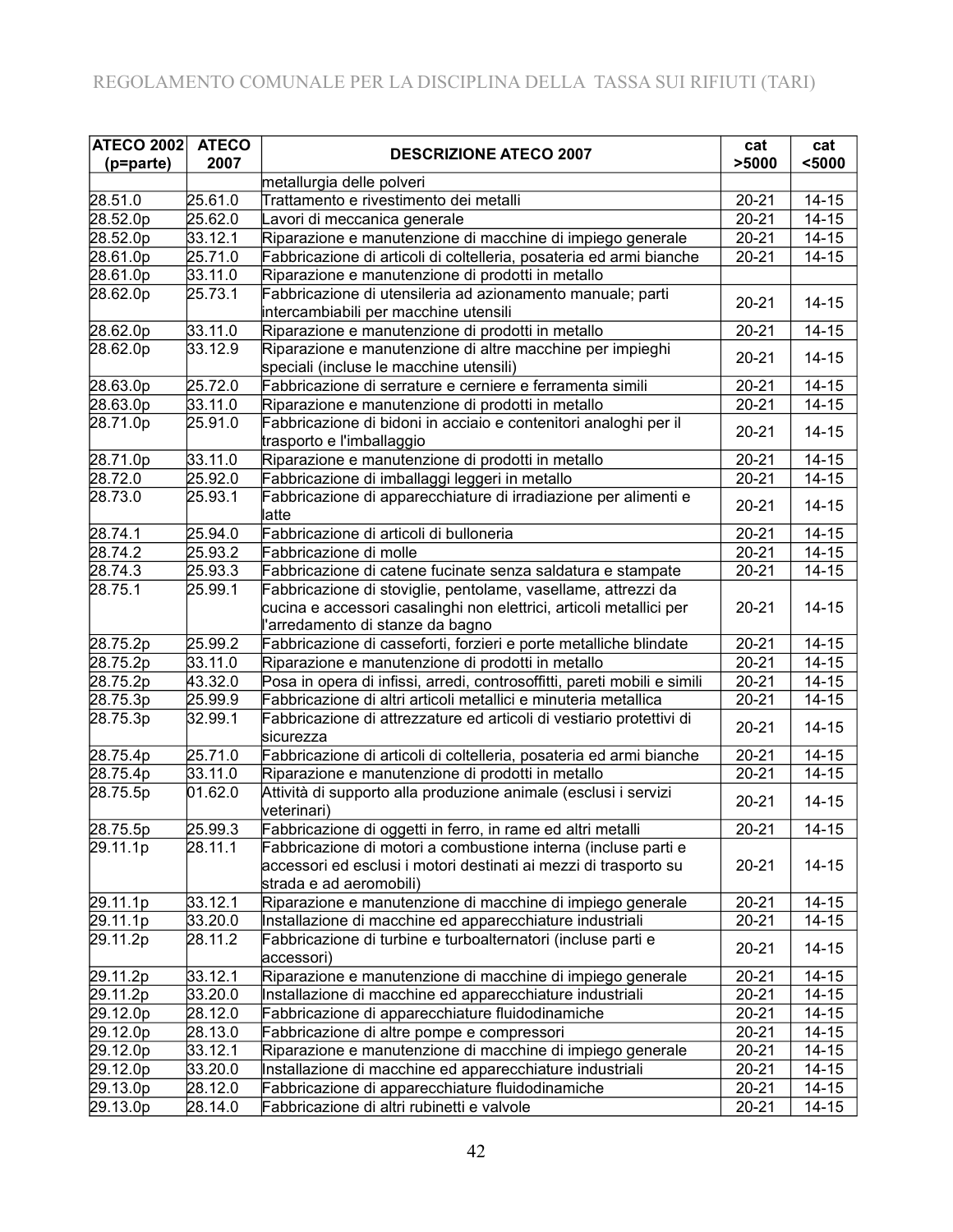| <b>ATECO 2002</b> | <b>ATECO</b> | <b>DESCRIZIONE ATECO 2007</b>                                                                                                                                                                    | cat                  | cat       |
|-------------------|--------------|--------------------------------------------------------------------------------------------------------------------------------------------------------------------------------------------------|----------------------|-----------|
| (p=parte)         | 2007         |                                                                                                                                                                                                  | >5000                | $5000$    |
| 29.13.0p          | 33.12.1      | Riparazione e manutenzione di macchine di impiego generale                                                                                                                                       | $20 - 21$            | $14 - 15$ |
| 29.13.0p          | 33.20.0      | Installazione di macchine ed apparecchiature industriali                                                                                                                                         | $20 - 21$            | $14 - 15$ |
| 29.14.1p          | 28.15.1      | Fabbricazione di organi di trasmissione (esclusi quelli idraulici e<br>quelli per autoveicoli, aeromobili e motocicli)                                                                           | $20 - 21$            | $14 - 15$ |
| 29.14.1p          | 33.12.1      | Riparazione e manutenzione di macchine di impiego generale                                                                                                                                       | $\overline{2}0 - 21$ | $14 - 15$ |
| 29.14.2           | 28.15.2      | Fabbricazione di cuscinetti a sfere                                                                                                                                                              | $20 - 21$            | $14 - 15$ |
| 29.21.1p          | 28.21.1      | Fabbricazione di forni, fornaci e bruciatori                                                                                                                                                     | $20 - 21$            | $14 - 15$ |
| 29.21.1p          | 33.20.0      | Installazione di macchine ed apparecchiature industriali                                                                                                                                         | $20 - 21$            | $14 - 15$ |
| 29.22.1p          | 28.22.0      | Fabbricazione di macchine e apparecchi di sollevamento e                                                                                                                                         | $20 - 21$            | $14 - 15$ |
|                   |              | movimentazione                                                                                                                                                                                   |                      |           |
| 29.22.1p          | 33.20.0      | Installazione di macchine ed apparecchiature industriali                                                                                                                                         | $20 - 21$            | $14 - 15$ |
| 29.23.1p          | 28.25.0      | Fabbricazione di attrezzature di uso non domestico per la<br>refrigerazione e la ventilazione; fabbricazione di condizionatori<br>domestici fissi                                                | $20 - 21$            | $14 - 15$ |
| 29.23.1p          | 33.20.0      | Fabbricazione di strumenti musicali (incluse parti e accessori)                                                                                                                                  | $20 - 21$            | $14 - 15$ |
| 29.24.1           | 28.29.9      | Fabbricazione di macchine di impiego generale ed altro materiale                                                                                                                                 |                      |           |
|                   |              | meccanico nca                                                                                                                                                                                    | $20 - 21$            | $14 - 15$ |
| 29.24.2p          | 28.29.1      | Fabbricazione di bilance e di macchine automatiche per la vendita<br>e la distribuzione (incluse parti staccate e accessori)                                                                     | $20 - 21$            | $14 - 15$ |
| 29.24.2p          | 33.20.0      | Installazione di macchine ed apparecchiature industriali                                                                                                                                         | $20 - 21$            | $14 - 15$ |
| 29.24.3p          | 28.25.0      | Fabbricazione di attrezzature di uso non domestico per la<br>refrigerazione e la ventilazione; fabbricazione di condizionatori<br>domestici fissi                                                | $20 - 21$            | $14 - 15$ |
| 29.24.3p          | 28.29.9      | Fabbricazione di macchine di impiego generale ed altro materiale<br>meccanico nca                                                                                                                | $20 - 21$            | $14 - 15$ |
| 29.24.3p          | 32.50.1      | Fabbricazione di mobili per uso medico, apparecchi medicali, di<br>materiale medico-chirurgico e veterinario, di apparecchi e<br>strumenti per odontoiatria (incluse parti staccate e accessori) | $20 - 21$            | $14 - 15$ |
| 29.24.3p          | 33.20.0      | Installazione di macchine ed apparecchiature industriali                                                                                                                                         | $20 - 21$            | $14 - 15$ |
| 29.24.4p          | 28.29.2      | Fabbricazione di macchine e apparecchi per le industrie chimiche,<br>petrolchimiche e petrolifere (incluse parti e accessori)                                                                    | $20 - 21$            | $14 - 15$ |
| 29.24.4p          | 33.20.0      | Installazione di macchine ed apparecchiature industriali                                                                                                                                         | $20 - 21$            | $14 - 15$ |
| 29.24.5p          | 28.29.3      | Fabbricazione di macchine automatiche per la dosatura, la<br>confezione e per l'imballaggio (incluse parti e accessori)                                                                          | $20 - 21$            | $14 - 15$ |
| 29.24.5p          | 33.20.0      | Installazione di macchine ed apparecchiature industriali                                                                                                                                         | $20 - 21$            | $14 - 15$ |
| 29.31.1           | 28.30.1      | Fabbricazione di trattori agricoli                                                                                                                                                               | $20 - 21$            | $14 - 15$ |
| 29.31.2           | 33.12.6      | Riparazione e manutenzione di trattori agricoli                                                                                                                                                  | 19                   | 13        |
| 29.32.1p          | 28.30.9      | Fabbricazione di altre macchine per l'agricoltura, la silvicoltura e la<br>zootecnia                                                                                                             | $20 - 21$            | $14 - 15$ |
| 29.32.1p          | 28.93.0      | Fabbricazione di macchine per l'industria alimentare, delle<br>bevande e del tabacco (incluse parti e accessori)                                                                                 | $20 - 21$            | $14 - 15$ |
| 29.32.2p          | 33.12.7      | Riparazione e manutenzione di altre macchine per l'agricoltura, la<br>silvicoltura e la zootecnia                                                                                                | 19                   | 13        |
| 29.32.2p          | 95.22.0      | Riparazione di elettrodomestici e di articoli per la casa e il<br>giardinaggio                                                                                                                   | 19                   | 13        |
| 29.43.0p          | 27.90.0      | Fabbricazione di altre apparecchiature elettriche                                                                                                                                                | $20 - 21$            | $14 - 15$ |
| 29.43.0p          | 28.29.9      | Fabbricazione di macchine di impiego generale ed altro materiale<br>meccanico nca                                                                                                                | $20 - 21$            | $14 - 15$ |
| 29.43.0p          | 28.49.0      | Fabbricazione di altre macchine utensili (incluse parti e accessori)                                                                                                                             | $20 - 21$            | $14 - 15$ |
| 29.43.0p          | 33.12.9      | Riparazione e manutenzione di altre macchine per impieghi<br>speciali (incluse le macchine utensili)                                                                                             | $20 - 21$            | $14 - 15$ |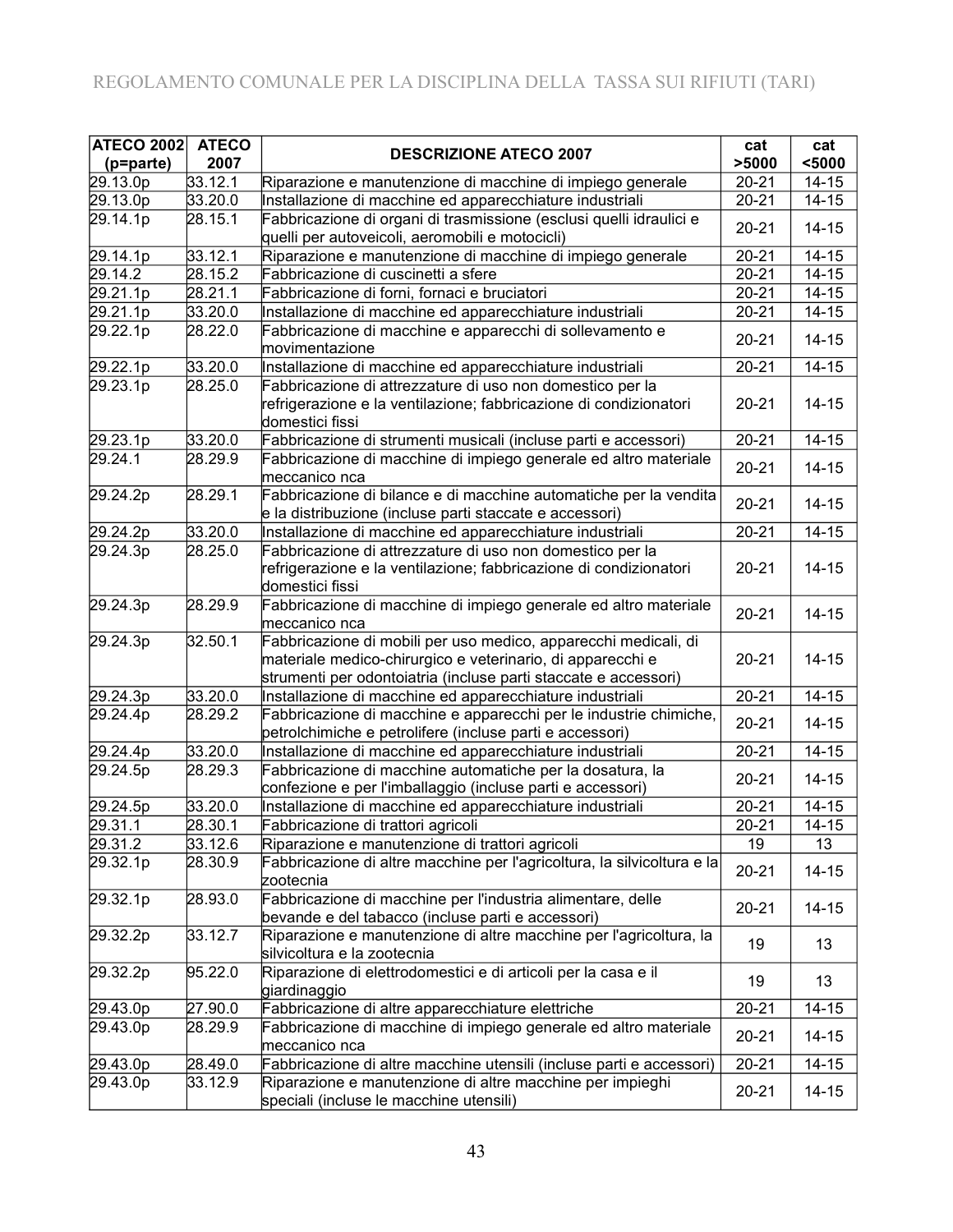| <b>ATECO 2002</b>    | <b>ATECO</b> |                                                                                                                                                                                  | cat       | cat       |
|----------------------|--------------|----------------------------------------------------------------------------------------------------------------------------------------------------------------------------------|-----------|-----------|
| (p=parte)            | 2007         | <b>DESCRIZIONE ATECO 2007</b>                                                                                                                                                    | >5000     | $5000$    |
| 29.43.0p             | 33.20.0      | Installazione di macchine ed apparecchiature industriali                                                                                                                         | $20 - 21$ | $14 - 15$ |
| 29.51.0p             | 28.91.0      | Fabbricazione di macchine per la metallurgia (incluse parti e<br>accessori)                                                                                                      | $20 - 21$ | $14 - 15$ |
| 29.51.0p             | 33.12.9      | Riparazione e manutenzione di altre macchine per impieghi<br>speciali (incluse le macchine utensili)                                                                             | $20 - 21$ | $14 - 15$ |
| 29.51.0p             | 33.20.0      | Installazione di macchine ed apparecchiature industriali                                                                                                                         | $20 - 21$ | $14 - 15$ |
| 29.52.0p             | 28.92.0      | Fabbricazione di macchine da miniera, cava e cantiere (incluse<br>parti e accessori)                                                                                             | $20 - 21$ | $14 - 15$ |
| 29.52.0p             | 33.12.9      | Riparazione e manutenzione di altre macchine per impieghi<br>speciali (incluse le macchine utensili)                                                                             | $20 - 21$ | $14 - 15$ |
| 29.52.0p             | 33.20.0      | Installazione di macchine ed apparecchiature industriali                                                                                                                         | $20 - 21$ | $14 - 15$ |
| 29.53.0p             | 26.60.0      | Fabbricazione di strumenti per irradiazione, apparecchiature<br>elettromedicali ed elettroterapeutiche                                                                           | $20 - 21$ | $14 - 15$ |
| 29.53.0p             | 28.93.0      | Fabbricazione di macchine per l'industria alimentare, delle<br>bevande e del tabacco (incluse parti e accessori)                                                                 | $20 - 21$ | $14 - 15$ |
| 29.53.0p             | 33.12.9      | Riparazione e manutenzione di altre macchine per impieghi<br>speciali (incluse le macchine utensili)                                                                             | $20 - 21$ | $14 - 15$ |
| 29.53.0p             | 33.20.0      | Installazione di macchine ed apparecchiature industriali                                                                                                                         | $20 - 21$ | $14 - 15$ |
| 29.54.1p             | 28.94.1      | Fabbricazione di macchine tessili, di macchine e di impianti per il<br>trattamento ausiliario dei tessili, di macchine per cucire e per<br>maglieria (incluse parti e accessori) | $20 - 21$ | $14 - 15$ |
| 29.54.1p             | 33.12.9      | Riparazione e manutenzione di altre macchine per impieghi<br>speciali (incluse le macchine utensili)                                                                             | $20 - 21$ | $14 - 15$ |
| 29.54.1p             | 33.20.0      | Installazione di macchine ed apparecchiature industriali                                                                                                                         | $20 - 21$ | $14 - 15$ |
| 29.54.2p             | 28.94.2      | Fabbricazione di macchine e apparecchi per l'industria delle pelli,<br>del cuoio e delle calzature (incluse parti e accessori)                                                   | $20 - 21$ | $14 - 15$ |
| 29.54.2p             | 33.12.9      | Riparazione e manutenzione di altre macchine per impieghi<br>speciali (incluse le macchine utensili)                                                                             | $20 - 21$ | $14 - 15$ |
| 29.54.2p             | 33.20.0      | Installazione di macchine ed apparecchiature industriali                                                                                                                         | $20 - 21$ | $14 - 15$ |
| 29.54.3p             | 28.94.3      | Fabbricazione di apparecchiature e di macchine per lavanderie e<br>stirerie (incluse parti e accessori)                                                                          | $20 - 21$ | $14 - 15$ |
| 29.54.3p             | 33.12.9      | Riparazione e manutenzione di altre macchine per impieghi<br>speciali (incluse le macchine utensili)                                                                             | $20 - 21$ | $14 - 15$ |
| 29.54.3p             | 33.20.0      | Installazione di macchine ed apparecchiature industriali                                                                                                                         | $20 - 21$ | $14 - 15$ |
| 29.55.0p             | 28.95.0      | Fabbricazione di macchine per l'industria della carta e del cartone<br>(incluse parti e accessori)                                                                               | $20 - 21$ | $14 - 15$ |
| $29.55.\overline{0}$ | 33.12.9      | Riparazione e manutenzione di altre macchine per impieghi<br>speciali (incluse le macchine utensili)                                                                             | $20 - 21$ | $14 - 15$ |
| 29.55.0p             | 33.20.0      | Installazione di macchine ed apparecchiature industriali                                                                                                                         | $20 - 21$ | $14 - 15$ |
| 29.56.3p             | 25.73.2      | Fabbricazione di stampi, portastampi, sagome, forme per<br>macchine                                                                                                              | $20 - 21$ | $14 - 15$ |
| 29.56.3p             | 33.11.0      | Riparazione e manutenzione di prodotti in metallo                                                                                                                                | $20 - 21$ | $14 - 15$ |
| 29.56.4p             | 28.99.2      | Fabbricazione di robot industriali per usi molteplici (incluse parti e<br>accessori)                                                                                             | $20 - 21$ | $14 - 15$ |
| 29.56.4p             | 33.12.9      | Riparazione e manutenzione di altre macchine per impieghi<br>speciali (incluse le macchine utensili)                                                                             | $20 - 21$ | $14 - 15$ |
| 29.56.4p             | 33.20.0      | Installazione di macchine ed apparecchiature industriali                                                                                                                         | $20 - 21$ | $14 - 15$ |
| 29.71.0p             | 27.51.0      | Fabbricazione di elettrodomestici                                                                                                                                                | $20 - 21$ | $14 - 15$ |
| 29.71.0p             | 28.21.2      | Fabbricazione di sistemi di riscaldamento                                                                                                                                        | $20 - 21$ | $14 - 15$ |
| 29.71.0p             | 28.25.0      | Fabbricazione di attrezzature di uso non domestico per la<br>refrigerazione e la ventilazione; fabbricazione di condizionatori                                                   | $20 - 21$ | $14 - 15$ |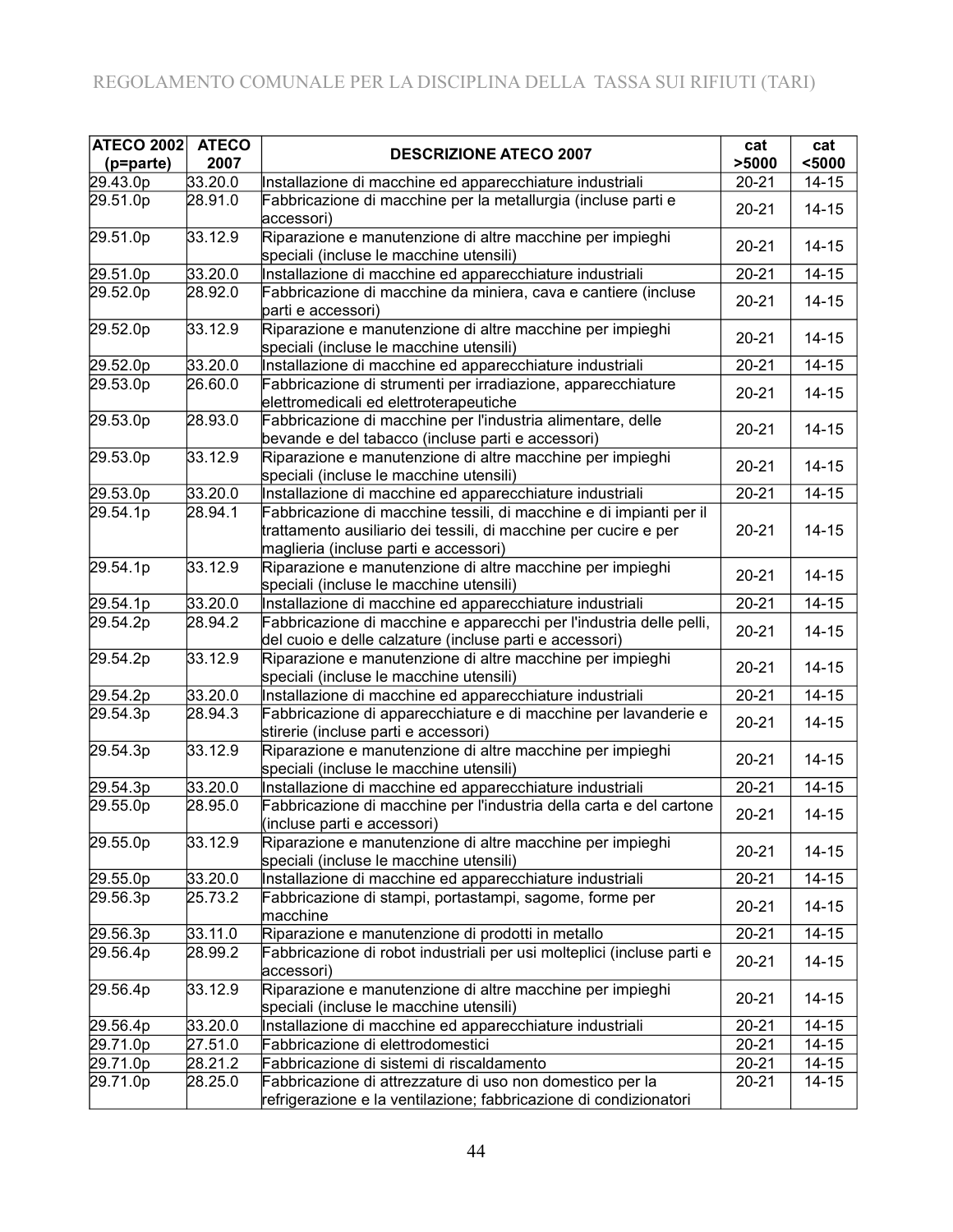| <b>ATECO 2002</b> | <b>ATECO</b> | <b>DESCRIZIONE ATECO 2007</b>                                                                                                                                                                    | cat       | cat       |
|-------------------|--------------|--------------------------------------------------------------------------------------------------------------------------------------------------------------------------------------------------|-----------|-----------|
| (p=parte)         | 2007         |                                                                                                                                                                                                  | >5000     | $5000$    |
|                   |              | domestici fissi                                                                                                                                                                                  |           |           |
| 29.72.0p          | 27.52.0      | Fabbricazione di apparecchi per uso domestico non elettrici                                                                                                                                      | $20 - 21$ | $14 - 15$ |
| 29.72.0p          | 28.21.2      | Fabbricazione di sistemi di riscaldamento                                                                                                                                                        | $20 - 21$ | $14 - 15$ |
| 30.01.0p          | 26.20.0      | Fabbricazione di computer e unità periferiche                                                                                                                                                    | $20 - 21$ | $14 - 15$ |
| 30.01.0p          | 28.23.0      | Fabbricazione di macchine ed attrezzature per ufficio (esclusi<br>computer e unità periferiche)                                                                                                  | $20 - 21$ | $14 - 15$ |
| 30.01.0p          | 33.20.0      | Installazione di macchine ed apparecchiature industriali                                                                                                                                         | $20 - 21$ | $14 - 15$ |
| 30.02.0p          | 26.20.0      | Fabbricazione di computer e unità periferiche                                                                                                                                                    | $20 - 21$ | $14 - 15$ |
| 30.02.0p          | 33.20.0      | Installazione di macchine ed apparecchiature industriali                                                                                                                                         | $20 - 21$ | $14 - 15$ |
| 30.02.0p          | 62.09.0      | Altre attività dei servizi connessi alle tecnologie dell'informatica                                                                                                                             | $20 - 21$ | $14 - 15$ |
| 31.10.1p          | 26.11.0      | Fabbricazione di componenti elettronici                                                                                                                                                          | $20 - 21$ | $14 - 15$ |
| 31.10.1p          | 27.11.0      | Fabbricazione di motori, generatori e trasformatori elettrici                                                                                                                                    | $20 - 21$ | $14 - 15$ |
| 31.10.2p          | 33.14.0      | Riparazione e manutenzione di apparecchiature elettriche (esclusi<br>gli elettrodomestici)                                                                                                       | $20 - 21$ | $14 - 15$ |
| 31.10.2p          | 33.20.0      | Installazione di macchine ed apparecchiature industriali                                                                                                                                         | $20 - 21$ | $14 - 15$ |
| 31.20.1p          | 26.11.0      | Fabbricazione di componenti elettronici                                                                                                                                                          | $20 - 21$ | $14 - 15$ |
| 31.20.1p          | 27.11.0      | Fabbricazione di motori, generatori e trasformatori elettrici                                                                                                                                    | $20 - 21$ | $14 - 15$ |
| 31.20.1p          | 27.12.0      | Fabbricazione di apparecchiature per le reti di distribuzione e il<br>controllo dell'elettricità                                                                                                 | $20 - 21$ | $14 - 15$ |
| 31.20.1p          | 27.33.0      | Fabbricazione di attrezzature per cablaggio                                                                                                                                                      | $20 - 21$ | $14 - 15$ |
| 31.20.1p          | 27.90.0      | Fabbricazione di altre apparecchiature elettriche                                                                                                                                                | $20 - 21$ | $14 - 15$ |
| 33.10.3           | 32.50.2      | Fabbricazione di protesi dentarie (inclusa riparazione)                                                                                                                                          | $20 - 21$ | $14 - 15$ |
| 33.20.1p          | 26.51.1      | Fabbricazione di strumenti per navigazione, idrologia, geofisica e<br>meteorologia                                                                                                               | $20 - 21$ | $14 - 15$ |
| 33.20.1p          | 26.51.2      | Fabbricazione di contatori di elettricità, gas, acqua ed altri liquidi,<br>di bilance analitiche di precisione, di apparecchi di misura e<br>regolazione (incluse parti staccate e accessori)    | $20 - 21$ | $14 - 15$ |
| 33.20.1p          | 33.20.0      | Installazione di macchine ed apparecchiature industriali                                                                                                                                         | $20 - 21$ | $14 - 15$ |
| 33.20.2p          | 26.51.2      | Fabbricazione di contatori di elettricità, gas, acqua ed altri liquidi,<br>di bilance analitiche di precisione, di apparecchi di misura e<br>regolazione (incluse parti staccate e accessori)    | $20 - 21$ | $14 - 15$ |
| 33.20.2p          | 26.70.1      | Fabbricazione di elementi ottici e strumenti ottici di misura,<br>controllo e precisione                                                                                                         | $20 - 21$ | $14 - 15$ |
| 33.20.2p          | 28.99.9      | Fabbricazione di altre macchine per impieghi speciali nca (incluse<br>parti e accessori)                                                                                                         | $20 - 21$ | $14 - 15$ |
| 33.20.2p          | 32.50.1      | Fabbricazione di mobili per uso medico, apparecchi medicali, di<br>materiale medico-chirurgico e veterinario, di apparecchi e<br>strumenti per odontoiatria (incluse parti staccate e accessori) | $20 - 21$ | $14 - 15$ |
| 33.20.2p          | 33.20.0      | Installazione di macchine ed apparecchiature industriali                                                                                                                                         | $20 - 21$ | $14 - 15$ |
| 33.20.3p          | 26.51.1      | Fabbricazione di strumenti per navigazione, idrologia, geofisica e<br>meteorologia                                                                                                               | $20 - 21$ | $14 - 15$ |
| 33.20.3p          | 26.70.1      | Fabbricazione di elementi ottici e strumenti ottici di misura,<br>controllo e precisione                                                                                                         | $20 - 21$ | $14 - 15$ |
| 33.20.3p          | 33.20.0      | Installazione di macchine ed apparecchiature industriali                                                                                                                                         | $20 - 21$ | $14 - 15$ |
| 33.20.4p          | 26.51.2      | Fabbricazione di contatori di elettricità, gas, acqua ed altri liquidi,<br>di bilance analitiche di precisione, di apparecchi di misura e<br>regolazione (incluse parti staccate e accessori)    | $20 - 21$ | $14 - 15$ |
| 33.20.4p          | 28.29.9      | Fabbricazione di macchine di impiego generale ed altro materiale<br>meccanico nca                                                                                                                | $20 - 21$ | $14 - 15$ |
| 33.20.4p          | 33.20.0      | Installazione di macchine ed apparecchiature industriali                                                                                                                                         | $20 - 21$ | $14 - 15$ |
| 33.30.0           | 33.20.0      | Installazione di macchine ed apparecchiature industriali                                                                                                                                         | $20 - 21$ | $14 - 15$ |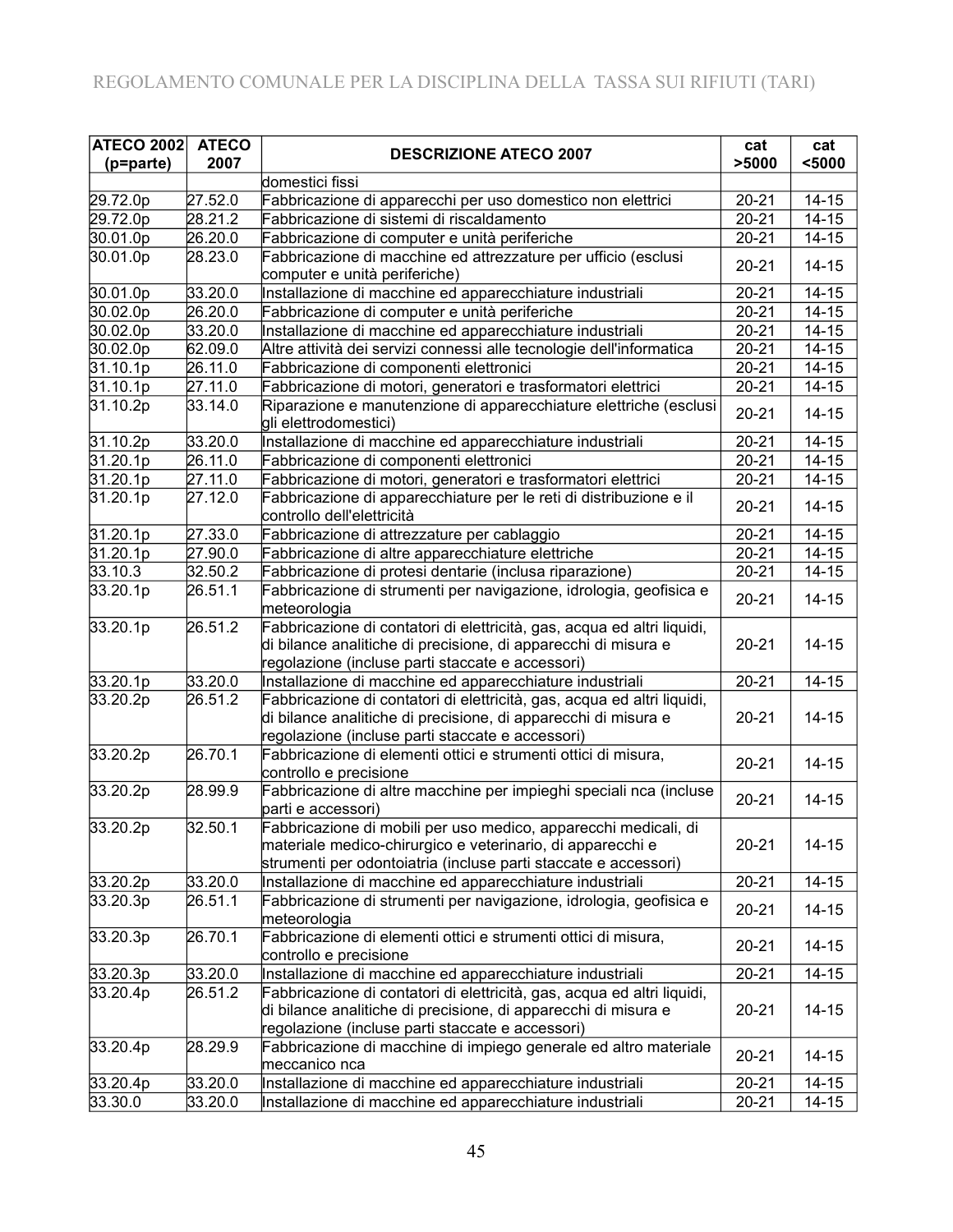| <b>ATECO 2002</b> | <b>ATECO</b> | <b>DESCRIZIONE ATECO 2007</b>                                                                                                                                 | cat       | cat       |
|-------------------|--------------|---------------------------------------------------------------------------------------------------------------------------------------------------------------|-----------|-----------|
| (p=parte)         | 2007         |                                                                                                                                                               | >5000     | $5000$    |
| 34.10.0p          | 28.92.0      | Fabbricazione di macchine da miniera, cava e cantiere (incluse<br>parti e accessori)                                                                          | $20 - 21$ | $14 - 15$ |
| 34.10.0p          | 29.10.0      | Fabbricazione di autoveicoli                                                                                                                                  | $20 - 21$ | $14 - 15$ |
| 34.10.0p          | 30.91.1      | Fabbricazione di motocicli e motoveicoli (inclusi i motori)                                                                                                   | $20 - 21$ | $14 - 15$ |
| 34.20.0p          | 29.20.0      | Fabbricazione di carrozzerie per autoveicoli, rimorchi e<br>semirimorchi                                                                                      | $20 - 21$ | $14 - 15$ |
| 34.20.0p          | 33.11.0      | Riparazione e manutenzione di prodotti in metallo                                                                                                             | $20 - 21$ | $14 - 15$ |
| 34.30.0p          | 28.11.1      | Fabbricazione di motori a combustione interna (incluse parti e<br>accessori ed esclusi i motori destinati ai mezzi di trasporto su<br>strada e ad aeromobili) | $20 - 21$ | $14 - 15$ |
| 34.30.0p          | 29.32.0      | Fabbricazione di altre parti ed accessori per autoveicoli                                                                                                     | $20 - 21$ | $14 - 15$ |
| 35.11.1           | 30.11.0      | Cantieri navali per costruzioni metalliche e non metalliche                                                                                                   | $20 - 21$ | $14 - 15$ |
| 35.11.2           | 30.11.0      | Cantieri navali per costruzioni metalliche e non metalliche                                                                                                   | $20 - 21$ | $14 - 15$ |
| 35.11.3           | 33.15.0      | Riparazione e manutenzione di navi commerciali e imbarcazioni<br>da diporto (esclusi i loro motori)                                                           | $20 - 21$ | $14 - 15$ |
| 35.12.0p          | 30.12.0      | Costruzione di imbarcazioni da diporto e sportive                                                                                                             | $20 - 21$ | $14 - 15$ |
| 35.12.0p          | 33.15.0      | Riparazione e manutenzione di navi commerciali e imbarcazioni<br>da diporto (esclusi i loro motori)                                                           | $20 - 21$ | $14 - 15$ |
| 35.20.1           | 30.20.0      | Costruzione di materiale rotabile ferroviario, tranviario, filoviario,<br>per metropolitane e per miniere                                                     | $20 - 21$ | $14 - 15$ |
| 35.20.2           | 30.20.0      | Costruzione di materiale rotabile ferroviario, tranviario, filoviario,<br>per metropolitane e per miniere                                                     | $20 - 21$ | $14 - 15$ |
| 35.30.0p          | 28.99.9      | Fabbricazione di altre macchine per impieghi speciali nca (incluse<br>parti e accessori)                                                                      | $20 - 21$ | $14 - 15$ |
| 35.30.0p          | 30.30.0      | Fabbricazione di aeromobili, di veicoli spaziali e dei relativi<br>dispositivi                                                                                | $20 - 21$ | $14 - 15$ |
| 35.30.0p          | 33.16.0      | Riparazione e manutenzione di aeromobili e di veicoli spaziali                                                                                                | $20 - 21$ | $14 - 15$ |
| 35.41.1           | 30.91.1      | Fabbricazione di motocicli e motoveicoli (inclusi i motori)                                                                                                   | $20 - 21$ | $14 - 15$ |
| 35.41.2           | 30.91.2      | Fabbricazione di accessori e pezzi staccati per motocicli e<br>ciclomotori                                                                                    | $20 - 21$ | $14 - 15$ |
| 35.42.1           | 30.92.1      | Fabbricazione e montaggio di biciclette                                                                                                                       | $20 - 21$ | $14 - 15$ |
| 35.42.2           | 30.92.2      | Fabbricazione di parti ed accessori per biciclette                                                                                                            | $20 - 21$ | $14 - 15$ |
| 35.43.0           | 30.92.3      | Fabbricazione di veicoli per invalidi (incluse parti e accessori)                                                                                             | $20 - 21$ | $14 - 15$ |
| 35.50.1p          | 28.22.0      | Fabbricazione di macchine e apparecchi di sollevamento e<br>movimentazione                                                                                    | $20 - 21$ | $14 - 15$ |
| 35.50.1p          | 30.99.0      | Fabbricazione di veicoli a trazione manuale o animale                                                                                                         | $20 - 21$ | $14 - 15$ |
| 35.50.1p          | 33.11.0      | Riparazione e manutenzione di prodotti in metallo                                                                                                             | $20 - 21$ | $14 - 15$ |
| 36.12.1           | 31.01.2      | Fabbricazione di altri mobili per ufficio e negozi                                                                                                            | $20 - 21$ | $14 - 15$ |
| 36.14.1p          | 31.09.1      | Fabbricazione di mobili per arredo domestico                                                                                                                  | 18-20     | $12 - 14$ |
| 36.14.1p          | 31.09.4      | Fabbricazione di parti e accessori di mobili                                                                                                                  | 18-20     | $12 - 14$ |
| 36.14.1p          | 31.09.5      | Finitura di mobili                                                                                                                                            | 18-20     | $12 - 14$ |
| 36.14.1p          | 31.09.9      | Fabbricazione di altri mobili (inclusi quelli per arredo esterno)                                                                                             | 18        | 12        |
| 36.14.1p          | 95.24.0      | Riparazione di mobili e di oggetti di arredamento; laboratori di<br>tappezzeria                                                                               | 18-20     | $12 - 14$ |
| 36.63.4p          | 28.99.9      | Fabbricazione di altre macchine per impieghi speciali nca (incluse<br>parti e accessori)                                                                      | $20 - 21$ | $14 - 15$ |
| 36.63.4p          | 33.12.9      | Riparazione e manutenzione di altre macchine per impieghi<br>speciali (incluse le macchine utensili)                                                          | $20 - 21$ | $14 - 15$ |
| 37.10.2           | 38.31.2      | Cantieri di demolizione navali                                                                                                                                | $20 - 21$ | $14 - 15$ |
| 50.20.1           | 45.20.1      | Riparazioni meccaniche di autoveicoli                                                                                                                         | 19        | 13        |
| 50.20.2           | 45.20.2      | Riparazione di carrozzerie di autoveicoli                                                                                                                     | 19        | 13        |